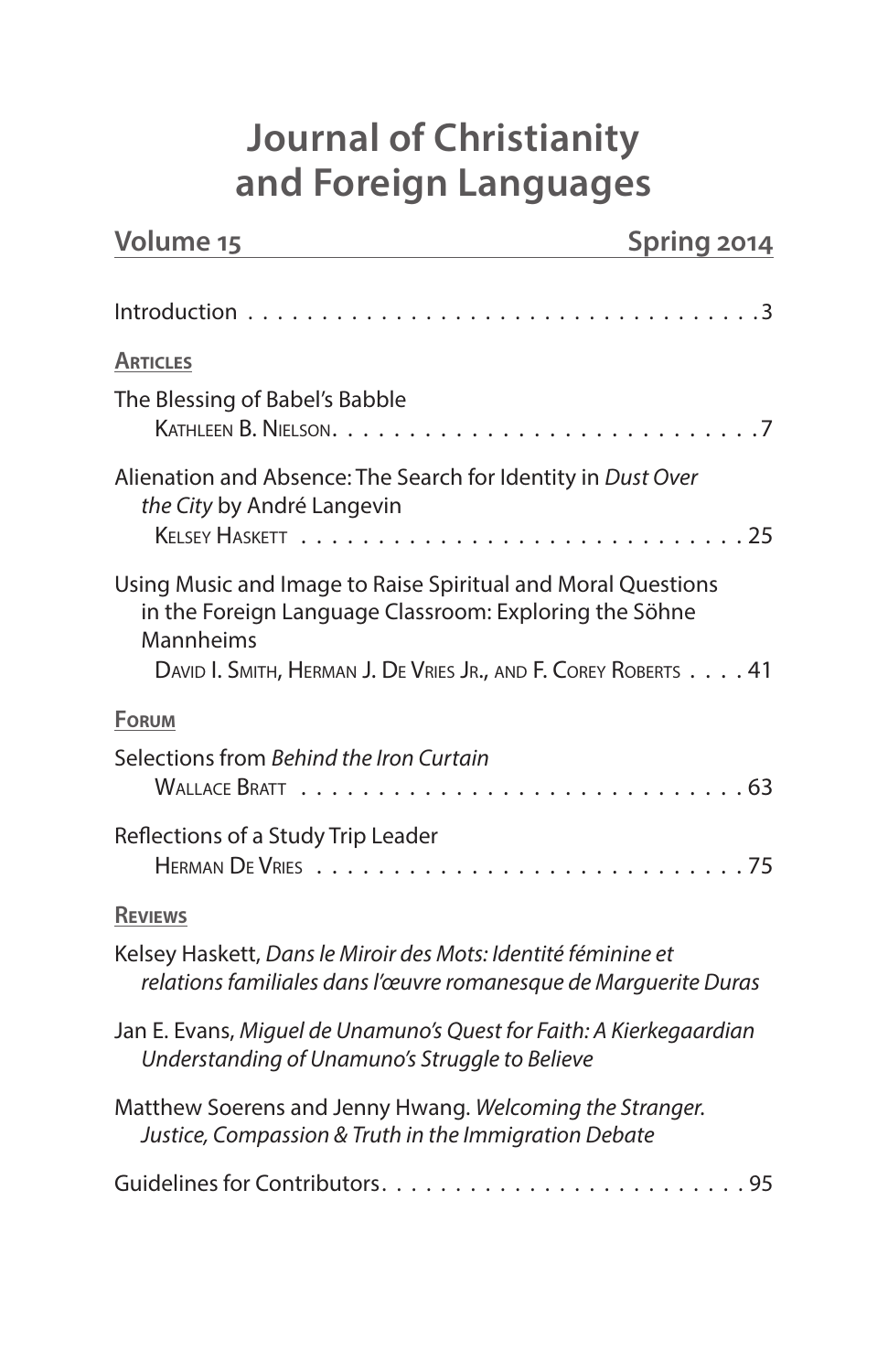#### **Published by NACFLA**

**North American Christian Foreign Language Association Officers President:** Tamara Townsend Wheaton College, Wheaton, Illinois **Vice President:** Kelsey Haskett Trinity Western University, Langley, British Columbia **Secretary:** Sandi Weightman Bethel University, St. Paul, Minnesota **Treasurer:** Jennifer Good Baylor University, Waco, Texas **Webmaster:** Scott Bennett Point Loma Nazarene University, San Diego, California

#### **Annual Conferences**

2015: Biola University, La Mirada, California 2016:~

**Membership:** For more information and membership please see the NACFLA website, http://www.nacfla.net.

JOURNAL OF CHRISTIANITY AND FOREIGN LANGUAGES **Editors:** Cynthia Slagter and Dianne Zandstra Calvin College, Grand Rapids, Michigan

**Subscriptions:** The journal appears once per annum and is received gratis by all members of NACFLA. The cost per issue to nonmembers is \$16 North America, \$18.50 overseas surface mail, \$23.50 overseas airmail, \$30 library rate. To subscribe, visit http://www.nacfla.net; libraries should contact the treasurer, Jennifer Good (Jennifer Good@baylor.edu). For back issues, write to

> JCFL Renée De Vries Dept. of Germanic and Asian Languages Calvin College Grand Rapids, MI 49546 rd25@calvin.edu

**ISSN** 1538-439X. All rights reserved by the North American Christian Foreign Language Association.

**Referees:** The editors extend their thanks to all those who volunteered their time and expertise in reading and reviewing manuscripts.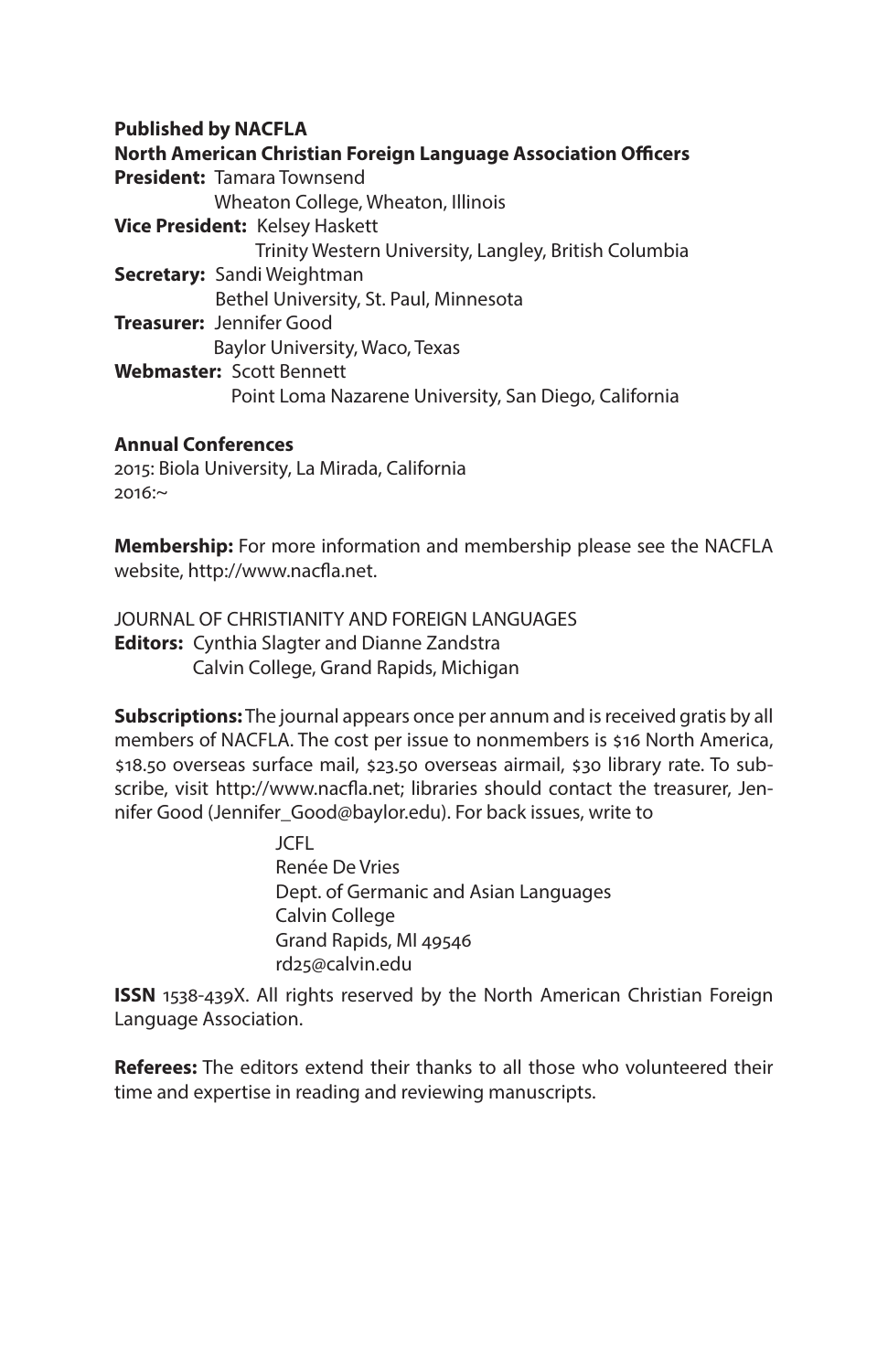## **Introduction to Vol. 15 (Spring 2014)**

In this year's issue we are pleased to offer a broad range of writing on language learning and teaching, from the nature and centrality of language to classroom strategies. Varied as they are, the pieces resonate one with another. For instance, Kathleen B. Nielson's keynote address on language as blessing, a literary analysis of the Babel story, contains themes that reappear in the essays, forum pieces, and book reviews. It is not surprising to note these convergences, since as literary or language acquisition scholars our work is informed by our sense of language as God's gift and, more than that, the way God's presence is made known among us.

Kathleen Nielson places the Babel account within a Biblical history of the Word in creation, the Word made flesh, and words in many languages at Pentecost and praising God in John's Revelation. Language, says Nielson, creates beauty, wields power, and shows judgment. The presence of many languages is evidence of God's mercy; it foreshadows the image of all peoples and languages united around his throne.

Language as judgment, illuminating our human condition and our lostness without God, is considered in Kelsey Haskett's analysis of André Langevin's *Dust Over the City*. Langevin's characters, according to Haskett, are alienated by their individual identity crises from those around them and challenge the values of traditional Catholic society. The absence of any kind of absolute creates a void, a lack of identity, and ultimately a sense of failure. Haskett traces the narrative strategies by which Langevin, perhaps unwittingly, demonstrates the need for faith and a spiritual dimension in life by their absence in the novel. At the same time, there is beauty and power in a literary text that bring this judgment home to its readers.

Language offers beauty, power, and judgment, not only in the lit-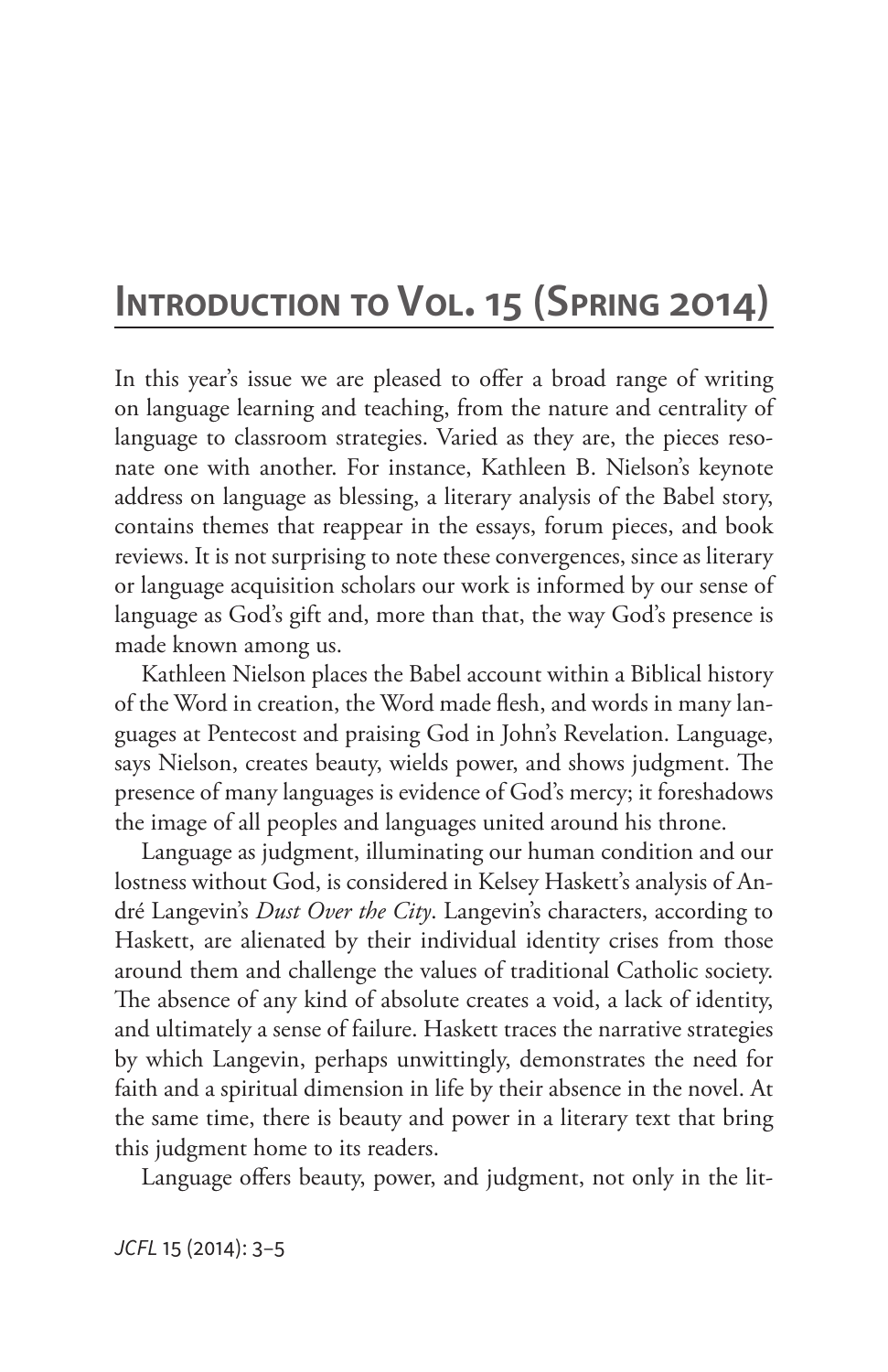erary word, but also as set in song. To make students aware of this potential in language, David I. Smith, Herman J. De Vries Jr., and F. Corey Roberts share with our readers the powerful ways in which the songs and music videos of the German band Sőhne Mannheims can help raise moral and spiritual questions in the foreign language classroom. Their essay includes an explication of the texts and a step by step description of how these gifted teachers guide their students to interact with and interpret the texts while raising their awareness of how image and sound both communicate and complement those texts. The linguistic and cultural learning acquired is then harnessed to explore and evaluate the message of song and image and whether they evoke understanding, compassion, and solidarity.

One of the most powerful ways to move toward intercultural understanding and solidarity is through the direct interpersonal exchange of words in an intercultural setting. Our two Forum pieces this year are companion pieces written about yearly January term courses offered in Germany and the Netherlands. Wallace Bratt's thoughtful, poignant vignettes of student and instructor experiences behind the Iron Curtain show how God has provided growth over the decades through encounters with East Germans as part of a program that has recently celebrated 40 years of study abroad. Herman J. De Vries' reflections on structuring and preparing for meaningful student engagement beyond tourism outline planning, process, and outcomes for a sojourn with the other.

The three books reviewed in this issue also offer study of the literary word and of our words with and about the other, in this case the immigrant among us. Sinda K. Vanderpool appraises Kelsey Haskett's recent publication on the construction of female identity in the work of Marguerite Duras, which highlights how family relationships construct and color a woman's sense of identity, as well as how these characters offer insight into the character and perspective of the author, whose words betray her deep need for love to provide meaning and identity. Leslie J. Harkema's review of Jan Evans' study of Miguel de Unamuno's quest for faith both summarizes Evans' careful exposition of the Kierkegaardian influence in Unamuno's thought and offers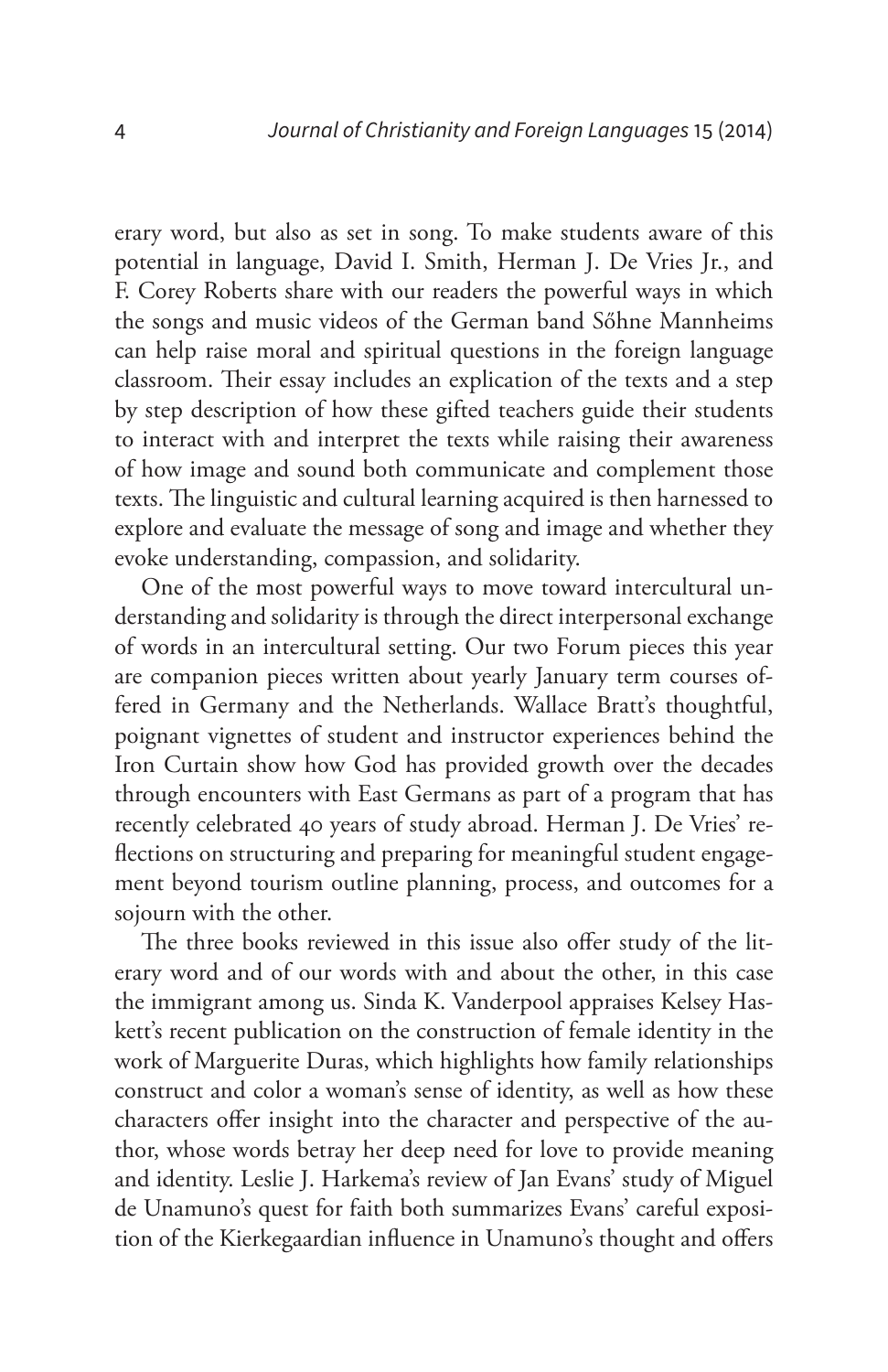thought-provoking questions about this approach to these profoundly felt questions of faith and reason in his life and work. Finally, Sandi Weightman offers a detailed overview of Matthew Soerens and Jenny Hwang's book on immigration. This timely study includes Biblical and historical perspectives on politics, legal issues, attitudes and concerns, and opportunities and challenges for a Christian response.

It is our hope that the words published here will provoke further dialogue and thought among our readers, so that our appreciation of the beauty, power, judgment, and mercy of words and of the Word may shape our work and sense of calling.

*Dianne M. Zandstra and Cynthia Slagter*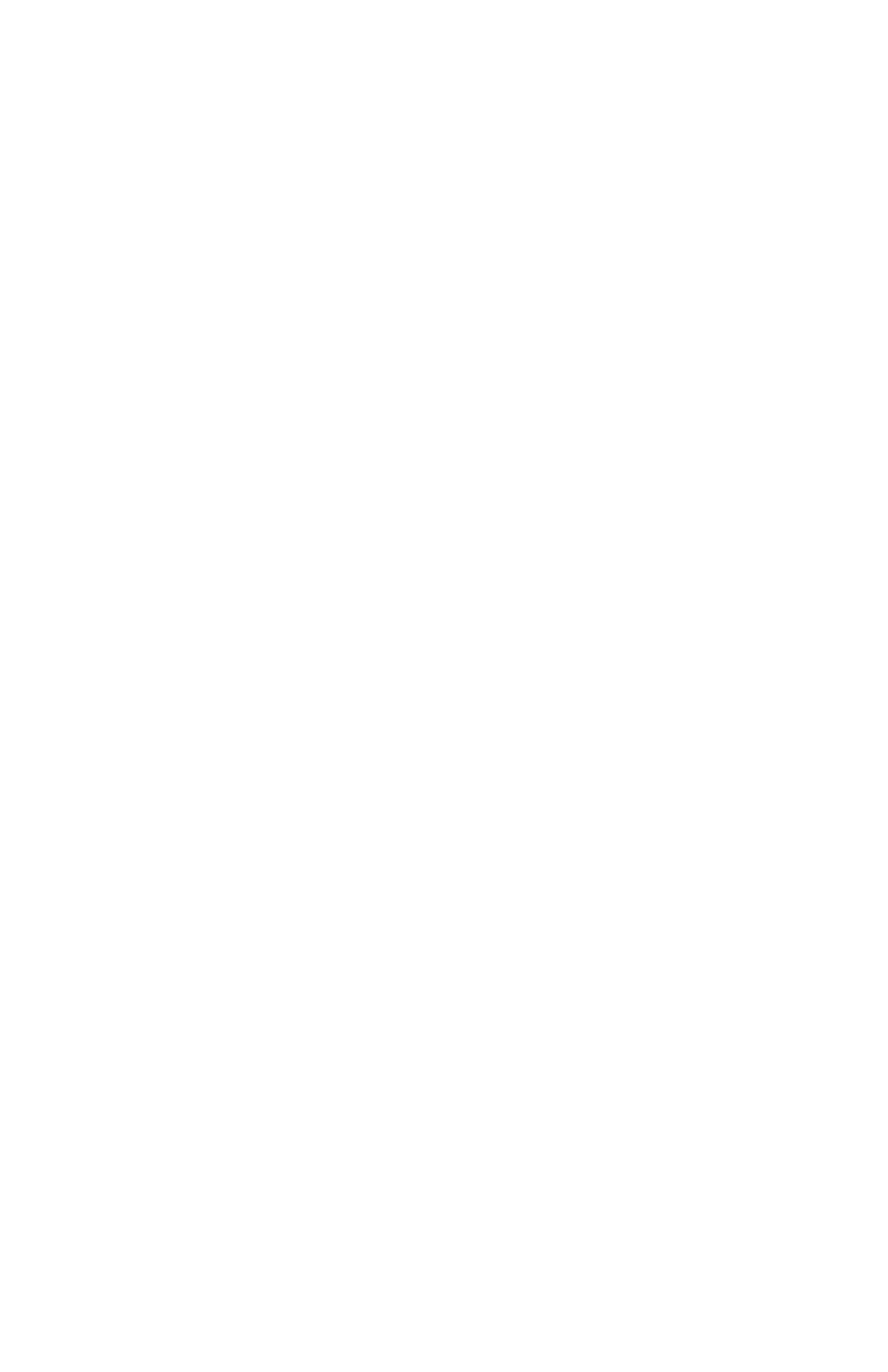## **The Blessing of Babel's Babble**

**Kathleen B. Nielson Keynote Speaker, NACFLA, March 2013**

A speaker looks for the intersection of her world with that of her audience. I'm rather used to living at the intersection of worlds, having studied and taught literature but then having taken a turn, to spend most of my time studying and teaching the Bible—which is literature, of course, but not the literature I used to study and teach. That turn, to the biblical literature, has been one of the most joyful turns of my life. What a delight it has been to bring to the study of the Scriptures a love for its literary genres, its art, its masterful shaping. That intersection of literary and biblical studies is a much-needed one in the evangelical world.

All Christians live at the intersection of the stuff of their lives and the content of the Word of God. If the Bible is what it says it is, the inspired revelation of God himself to us, then its living and active words indeed speak into every aspect of our lives and of the whole world God created. But this intersection is especially remarkable for professors who deal daily in words and languages—the very stuff of the Bible from beginning to end, the very means God chose to shine the light of his revelation to the corners of the earth as it is communicated in language after language until Jesus comes again. The intersection of the Word of God and the work of languages is one with many brightly blinking lights.

One biblical story that sets the lights to blinking most brilliantly is that of the Tower of Babel, from Genesis 11. It is a story known by us but so crucial for us that we must not leave it behind. We will look at the Tower of Babel asking this question: *What does this narrative show* 

*JCFL* 15 (2014): 7–24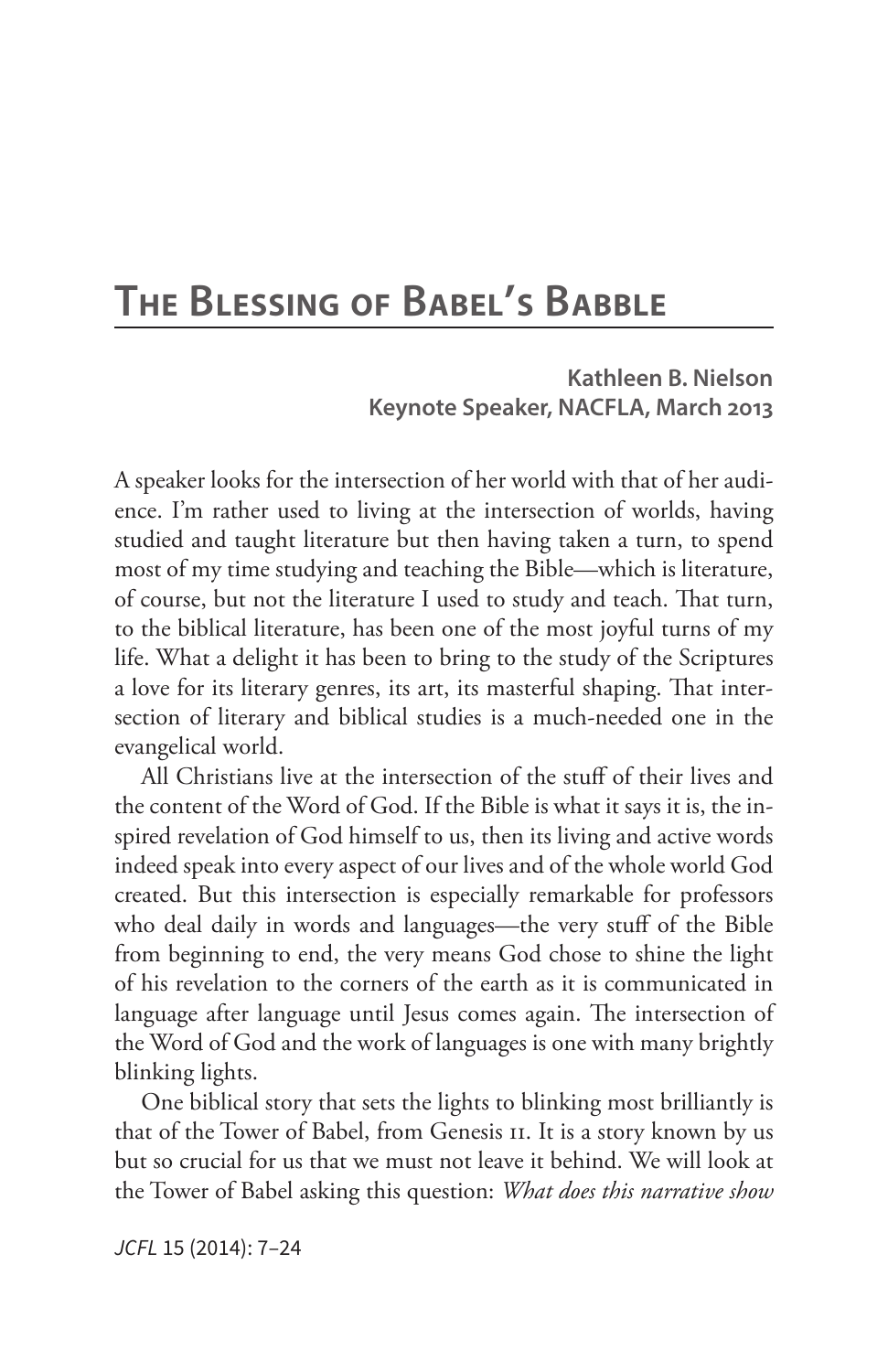*us about language and languages?* This is not a question we impose on the text, for the story given here is all about language at the heart of it. It is also a story that asks us to ask questions about the way its words are put together. I study it humbly, not as a Hebrew scholar but as an English reader full of thanks for the way Scripture does not close itself but rather opens itself up to the process of translation, so that peoples of every nation can read and understand and believe.

Reading it out loud is without doubt the most important starting point for understanding the Babel narrative. It goes by quickly, requiring focused aim to taste every word and phrase:

Now the whole earth had one language and the same words. And as people migrated from the east, they found a plain in the land of Shinar and settled there. And they said to one another, "Come, let us make bricks, and burn them thoroughly." And they had brick for stone, and bitumen for mortar. Then they said, "Come, let us build ourselves a city and a tower with its top in the heavens, and let us make a name for ourselves, lest we be dispersed over the face of the whole earth." And the Lord came down to see the city and the tower, which the children of man had built. And the Lord said, "Behold, they are one people, and they have all one language, and this is only the beginning of what they will do. And nothing that they propose to do will now be impossible for them. Come, let us go down and there confuse their language, so that they may not understand one another's speech." So the Lord dispersed them from there over the face of all the earth, and they left off building the city. Therefore its name was called Babel, because there the Lord confused the language of all the earth. And from there the Lord dispersed them over the face of all the earth. (Genesis  $II:I=9$ )<sup>1</sup>

What does this narrative show us about language and languages? We'll give five answers to this question.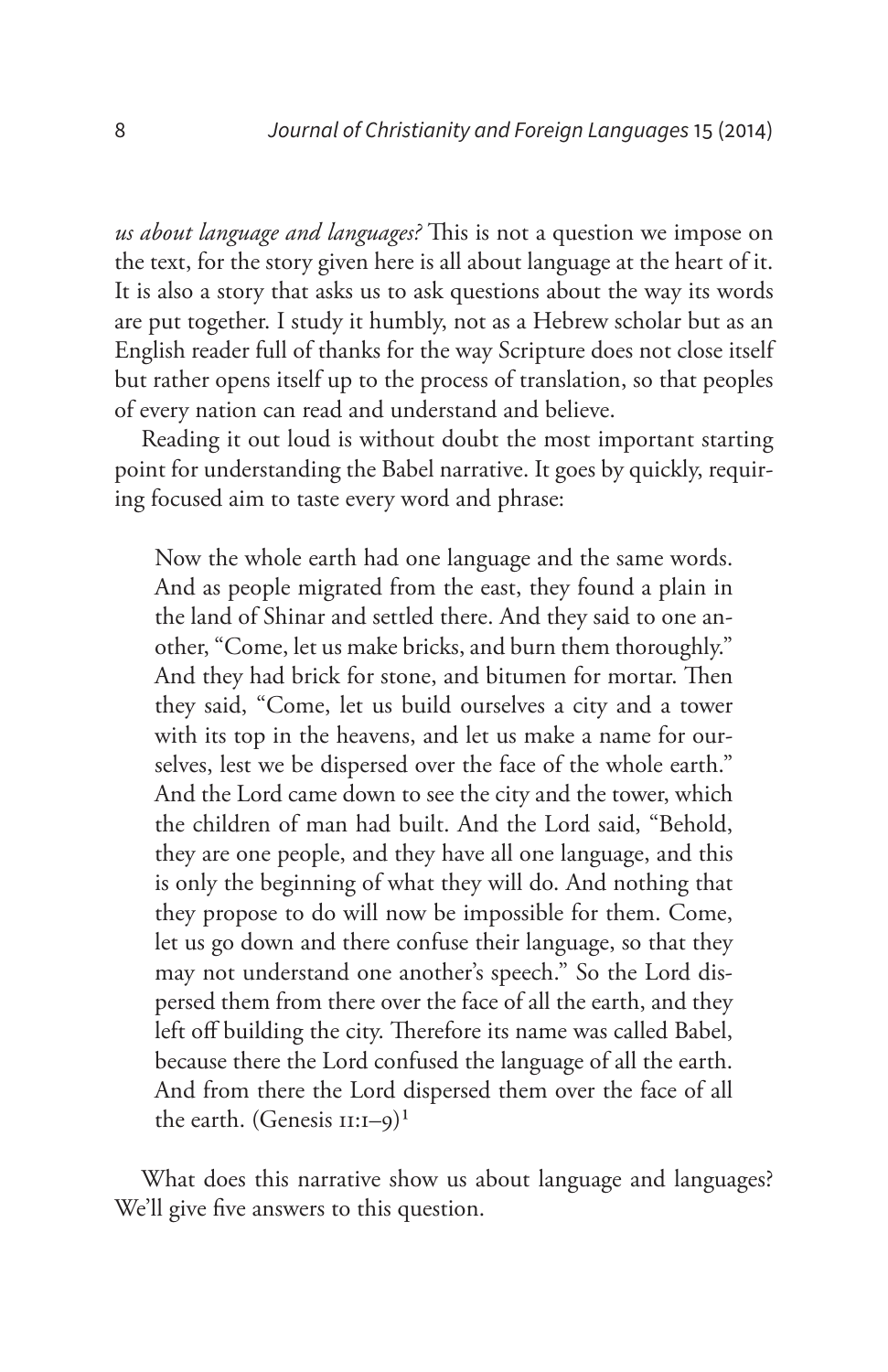#### **Language Lets Us Make Beautiful Things**

This is a beautifully constructed story, one that calls attention to the symmetry of its construction. It's a story about making—a *bad* making, with bricks. But in the process of telling about that bad making, the narrator is making something very good right in front of our eyes—with words. We begin simply by relishing the making, or the *construction* of this story.

For any narrative, we must of course pay attention to three main elements: character, plot, and setting. In general, in Old Testament narrative, the *plot* is the central element to watch—and in the story of the Tower of Babel this is plainly true. There is no character we really get to know or in which to trace any kind of development. In fact, there are just two opposing collective characters: the people of the earth, who are the descendants of Noah in the generations after the flood—and God. I use the term "collective characters" because, as many have noticed, God refers to himself in the plural: "Come let us go down and there confuse their language. . ." (v. 7). Whether this "us" refers to the gathered courts of heaven or to the fellowship of the Trinitarian godhead one may debate—although the latter option seems the most plausible. After all, we have already had earlier hints of this multi-personed godhead, in Genesis 1:26, when God says, "Let us make man in our image, after our likeness," and in Genesis 3:22: "Behold, the man has become like one of us." The rest of the Babel story simply refers to God as Yahweh, or the Lord, in the singular. What the story unfolds is a clear confrontation between this God and this people. The characters actually serve to point us to the plot, the confrontation, which is the thing to watch in this story.

Almost every even slightly literarily-aware commentator notices how the plot of this little story works. The narrative unfolds in two parts: human plans, and divine response. The story takes the shape of a chiasmus, a literary form that mirrors itself symmetrically from the center out. The second half, then, is a reversed mirror-image of the first half, as in the following diagram: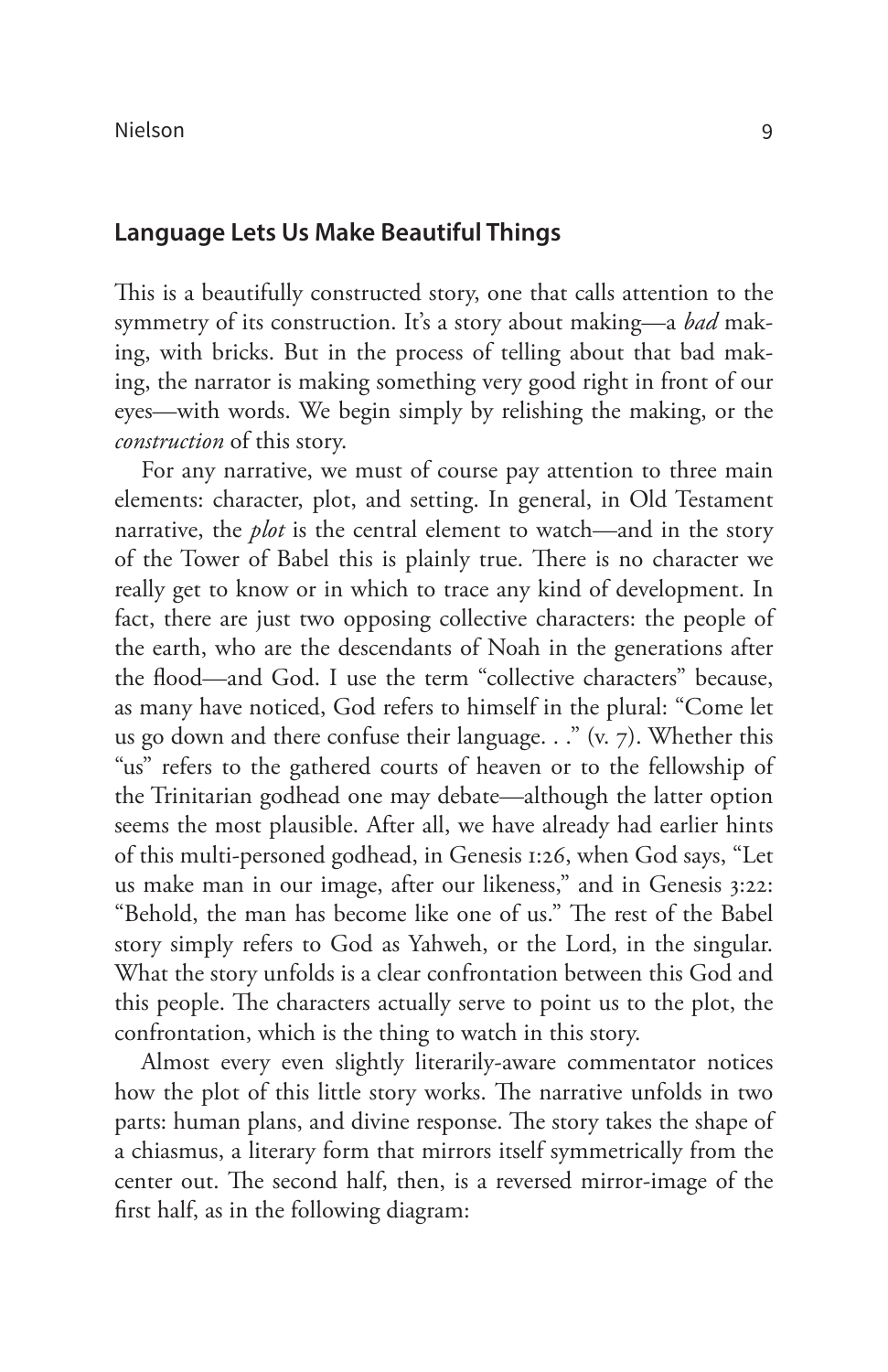|                 | А  | "The whole earth had one language" (v. 1)         |
|-----------------|----|---------------------------------------------------|
|                 | B  | "there" $(v, 2)$                                  |
|                 | C  | "said to one another" (v. 3)                      |
|                 | D  | "Come, let us make bricks" (v. 3)                 |
|                 | E  | "let us build ourselves" $(v, 4)$                 |
|                 | F  | "a city and a tower" $(v, 4)$                     |
| $\rightarrow G$ |    | "the Lord came down $\dots$ " (v. 5)              |
|                 | F' | "the city and the tower" $(v, 5)$                 |
|                 | E' | "which the children of man had built" $(v, \xi)$  |
|                 | D' | "Come, let us go down and there confuse" $(v, 7)$ |
|                 | C' | "one another's speech" (v. 7)                     |
|                 | B' | "there $\dots$ from there" (v. 8)                 |
|                 | A' | "the language of all the earth" $(v, 9)^2$        |

This diagram clearly shows that the mid-point of the narrative comes in the ringing phrase of verse 5, "And the Lord came down. . . ." It is his coming down that symmetrically reverses every part of the plans laid in the first part of the story. The very first line in v. 1, "Now the whole earth had one language," is conclusively overturned in the last verse: "the Lord confused the language of all the earth."

I've reproduced the diagram partly because it's fascinating to see, and partly because showing it is so much easier than trying to explain it—as is usually true for a work of art. (The diagram is actually fun to hold in your hands and play with: critics have gone so far as to point out that if you turn the diagram sideways it looks like a tower!) It is important to say, however, that this diagram is almost certainly not the one perfect interpretive arrangement for Genesis 11; rather, it represents a general understanding of the magnificently intricate two-part construct, or plot, of this narrative. The story is beautifully full of mirroring, full of echoes of words, full of the overturning of human plans in the first half by divine power in the second. That's a general summary of the plot, which we will uncover further. But already we can see it: human beings gather to raise themselves to greatness; God puts them down and sends them out. People say, "Come let us"; God matches it exactly with his "Come let us" (which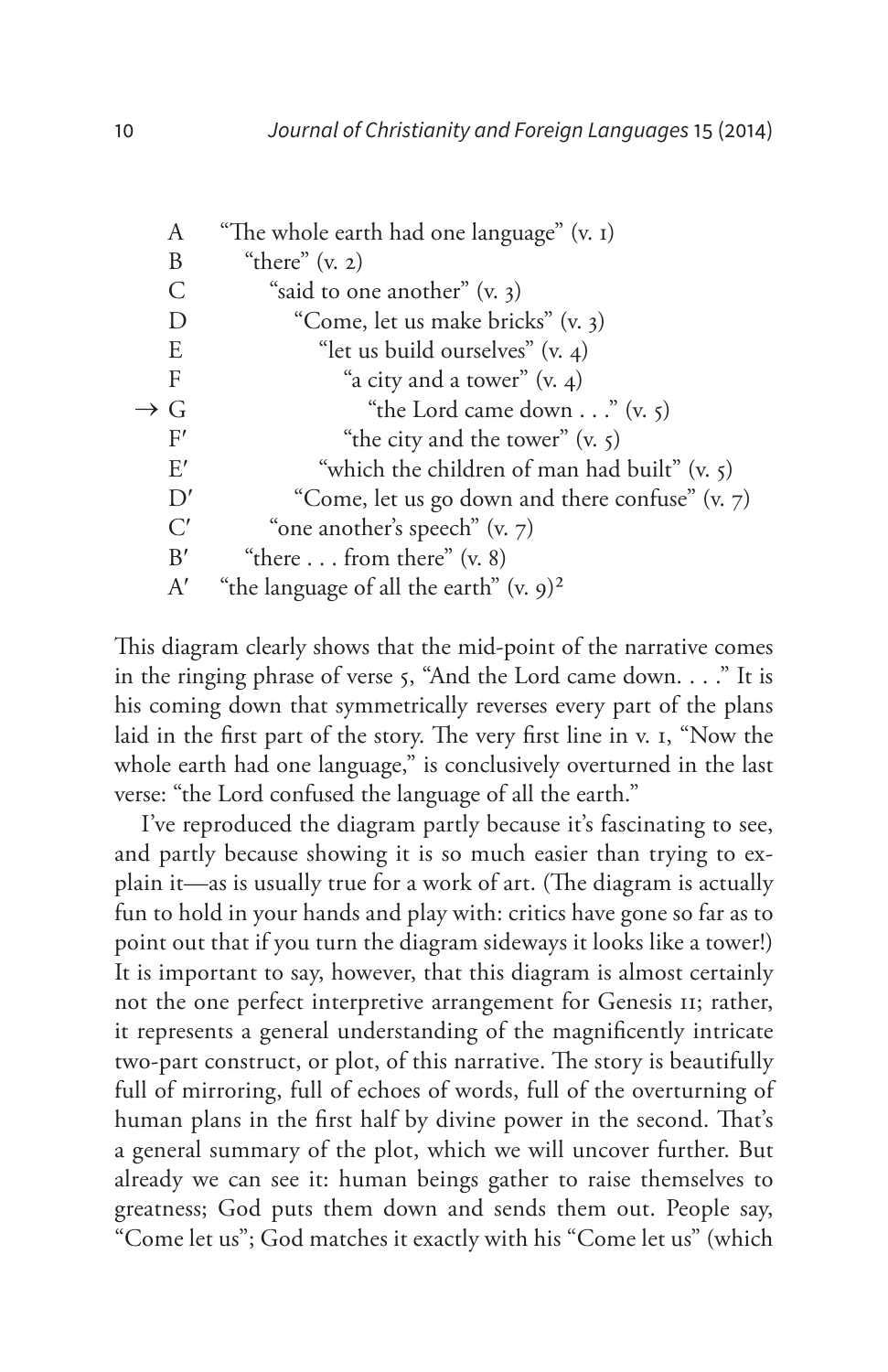is surely at least one reason among many that the plural pronoun is used here in reference to God). The outcome is that God's "Come let us" wins!

Even without such a diagram we can begin to find a whole series of echoing words and phrases balancing against each other, some of which the diagram does not include. For example, the people's motivations expressed in verse 4 are directly answered later in the story. Their positive motivation (to "make a name for ourselves") is met in verse 9: their city was given the *name* Babel—which sounds in Hebrew like the word "balel," which means "to confuse"—and which was probably not the name they were after. The people's negative motivation in verse 4 is to avoid being "dispersed over the face of the whole earth": those very words come back around in the narrative, in fact twice, in verse 8 and verse 9. Their desire *not* to be dispersed over the face of the whole earth is precisely met, twice over, by God's repeated response of dispersing them over the face of all the earth.

Just this much peering into the story shows its insistently repeated words that keep on mirroring and playing with each other. Even a non-Hebrew-scholar can peer into the Hebrew text and tell that in the original this echoing effect is multiplied; you can *hear* it if you listen to the passage read aloud—as words and whole clumps of words sound so similar to each other. Old Testament literary critic Robert Alter calls this story's words "interechoing." "This prose," he says, "turns language itself into a game of mirrors."3 According to Alter, if you translated verse 3 most literally, you might come up with something like, "brick bricks and burn for a burning."4 Why do we have both bitumen and mortar mentioned there for the brick making? Well, *one* reason may be that these two different Hebrew words are "heimar" and "homer": the words are matching, sticking to each other, mimicking each other. The repeated word "there" sounds like "sham" in Hebrew, and the word for "name" like "shem"—both of which echo with the lineage of Noah's son "Shem" that enfolds this story on either end. Alter suggests translating the final verse: "Therefore it is called Babel, for there the Lord made the language of all the earth babble."5

I have to admit: in thinking about all this, my mind did jump back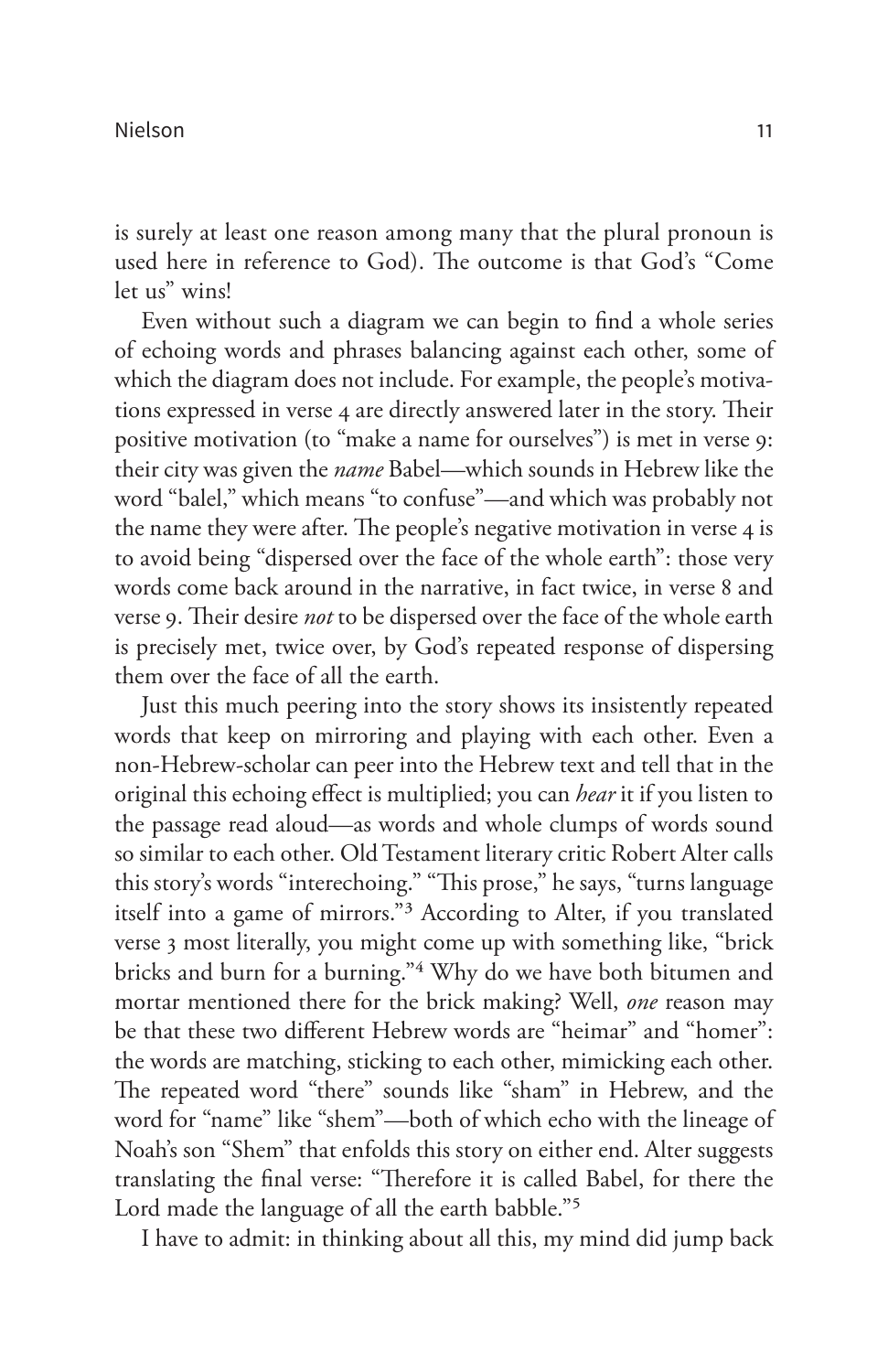to some of the word games we used to play as children. My favorite one was about a woman named Betty Botta:

> Betty Botta bought a bit of butter; but, said she, this butter's bitter. If I put it in my batter, it will make my batter bitter. So Betty Botta bought a bit of better butter and put it in her bitter batter, which made Betty Botta's bitter batter a bit better!

The Tower of Babel story is elegant, not silly like that tongue-twister, but it does have the same kind of close verbal play in it, verbal play that in just about any form gives delight to human beings—delight in the making of things with words. The narrative of Genesis 11:1–9 is a magnificent making, constructed with an artistry that makes us wonder at the gift of words and language. The very word "language" comes five times in the story, one which deals with language as its subject on many levels.

### **Language Wields Great Power**

The Babel narrative shows us not only that language lets us make beautiful things. It shows us, second, that language wields great power. We not only delight; we also certainly marvel at what can be constructed with this deliberately limited set of vocabulary arranged in such a perfect pattern. It's as if a magician has been able to take just a few building blocks and arrange them into the most amazing castle, right before our eyes. How can one word appear so many times and not just keep but *increase* its power to give meaning? How can it be that a word can change just one letter and gain a whole new meaning? How can words do that, and how can we actually understand? How can the thin line between meaningful articulation and meaningless babble be just a few crucial sounds or letters? Not just the beauty but the *power* of words is at the heart of this story.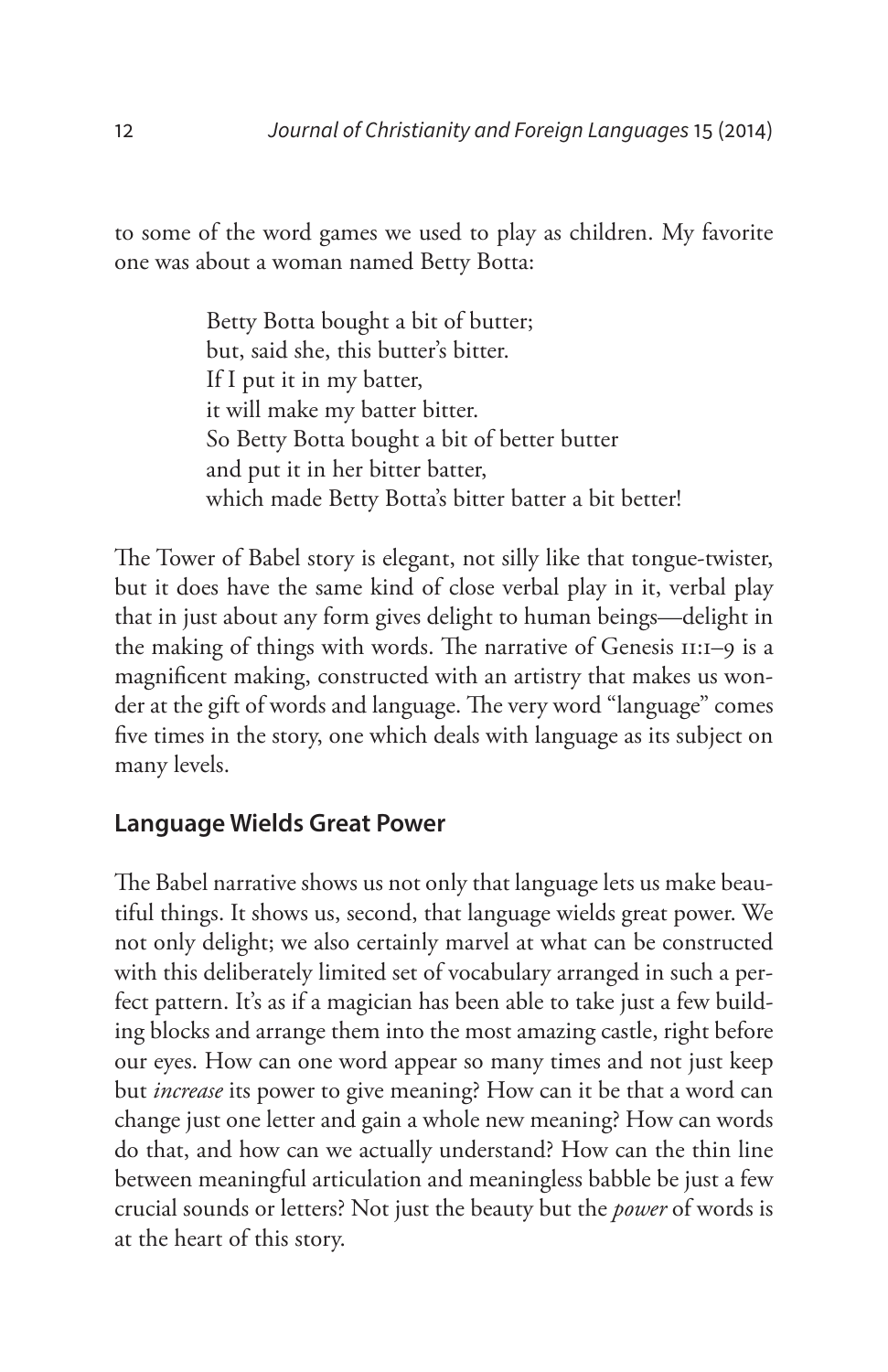Genesis 11:1–9 makes clear that one people *with one language and the same words* can do mighty things. Clearly, these people are aiming for mighty things that displease God. And so God responds. As he "comes down," God is anthropomorphized in this story, portrayed as responding somewhat in kind to these people. We should understand that he is of course not threatened by their action. In fact, there is huge, playful irony just in the depiction that God has to "come down" to see this great tall tower that is supposed to be reaching all the way up to heaven. From the perspective of the God of heaven, this tower is so small that he can't make it out—so small that, as students today might say, "he has to, like, come down to see it!" We might think of Psalm 2, where "He who sits in the heavens laughs" at those who shake their fist against him.

God in this story declares (v. 6) that because these people all have one language, "this is only the beginning of what they will do. And nothing that they propose to do will now be impossible for them." Since the fuel of their potential evil is their language, the response by God addresses their language: he confuses it, so that they may not understand one another's speech. This is the mighty punishment of God: dealing with their language. God is both telling and showing us here the power of language, even as he deliberately restricts its power by turning one language into many, so that one group is naturally incapable of understanding or working together with another.

It is remarkable that through all the generations up until that time there was actually just one language. Francis Schaeffer notes this point and comments: "This isn't surprising, considering the tenacity with which men hold onto language. In Switzerland, for example, there are four languages and there is a language group clinging firmly to each one. Within one of them, the Romansh, there are about 60,000 people speaking two dialects, and this situation could continue practically forever. Therefore, that men with a common origin are speaking one language is to be expected."6 (Schaeffer published those words in 1972, and indeed what he says about languages in Switzerland still holds generally true today—although various popular websites about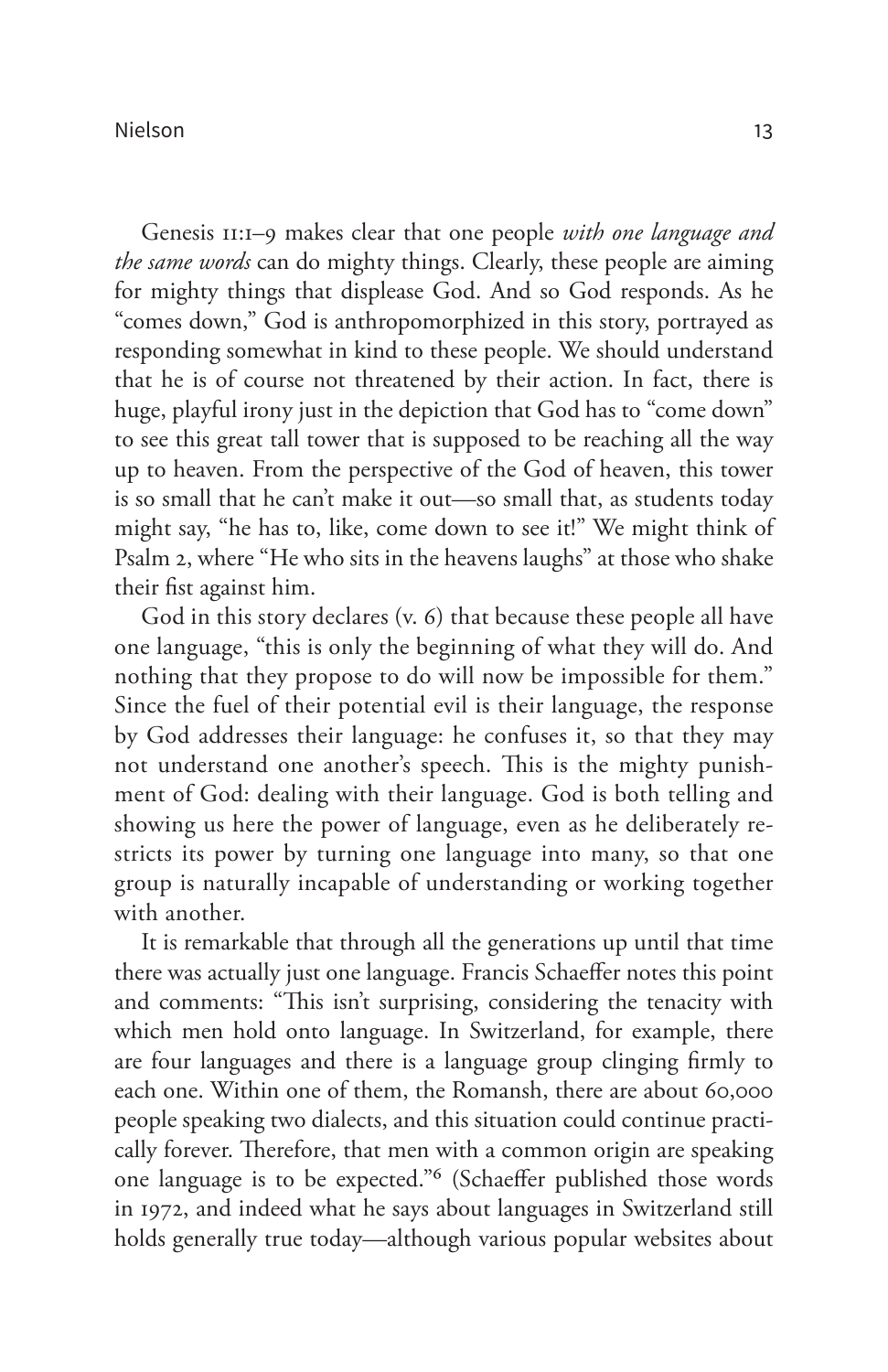Switzerland now estimate between 30,000 and 40,000 people currently speaking the Romansh language.)

My husband and I have become acquainted with a group of Indonesian Christians who are planting schools throughout the thousands of islands of Indonesia. The linguistic situation is complicated, even though many people speak English and want to speak English, because not only is there a national Indonesian language acknowledged and used throughout all the different provinces; there are also several hundred local languages and dialects in which various distinct people groups think and live and move. In order to communicate well and powerfully among the people of Indonesia, one must grapple with powerful layers of languages that must be understood and respected.

### **Languages Show God's Judgment of Fallen Humanity**

What about these complicated layers of language that first came, as Scripture tells us, from God? Third, in the story of Babel we learn *this*: that languages show God's judgment of fallen humanity. In order to grasp this point fully, we have to recall that the Tower of Babel comes at the end of the Bible's opening section, which tells the story of primeval history (before moving on to patriarchal history, that of Abraham's line in particular). The Bible's first eleven chapters give an overview of human beginnings, marked by five main episodes: creation, fall, the story of Cain and Abel, the flood, and finally the tower of Babel. About Genesis 1–11 Francis Schaeffer makes a big claim: "If I am to understand the world as it is and myself as I am, I must know the flow of history given in these chapters."7 These five episodes of primeval history tell us the truth about where we human beings came from. That means that this crucial little story of the tower of Babel must be understood in its context as part of this foundational flow of human history. In order to understand the role of God's judgment in this story, then, we have to start at the very beginning—at creation.

When we look from the story of Babel back to the very beginning, what we find first is that language is one way if not the most important way human beings image God their maker. All the beauty and power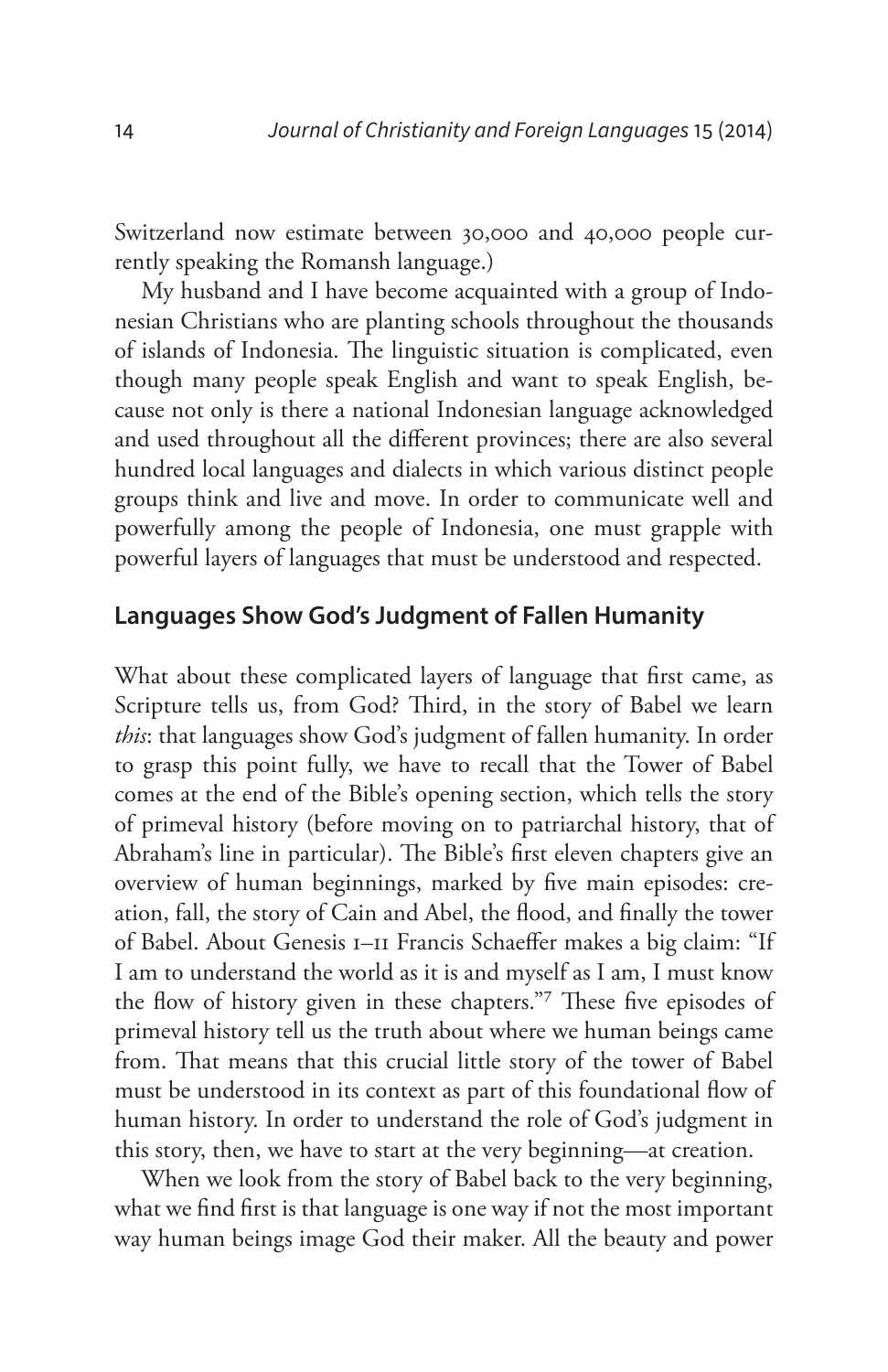of language we see at work in Genesis 11 come from only one source: the Creator God of Genesis 1 and 2. We human beings use words and make with words only in the image of the first speaker and the first maker. The first thing we see God doing in the Scriptures is speaking. He *said*, "Let there be light," and there was light. Not *after* he spoke. But i*n the speaking*, *by his word* all things were created. And he created human beings in his image, able to speak and communicate in words and make things and name things with words, all reflecting him. I've heard it said that we humans are not carnivores or herbivores; we're *verbivores—*made that way in God's image.

To understand Babel we have to connect with the story not just of creation but also of the fall: of sin invading God's created world, marring his image in the people he created, and breaking the fellowship of God with human beings and in fact with all his now fallen creation. The sin of Adam and Eve infects all that follows: subsequent stories show humanity struggling with sin, desperately in need of the help glimmering through God's promise of the woman's seed that would someday bruise Satan's head. Both the story of Cain and Abel and the story of Noah and the flood show a humanity sick to death with sin—except for a few who, like Noah, find favor in the eyes of the Lord. After the flood, in which all but Noah and his family are destroyed, the sad fact is that Noah's descendants don't do any better—as we find out by watching them here in the story of the Tower of Babel. These are the descendants of Noah. In fact, the chapter right after the flood and right before Babel (Genesis 10) traces the genealogies of Noah's three sons and documents how they separate into nations, each with its own land and language. Genesis 10 is often called "The Table of Nations."

The question obviously arises: Why is Genesis chapter 11 *after* chapter 10? Why does Babel's story of how the nations were divided come *after* the listing of the divisions? As we read Genesis 10 we can in fact discern the point at which the Babel story fits chronologically into the genealogy: it's in Genesis 10:9–10, which traces the line of Noah's son Ham. In that line of Ham comes a mighty man named Nimrod, whose name literally means "We shall rebel." This mighty rebel Nim-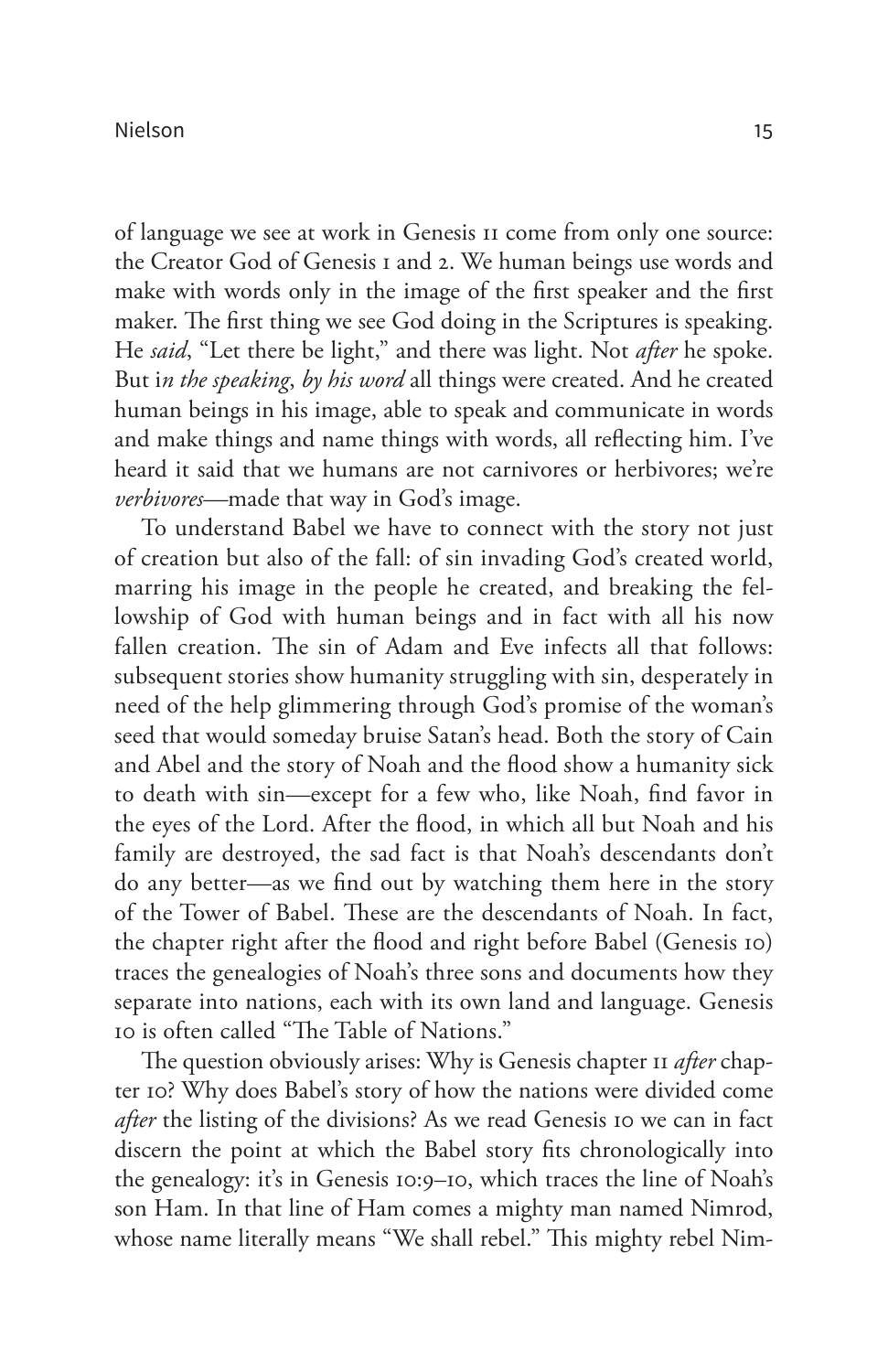rod, we read, built himself a kingdom in the land of Shinar, starting with the city of Babel.

The story of the tower of Babel, then, is chronologically embedded in the genealogies of chapter 10, where the lines of Noah's sons are traced, but it is extracted and then narrated separately in chapter 11. Perhaps part of the reason for this order is that, even as we begin in chapter 11 to read the Babel story, we already know (because of the background of chapter 10) that these rebellious people will be frustrated in their desire not to be dispersed; we've just read about the dispersion! This knowledge creates an ironic context, one that makes their great aims and great tower seem all the more ridiculous and puny. The even larger context further illumines their rebellion, as we recall God's command to Noah and his sons after the flood, in Genesis 9:1: "Be fruitful and multiply and fill the earth"—which of course echoes the same command given to Adam and Eve back in Genesis 1. God's purpose, God's command was for human beings to spread out and fill the earth. Instead, at the Tower of Babel, human beings stop spreading; in fact, as we have seen, they expressly intend *not* to be dispersed. Verse 5 tells us that God comes down to see the city and the tower which the "children of man" have built. That phrase "children of man" can be literally translated "children of *Adam*." That's who this is really about: the fallen human race, ever since Adam. Understanding the historical flow makes it clear that this story of language is a story of judgment on the fallen children of Adam.

Even Babel's *setting*, which we have not yet noted, connects with the larger context of judgment. Genesis 11:2 tells us that these people migrated from the east. This mention of "east" is like a bell ringing for the reader of Genesis, who remembers that after the fall God drove Adam and Eve out and placed the cherubim with flaming sword at the east of the garden of Eden (Gen. 3:24). "East of Eden" echoes in our minds—perhaps for us modern readers as much because of John Steinbeck as because of the Bible. The murderer Cain "went away from the presence of the Lord and settled in the land of Nod, *east of Eden*" (Gen. 4:16). Later, when Lot divided from Abraham, Lot chose to go east (13:10–12). According to Genesis 11 the people *migrated from* the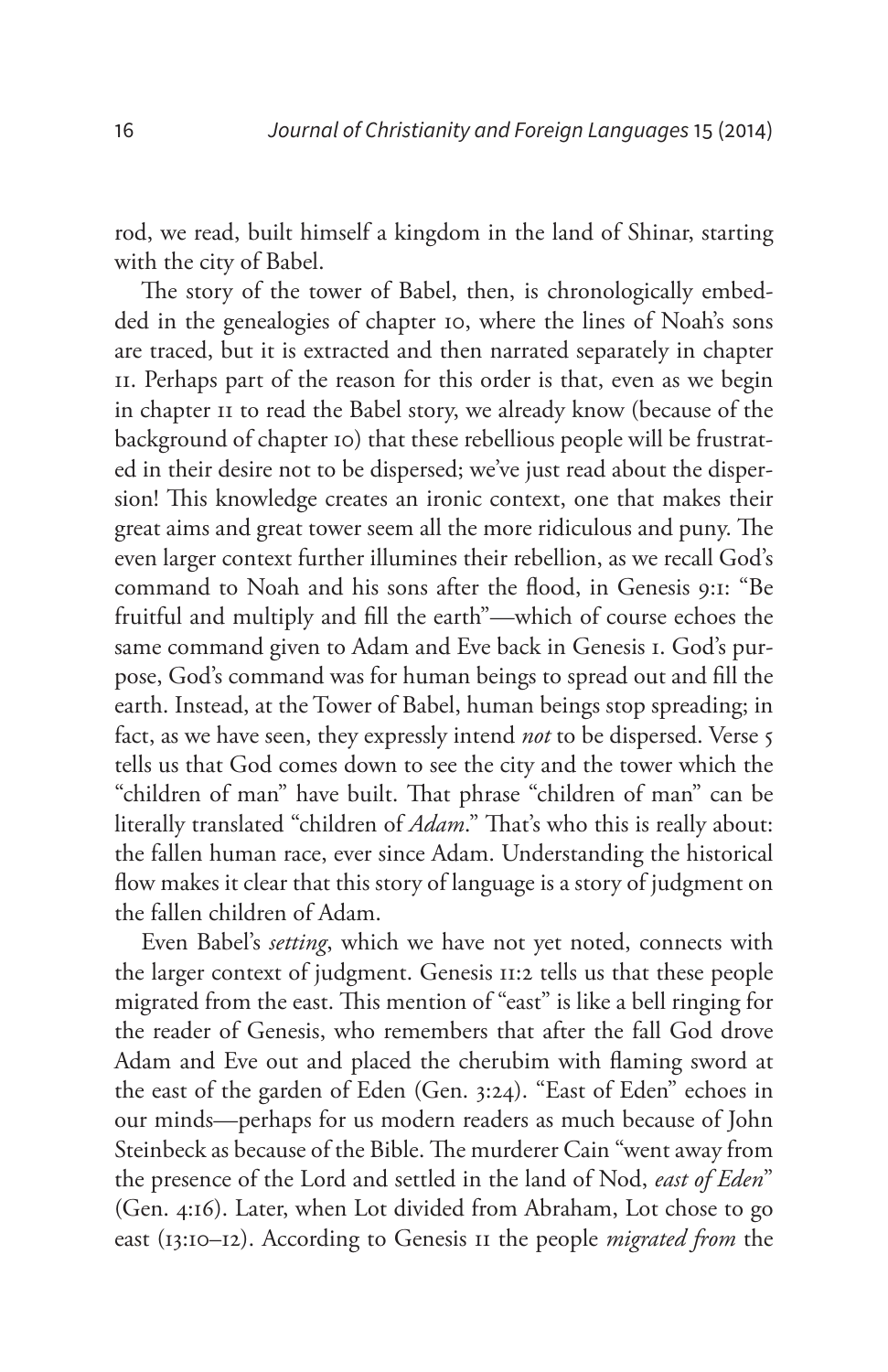east—which most commentators take simply to associate these people with the east and so with a place outside God's blessing. They settled in the land of Shinar, between the Tigris and Euphrates Rivers, where led by Nimrod the mighty rebel they built the beginning of Babylon, that city which throughout Scripture not only exemplifies literal rebellion against God but also symbolizes that rebellion—all the way to the book of Revelation, where practically the whole of Revelation 18 celebrates the fall of Babylon, climactic symbol of all those who have proudly shaken their fist against God. In Revelation 18:21 a mighty angel declares, "So will Babylon the great city be thrown down with violence, and will be found no more. . . ."

Throughout the Babylonian civilization were built monumental temple-towers called ziggurats, most commonly built with bricks and mortar—dozens of which have been excavated throughout the area of ancient Mesopotamia. The tower of Babel was perhaps one of the earliest examples of a ziggurat, which often had a temple at the very top filled with astrological signs and symbols showing pagan worship governed by the stars and planets. Building this city and this tower in this place represented rebellion against God at every possible level. The rebellion of those building the Tower of Babel is summed up by the fact that they wanted to make a name for themselves rather than to obey the Lord God and exalt his name.

All this context makes even clearer God's *judgment* on Babel—this time not with a flood, for God had covenanted never again to judge in that way. At this next tipping point of civilization here at Babel, judgment comes not through spreading waters but through spreading *languages*. It's an interesting concept: languages as God's judgment. Some students might find it easy to agree that world languages are a kind of judgment to endure! This judgment clearly divides people one from another; it lets us see vividly how sin always brings division—starting back in Eden where the first sin immediately divided Adam and Eve from each other and then from God. So here at Babel the people's sinful rebellion brings the division of languages, so that they cannot understand one another. They are cut off from each other, and weakened. They leave off their building, unable to work together further.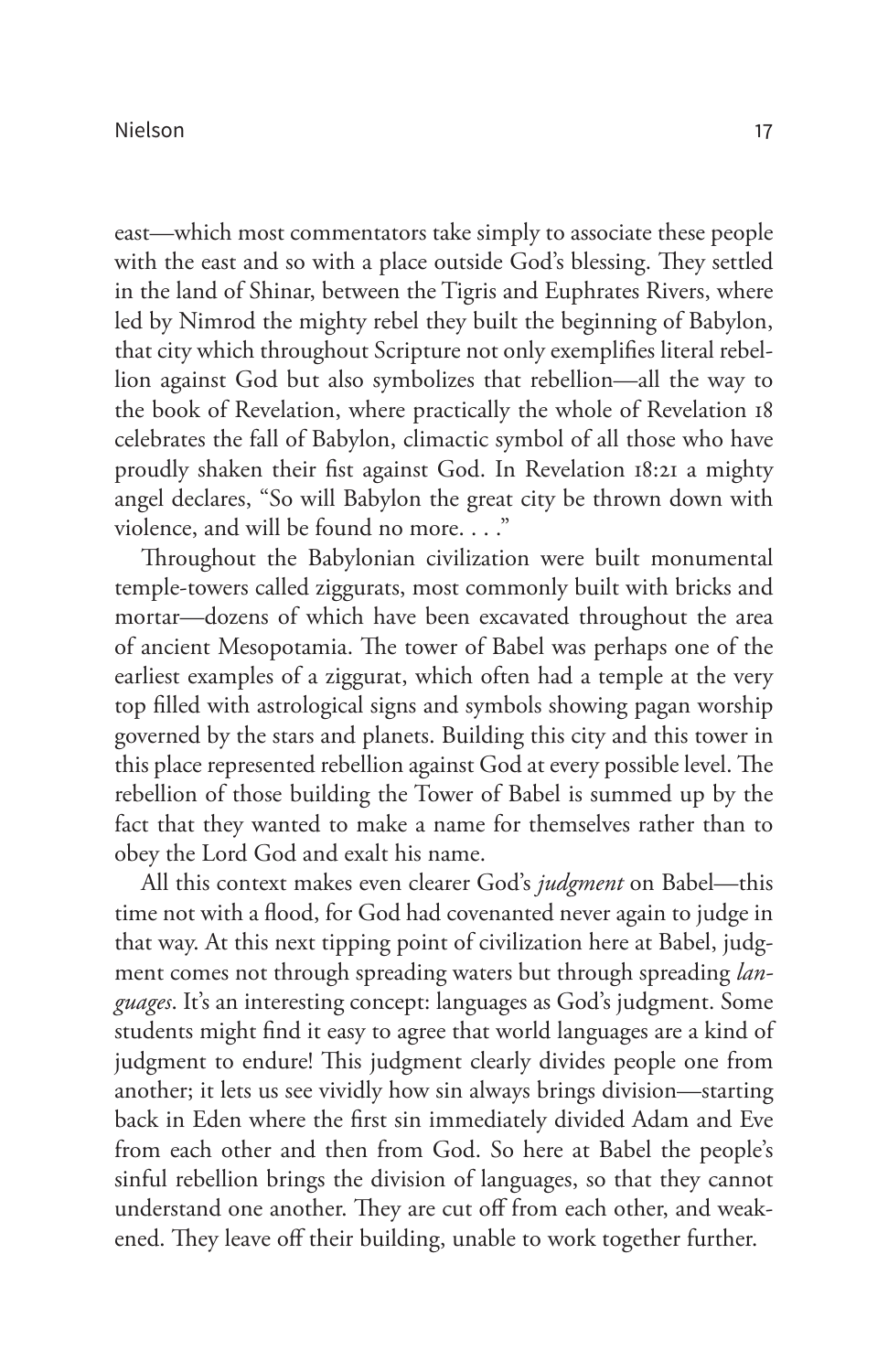Professors of world languages understand especially well the division languages can bring, even as they work to overcome that division through education. It's hard to imagine just how exactly this first division occurred, but it must have been utterly earthshattering the very first time one human being could not understand the speech of another. In our day we know through experience that we can work to overcome that lack of understanding; *then*, it must have seemed as if a huge gulf suddenly opened up between people, and between groups of people. Many today still know the alienation and powerlessness that engulf human beings when we are cut off from understanding words all around us. I most deeply experienced that sense on my first trip to China, visiting several different cities without studying up on the language in advance, and encountering what felt like an overwhelming flow of mysterious words coming from people's mouths and from posted signs into my uncomprehending ears and eyes. Of course the beautiful but seemingly impenetrable Chinese written characters can make it all seem even more challenging to one who has no entry point, nothing immediately familiar to grab hold of and pull oneself into connection. This sense of alienation is actually a revelatory and immeasurably valuable experience.

In Indonesia, by contrast, the national language (Bahasa Indonesian) uses a Latin alphabet, and their words have rather easily pronounceable syllables—so that, when an Indonesian group is singing, for example, a westerner like me can actually join in and look like she knows what she's singing (even though she has no idea what those easily pronounceable syllables mean!). With a common alphabet one can quickly begin to grasp little word after little word and begin to grope toward small points of light in the darkness of a foreign language. A totally different writing system, on the other hand, offers us the hugely important experience of being totally cut off, totally needy and desperate for help—all of which offers a vivid picture of the divisive effects of sin and God's judgment on sin. Professors and students alike benefit from knowing that utterly needy and humbling sense, because it lets us know how intrinsically redemptive is the work of learning foreign languages and thereby connecting with other human beings from whom we have been cut off.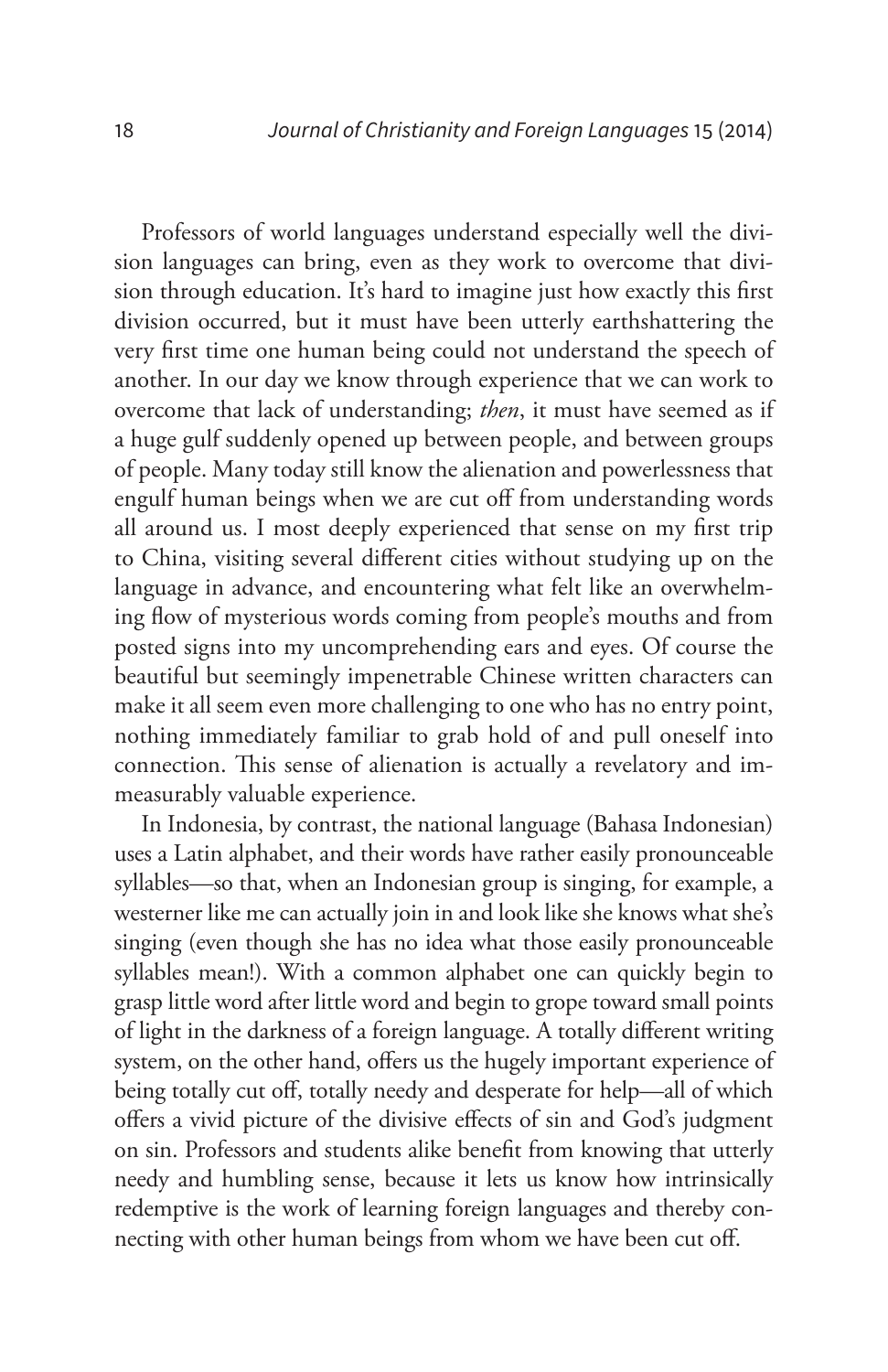#### **Languages Show God's Mercy**

We're now ready to move from judgment to mercy. That's the fourth point: Languages show God's mercy. Not just his judgment but also his mercy. When God confused the languages at Babel, he made it clear that he was keeping these people from greater evil: with one language, remember, "nothing they propose to do will now be impossible for them." He was weakening them, dividing them, in effect letting them experience the consequences of their rebellion against him *but also protecting them from greater evil*. This is mercy indeed, to be protected from ourselves, to know that God's restraining hand is on this world, and that everything in it happens according to his timing and his plan. God's division of languages protected the whole world he made, so that at that point in time evil would not be permitted to grow larger than God had ordained. Many evil little nations fighting against each other have nothing of the power that can be wielded by one great worldwide evil state.

When I was preparing for the oral defense of my dissertation, I recall one experienced and slightly cynical fellow graduate student offering me some shrewd advice: he told me that the key to getting through my defense was to prod my committee members away from any possible unified attack on my work: I was to address their critical differences in my answers, and so get them arguing among themselves. This would make them feel significantly involved, pass the time, and take the attention off me! Not that my committee members were evil—but the principle stands that evil divided is evil weakened. The point here is that God's division of these fallen people through language mercifully weakened their potential for evil.

It seems to me that this theological context of God's judgment and mercy should lead us to "celebrate diversity," as we say, in certain ways as opposed to other ways. If what we read in Scripture is true, then the proliferation of languages and cultures cannot or should not be a means to exalt humanity in order to celebrate our own names, so to speak. Celebrating diversity sometimes feels like aiming to make much of ourselves, glorifying the creative human powers that have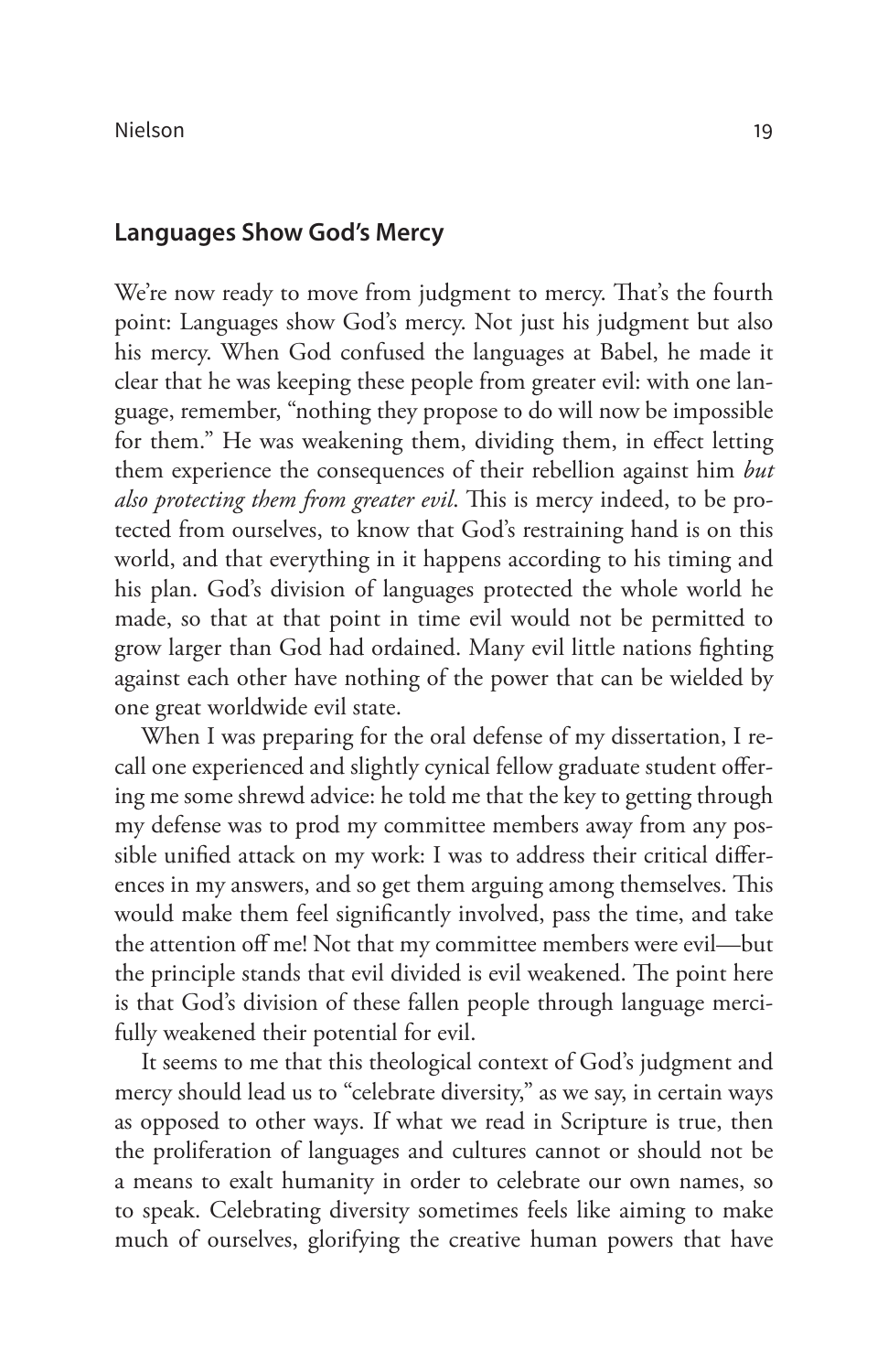developed such varied cultures and tongues. The grounding of this Babel story should probably lead us to celebrate diversity first of all humbly, with a kind of soberness that recognizes who we are, who is the God who made us, and how deeply our oneness with him has been broken—as well as our oneness with each other as creatures made in his image. But then of course we must celebrate thankfully as well, because our diversity in language and culture comes from God himself as a great, great mercy. And mercy is beautiful, always.

It was the languages separating these people that dispersed them over the face of the earth, as God had commanded. So it was these languages that brought them to obedience and that led them in spite of themselves to carry out God's good plan for filling the earth, nation by nation. These languages were a merciful kind of kick in the pants from God.

But there's more here. God's plan from the beginning included the promise of deliverance that would come from the seed of a woman. God clearly planned for that seed from before the foundations of the earth, and it is in these early chapters of Genesis that we see the line of the promised seed coming into focus. We said that Genesis 10 traces the lineage of Noah's sons. But we did not clarify that the lineage of the third son, Shem, is interrupted at the end of chapter 10 by the story of Babel. In the midst of Shem's lineage breaks in the Tower of Babel, and then right after this story Shem's genealogy resumes and keeps on tracing its lineage down to . . . Abram. The Babel story is embedded specifically in the lineage of Abraham, a descendant of Noah's son Shem.

The tower of Babel, then, stands at a crucial turning point of biblical history. It is a turn from the primeval history of the human race, to the history of one nation among many, one chosen people from whom the promised seed will come. The nations had to be formed and divided for this to happen. God was working out his redemptive plan even through humanity's sin and rebellion—which is hard to fathom but beautiful to see. The judgment of these languages overflows with God's mercy. Perhaps that is what we should be celebrating at bottom, when we celebrate diversity: that God chose one nation out of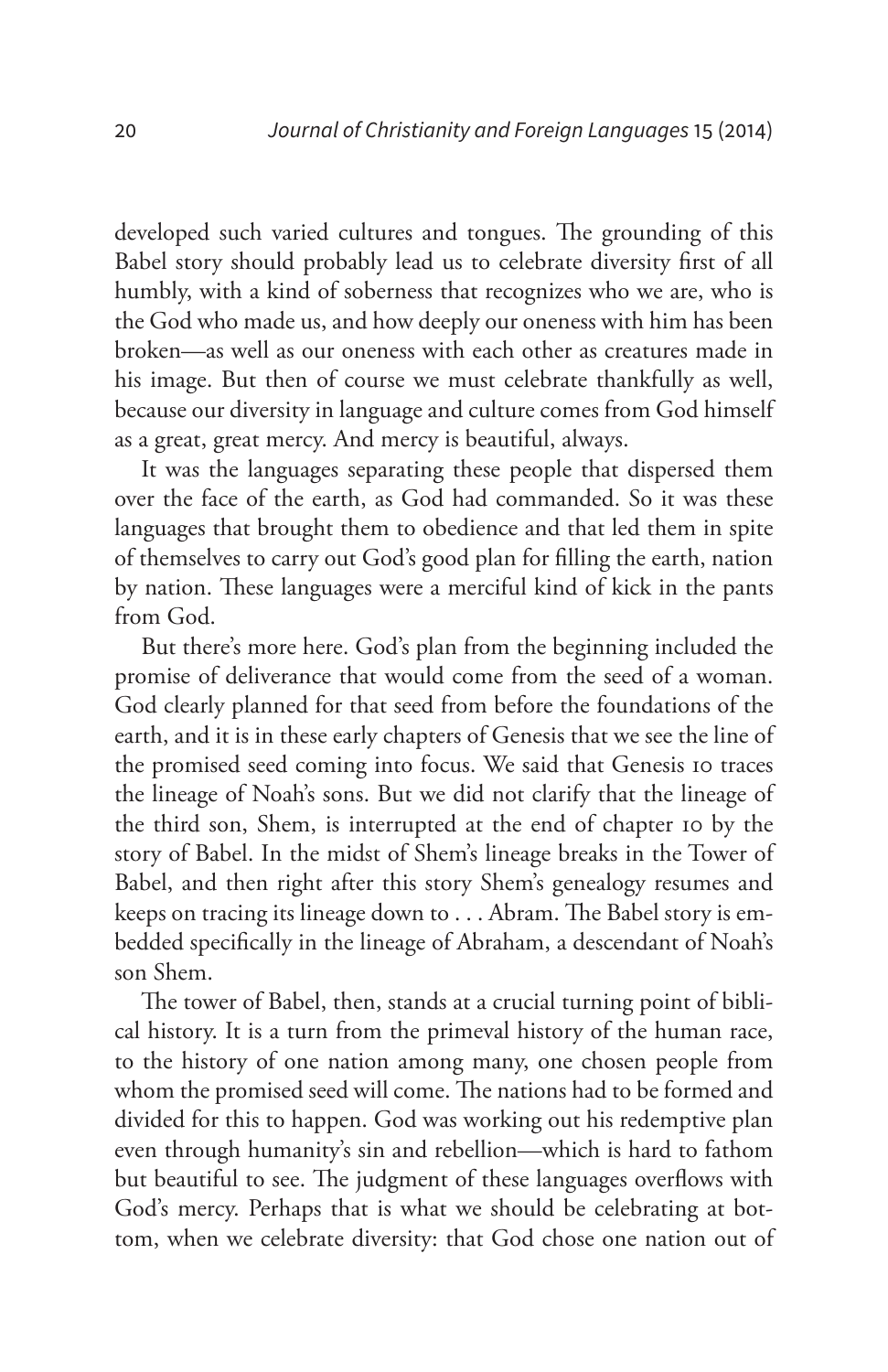many through whom to send his Son, and that through his Son, as he promised Abraham in Genesis 12, *all* the nations of the world would be blessed.

### **Languages Show the Hope of Redemptive History**

And so we need a fifth and final point: Languages show the hope of redemptive history. This little Babel narrative reaches all the way back to primeval history, to the very creation of the world; it also reaches far ahead, to the fulfillment of God's redemptive plan to redeem a people for himself from all the nations of the world, according to his covenant with Abraham. From Abraham came a great nation, and from his lineage within that nation came Christ the promised seed, who with his coming conquered the Evil One and undid all the divisive effects of the fall. This promised Christ took our sin upon himself and died in our place, so that in him we might become the very righteousness of God. Christ comes and calls not just one nation but the nations. He sends his disciples to the ends of the earth to make disciples of all nations, bringing back together into one people, *his* people, those who have suffered the divisiveness of the fall. How utterly appropriate that the Apostle John calls Jesus the *Word—*that is, the perfect communication spoken by God to a humanity cut off by sin. Jesus is the perfect Word made flesh, the Word fully sufficient for and fully comprehensible to every tribe and nation of the earth.

It is amazing and important to see what a crucial role *languages* play, in the Bible's overarching storyline. Babel's story of languages *dividing* points forward to languages *coming together* in the most amazing and redemptive ways. First of all, at the Feast of Pentecost (Acts 2) the judgment of Babel was in effect reversed, as Jesus' disciples were enabled by the Holy Spirit to speak in other tongues, so that those gathered from countries all around were able to hear the gospel preached, each one in his own language. Languages in this scene no longer divide. People in this scene are experiencing reversal of the effects of the fall, as they hear the good news of Jesus who conquered evil for them, as they believe and join his family: no longer the children of Adam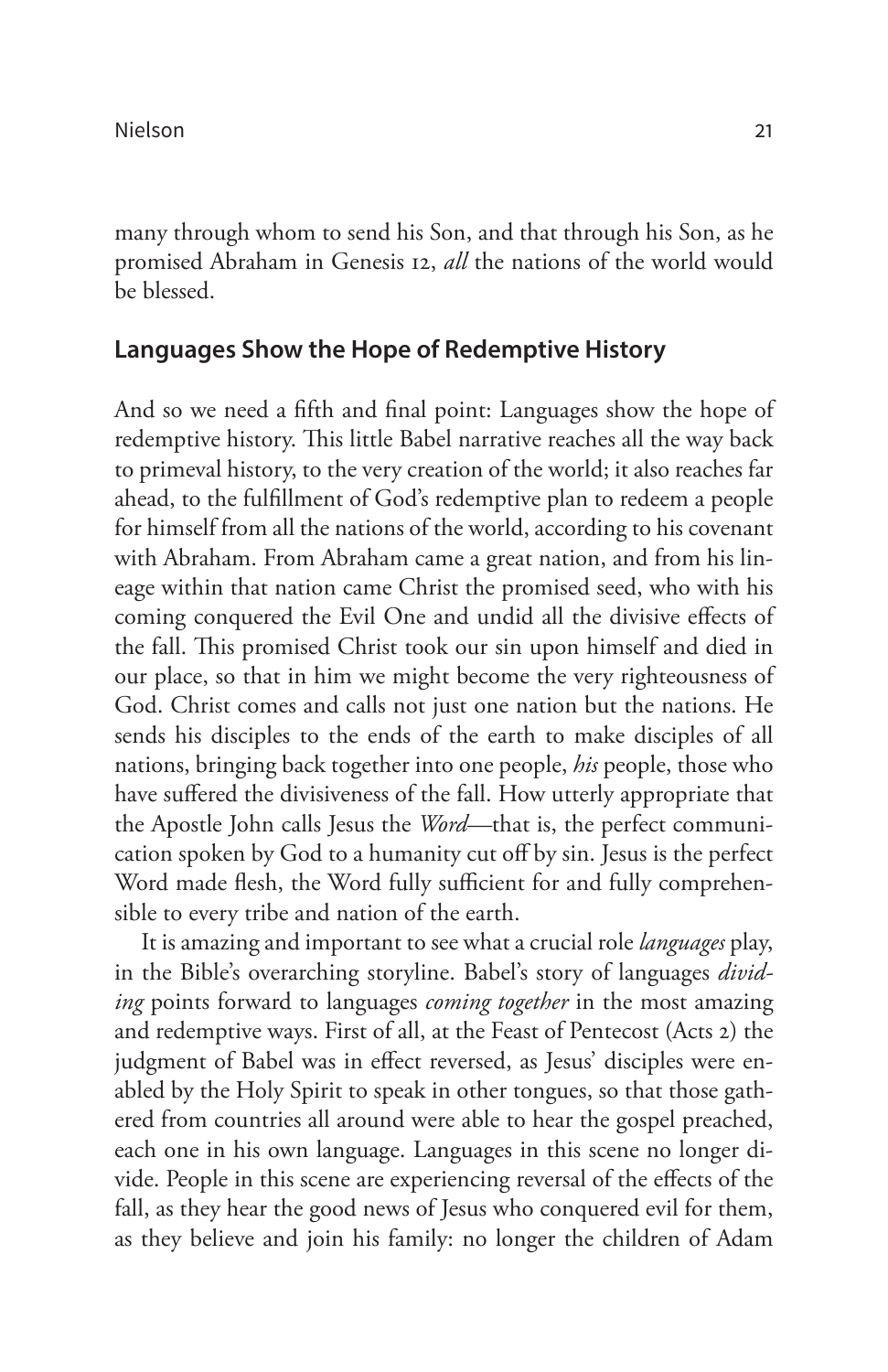but the sons and daughters of God, through his Son. Languages here in fact *multiply* the glory of God, as multiple tongues tell of his truth. "Oh for a thousand tongues to sing my great Redeemer's praise. . . ."

Certainly many professors and students of world languages have wished that the miracle of Pentecost would have just continued! How wonderful indeed if all the effects of the fall might have disappeared in one sweep, after Jesus' death and resurrection. But, alas, this is what it means to live between the already and the not yet—knowing that evil is conquered, that Christ has died and is risen and reigns at God's right hand, but that in this brief time between his first and second coming we are called to go out and proclaim the good news of his salvation to all the nations of the world.

Languages are a relentless part of the redemptive story. They are the stuff of the already-but-not-yet-world in which we live. They are the means through which God enables us to spread the news of Jesus Christ. They are still hard, sometimes agonizing, and too often divisive. But they are also magnificent, because God set them in place from the beginning in order to accomplish his redemptive plan. It helps to read the story of Babel and to remember God's restraining and merciful hand at work. Many have remarked that we can sense in our time a renewed coming together of all the peoples of the world as in the time of Babel, especially as we connect instantly and easily by means of technology. At the time of that visit to China, I didn't yet have available an app that provides instantaneous translation of whatever one types or speaks or photographs. Not only does this worldwide unity enable gospel proclamation; it also enables greater and greater evil. It is increasingly true again that nothing we human beings propose to do will be impossible for us. Yet we can without fear observe history unfolding, because we know God's merciful hand and God's redemptive plan. The Scriptures do not leave us ignorant of the very end of the story of human history, in which evil shows itself fully only to be fully and finally put away under the feet of the risen Lord Jesus.

What we "language people" should find especially significant is that, at the very end of the story, at the other end of human history,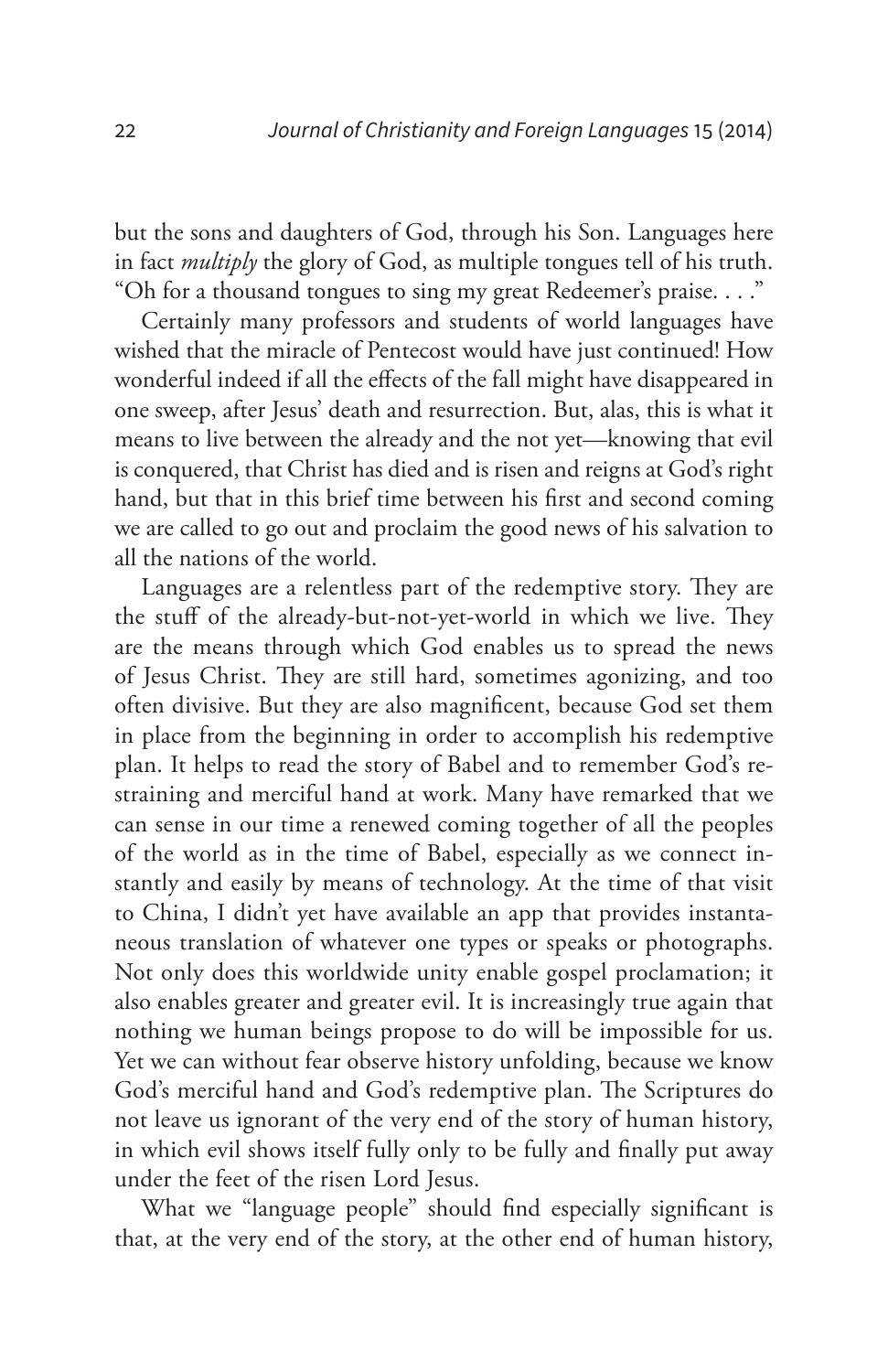the languages of the nations do not disappear. The reversal of Babel does not mean that all languages and nations will in the end be forgotten or collapse back into one. No—in Revelation's glorious scenes of what is to come, multiple languages and nations are repeatedly mentioned and celebrated, pictured in unity around God's throne. They enlarge and magnify the praise, as they reflect God's glory in all their diversity. Certainly implied is that everybody understands everybody else; in that sense, Pentecost was just a little hint. The prophet Zephaniah gave a hint long before that, when he wrote: "For at that time I will change the speech of the peoples to a pure speech, that all of them may call upon the name of the Lord and serve him with one accord" (Zeph. 3:9). We glimpse the culmination of all these hints in Revelation's heavenly scenes of what is perhaps the ultimate redeemed diversity. In Revelation 7, for example, we see gathered a great multitude that no one can number: people, it says, "from every nation, from all tribes and peoples and languages, standing before the throne and before the Lamb, clothed in white robes, with palm branches in their hands, and crying out with a loud voice, 'Salvation belongs to our God who sits on the throne, and to the Lamb!'" (Rev. 7:9–10).

The greatest and most wonderful irony of the story of the Tower of Babel is that every single thing those people desired but went after in the wrong way is given to God's children in Christ. Think about it: *a way to reach heaven*—not through building something by ourselves, but through the work of Christ who laid himself out on the cross and died to make a way for us to enter into the heavenly courts, through him. In the fullness of time, Christ came down for us, to lift us up to heaven. *A name*—not a name for ourselves made by us, but the name of Jesus, at whose name every knee will bow, in heaven and on earth and under the earth, and *every tongue* confess that Jesus Christ is Lord, to the glory of God the Father (Phil. 2). *A city*—think of it, not a city we build for ourselves to reach heaven, but that amazing city which in Revelation 21 *comes down out of heaven* from God, so that we can dwell with him there forever, that city into which will be brought the honor of all the nations (Rev. 21:26). If the second half of the Babel story overturns the first half with the judgment of God, we must say, too,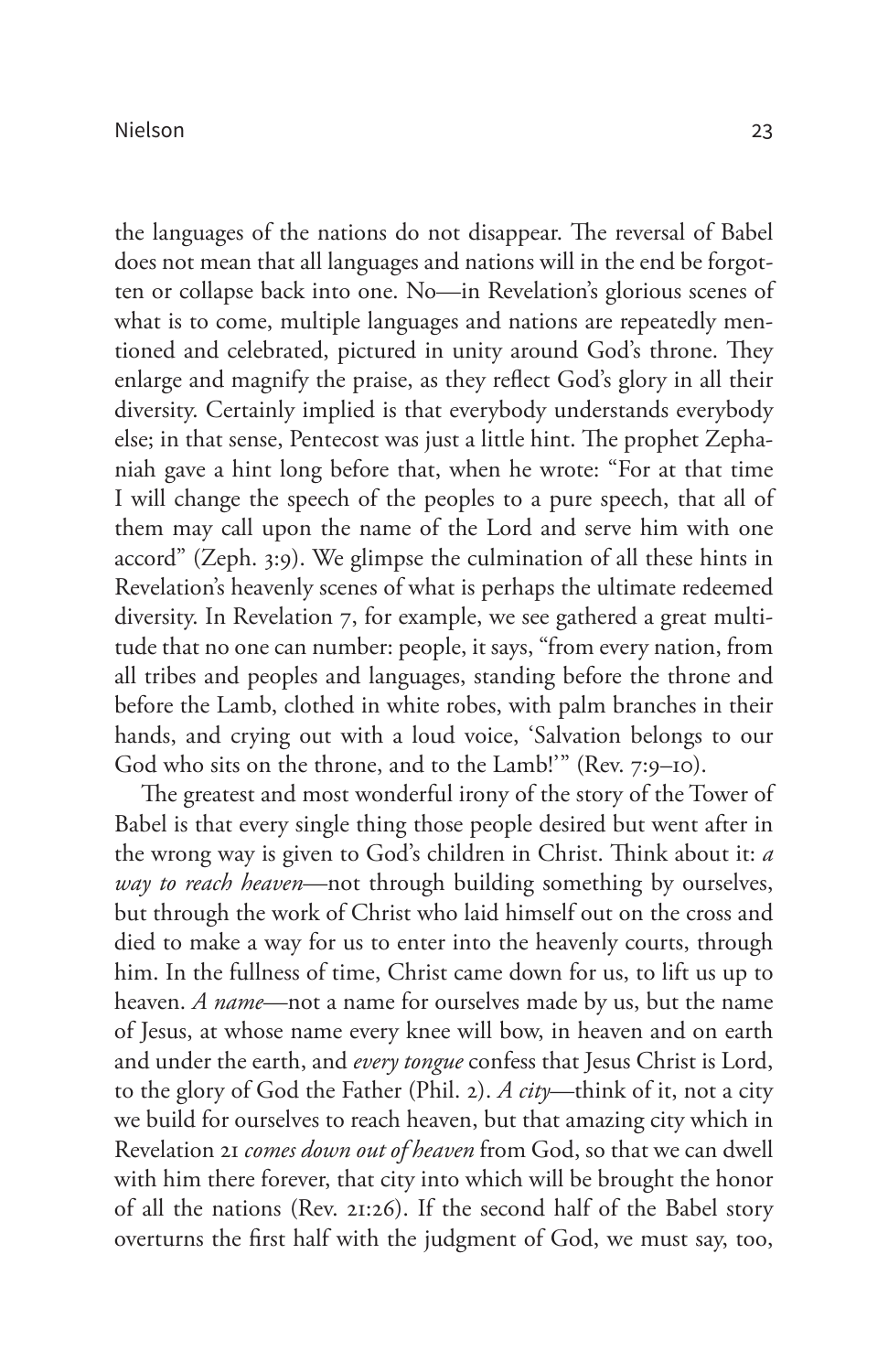that the unfolding story of the whole Bible overturns the judgment of Babel with God's merciful redemption.

Here we are, living in the already-but-not-yet of salvation accomplished but with the end of the story still to come—and, meanwhile, called to *disperse* the good news to every nation. Our tendency, of course, like the sinners at Babel, is to resist dispersing, to stay safe in one place and try to make a name for ourselves. That perhaps is a special temptation in the world of academia, broad and globally-minded as we like to think ourselves. It is good to read the Babel story and to remember the God who watches, the God who comes down, the God who judges, but most of all the God who mercifully redeems according to his plan established before the foundations of the world. In his mercy he actually allows us to participate in that plan of redemption by working with the languages of the world—all of which he knows, all of which he gave, and all of which he uses for his redemptive purposes, until Jesus comes again.

## **Notes**

1. Scripture references are from the English Standard Version.

2. This diagram of an extended chiasmus generally follows the one presented in R. Kent Hughes' *Genesis: Beginning and Blessing* (Wheaton, IL: Crossway, 2004), 168.

3. *Genesis: Translation and Commentary* (NY: W. W. Norton & Co., 1996), Kindle e-book loc. 1125.

4. Ibid.

5. Ibid, loc. 1112.

6. *Genesis in Space and Time* (Downers Grove, IL: InterVarsity Press, 1972), 152.

7. Ibid, 160.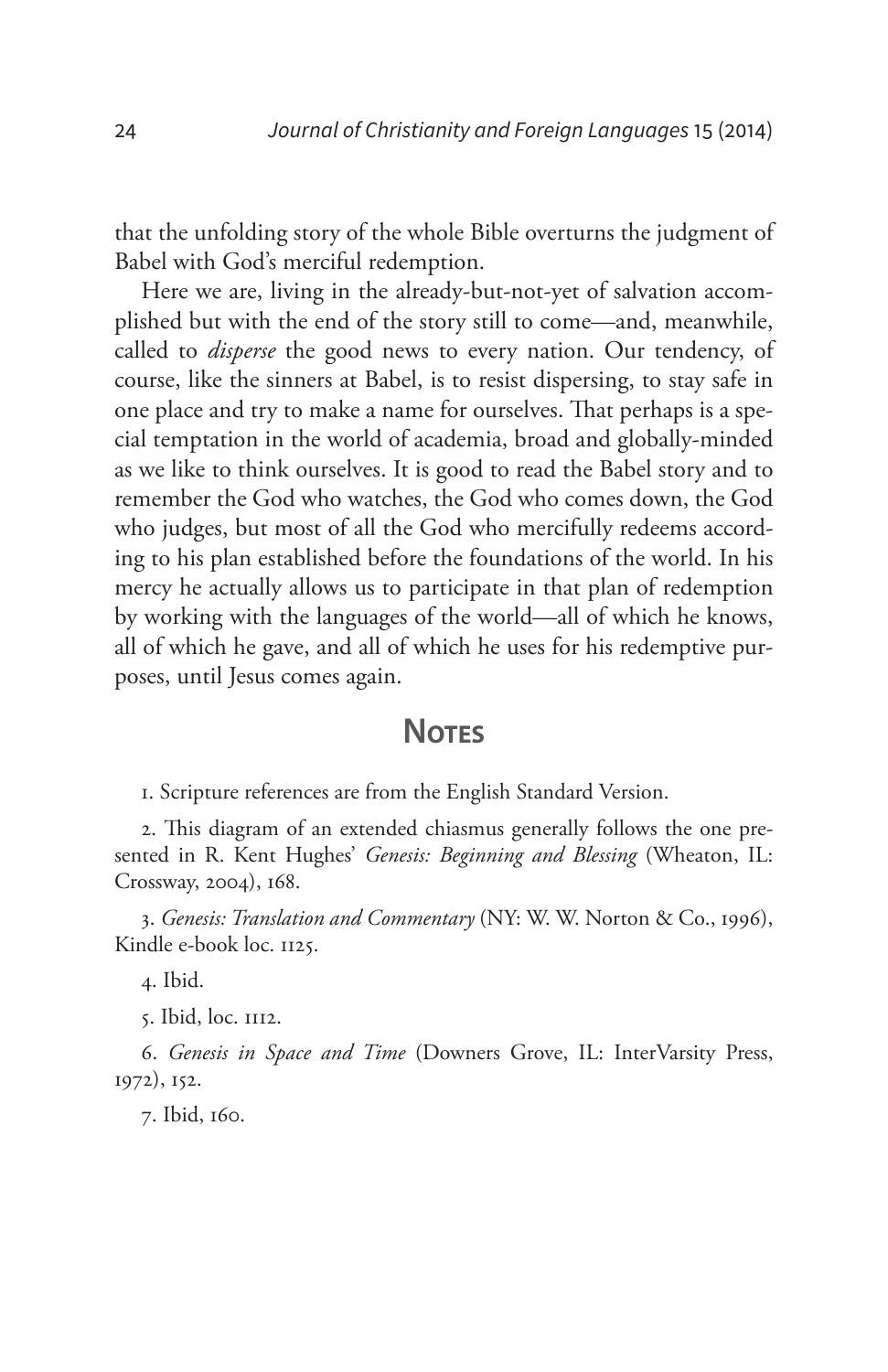## **Alienation and Absence: The Search for Identity in** *Dust Over the City* **by André Langevin**

**Kelsey Haskett Trinity Western University Langley, BC, Canada**

*In André Langevin's* Poussière sur la ville *(1953), the narrator seeks answers to life's pressing questions while struggling with the notion of God. Alienated from the world around him, from his wife, and from himself, he searches for identity in a society whose values he rejects. Prefiguring Quebec's Quiet Revolution a decade later, his negative reaction to Quebec's religious past and the existential problems he poses lead to an absence of absolutes, communication, and hope, all of which are examined in the light of the Christian faith and the society in which the novel is grounded.*

The novels of André Langevin, dating from the early 1950's, are among the first existentialist works to appear in French Canadian literature. While the Quebec novel up until this time depicts a society unswervingly faithful to French culture and religious traditions, and to collective rather than individual values, Langevin's novels mark a distinctive turning point. Although the transition from a rural to an urban setting in earlier postwar novels introduces a shift in perspective (for instance, in Gabrielle Roy's *Bonheur d'occasion*), the characters are still anchored in French Canadian society. Langevin's characters, as the authors of *Histoire de la littérature canadienne-française* point out (487), are completely detached from their milieu, wrestling with individual problems that stand in opposition to society and its norms, irrevocably *JCFL* 15 (2014): 25–40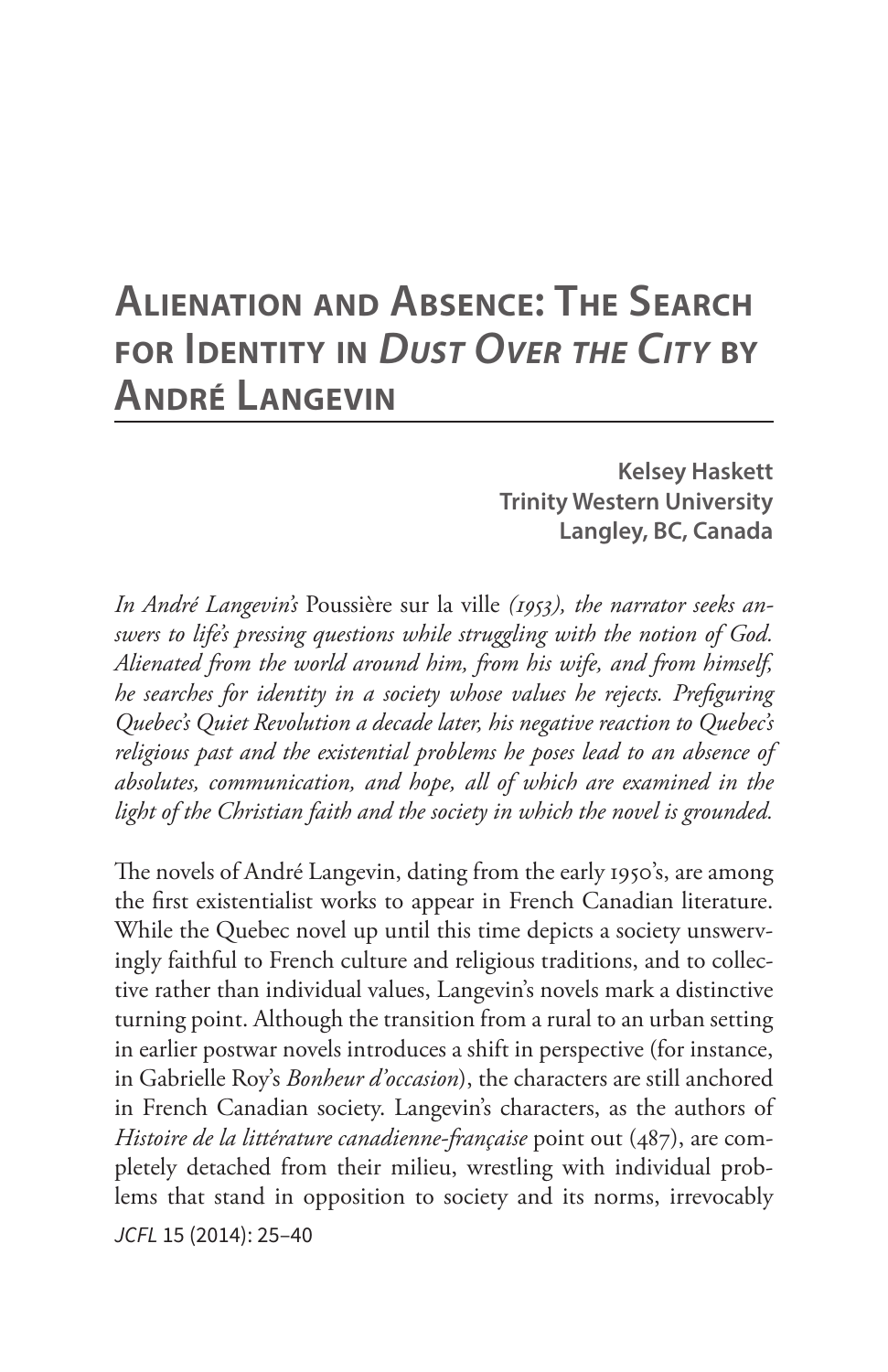separating them from those around them. By revolting against society, including the Catholic Church, they suffer from unbearable solitude and alienation and a loss of personal identity. As these same authors indicate, Langevin uses his characters to pose problems without ever solving them, in particular the physical and metaphysical problems of suffering and death, and questions regarding the goodness, justice, and even existence of God (518–20). For the first time in Quebec literature, an author dares to challenge the collective values of society, although he provides no hopeful answers for the future. My study of Langevin's best known novel, *Dust Over the City*, examines the protagonist's metaphysical concerns and reveals the void and lack of identity that results from the absence of a spiritual dimension in life. The rejection of the spiritual in the novel prefigures the Quiet Revolution<sup>1</sup> about a decade later, leading to the secularization of Quebec society, a process to which Langevin's work, as a literary forerunner, contributed both spiritually and intellectually. Reflecting on this in my conclusion, I consider from a Christian perspective how the absences portrayed in Langevin's work have impacted Quebec society today, and if any positive conclusions can be drawn from this novel.

Published in 1953 as *Poussière sur la ville* and translated into English in 1955, Langevin's novel received the Prix du Cercle du Livre de France and was later chosen by Canada's Grand Jury des Lettres as the best novel published in Canada between 1945 and 1960. Casting aside Quebec's traditional religious past, *Dust Over the City* depicts both an individual in search of identity and a newly-wedded couple striving to build a relationship in the midst of a metaphysical vacuum, even as they drift farther and farther apart. Alienated from his spouse, himself, and the world around him, the narrator seeks answers to life's pressing questions, becoming more and more excluded from a society whose values he no longer accepts. The breakdown in communication which permeates the novel is heightened by the narrator's inability to use language as a tool to reach out to others, in particular his wife, and by the multiple barriers which keep him from truly seeing and penetrating the world of the other. While questioning God's existence, he fails to find the absolute he is pursuing in his relationship with his wife,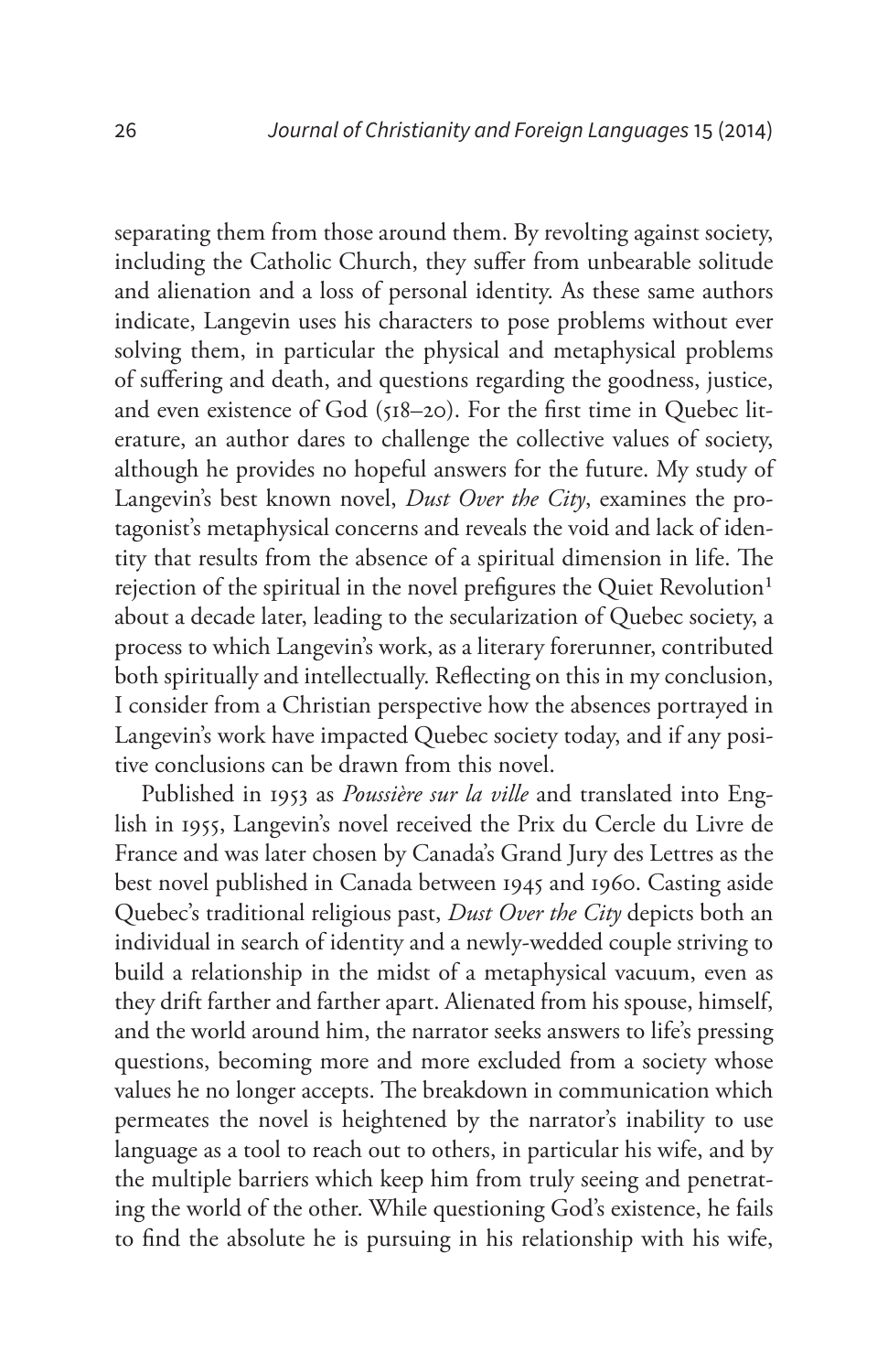and the solitude which engulfs them accentuates the impossibility of maintaining a relationship in a world where God and human spirituality are absent. Langevin does more to deconstruct than to construct identity, forcing the reader to ponder the consequences of a life lived without faith.

While Langevin was strongly influenced by the existentialist movement in France, his novel remains firmly grounded in Quebec society, and shows not only a couple in crisis, but also a people confronted with the problem of domination by another culture, as well as by the Catholic Church, a major antagonist in the novel. The English names given to the novel's French-speaking town and its streets reflect a social and geographical reality in Quebec, no small factor in the later struggle for identity. As Christine Tellier indicates, Langevin's town is clearly based on the Quebec mining towns of Thedford Mines and/ or Asbestos, the latter being the site of the first strike by Francophone workers against their Anglophone bosses just four years previous to the publication of the novel (571–72). "Toute l'œuvre d'André Langevin constitue une vibrante interrogation sur notre condition historique" [Langevin's whole work consists of a vibrant interrogation of our historical condition] (24), affirms Quebec scholar, André Gaulin, in "Le romancier et essayiste d'un peuple orphelin." In André Brochu's excellent study, Langevin is depicted as a pioneering figure in the Quebec novel, exploring metaphysical and existential questions and introducing a new dimension of subjectivity and "intériorité"  $(7)$ into Francophone literature, thus preparing the way on an individual level for the push toward solidarity and revolution during the 1960's and onward.

The novel relates the tragedy of a young doctor and his wife who have just arrived in the mining town of Macklin, where their inability to fit in, marital breakdown, and desperate search for some form of absolute finally destroy their lives. A deep sense of impossibility hovers over the novel: the impossibility of the main characters to communicate with each other, hence to know each other; their inability to come to terms with who they are in a society from which they are alienated; and their failure to find either temporal or lasting happiness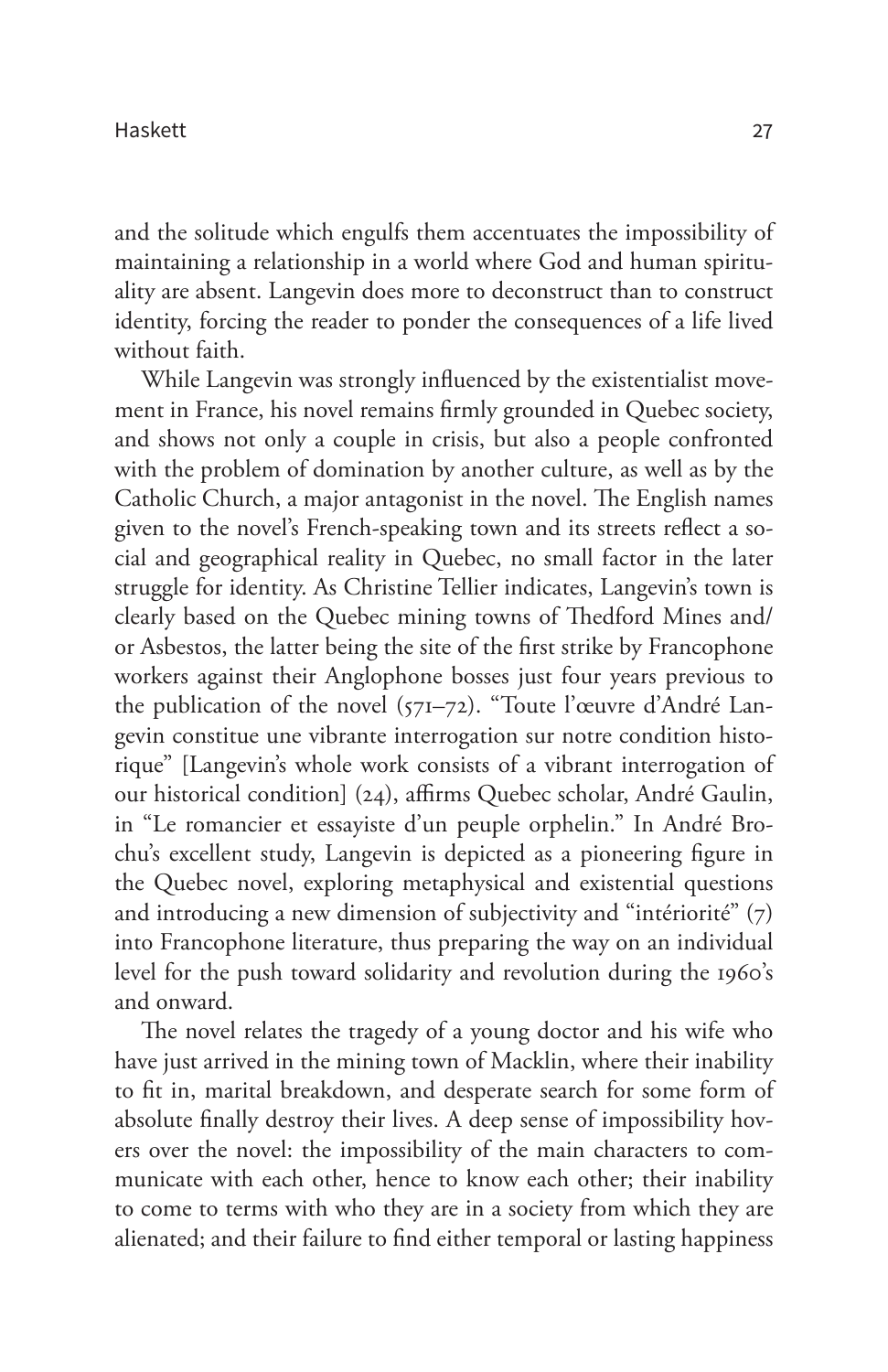in a cruelly absurd world. To this we could add the impossibility of the doctor to find answers to his serious interrogations about human suffering and God. The powerful sense of alienation that characterizes the protagonists' lives is strongly reinforced by the theme of the gaze that runs throughout the novel, suggesting that a significant part of human identity is bound up in the way people see themselves and the way others see them. The doctor, Alain Dubois, is particularly absorbed by his observation of his wife and even his own person, without arriving at a better understanding of either, at least until it is too late.

 In the first pages of the novel, Alain is scrutinized by a couple of townspeople as he stands outside his apartment with no coat on, in a snow blizzard at midnight. He is staring up at his lighted bedroom window, trying to capture something about his wife, Madeleine, on the inside. While the taxi driver's look is scornful and debasing, the glare of the female passerby reflects the judgment of the town which will soon come to bear upon the doctor. Alain looks right through her without really seeing her, caught up in his attempt to grasp that part of his wife's identity that escapes him, especially since the next-door restaurant owner has revealed that Madeleine spends her days in his restaurant, attracting the curious who come to see what a doctor's wife is doing in a workers' diner. To stress the lack of visual connectivity, the author uses transparent elements, like windows and glass doors, as screens that allow for partial communication but hinder its totality.<sup>2</sup> As Alain focuses on his apartment window, the snow creates an "illusoire écran" [illusory screen]  $(4)^3$  between him and his wife, even as he tries unsuccessfully to see beyond the physical realm into the relational dimension behind it. His biggest concern is that the restaurant owner has revealed a part of his wife's life of which he knows nothing: "Comme s'il avait levé le rideau et m'avait montré derrière une vitre un être dont j'aurais ignoré complètement l'identité et qui eût été ma femme" [As if he had lifted a curtain and shown me through a window a woman whose identity was unknown to me, and who was nevertheless my wife] (5–6). After this first incident, Alain continues at various times to observe his wife at a distance, in the street or on her way out of the restaurant, while he remains hidden behind the partially snow-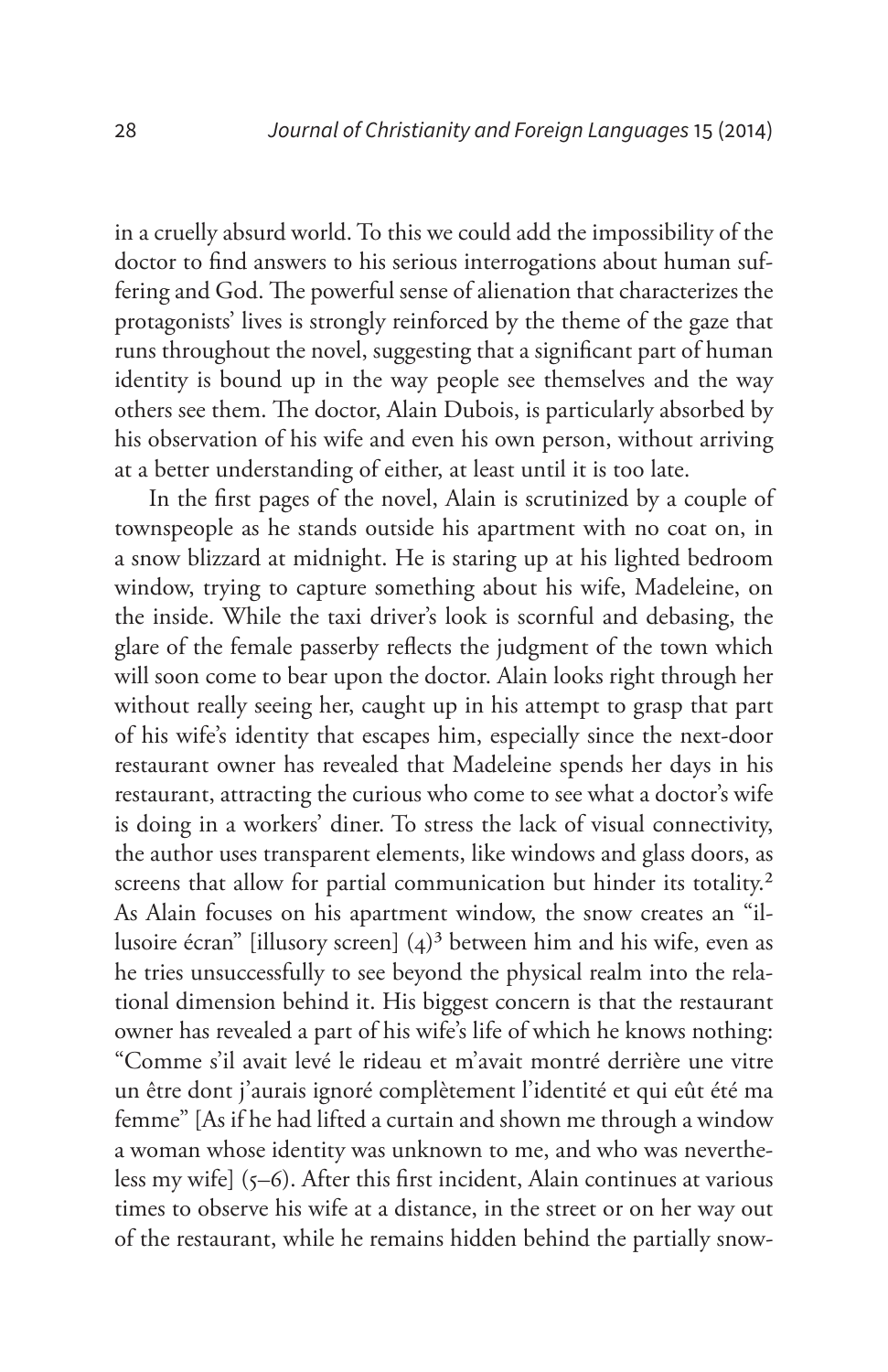#### Haskett 29

covered windows of his car, stunned on one occasion by the pain and solitude he reads on her face. Wanting to reach out to her, he remains locked in his own world, aptly depicted by the metaphor of his car, a space that allows him to observe the outside world and circulate in it without actually being part of it.

Not only does Alain try to discover his wife's identity from the outside, he also tries to grasp his own identity in the same manner, using the technique of "dédoublement" (11), or splitting himself in two, to gain an external perspective of himself. The distance he perceives between himself and his wife is mirrored in the divide he feels between his outer and inner self, as he engages in what he calls "l'étrange dédoublement qui me permet de me voir en étranger" [the strange doubling (of myself) which allows me to see myself like a stranger] (ibid.). Entering his office on the first floor of their building, he feels alienated from the space he has set up for his practice:

"Je suis un intrus. Il faudrait que je me passe la main sur les yeux, que je secoue la tête pour découvrir que je n'ai rien à faire ici. Ce bureau n'est pas le mien et la femme qui dort ou lit en haut ne m'appartient pas. . . Par la porte entrouverte de mon bureau je vois briller sur ma table le stéthoscope que j'avais oublié. Et ce simple objet, qui m'identifie aussi sûrement que le marteau le charpentier, ne m'est plus familier" [I'm an intruder. I just have to brush my hand over my eyes and shake my head, to discover I don't belong here. This office isn't mine, and the woman sleeping or reading upstairs isn't mine either . . . Through my open office door, I see my stethoscope glittering on the table where I left it. And this simple instrument, which identifies me as surely as a hammer does a carpenter, is no longer familiar to me] (8–9).

Alain's identity reposes not in his own person, but in an object, a symbol of his profession, from which he feels estranged. Recoiling at the ugliness he perceives in his poorly furnished office, he realizes that Madeleine, too, profoundly dislikes it, as well as the whole town,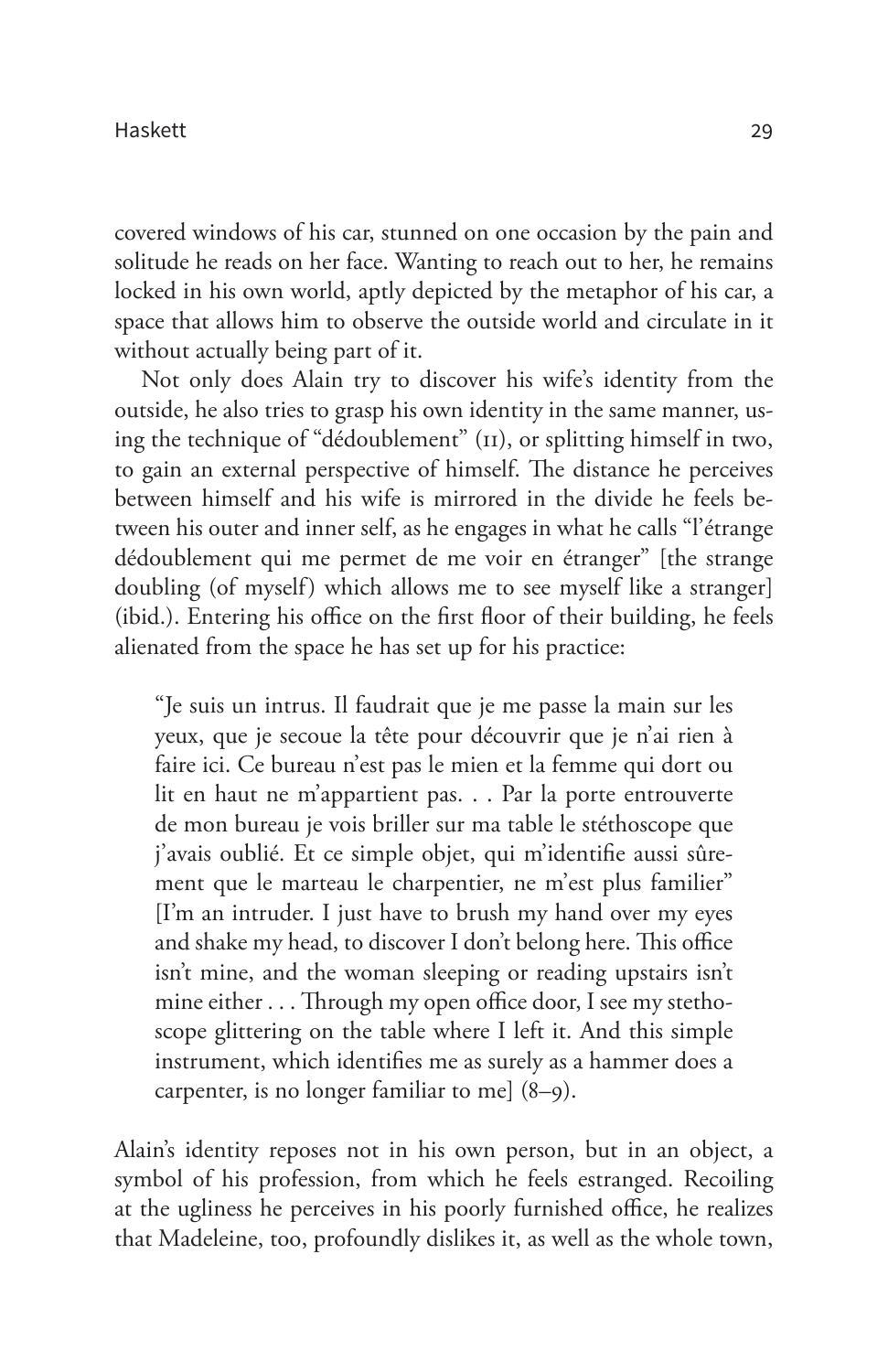which is equally unattractive. Striving to understand his wife, whom he sees as a passionate being, living for the moment and possessing an animal-like freedom, he knows he will never be able to bridge the gap between them. "Il se terre en elle un être qui ne m'appartient pas, que je n'atteindrai jamais. . . Un peu comme si je ne la possédais qu'à bout de bras avec, entre nous, une opacité infranchissable" [Hidden in her somewhere is a being who does not belong to me and whom I will never grasp . . . it is as if I made love to her at arm's length, with an insurmountable, opaque barrier between us] (11). Blinded to the reality of his own inner self as well as to that of his wife, he laments the lack of transparency that prevents him from knowing both himself and the other. The reader can see that no proverbial window of the soul will ever open up to shed light on his wife's identity. Madeleine, for her part, escapes from herself and reality through the cinema and the juke box, identifying with another world that carries her away from herself and allows her to experience her own form of "dédoublement", according to Alain (27).

This sense of alienation is heightened by the author's use of firstperson narrative, in which everything is filtered through Alain's eyes. The reader fully partakes of Alain's inner world, while at the same time sensing the distance between him and the outer world. As Rosemarin Heidenreich points out in *The Postwar Novel in Canada*, Alain "relates the story in the present tense and denies the reader any knowledge beyond the (subjective) experience of the moment" (47), clearly an existentialist perspective. On top of that, his thoughts, incessantly analytical and tortured by doubt, are by no means reflected in his banal and infrequent comments. Thus, the inability to communicate in the novel is reinforced not only by impediments to vision, but also by a lack of words.<sup>4</sup> While his endless reflections on their short married life show Alain that his wife's freedom in their relationship is essential, his curt statements with possessive overtones contradict the careful analysis he has gone through to come to this understanding. Madeleine, for her part, lives entirely according to her feelings, and is not given to lengthy discussion or analysis. Between them exists "une ignorance profonde" [a vast ignorance] (26), Alain concedes. Certain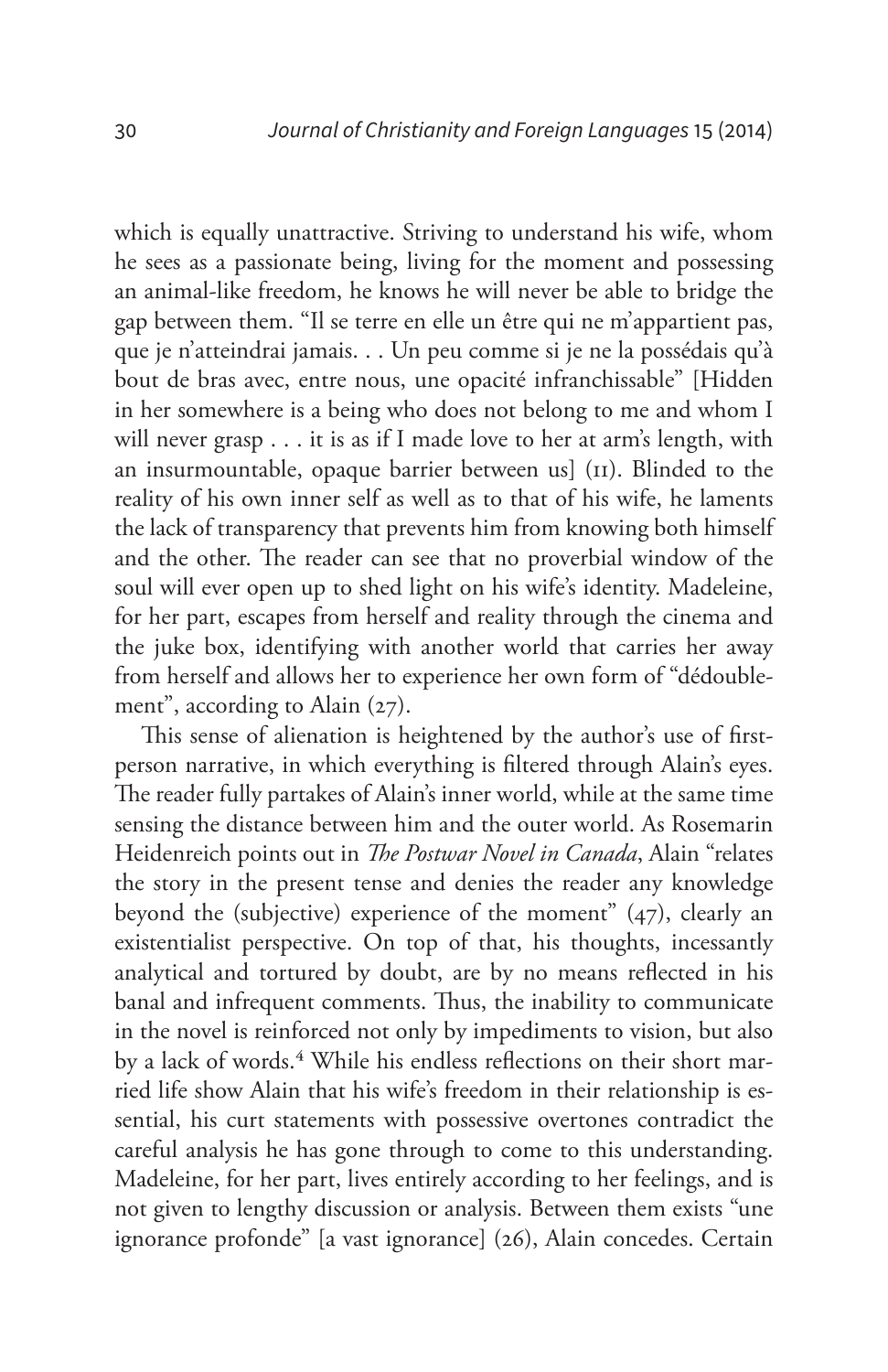depictions of the couple together unfold entirely without words or end with stormy exchanges that undo any sense of complicity between them. Madeleine also uses feigned sleep to create a barrier between her and her husband. Having built their relationship on physical desire, they are unable to use verbal discourse to communicate when the marriage starts to unravel. Moreover, the maid provides another screen that distances the couple, allowing life to go on without them having to talk to one another: "Thérèse est là pour boucher le trou de silence" [Thérèse is there to fill in the gap of silence] (70).

The very foundation of their relationship, physical attraction and interaction, proves to be as problematic right from the start as the other failed modes of communication. Despite the absence of spiritual roots in their relationship, which Alain readily acknowledges, both partners are searching for an absolute in life which they hope to find in the other, but through finite means, which is all they know: "Nos rapports étaient physiques, essentiellement. J'ai aimé en elle la liberté de son corps et cet amour-là, qui peut affirmer qu'il n'est pas le vrai ?" [Our relations were essentially physical. I loved in her the freedom of her body–and who can affirm that this is not true love?" (114). However, by placing all their expectations in the power of the sexual encounter, they are disappointed, for it fails to bind them together or lift them to a higher plane, as Alain's reminiscence of their first sexual experience reveals:

"Madeleine m'avait glissé des mains, son âme m'échappait. Je voulais peut-être étreindre l'éternité en elle, connaître la volupté d'immortalité. Mes bras n'enserraient plus qu'une femme lasse qui pensait à autre chose . . . L'instant avait eu la plénitude qu'[elle] désirai[t] et il était déjà mort" [Madeleine had slipped through my hands, her soul escaped me. Perhaps I wanted to grasp eternity in her, to know the voluptuousness of immortality. My arms no longer held anything more than a weary woman thinking of something else. . . The instant had had the fullness she desired, and was already dead] (128).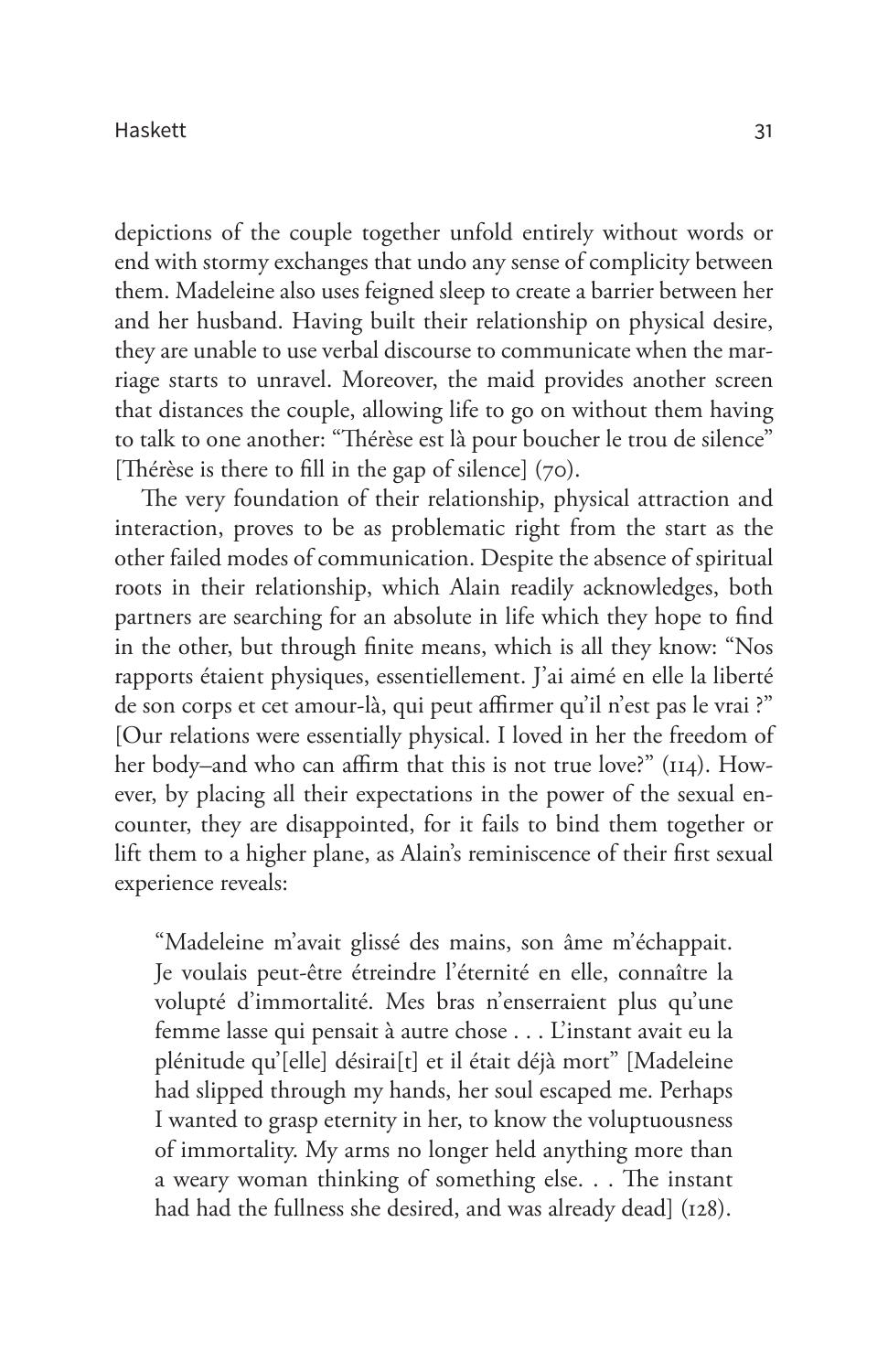"À peine établie, la relation amoureuse est détruite" [As soon as it is established, the romantic relationship is destroyed], states Karin Egloff. "L'apothéose tragique qui fige pour toujours le geste charnel semble être pour Langevin, l'image la moins imparfaite de l'amour" [The tragic apotheosis which forever freezes the carnal act in time seems to be the least imperfect image of love, for Langevin] (71). Alain recognizes the inherent impossibility of truly uniting with his wife: "Nous ne pouvons nous acharner à rapprocher nos deux lignes parallèles. Elle mourra seule et cela rendra définitivement vains et dérisoires mes efforts et les siens" [We cannot not force the two parallel lines of our lives to come together. She will die alone and that will make all our efforts vain and pathetic] (133). Defeated in their love life, little remains except to turn elsewhere in search of an absolute, a path Madeleine desperately chooses to tread, while Alain continues to cling to the relationship: "Elle a plus d'ardeur que moi et elle ne s'est pas avouée vaincue parce qu'elle n'a pas trouvé l'absolu avec moi." [She is more passionate than I and has not admitted defeat simply because she has not found an absolute with me] (133).

Despite Alain's awareness of Madeleine's desire for a more ardent love life, the shock he experiences the first time he sees her strolling down the street with her new lover, Richard, is overwhelming. For once his vision is abundantly clear, even though he is looking through the windshield of his car: "la peine ne m'embrouille pas la vue. Ma vision est très nette" [the pain doesn't cloud my view; my vision is very clear" (80). He feels amputated by the loss, sick at heart, but in recklessly swerving in front of the couple as they cross the street he manages to inject the same panic he has just experienced into Madeleine, looking her right in the eye: "Oh, les yeux de Madeleine! . . . Elle aussi est amputée tout à coup. Cinq seconds. Suffisant pour que nos deux âmes se prennent aux crocs . . . Nous nous sommes pénétrés enfin. Plus d'opacité" [Oh, Madeleine's eyes! . . . She too is amputated all of a sudden. Five seconds–long enough for our two souls to grapple with each other. . . At last we've penetrated each other. No more opacity] (81). Where love has failed to pull down the barrier between them, "la glu de la haine" [the glue of hate] (81) succeeds in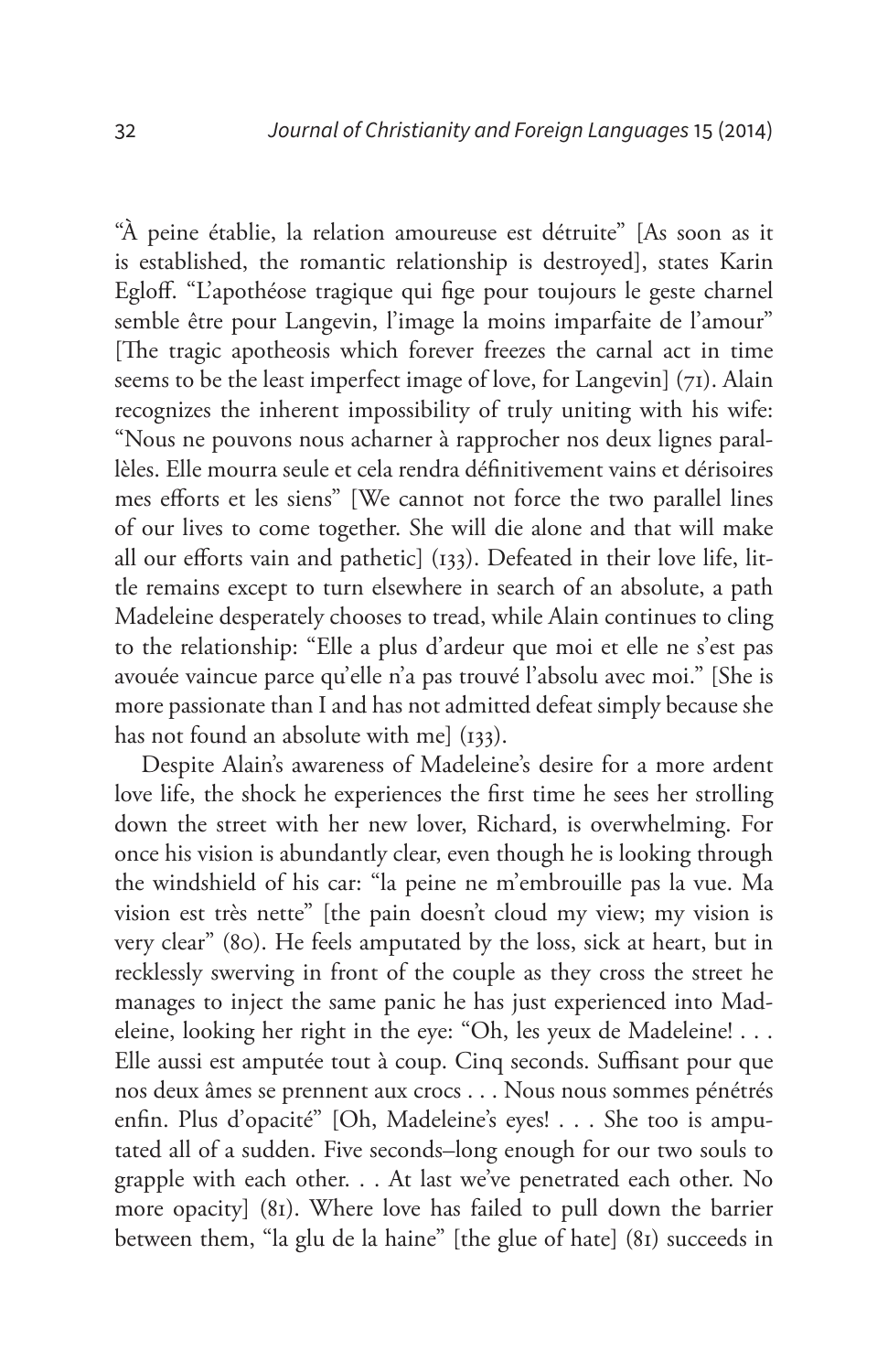connecting them, but not for long. Alain's anger soon dissipates as he finds himself alone, straining once again to break through the invisible wall that separates him from his wife: "Moi je suis hors du jeu, je regarde derrière une paroi de verre que je ne réussirai pas à briser" [I'm outside of the game, watching it from behind a glass partition I will never succeed in breaking] (82). For the first time he considers having recourse to words, but sees them like any other kind of screen that can hide the truth: "Peut-être reviendra-t-elle, nous nous parlerons. Le langage a encore des possibilities . . . On peut se laisser prendre aux mots, accepter leur écran" [Perhaps she'll come back and we'll talk. Language still has its possibilities. . . One can get caught up in words, accept them as a screen] (84).

Alain's strategies for coping with his wife's infidelity reveal both his human frailty and his existentialist philosophy, which alienates him from the town. He turns to the bottle to dull the pain he soon inflicts upon himself by allowing his wife to keep on pursuing happiness in her own way, with Richard. In a society that holds both masculinity and Catholic values very high, Alain's stance becomes totally incomprehensible. Madeleine's affair in full view of the town is condemned by the priest and is inacceptable to a society that has always placed public morality above individual happiness. Alain argues with the priest, who doesn't believe in happiness on earth, that its pursuit is an essential part of freedom, more important than public opinion. As her husband, Alain has decided to grant her this liberty, knowing full well Madeleine will never be happy, but affirming her right to try: "Je ne peux rendre Madelaine heureuse, mais je n'ajouterai pas à son malheur. Je ne suis plus son mari, je suis son allié contre l'absurde cruauté" [I cannot make Madeleine happy, but I will not add to her unhappiness. I am no longer her husband; I am her ally against an absurd cruelty" (133). Not heaven, but death, is the end of this life for Alain, who wants to fight alongside his wife against the absurdity of the universe and its indifference to human aspirations: "Je la vois morte sans avoir été heureuse, morte désespérée parce qu'elle n'étreindra jamais ce qui l'aurait comblée" [I see her dead without ever having been happy, dead without hope because she will never be able to embrace that which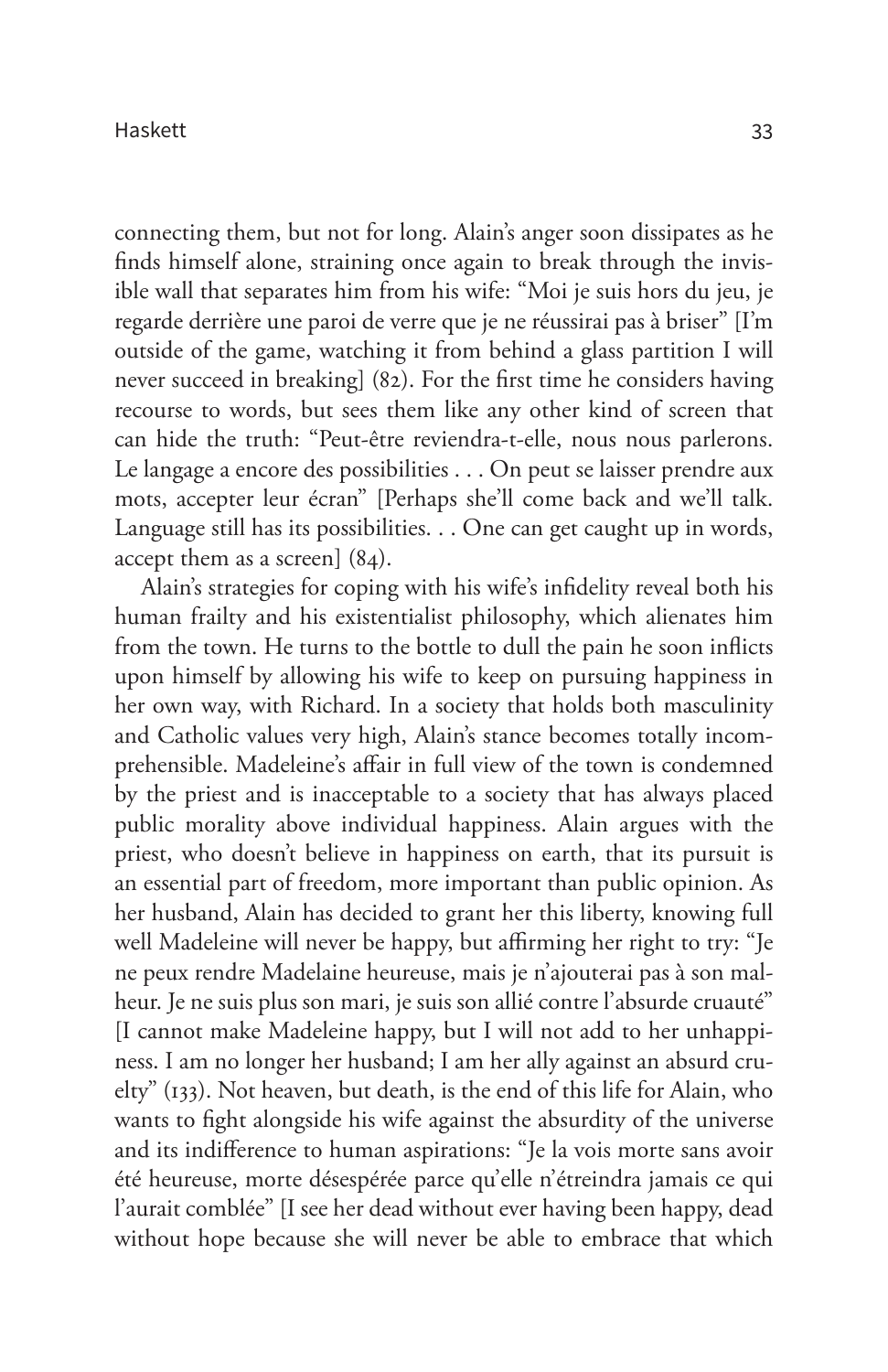might have fulfilled her]  $(132)$ .<sup>5</sup> Just as the priest sees himself in charge of the souls of his parish, Alain considers himself responsible for his wife's soul, but only in as much as it means protecting her freedom. "Moi aussi j'ai charge d'âme. Je me tiens responsable de Madeleine, non pas de son salut, mais de son bonheur" [I, too, have charge of a soul. I hold myself responsible for Madeleine, not for her salvation but for her happiness] (150), he insists. "Je ne sais pas et n'ai aucun moyen de savoir si l'âme dont je me suis chargé sera sauvé. Mais moi, je lui laisse la bride sur le cou . . . Je lui permets de se damner" [I do not know and have no way of knowing whether the soul with which I am charged will be saved. But I let the reins hang loose . . . I allow it to damn itself] (151). Herein lies the contradiction of Alain's philosophy: knowing that his wife will ultimately *not* find happiness or fulfillment with her lover, he nevertheless allows her to destroy herself in the pursuit of temporal happiness in the name of freedom, which he holds to be his highest value.

In the end, of course, this strategy brings inevitable defeat, as has everything else. The priest succeeds in bringing the scandal to an end by forcing Richard to become engaged to a suitable young woman, thereby separating the lovers. Madeleine in her despair attempts to shoot Richard, wounding him slightly before killing herself. "Elle s'est donnée la liberté definitive" [She had given herself ultimate freedom] (166), concludes Alain, who has never stopped loving her. In reflecting on the medical community's probable verdict of "aliénation mentale" [mental derangement] (168), he sadly comments, "Aliénée, elle l'était depuis sa naissance, comme moi" [Alienated, she was from her birth, like me] (168). Strangely enough, throughout the novel, even while questioning or denying the existence of God, Alain seems to be fighting against Him at every turn. When Madeleine reveals the hopelessness of her situation with Richard, for example, Alain feels a deep pity, and a desire to protect her from divine injustice (132). After her death, he nurses himself to sleep with his whisky, feeling that a huge, merciless hand has knocked over his house of cards. "Il y a dans l'univers langevinien une fatalité qui réduit l'homme ainsi qu'un pantin" [In Langevin's world there is a form of fatality that reduces man to a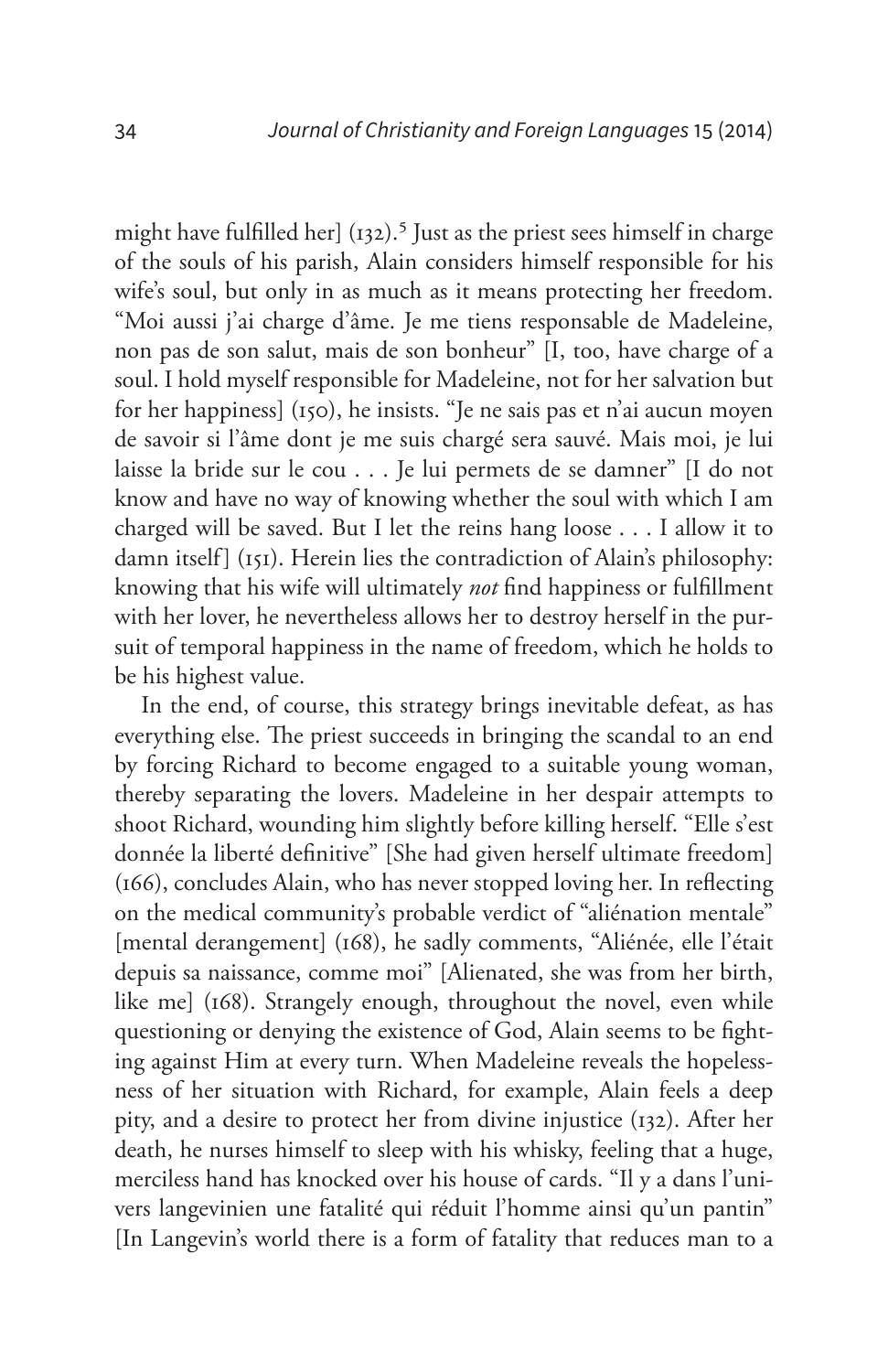#### Haskett 35

puppet] ("La vision du monde" 155), remarks André Gaulin. "La vie est un 'cirque' que l'alcool rend plus supportable" [Life is a 'circus' that alcohol makes more bearable] (ibid). At the end of the novel, when Alain decides to stay in town and force people to accept him by showing them pity<sup>6</sup> through his medical practice (the same pity he had tried to show Madeleine), he declares his intention to continue his struggle: "Dieu et moi, nous ne sommes pas quittes encore" [God and I are not through with each other yet] (181). His fight has been against God all along, it appears, not just against an impersonal universe, and the choices he has lived by have been deliberate. Even though one might think that the outcome of his marriage demonstrates that he has failed in his bid to validate his philosophy of life, he perseveres in his fight to maintain his beliefs and lifestyle, unwilling to bend to the evidence of the suffering they have caused. In the end, the pity with which he plans to inundate the town brings very little hope in light of all the despair in the novel.7 Several chapters end with a reference to the asbestos dust that falls not only on the city, but also on his soul, which he sees as "couverte de poussière" [covered with dust] (105) as he falls asleep on the sofa, feeling "la tranquilité et la paix des morts" [the peace and calm of the dead] (ibid.).

Alain's faith and identity issues surface not only in his marriage, but also in his profession, particularly in his dialogues with an older doctor he respects and tries to understand. While an operation always leaves Alain feeling anxious and oppressed, Dr. Lafleur exudes a peace which appears to come from his faith. Alain wonders, however, if its source is really human commiseration rather than the doctor's religious convictions, which apparently enlighten him without permitting him to see, that is, to understand the absurd ("sa foi l'éclaire sans lui permettre de voir") (37). For Alain, the suffering of a convulsing child shatters the idea of absolute justice. When called to a farm house one wintery night to deliver a child with hydrocephalus, he later weeps with rage and helplessness in his car, after having punctured the child's head to release the fluid and allow the baby to be expulsed. Completely overwhelmed by his inescapable act, he feels not only that has he been amputated by his wife's unfaithfulness, but that his hands have also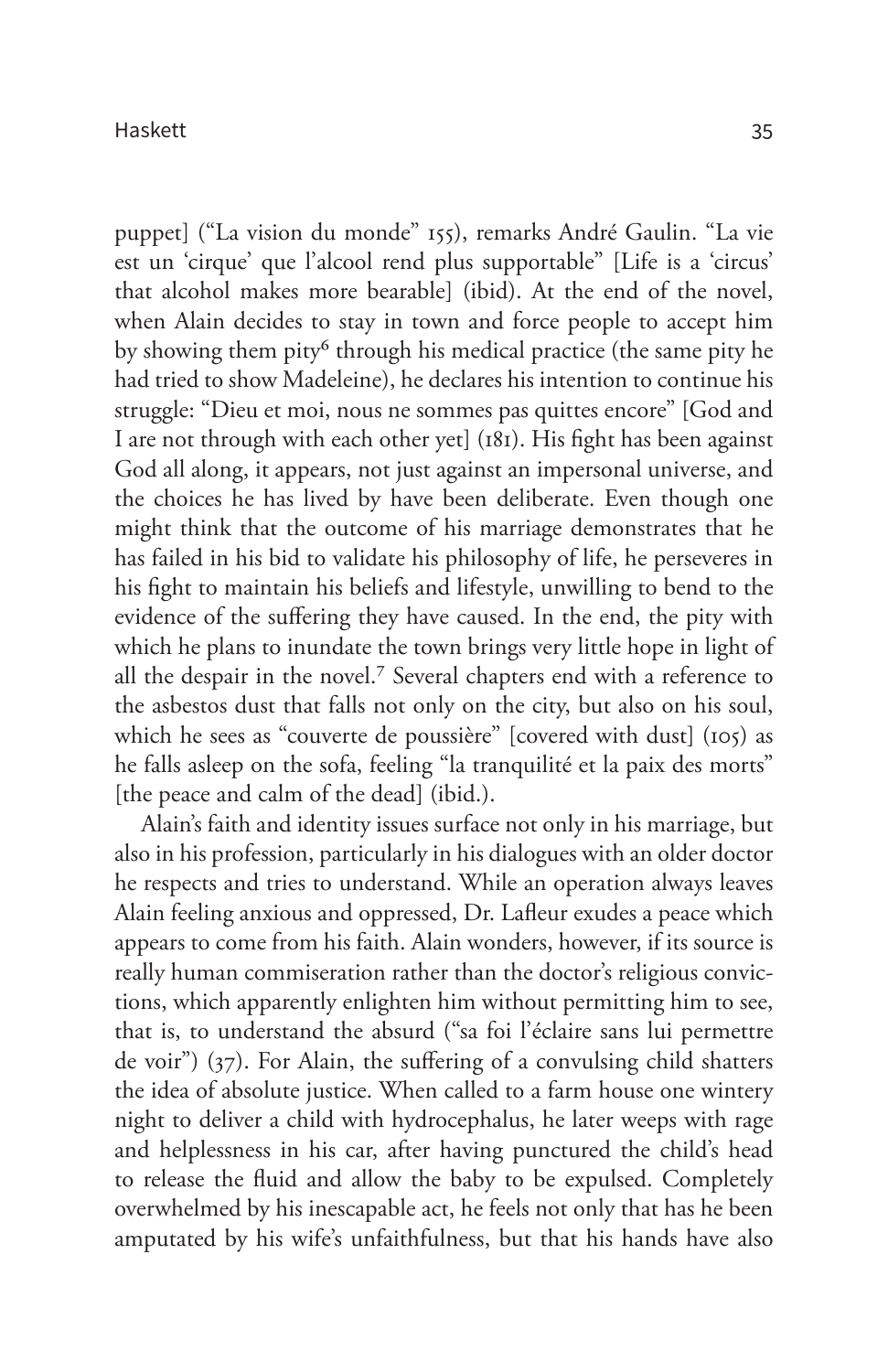been cut off by the unavoidable killing of the baby. "Je n'ai plus rien à perdre. J'ai tout perdu" [I have nothing more to lose; I've lost everything] (104), he mourns. Little remains of his marital or professional identity. Once again, it seems to him that an invisible force has somehow been against him: "Tout le jour quelqu'un m'a talonné. Il me laissait faire quelques pas et m'écrasait pour recommencer" [All day long someone has been following on my heels, letting me take a few steps and then crushing me, only to begin again] (104). In his next conversation with Dr. Lafleur, he asks how the older man copes with the metaphysical dilemma of physical suffering. Like Camus' Dr. Rieux in *The Plague*, Lafleur admits, "Je lutte. Je lutte aussi dans la vie chaque fois qu'il m'est possible. Je suis toujours battu" [I fight. I also fight in life whenever possible. I am always defeated] (110). Death, of course, is the ultimate victor. Committed nevertheless to fighting against what Alain calls "l'injustice de Dieu" [the injustice of God] (III), Lafleur concedes, to accommodate Alain, "Vous voyez, nous sommes deux à lutter contre Lui. Il n'y a pas d'autres solutions que de faire notre métier d'homme" [You see, both of us are fighting Him. The only answer is to do our job as men]  $(nI)$ .<sup>8</sup> It all comes down to the human level, concludes Alain, who, unconvinced by the doctor's faith, can only accept this level of reality.

With Alain's rejection of faith and the town's social mores, Langevin's novel becomes a precursor to the movement of the following decades in Quebec, in which both the power of the Catholic Church and English domination are toppled, and an era of liberalism ushered in, embracing values very much like those espoused by Alain. And yet, in light of the identity crisis depicted in the lives of Madeleine and Alain (a reflection of the broader identity crisis leading to the upheaval of the Quiet Revolution), the reader might well ask if these values can really meet the needs of a people consciously striving to affirm its collective identity<sup>9</sup> while largely rejecting the eternal truths that lead to a sense of personal identity and fulfillment.<sup>10</sup> Langevin acknowledges that he has no answers, sadly justifying the negativity he and other Quebec authors express, by averring, "Une littérature de bonheur présuppose une sérénité, une solution, une paix, que nos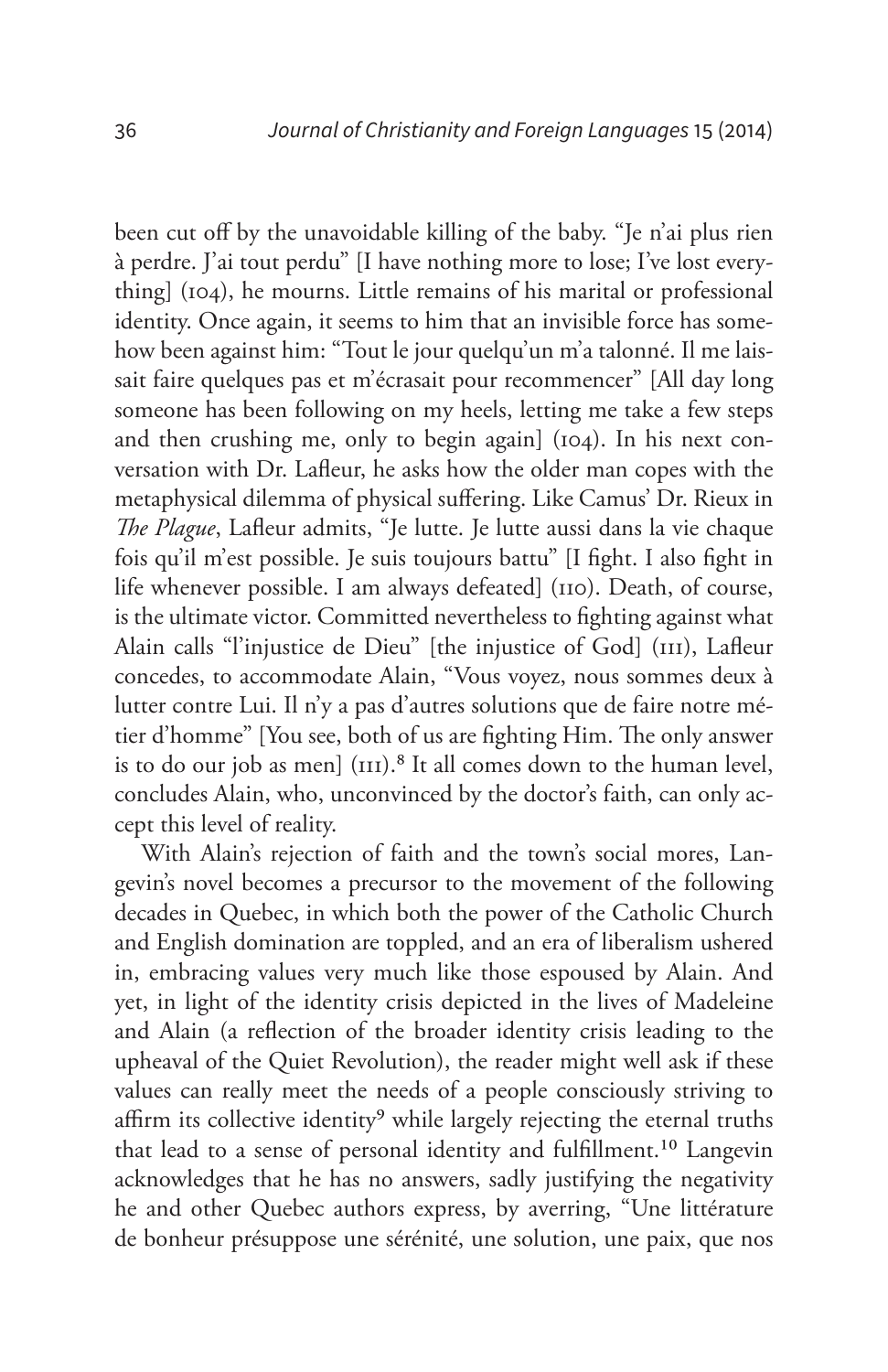#### Haskett 37

écrivains n'ont pas" [A literature of happiness presupposes a serenity, a solution, a peace that our writers do not have] (Langevin cited by Gaulin, "Le romancier et essayiste" 25). Bessette and his co-authors go so far as to compare Langevin's work to that of Dostoevsky for its universality, nihilism, and even greater radicalism, in their view (534). For the Christian reader, the novel surely suggests that if godly principles are replaced by temporal values, and if the God of the universe (as opposed to the institution of the Church) is rejected as the only absolute that can fill the human soul, then the quest for identity, freedom, and happiness will only lead to alienation, if not tragedy, and a breakdown in communication which society with all its efforts can never solve.

From a social and linguistic standpoint, Quebec society has radically changed since the Quiet Revolution, as new laws protecting the French language and culture have strengthened its French identity and totally changed the status of Francophones living in the province. The Church has basically lost its influence in society, and secularism has become the norm, with a new freedom for the individual. Langevin's novel, while supporting this freedom, also pushes us to ask whether true fulfillment can ever be found until the spiritual issues highlighted in the novel are recognized and heralded as essential questions that still need to be answered.<sup>11</sup> And although the author does not provide this conclusion, nor, indeed, any positive conclusion, the novel itself may present one of the most convincing arguments in favour of a biblical faith and a spiritual dimension in life, by way of their devastating absence. Moreover, in spite of its pessimism, the novel does provide one ray of hope, in that the protagonist (true to his Quebec roots) remains extremely conscious of his spiritual condition, including his need for an absolute, even while refusing to seek that absolute in God. If this consciousness can be kindled in the reader, despite both the protagonist's and current society's denial of a need for God, then possibly Langevin's novel, with all its seeming hopelessness, will have lighted the way to the first step towards hope.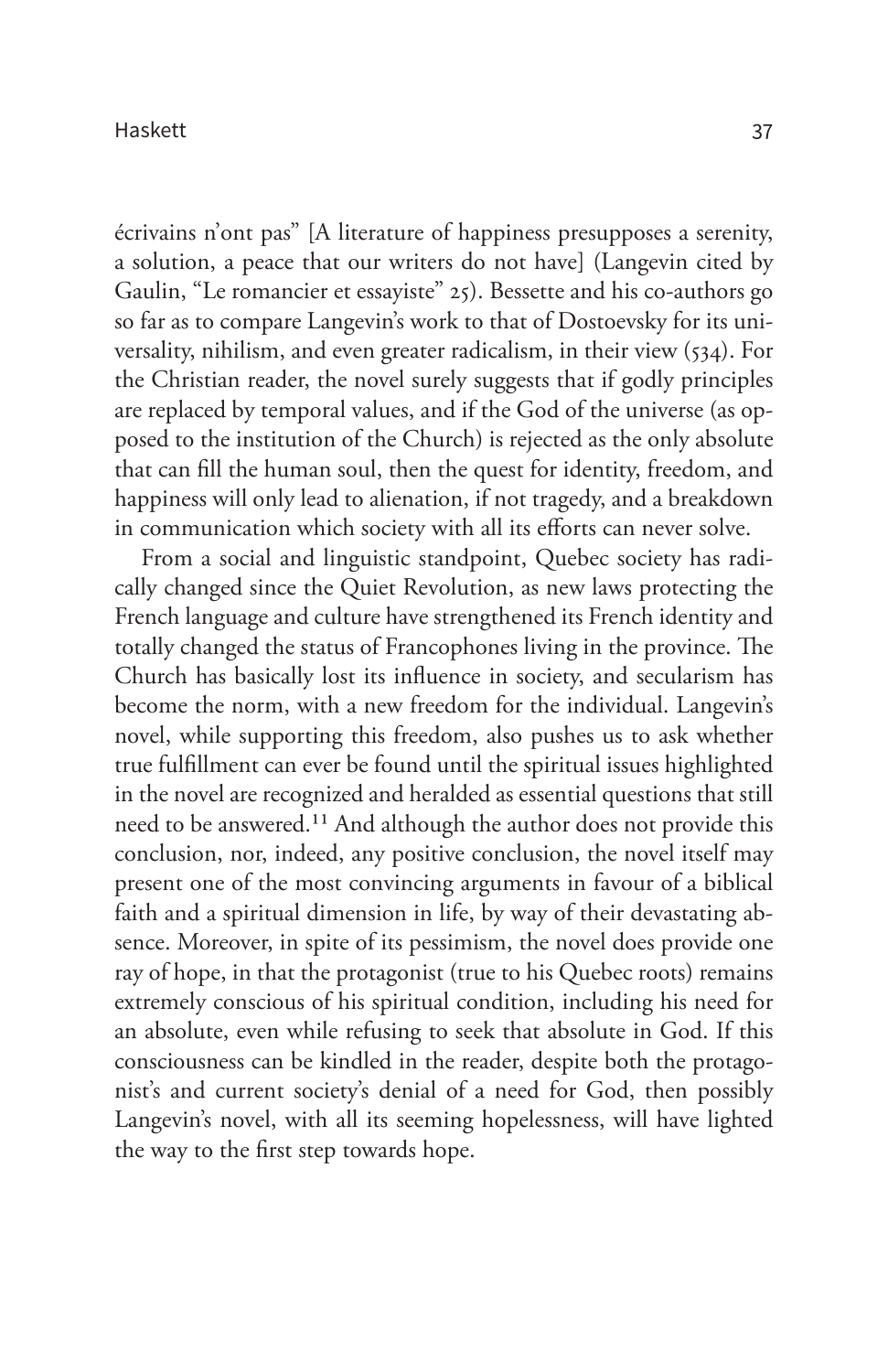## **Notes**

1. The Quiet Revolution, except for some violence in the beginning, was essentially a peaceful struggle for the social, economic, and linguistic control of Quebec by the Francophone majority, with a very strong backlash against the Catholic Church and English business interests that had suppressed the French-speaking population. Writers played a key role in Quebec's transformation.

2. "La 'vision partielle' est importante dans l'œuvre de Langevin," notes Karin Egloff. "De nombreuses expressions soulignent la nature incomplète de la perception des personnages. Une certaine quantité d'effets-écran rendent leur vision encore plus fragmentaire" ['Partial vision' is important in Langevin's works. Many expressions underscore the incomplete nature of the characters' perception. A certain number of screen effects cause their vision to be even more fragmentary] (3). She adds that "[l]e drame du héros de Langevin, c'est de tendre par sa nature à quelque chose que sa condition lui refuse. Sa vision de lui-même et de l'autre est complètement faussée" [the drama of Langevin's heroes (in general) is to reach out by nature to something their condition refuses them. Their vision of themselves and the other is completely distorted] (5).

3. All translations are my own, including those of critical sources.

4. Jean-Claude Tardif's analysis of language in this novel reveals that in life "toute réalité se nourrit d'abord de mots et les regards n'ont aucun sens, les gestes sont dénudés s'il n'y a pas eu de verbalisation au préalable et, si le code s'est montré défectueux au plan interpersonal," in which case "il ne peut rester qu'un vide" [all reality is fed by words, and glances have no meaning, gestures are stripped bare, if there has not been previous verbal expression, and if the interpersonal code has failed, (in which case) an emptiness remains] (254).

5. "L'image même de l'absurde dans l'univers langevinien, c'est la mort" [The very image of the absurd in Langevin's world is death] ("La vision du monde" 154), maintains André Gaulin.

6. The solution of pity is a desparate one, as Bessette and his co-authors show, "puisque le mal reste intact" [because the suffering remains unchanged]  $(529)$ .

7. For Gabrielle Pascal, Alain has an idealized but rather dubious form of pity, for his struggle against God is an impossible challenge. He is actually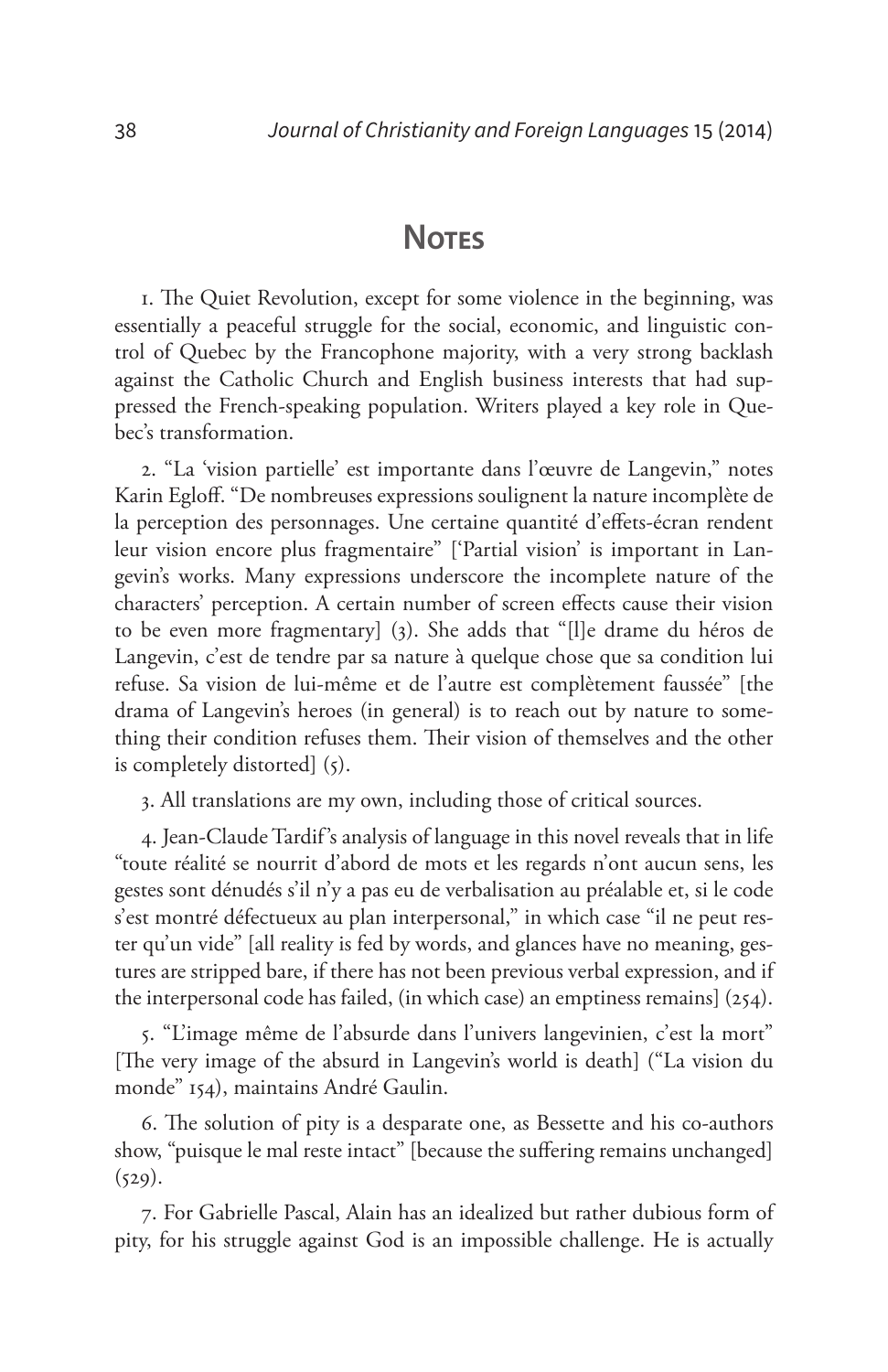#### Haskett 39

pursuing a dream designed to increase his self-worth. By creating a parallel between himself and God, he sees himself as superior to God because his actions bring him closer to the human level, even though they will certainly lead to failure, as Pascal indicates (49–50).

8. "Medical experience defined man's task as that of a fighter in the ranks of men engaged in a combat against divine injustice" (88), comments W.E. Collin in regard to the novel. We might add that while Camus' doctor fights against the absurd, the religious overtones reflective of Quebec society are obvious in the notion of divine injustice here.

9. "[L]e mythe personnel qui se révèle dans [l]es romans [de Langevin] coïncide bien avec la symbolique québécoise : l'exil et la quête d'une identité sont bel et bien au cœur du pays et de l'homme" [the personal myth in Langevin's novels concurs with Quebec symbolics: exile and the quest for an identity are truly at the heart of Quebec and of the individual], remarks Karin Egloff  $(5)$ .

10. "André Langevin démontre inlassablement, non seulement que Dieu est mort, mais qu'aucune liberté n'existe . . ." asserts Gabrielle Pascal. "Dans cet univers, le lieu de l'existence humaine est un 'enclos muré de toutes parts où il faut descendre seul, combattre seul ses monstres, se désintégrer seul' (Langevin, *Évadé de la nuit* 104–105)" [André Langevin shows continuously, not only that God is dead, but that liberty does not exist . . . In this universe, the place of human existence is "a totally walled-in enclosure where one must descend alone, fight his monsters alone, and disintegrate alone"] (7–8).

11. David Bond sums up these issues well when he states that "Langevin's characters are obsessed with the eternal problems of mankind: death, suffering, human solitude, the general meaninglessness of life . . . Langevin uses his novels to examine the metaphysical questions which mankind has always had to confront" (9).

## **Works Cited**

- Bessette, Gérard, et al. *Histoire de la littérature canadienne-française*. Montréal: C.É.C., 1968.
- Bond, David. *The Temptation of Despair: a Study of the Quebec Novelist André Langevin*. Fredericton, NB: York Press, 1982.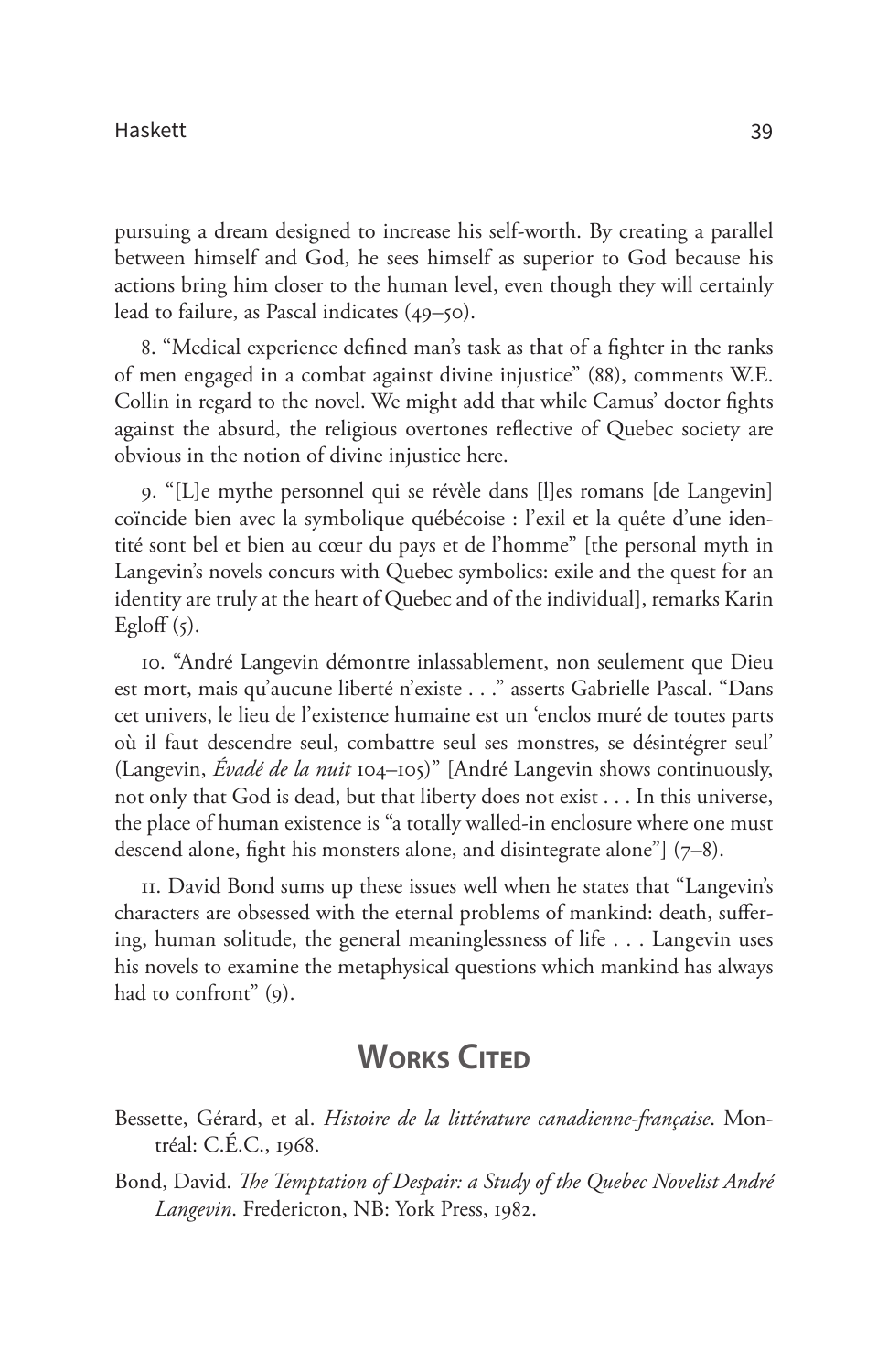- Brochu, André. *L'évasion tragique : essai sur les romans d'André Langevin*. Ville LaSalle, QC: Éditions Hurtubise HMH, 1985.
- Collin, W.E. "André Langevin and the Problem of Suffering." *Tamarack Review* 10 (Winter 1959): 77–92.
- Egloff, Karin M. *Le thème du regard dans l'œuvre d'André Langevin, écrivain québécois : la flèche dans l'œil de Narcisse*. Queenston, ON: The Edward Mellon Press, 1995.
- Gaulin, André. "Le romancier et essayiste d'un people orphelin." Québec français 22 (May 1976): 25–27
	- ———. "La vision du monde d'André Langevin." *Études littéraires* 6-2 (August 1973): 153–67.
- Heidenrich, Rosmarin. *The Postwar Novel in Canada*. Waterloo, Ontario: Wilfrid Laurier Press, 1989.
- Langevin, André. *Poussière sur la ville*. Rosemère, Québec: Éditions Pierre Tisseyre, 2010.
- Pascal, Gabrielle. *La quête d'identité chez André Langevin*. Montréal: Éditions Aquila, 1976.
- Tardif, Jean-Paul. "Les relations humaines dans *Poussière sur la ville*." *Études littéraires* 6-2 (August 1973): 241–55.
- Tellier, Christine. "Les conflits idéologiques dans *Poussière sur la ville*." *Voix et Images* 22-3 (66) (1997): 569–81.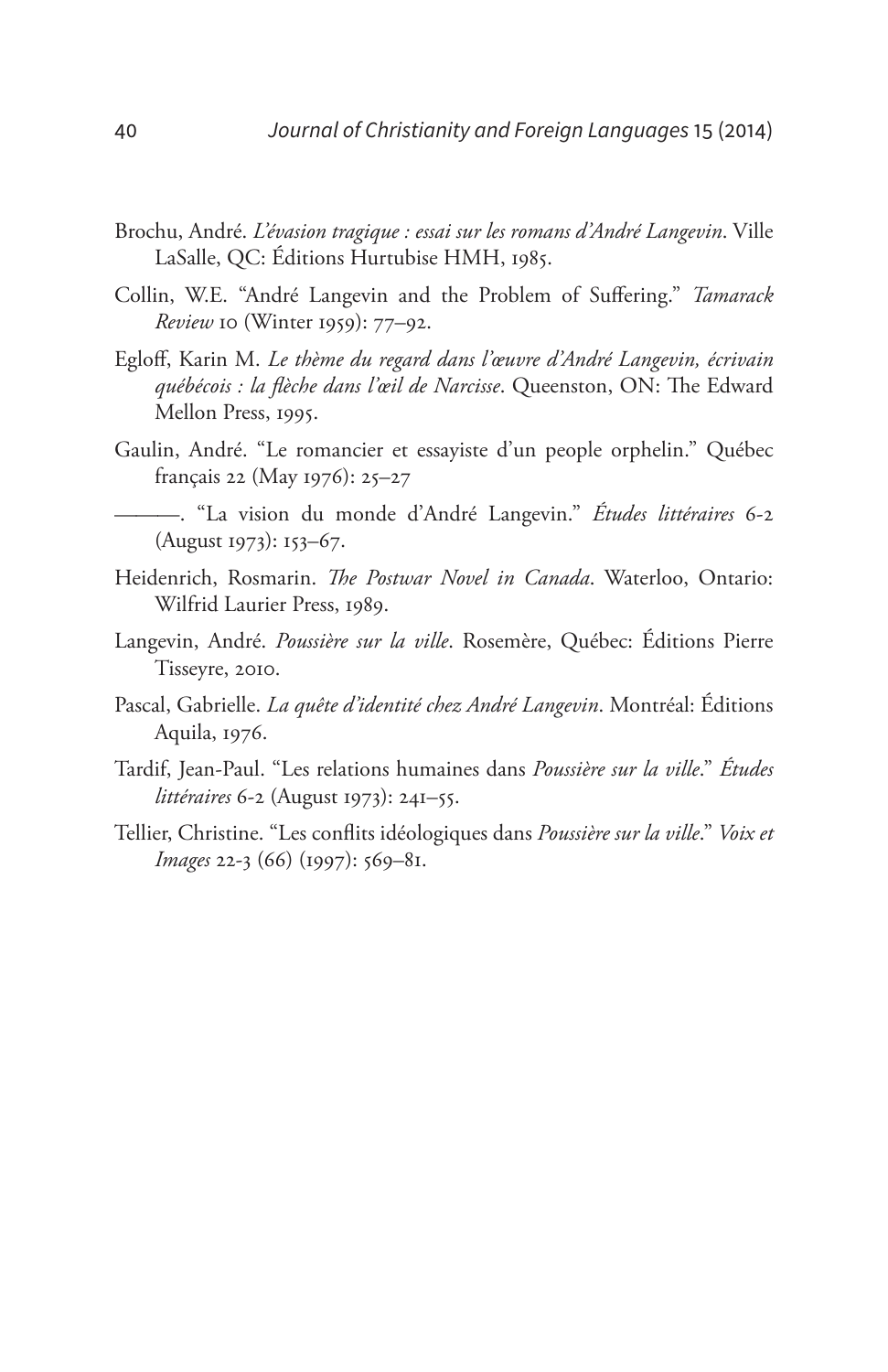# **Using Music and Image to Raise Spiritual and Moral Questions in the Foreign Language Classroom: Exploring the Söhne Mannheims\***

**David I. Smith, Herman J. De Vries Jr., and F. Corey Roberts Calvin College Grand Rapids, MI**

*Music offers to language teachers benefits in terms of language exposure, cultural information, and multisensory appeal. This article describes how the use of music videos offers potential for exploring spiritual and moral concerns, especially as the intersections between words, sounds, and images are explored. Exploring how (in this case) specifically German voices address faith-related questions with specific reference to their own cultural context may at the same time deepen moral, spiritual, and cultural learning. The examples described are drawn from the music videos release by the German band Söhne Mannheims.*

## **Introduction**

Over the years various rationales have been offered for using music in foreign language courses. Music may be introduced for affective reasons, to add motivation, relieve monotony, and support engagement (Jolly, 1975; Schmidt, 2003), and the likelihood that appealing songs will be remembered and listened to outside of class may extend learning benefits (Kramer, 2001). Use of music may also directly support

*JCFL* 15 (2014): 41–61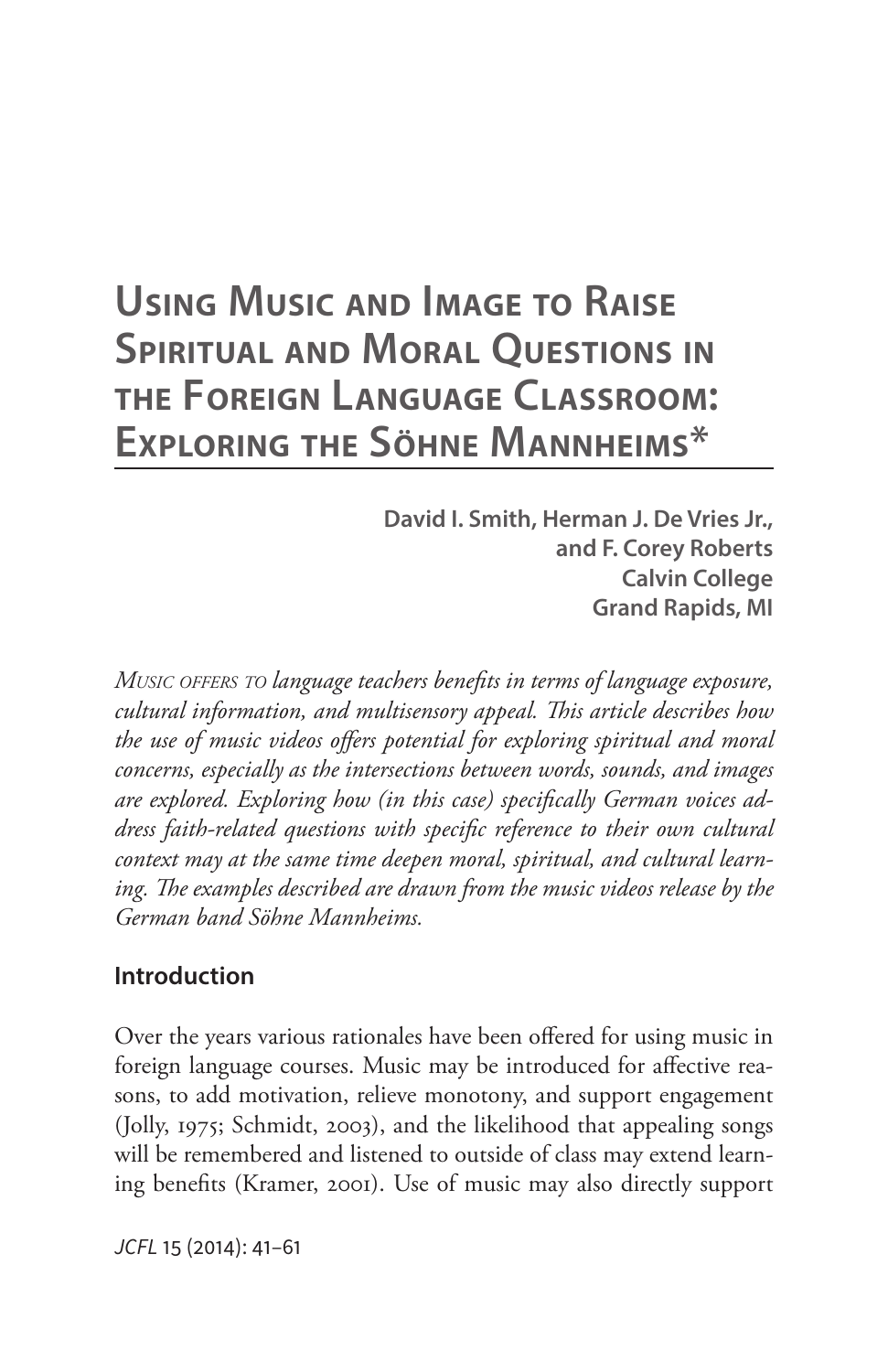language acquisition by scaffolding the teaching of grammatical constructions present in lyrics; by offering exposure to particular idioms, registers, and vocabulary; and by providing comprehensible input (Kramer, 2001; Putnam, 2006; Urbancic & Vizmuller, 1981; Wheeler, 1994). As foreign language education has broadened its focus from linguistic to cultural concerns (Byram, 1997; Kramsch, 1993; Schulz & Tschirner, 2008), so also the case for using music has broadened to encompass its contributions to learning about the target culture, especially in relation to significant social issues and perspectives (Failoni, 1993; Putnam, 2006; Schmidt, 2003).

While acknowledging the value of these approaches, this article focuses on the use of music in conjunction with video to explore the intersection of spiritual and moral concerns (Smith, 2008, 2010; Smith & Osborn, 2007) with culture. Language acquisition concerns are important, of course, and have been explored elsewhere (Esa, 2008; Kramer, 2001), but the nexus of cultural, moral, and spiritual learning explored here needs to be given its own due weight, lest spiritually challenging works become reduced to convenient vehicles for illustrating grammar points. The growth of online media has made it increasingly easy to connect music with the official and fan-created visual representations that increasingly accompany it. We focus here on a particular group of German songs and accompanying visuals, and their use in the context of undergraduate Christian education. Our experiences with using these videos are drawn from intermediate-level German courses at Calvin College in Grand Rapids, Michigan, a Christian liberal arts college in the Reformed tradition with strong academic programs and a curriculumwide emphasis on connecting faith and learning. Most students at Calvin College are engaged in undergraduate study. Almost all identify themselves as Christian, and they are accustomed to the raising of theologically oriented questions across the curriculum. The German program recently has undergone a shift away from a traditional language-plus-literature focus to a broader engagement with culture and more varied media. The pedagogical approaches described were designed for this context and may well need adjustment for other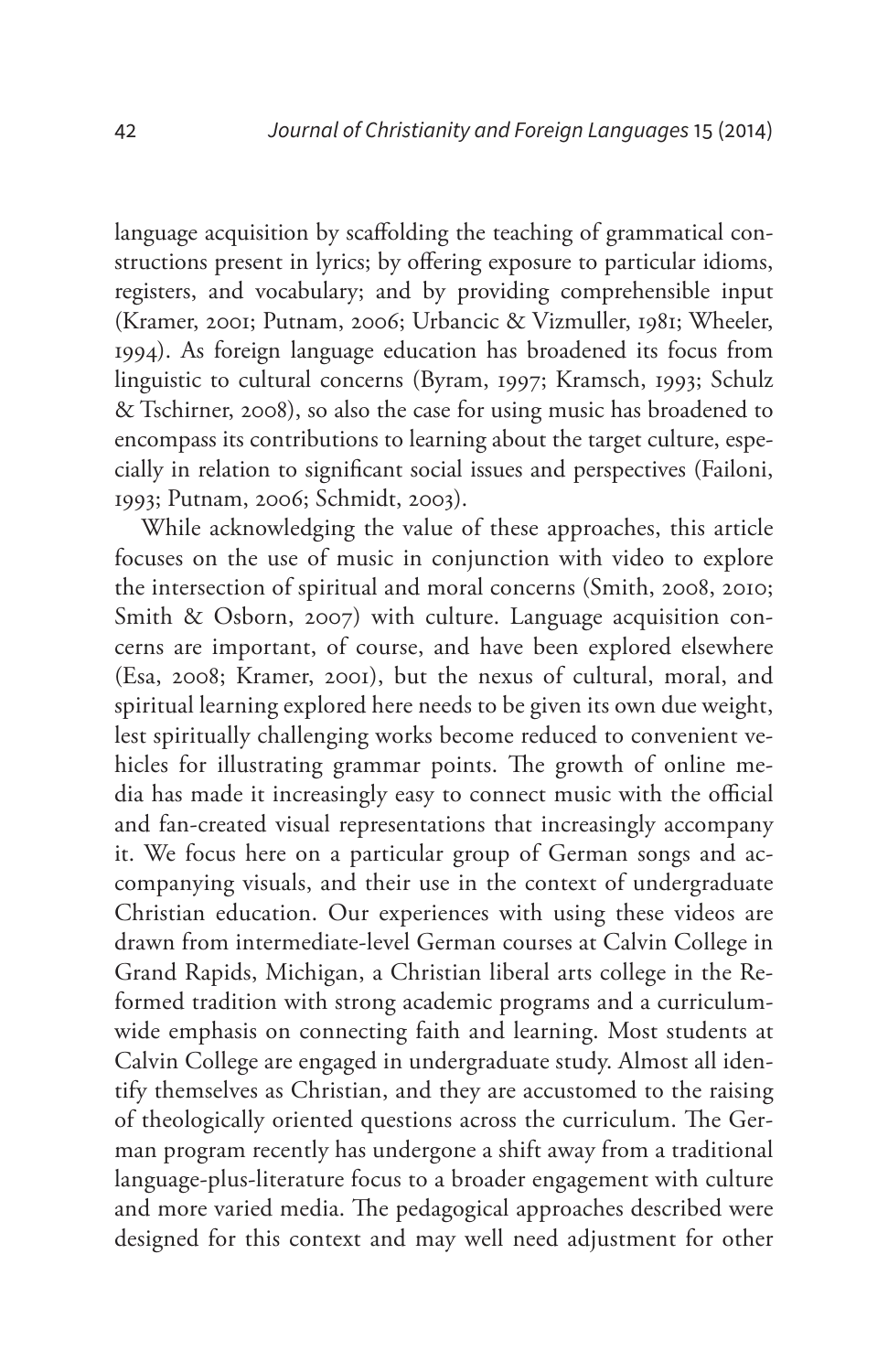levels and contexts of instruction; we will indicate in closing some more general pedagogical implications.

## **Xavier Naidoo and the Söhne Mannheims**

The examples discussed below are drawn from the work of the German band Söhne Mannheims (Sons of Mannheim),<sup>1</sup> a Mannheimbased musical collective that has been one of the most prominent recording acts on the contemporary German music scene for the past decade. In one four-year period, lead singer Xavier Naidoo had singles in the German charts, either solo or with the Söhne Mannheims, for 169 weeks out of a possible 208. Chart performance of his albums has been matched only by artists such as Madonna, Michael Jackson, and Bruce Springsteen (Fuchs-Gambock & Klotz, 2002). The band reflects influences from rock, pop, R&B, rap, and reggae and is drawn from a shifting collective of musicians with various ethnic and cultural backgrounds, many of whom are Christian. Naidoo himself was born in Germany to immigrant, South African parents, and has also been involved in the collective Brothers Keepers, a transnational musical antiracism project led by Afro-Germans (http://www.brotherskeepers .org). Alongside love songs and broader reflections on life, there is a recurring emphasis in the music of the Söhne Mannheims on social commentary and criticism, particularly concerning race and social marginalization. These are common themes in German rap music (Putnam, 2006); less common in the German pop music context is the Söhne Mannheims' sustained lyrical engagement with Christian religious themes. While some features of their theology and some behavioral choices of band members can be and have been questioned, they have remained engaged with questions of faith and justice and their intersection. It is this combination of religious reflection and wider cultural engagement expressed in music and image that makes their work of particular interest here. In what follows we will discuss the classroom use of five music videos drawn from the period represented by the triple-platinum selling album *Noiz* (2004) and collected on the DVD *Power of the Sound* (2005).2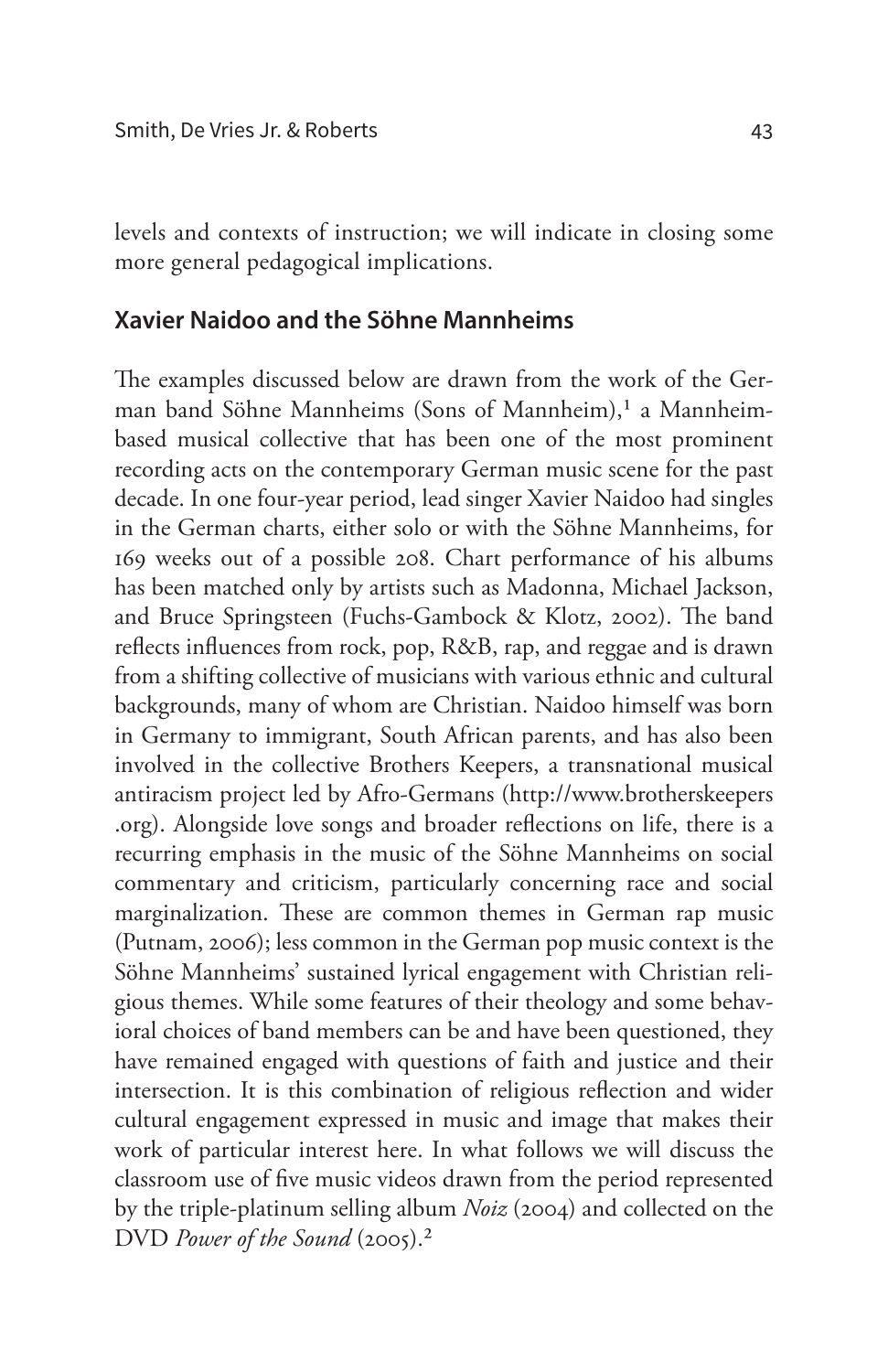## *Wenn du schläfst*

Although *Wenn du schläfst* (When you sleep) was the fourth single released from *Noiz*,<sup>3</sup> it offers a useful entry point into the concerns of the Söhne Mannheims. Students can first be assigned the song lyrics to read as homework, with audioonly access to the song. Delaying exposure to the video, while delaying some gratification, opens space for students' own visualizations to emerge. The music is mellow and melodic, the tone is soft and warm. The text presents a lyrical *ich* (I) repeatedly assuring an intimate *du* (you) that "I want to be close to you / at night when you sleep." This is interspersed with reflections on fragility, vulnerability, and the need for protection "in the darkness of the world."*4* Students are then asked (individually or collaboratively) to script the beginning of a music video to accompany the song, sketching and labeling the opening frames in storyboard fashion. They are to consider how to represent the identity of the speaker and the "you" being addressed, and to choose a setting and situation. The resulting storyboards are shared in class.

Over several years of using this activity, responses have been remarkably consistent, typically reflecting a small number of archetypal narrative situations. Two possibilities dominate. First, there are always situations involving a (male) lover speaking to a (female) beloved. Second, there are always scenes set in a child's bedroom, with a parent (usually a father) singing over a bed or crib. Both scenarios invite a brief discussion of what textual features prompted assignments of gender and choice of scenario. Often, though not always, a third, darker interpretation emerges: perhaps the desire to "be close to you / at night when you sleep" is sinister, and this is a stalker; the tone of the music, however, militates somewhat against this interpretation. Fourth (perhaps because we work with Christian students in a Christian educational institution), students commonly picture God addressing humanity or some individual, despite some lines in the lyric that militate against this interpretation.

Three of these are standard pop culture narrative genres; the fourth is also readily to hand for Christian students. Identifying these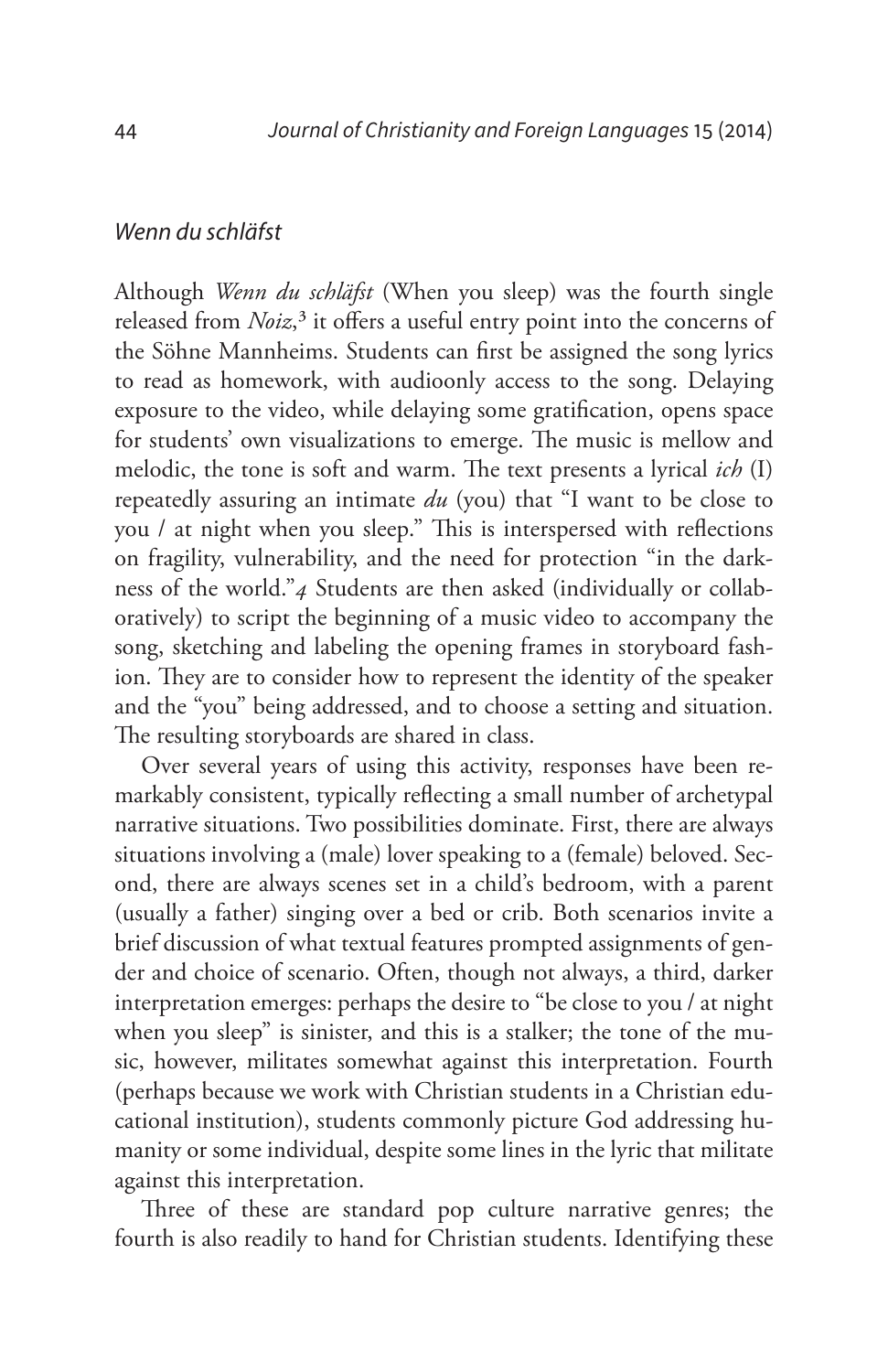genres—and noting that they emerge not from individual creativity (why did we arrive at common answers?) but from particular cultural narratives—opens space for brief discussion of what we might mean by "love." Each version is a love story, yet "love" is not univocal (Lewis, 1960). We have a palette of romantic attraction, paternal care, divine compassion, and erotic obsession (naming these in German extends students' vocabulary as well as invites differentiated moral reflection). At this point it is useful to turn to the growing number of fan-created online slideshows, collections of images assembled to illustrate the song. These offer limited but worthwhile access to the song's reception history within Germany; what have German listeners pictured while listening? Here the romantic option clearly dominates, with a cascade of pictures of hearts, young lovers, and sunsets.5

The official song video subverts all of the above readings. After an initial shot of the earth from space, the viewer sees a collage of fleeting scenes involving different real-world individuals. The lyrical "you" who needs protection finds no single counterpart in the video—unusually, there is no central character. The "you" turns out to be a global collage of elderly people on buses or preparing to sleep alone; homeless people sleeping on the street; children in school, at play, and foraging on rubbish dumps; refugees and immigrants; child soldiers; prisoners and prison guards. The desirable young female or cute sleeping child of the romantic or parental narratives is replaced by the homeless, the hungry, the foreign, the dispossessed, together forming a visual litany of the marginalized. The focus throughout on individual faces and the rhetorical focus on *du* (singular) prevent the addressee from becoming a vague collective. Each face represents a concrete potential recipient of care. The final frame contains bank donation information for World Vision—also an unusual feature in a pop video. The warm ambience of the music and the love theme in the lyrics are thus bent toward a more radical understanding of love as compassion toward the marginal.

Students can be asked to discuss how this video differs from other videos accompanying hit singles, and to list the different kinds of people represented in the video (another vocabulary-building activity that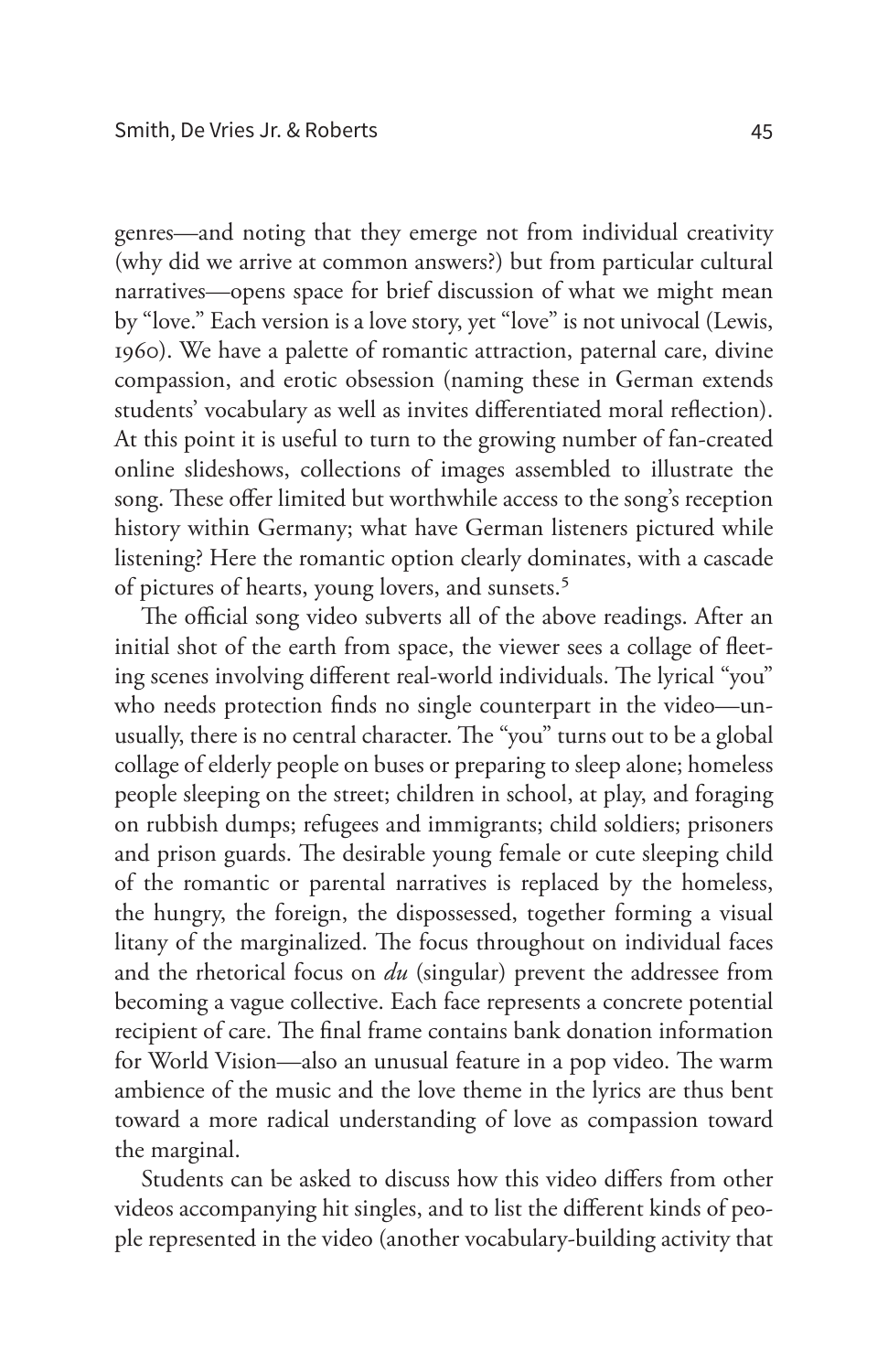contributes to differentiated perception of others). Challenging questions emerge from the juxtaposition of lyric and image: How many of those represented do you honestly want to be close to at night? Does seeing their faces arouse any concrete impulse to protect, care, and draw near? What kind of worldview might enable Xavier Naidoo to sing these lyrics over these images and mean it? Returning to the lyrics, we are now in position to reassess their affirmation that since "an eternal light protects me" and said to me, "I just want to be close to you," now I in turn "want to be protection for you." By this point there is considerable potential for moral and spiritual reflection. It has emerged not simply from the lyrical focus of the song (which can be heard simply romantically), but from the dissonance created by focusing students attention on the tensions between the pop culture narratives that they naturally associate with the music and lyrics and the compassion-oriented representations of humanity in the song's video.

#### *Mein Name ist Mensch*

The song *Mein Name ist Mensch* (My name is human) is linguistically highly accessible. The lyrics offer simple familial nouns, repetition of numbers, and a palate of colors. The senses are mentioned as well as basic elements of air, light, and bread. The lexicon is hardly beyond an elementary learner's level, yet the song sings of existential issues as it explores what it means to be called human. *Mein Name ist Mensch* is actually a cover of a 1971 original by the band Ton Steine Scherben. Though the lyrics are not the Söhne Mannheims' own, their video offers an original artistic interpretation of the song and echoes strategies from the video to *Wenn du schläfst*. Indeed, the video offers a vision of humanity and the human story.

In the paragraphs that follow, we offer a suggested reading ("viewing") and interpretation of the music video. More accurately, as with *Wenn du schläfst*, the video interprets the song and becomes the band's own artistic statement. Pedagogically, the existential claims of the lyrics invite important pre-viewing and pre-listening exercises. Students can be asked to answer basic questions in the target language: What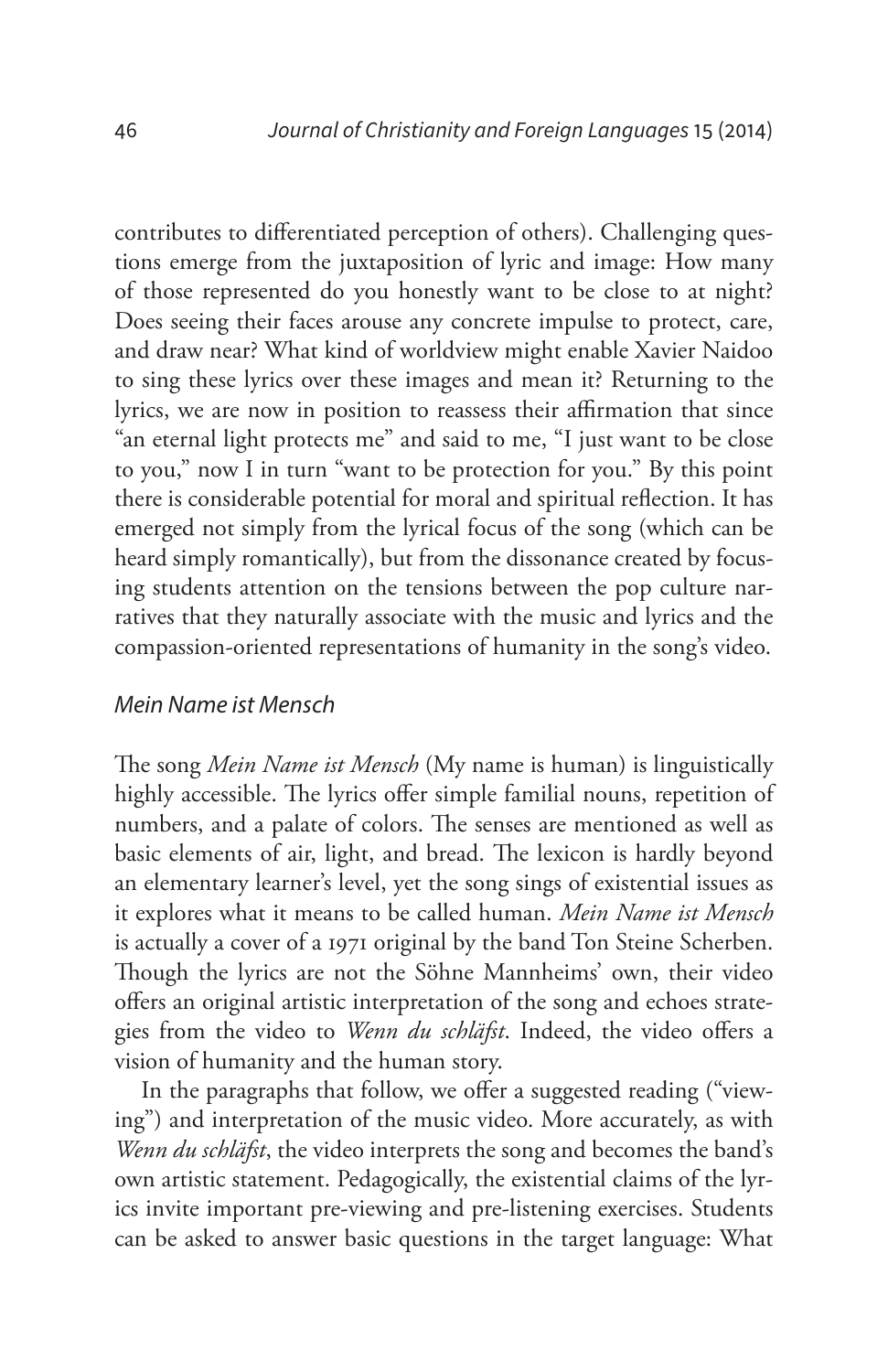is a human being? What are fathers and mothers, brothers and sisters? What is a good life? Who are our enemies? What are the main prob lems in our world? Will we overcome them? When? How? Depending on exact language level, responses to such questions could be scaffolded through provision of vocabulary and phrases representing a range of possible choices and through preparation of written responses using reference materials. Once such questions are in play, students are primed to interpret the song and video.

Musically, the song moves from a single voice, almost chanting, through multiple voices into crescendo choruses that end in a jam of frenzied guitars, voices, and drums. It is a powerful song that demands the listener's attention. In rather stark juxtaposition, the video is, technically speaking, restrained and static, basically a black-and-white slide show. The slides show only people, most of them shown full-face, gazing into the camera, but some located amid historic scenes of violence and cruelty.

The first two stanzas work together to situate the inclusive vision of humanity: "My fathers are black / and my mothers are yellow / my brothers are red / and my sisters are pale." The narrative voice also claims to have two eyes and be able to see what is going on, already implying some kind of covered-over wrongdoing. In verse three an external adversary is introduced: "We have an enemy / who steals our days." Finally the song turns to the hope of harmony and victory in the human struggle: "Earth will belong to all and each will have what they need." In this progression there is a notion of an original human condition—a community of human beings who are all connected and each the other's keeper. They are humans with awareness and abilities, but beset by evils all around. Then there is the eschatological vision of future reconciliation, where all can flourish. There is urgency to this vision as the song's coda repeatedly cries out: "The time is ripe."

The next pedagogical step is to push students to articulate how the music and video articulate this vision. Students can now be asked to describe the scenes and images of the video. In group discussions (aided by frame stills) of what is present and absent in the series of images (again, lists of possibilities can help scaffold the discussion), students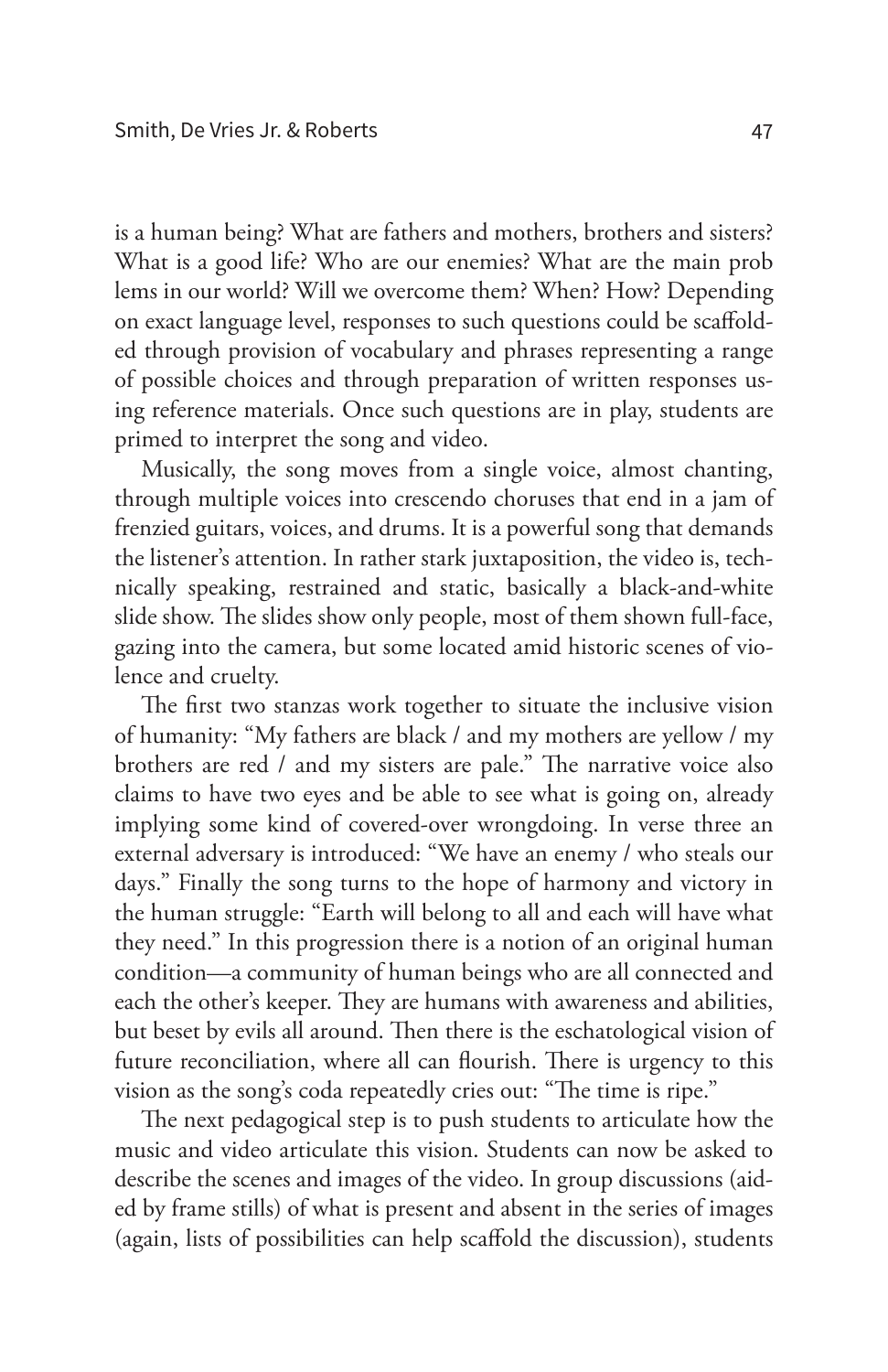come to recognize that the images present people—not their possessions, not their dwellings, not their achievements, not celebrities, but ordinary people, and a vast cultural array of them at that. Often they are downtrodden. The band members are depicted at numerous times—individually and collectively—but are inconspicuously blended in. The images of the human family suggest its racial and cultural breadth; here again students can be asked to list the diversity of individuals represented in the video. Humanity is defined by its familial interconnectivity, yet there is no isolated nuclear family here. Family members are all listed in the plural (fathers, mothers, brothers) and are of all races and colors.

The second stanza underscores human responsibility and action with eyes and ears we perceive, discern, and act. The third describes the fallen and broken nature of human action. Here we see images linked with the adversary, who "has many names." The first few images show alcohol and drugs, but as the video proceeds, overwhelmingly, the enemy is represented as human violence, war, beatings, and executions. Acts of horrifying cruelty are depicted in images partially familiar to us from photo-journalism—from mass graves of WWII to assassinations in the Cambodian Killing Fields to cruelties of the Vietnam War to protests against George W. Bush's war policies. There is scope here to engage students in trying to identify the various specific cultural references, and to discuss what view of the "adversary" is implied by the fact that no single historical incident, societal factor, or political entity is accused, but rather an array across time and cultural space (compare *Babylon System* below). The darkness and brokenness of this world is here not simply personal vice, but rather powers and principalities that perpetuate war and violence.

In a classroom setting, the video's conclusion calls for reflection as deep as students can muster—within, but stretching, the limits of their language skills. Students can summarize the hopeful vision and perhaps utter their own hopes— possibly using future tense constructions. The final stage of *Mein Name ist Mensch* moves beyond struggle toward an envisioned harmony. We see children dancing, musicians playing, a father resting with his children, people smiling, and some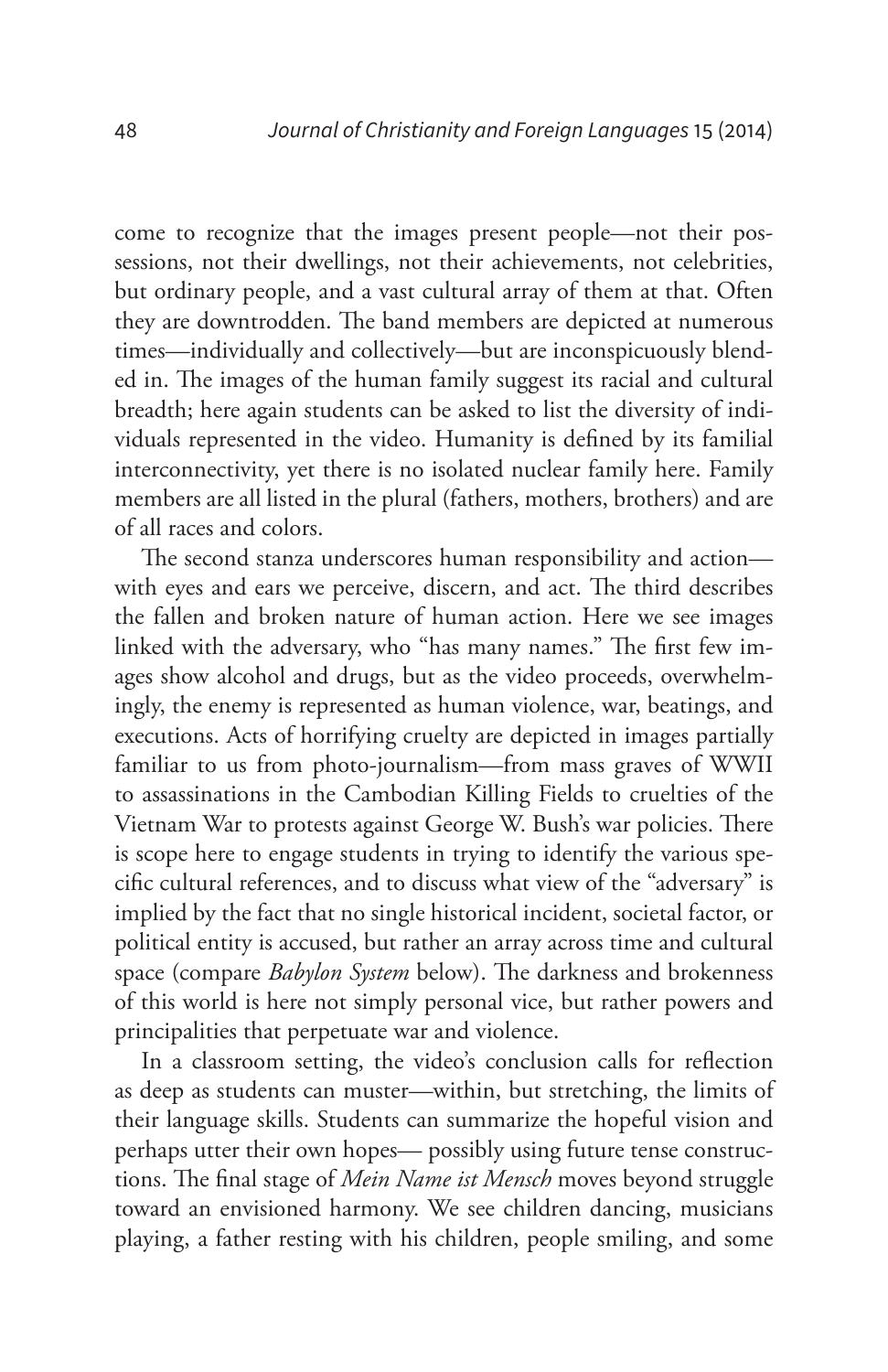enjoying a glass of wine—in short, people having their basic human needs met. But even more so, the victorious images show humans joined together in communal celebration, overcoming divides, or striving together toward a peaceful goal. Here again, the outcome is not merely personal and individual but points to a renewed social environment; the images of masses at the fallen Berlin Wall and of peaceful protests stand out in this regard.

There is no sentimentality about the trajectory of hope; the video accents the struggle of it all ("I know we will fight"), and therefore the images turn stark and somber again at the end. More weapons, more bloodshed, even assassinations. The band members insert themselves again at this point, now kneeling, heads down, arms tied behind their backs. This is a recurring visual and textual theme with the Söhne Mannheims—the notion of solidarity in suffering. The band seems to say that it is not acceptable for them as artists to simply observe and lament from a distance (compare *Dein Leben* below); they too must join in the suffering.

A word still needs to be said about the most powerful cinematographic effect in the video: the persistent gaze of the paraded faces. Over and again the picture zooms in on penetrating eyes. The stark, black-and-white images with their frank, direct gazes stress the humanity of the individuals depicted and invite discussion of how this differs from the ways in which humans (perhaps especially women) are represented in more familiar pop music videos. This video is ethically demanding of the viewer. Just as the band members insert themselves photographically into the slide show of humanity, we the viewers are also drawn inextricably into this retelling of humanity's story. The video portrays the oppressor and oppressed; the video suggests that we have to insert ourselves into the picture, we have to choose sides. It offers a compelling example of the potential of a stark photographic image to provoke ethical reflection, and invites consideration of the kinds of images generally used in language classrooms and whether they are capable of similar contributions. Topics for concluding class discussion could include having students identify which images moved them the most, what evils they would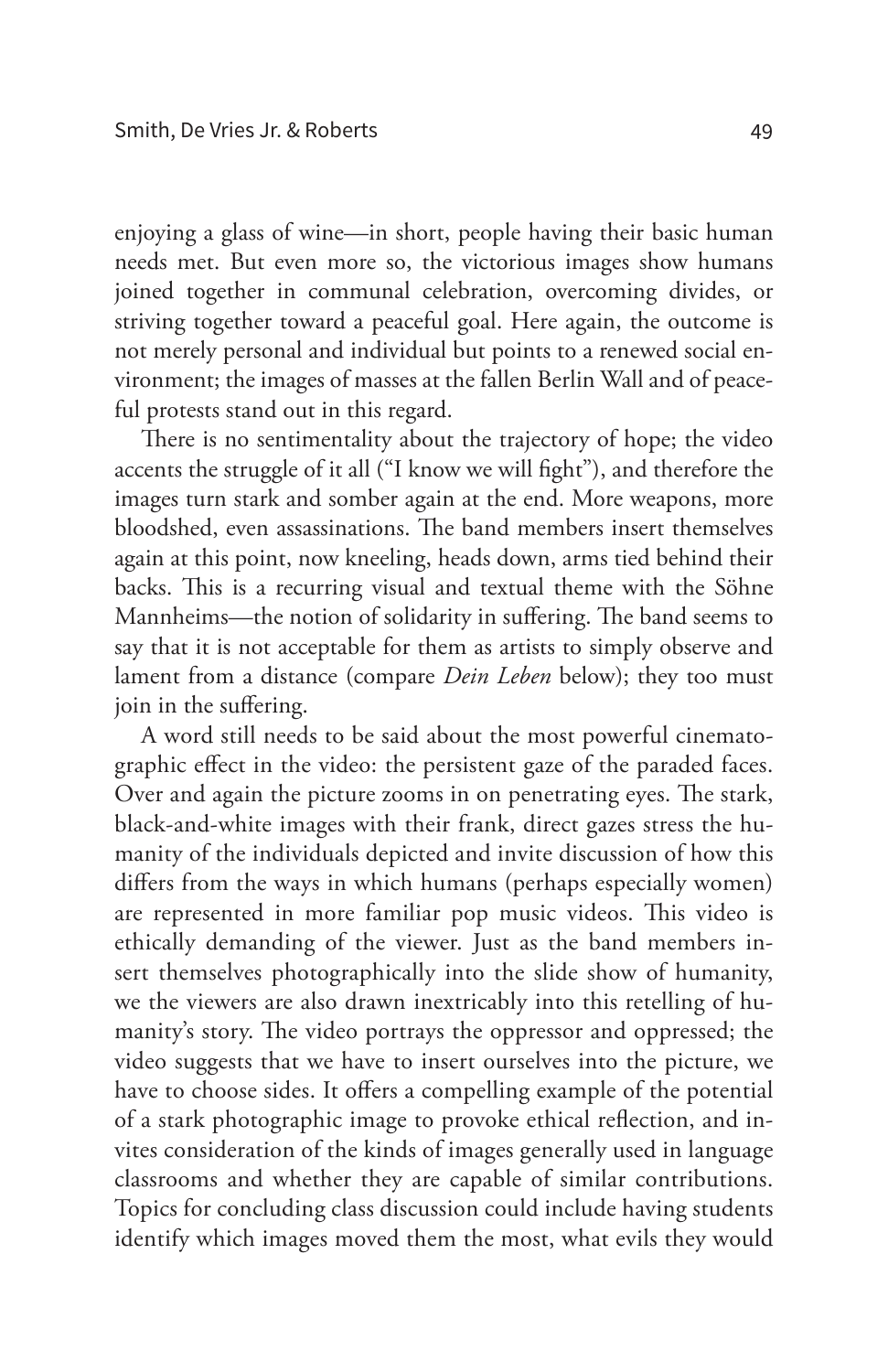choose to represent if making such a video, and how they can find ways to engage and work for change.

### *Vielleicht*

Two German films set in Berlin, the quintessential site of the German postwar experience, form a helpful backdrop to viewing the video for the song *Vielleicht* (Maybe). *Wings of Desire* (1987) and *Run Lola Run* (1998) have become classics with their compelling representations of the ambivalence of national identity and their narratives of new beginnings and overcoming alienation. In *Wings of Desire* we see Berlin in the mid-1980s from the perspective of angels who watch over the city. Filmed in black and white, the story moves at a deliberate, even lethargic pace as it follows the trenchcoat-clad angel, Damiel. As it turns out, countless angels roam the skies tasked with comforting the city's inhabitants as they mull over the disappointments and torments of their mortal lives. The angels—and by extension the viewer—hear the thoughts of those in their charge. Damiel becomes fascinated with a trapeze artist and, wanting to fully experience all that mortal life has to offer, moves from the timeless, immortal world to the temporal world in order to pursue a relationship with her. This transition is marked cinematically by a movement from black and white to color, and spatially by Damiel's movement through the Berlin Wall from east to west. In the end, life's beauty is affirmed by Damiel's naive enjoyment of quotidian reality and his enthusiastic participation in interpersonal relationships.

*Run Lola Run* portrays a different Berlin, with a frenetic, technomusic-driven pace and a bold panorama of color. While Berlin in the meantime has been reunited in a new post-*Wende* Germany, the brokenness of human existence remains as Lola stumbles upon various interpersonal crises in each of her runs. In an innovative cinematic device, Lola passes the same bystanders in each of the film's three sequences, after which each person's future unfolds in a series of snapshots that change depending on different choices and variables. The goal of Lola's run, however, is the same each time: to save Manni,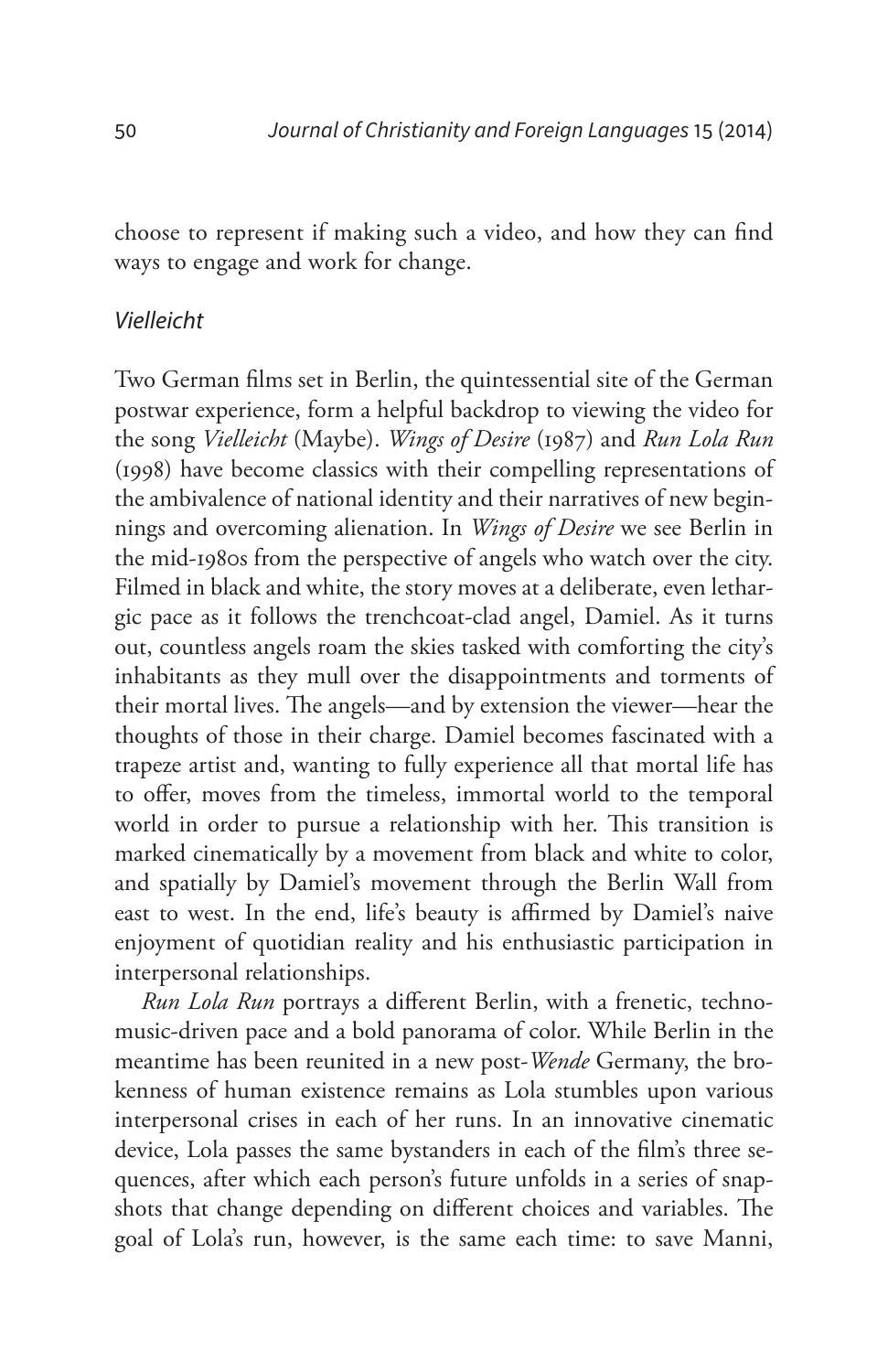the love of her life. In the first two sequences this quest fails, with the death of Lola in the first and of Manni in the second. Unable to accept failure, Lola effectively wills herself and Manni back to life to try again. In the third and finally successful sequence, both Manni and especially Lola demonstrate an almost superhuman agency as they emerge not only alive but deeper in love and even a little richer.

In *Wings of Desire* and *Run Lola Run*, overcoming alienation and creating or preserving community involve affirming human life in a *carpe diem* moment of agency. Set little more than a decade after *Run Lola Run*, the song and accompanying music video *Vielleicht* by the Söhne Mannheims enter into conversation with these earlier works on precisely this issue, offering a Christian counterpoint to both. Using cityscape imagery similar to the first half of *Wings of Desire*, the video deals with analogous issues and includes cinematic citations of both earlier films. An element that sets the video apart, however, is that it refrains from showing easily identifiable landmarks, which promotes a sense that, unlike the previous focus on Berlin, this could be any modern European city. In addition, while the cinematic cues in *Vielleicht* encourage viewers to look for similar themes of German identity and new beginnings as in *Wings of Desire* and *Run Lola Run*, the video proposes a different path for overcoming alienation, as it is not through an enthusiastic affirmation of life but rather through death that the individual enters into community. Whether this death is symbolic or literal is left unanswered, but there is a clear transition from loneliness and suffering into redeemed community.

The video follows three storylines set in a post-industrial European metropolis. While the initiated viewer might recognize it as Mannheim, the specifics of place are not significant and the video does nothing to highlight them. What matters are the stories of the three separate characters, whose lifeless bodies are featured in sequential close-ups after an opening panning shot of the city skyline. While the color palette is reminiscent of *Wings of Desire*, the narrative structure of the video tips its hat to *Run Lola Run* in the way it integrates flashbacks into presenttime narration and then shows the resolution of each situation. After opening images of the bodies of a young woman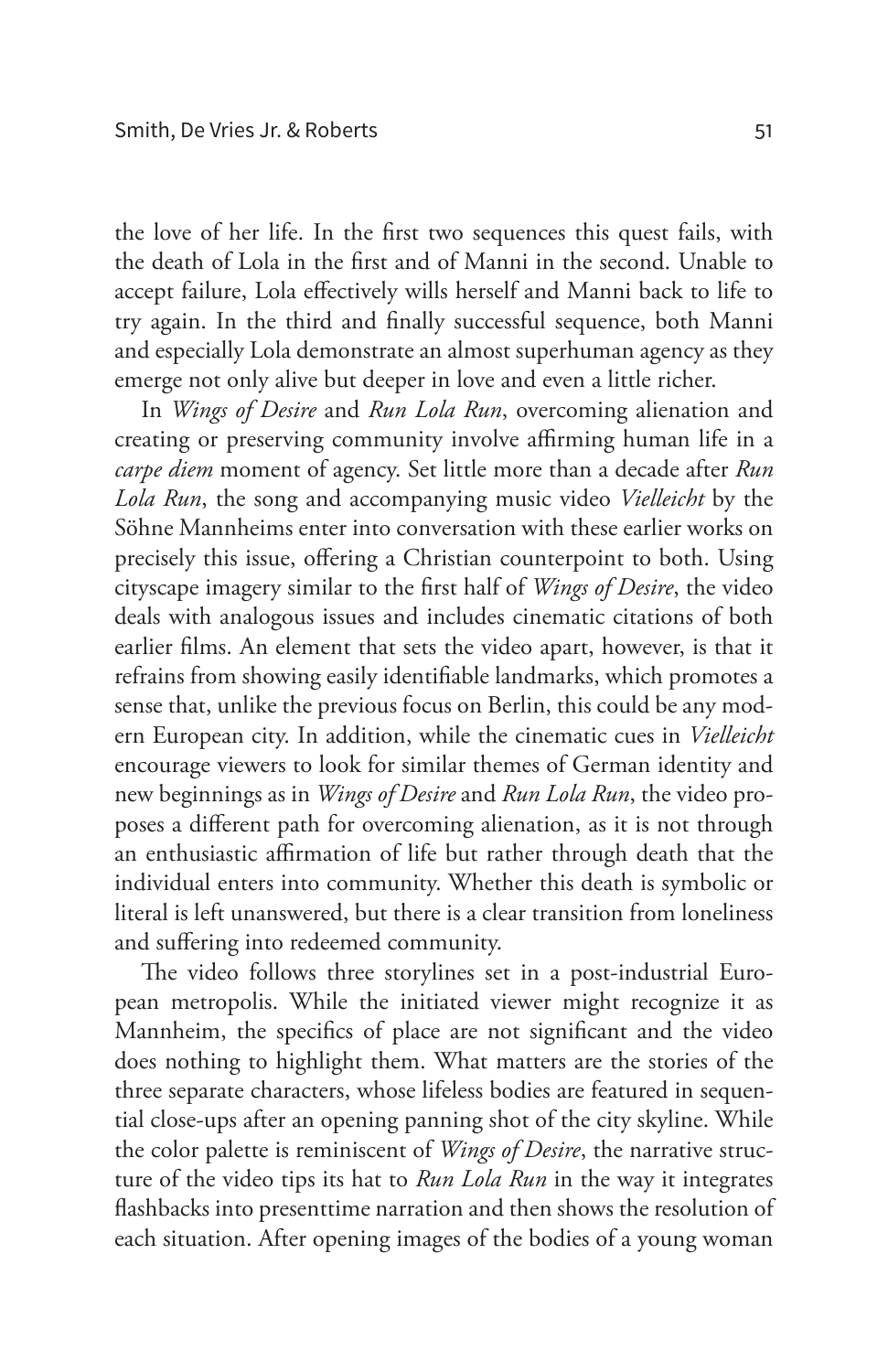and two young men, the video cuts to scenes of how each died. The woman jumps from a high-rise building, one man is run over by a truck and the other drives his car into a wall. During each flashback the video intermittently cuts to members of the Söhne Mannheims standing grouped around each person's motionless form—another citation of scenes in *Wings of Desire* where angels encircle suffering mortals. In the fourth and final minute of the video, under the watch of the singing band members around them, each of the three comes back to life and returns to someone dear to them. The woman returns home to a young child, one man returns to a friend in his car, and the other embraces a woman waiting on a bridge. In each storyline, individuals choose, in isolation, to end their lives. Yet, after dying, they awaken surrounded by layers of community and are reintegrated into a network of relationships. This movement from alienation to belonging is difficult and requires more than an enthusiastic affirmation of life. In fact, what is required is exactly the opposite, as in each narrative strand the individual dies in order to enter into a new, redeemed community.

Using this video in an intermediate college-level German class, instructors can show students scenes from *Wings of Desire* and *Run Lola Run* and assign them, in groups, 1) to think about what Damiel and Lola value most in life and 2) to write five sentences in German describing how each goes about getting or preserving it. Students are quick to recognize that both Damiel and Lola pursue relationships that break the alienation characteristic of unredeemed human existence. To participate in such a relationship Damiel gives up his immortality and Lola, as indicated in the title, runs. In the context of having just learned an appropriate range of German verbs, intermediatelevel students are well equipped to describe the actions of each main character. Students can be provided with word banks and instructed to select and manipulate appropriate nouns, verbs, and adjectives to recount and explain scenes showing Damiel and Lola in action. A good starter example is readily available in the German title *Lola rennt* (Lola runs), which succinctly describes the film in terms of activity. In subsequent class discussion, the activity of the characters can then be highlighted, raising the issue of human agency and how in each film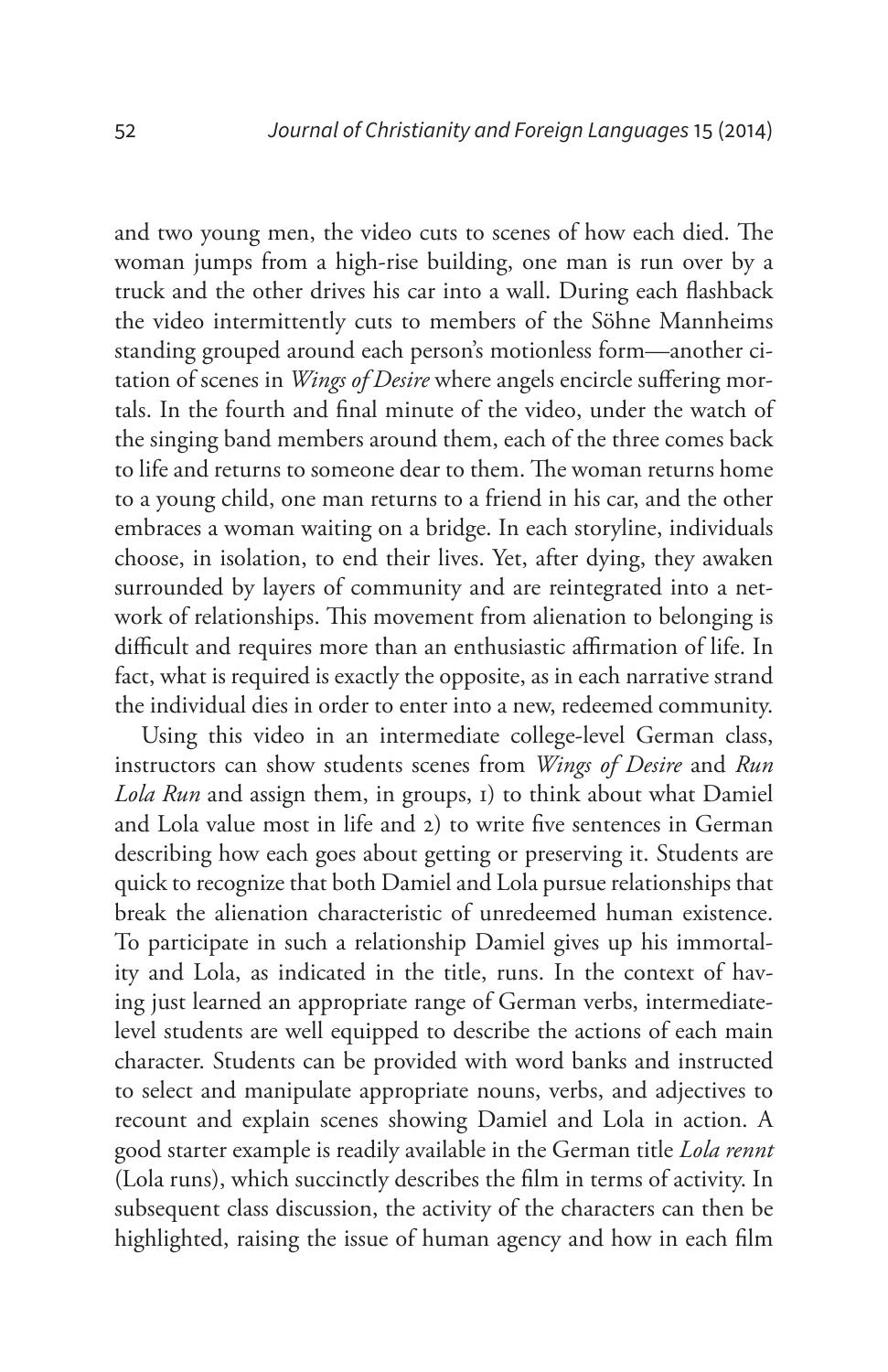movement from alienation and death into new community and life is in the hands of the individual—an individualistic view that pervades modern Western culture but is inconsistent with a Christian recognition of the inherent pitfalls in programs of individual self-betterment.

Following these introductory segments from *Wings of Desire* and *Run Lola Run*, students then read the lyrics for Vielleicht and watch the music video in class. A thematic link to the films emerges as the first half of the song lists a litany of suffering culminating in a turning point in the second verse: "2000 years after you / everything here lies in pieces." The third verse offers a resolution highlighting communion with Christ as the only true means for overcoming alienation: "The only thing that counts is the connection to you / and it would be the end of me if I lost this connection." As an assignment for the next period students reflect on the diagnosis offered in the chorus of the song:

> Maybe they aren't listening Maybe they don't see well Maybe they lack the sense for it Or they lack courage

The next period begins with a discussion of the chorus in the context of the larger issue of Christ and human community, and students consider how the song's lyrics underscore the message of the visual narrative that the path to reconciliation is through death and rebirth into a newly ordered, Christ-centered community. At this point one may introduce Bible passages that help frame an understanding of the music video as a whole (music, lyrics, and images) as infusing a Christian voice into a cultural discussion of the nature of true community. Psalm 46:10 ("Be still and know that I am God") and Matthew 13:14– 16 ("They hardly hear with their ears, and they have closed their eyes") both echo the chorus and emphasize the need, not for self-redeeming action, but for openness so that Christ might enter our lives and heal our brokenness. In this context the chorus is both a diagnosis and a negative formulation of a solution based on a passive openness difficult to attain today, 2000 years after Christ. In the end, working with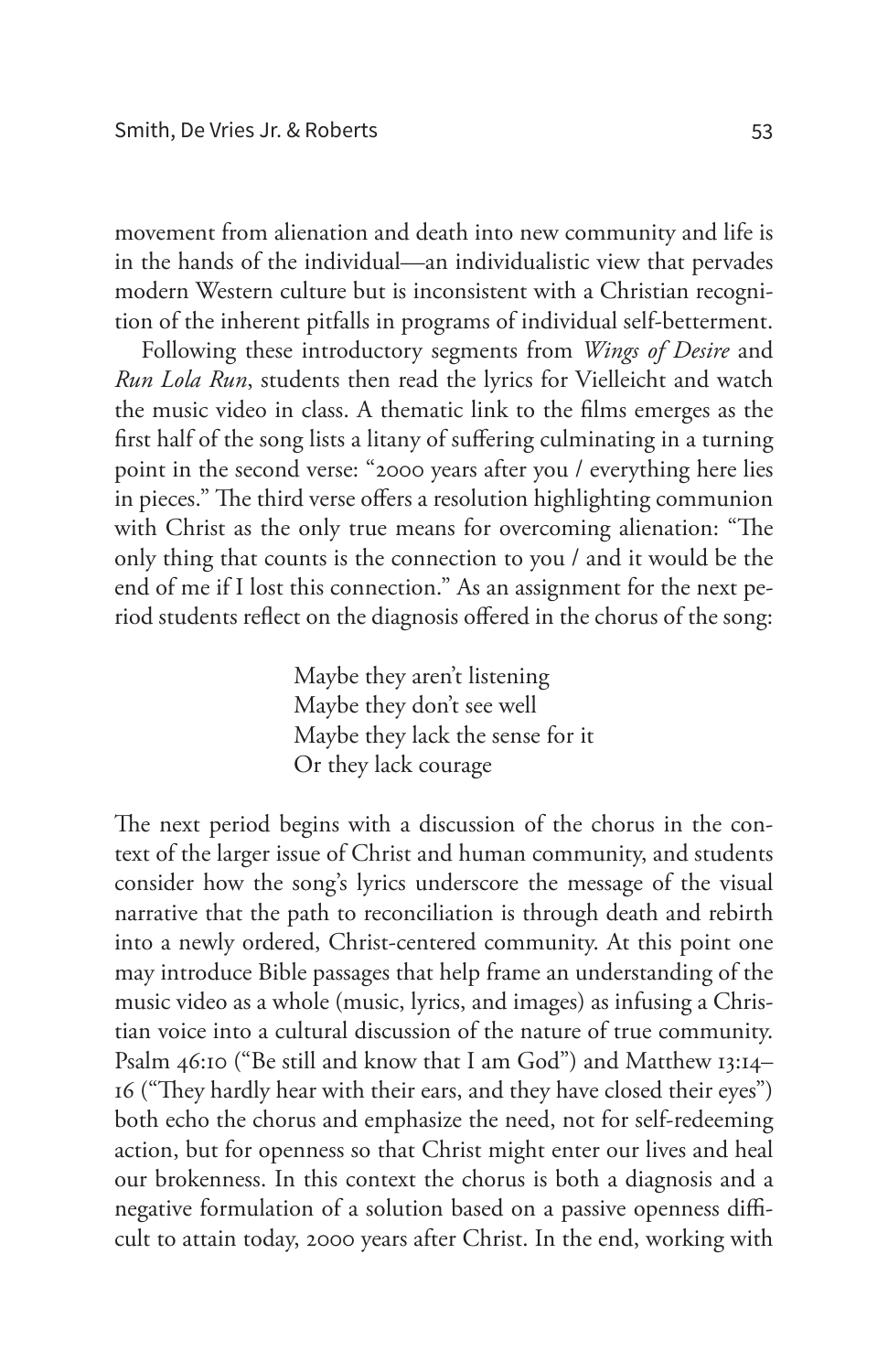this popular song by the Söhne Mannheims offers students insight into an important aspect of Christians' aspiration to reflect Christ in community with others, as well as a vision of resurrection lacking in otherworldliness. Yet this takes place in a specific cultural context and therefore also helps students begin to understand how questions of alienation and reconciliation might be framed in a German Christian voice using German cultural references.

### *Dein Leben / Babylon System*

The final two videos form a pair, thematically linking two songs that were released on the same single in 2004. The song *Dein Leben* (Your Life), with its plea that the hearer exchange "empty gazes" for a "hope greater than the ocean," is an explicit call to reflect on despair, meaning, and hope, grounded in the contemporary German social context. Well-dressed members of the band are depicted driving an expensive car through the German countryside; en route they pass three characters, each suffering apparent hopelessness. Using stills from the video, students can be asked to speculate about what form of "emptiness" each represents and what German cultural concerns each might connect with. We see a young woman carrying a rope, apparently contemplating suicide while ogled by males from a passing car, a man climbing the stairs of his office block carrying a pile of documents and teetering on the edge of the roof, and an elderly man painting pagan symbols on trees in the forest. While there is leeway for interpretation, these appear to evoke the *Leistungsgesellschaft* (performance society), a maledominated culture, and a return to the forest (a recurring presence in the German imagination) to seek spiritual consolation in a post-Christian neo-paganism. Each character, the video suggests, faces a lonely dead end.

In a musical and visual interlude a blind African beggar is helped to his feet by a Jamaican passerby as white men in business suits pass obliviously. He raps in English (there is an opportunity here to discuss the shifting roles of English and German in recent German music [Neumann, 2004]), offering an overtly Christian call to repentance.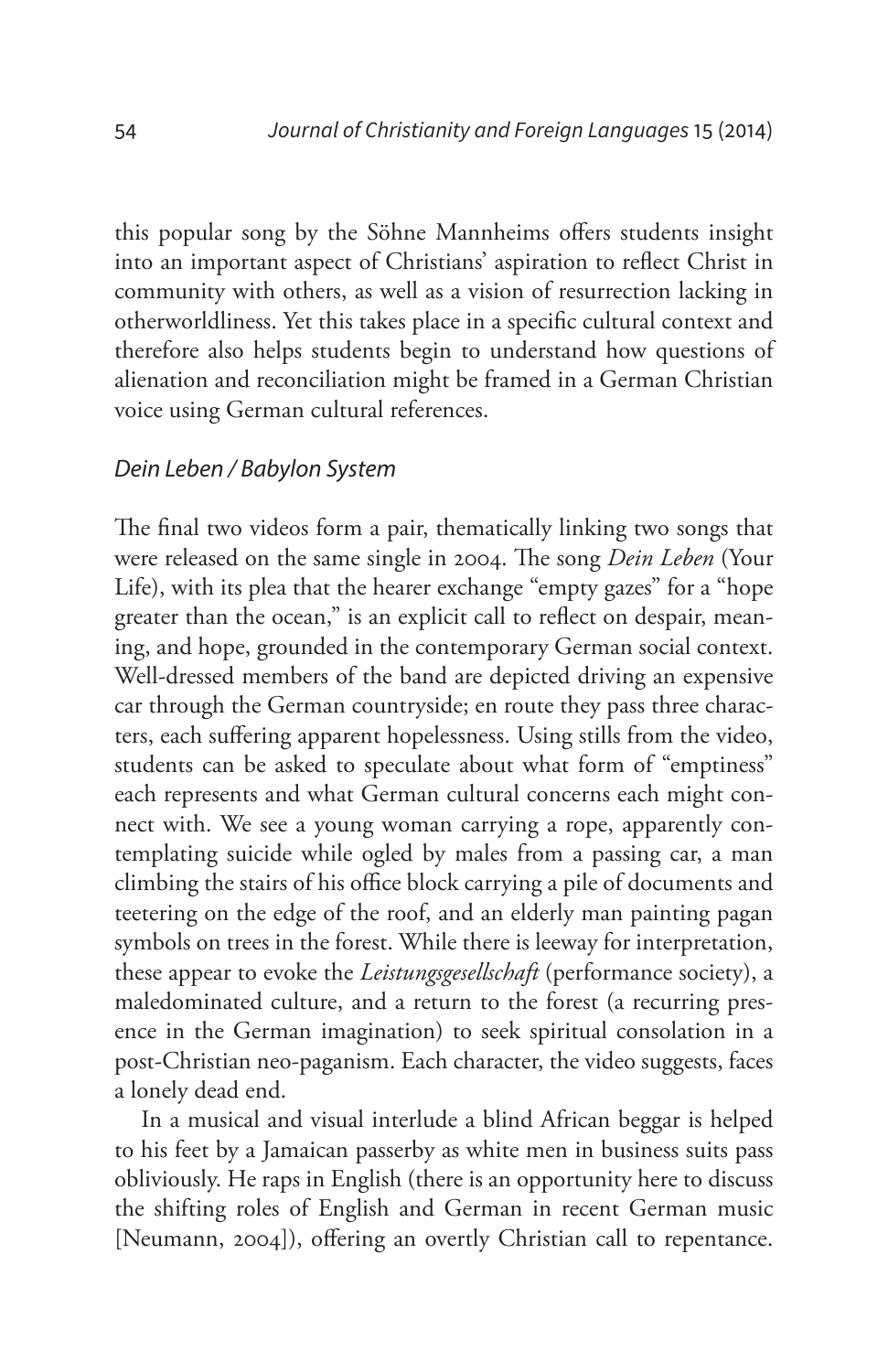Students can be asked to list ways in which this voice is marginal. He is on the street, at the foot of an office building, poor, economically unproductive, from an ethnic minority group, and sings in English; a distanced, dislocated relationship to Germany's Christian heritage is implied. After this interlude, reversals occur (and require interpretation). The woman uses her rope to create a swing; the worker throws his papers from the building and descends to the street; the older man erases his paintings and looks to the sky instead of the trees. Salvation implies a concrete realignment of the individual's relationship to the surrounding culture. As the nature of each repentance is discussed, the question of the band's role can be raised. Band members have been shown wealthy and carefree, spectatorially removed from street-level social obligations. In an inversion of the parable of the good Samaritan, they encounter three victims by the roadside. Twice they drive by without stopping; the third time they stop, emerge onto the street, and Naidoo fetches a sledgehammer from the back of the car and uses it to smash the windshield. An intertextual reading of this alongside the biblical parable highlights the connections that the video is making between biblical themes and contemporary German culture.

The chorus of *Dein Leben* hints at where the story must go next: "Kümmer dich um dein Leben, und dann kummer dich um uns" (take care of your life and then care for us). What should we do once we are saved? The second video, in which the forces of *Ordnung* (a lyrical leitmotif in *Dein Leben*) turn out to be the *Babylon System*, picks up the story. The music gains a more urgent pace and a stronger focus on rap elements. The characters from *Dein Leben* join others in a marching column and advance on a fenced-off building as the lyrics turn to protest against the oppressions perpetrated by the "Babylon system." Armed police with dogs guard the gates; the old man from *Dein Leben* climbs over and is cornered. The young woman follows; a young police office reacts and releases a shot, killing the woman (and, interestingly, providing a further echo of *Lola rennt*). The crowd swarms the gates, and the video ends amid overturned barricades.

*Babylon System* is not only a reference to the book of Revelation but also the title of a reggae protest song by Jamaican artist Bob Marley in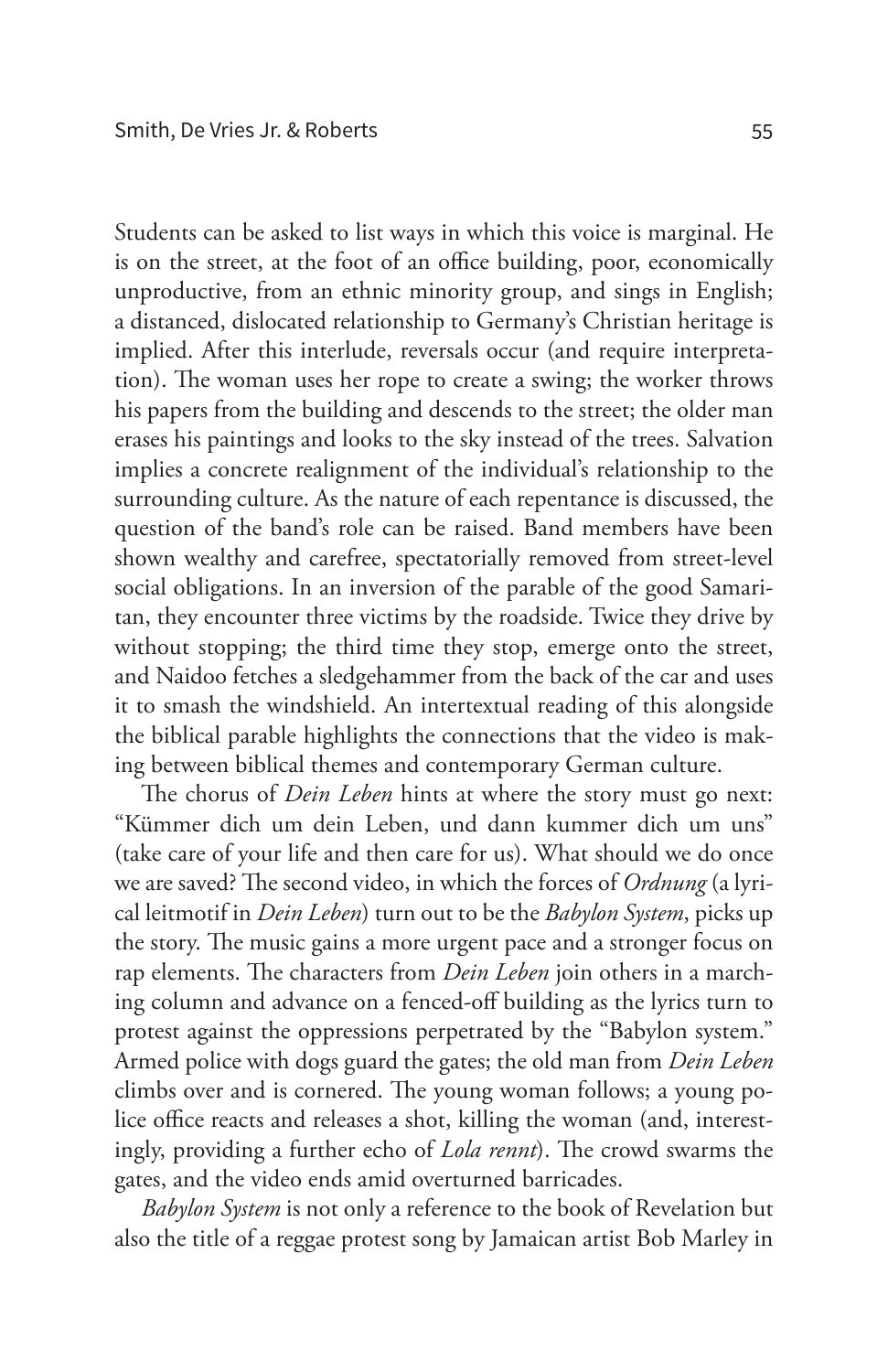which the image of the Babylon System articulates a religious protest against the West's oppression of those of African descent (Middleton, 2000). The imagery in the video, meanwhile, echoes a focus on social protest in early American hip-hop videos such as Public Enemy's *Fight the Power*.6 The oppressions implied are more diffuse in the present video (the lyric expresses opposition to various political systems, refusing a specific political target in a manner reminiscent of *Mein Name ist Mensch*).

Band members appear in a split role, both among the protesting crowd, in solidarity, and in an indeterminate space outside the action, dressed in black and commenting like the chorus of a Greek tragedy. There is a striking conjunction of word and image at the moment when the woman is shot. The couplet accompanying this event is "Willst du Zeuge sein wie ich, steh auf und zeig Gesicht" (if you want to be a witness like me, stand up and show your face); the moment of the gunshot coincides with and emphasizes the word *Zeuge* (witness), the German and English equivalents of the New Testament term *martys* or martyr. The exhortation to "stand up and show your face" accompanies the woman's backward fall to the ground, which iconically recalls the taking of Jesus from the cross. Standing up to be counted may paradoxically entail laying down one's life for one's brother and sister; power is found not in aggression but in weakness and self-sacrifice.

"Show your face," we are urged. There are three close-up shots of the woman's face before she climbs the fence: the first with eyes closed, her gaze focused within; the second with eyes wide open, in a frank and determined recognition of the situation; the third with eyes half closed, gathering resolve. These three shots encapsulate part of the video's answer to the question of what one is to do once saved, and reflect motifs in the lyric: look within, check your inner values; look without, see truly the condition of the world; resolve to be a witness, to lay down your life. In counterpoint stand parallel close-up images of the face of the policeman who fires the fatal shot—who acts compulsively, without an inner compass, and reacts with guilt, shame, and awareness of isolation.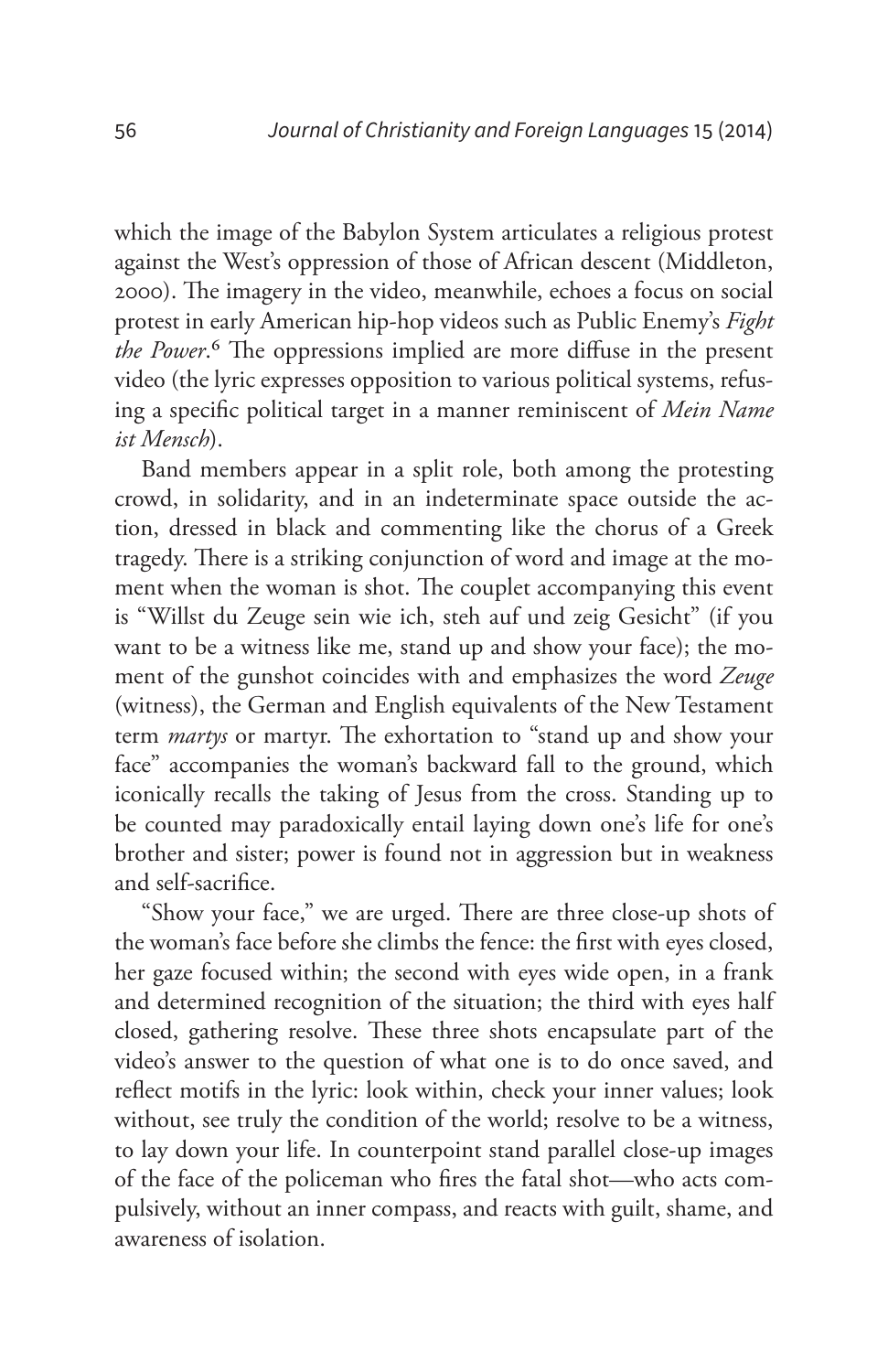These personal themes are set within a recognizably German cultural context. The images of fence-climbing and barricades recall wellknown images from news broadcasts of the occupation of the German embassy in Prague during the last days before the fall of the Berlin wall. The intertextual resonances of this imagery can be illustrated by showing scenes from the 1995 movie *Nikolaikirche*. In a key scene, congregants at the Nikolaikirche, a church in Leipzig, move out of the church into the streets in nonviolent protest against restrictions on freedom of travel and assembly in 1989. The protest is violently dispersed by police. In the pastor's office the news images from Prague appear on a television. The *Babylon System* video takes these motifs and provocatively applies them to a unified Germany, suggesting resistance to the social myth of the liberation of evil East Germany by virtuous West Germany; Western society is identified as containing its own bondages and need for liberation, and so again protest is connected with the need for self-examination. Students may be asked to discuss what they see as requiring resistance in their own cultural context, and what form they think that resistance should take.

The cultural and intertextual references have been described to underscore the connections between spiritual, moral, and cultural learning. Themes of injustice, self-sacrifice, despair, and hope are universal; raising them within a German course is most authentically and fruitfully done in connection with study of how they are articulated in German-speaking contexts. We find that students who are used to Christian music with a more personalistic and devotional focus may be challenged by the degree of cultural engagement represented in these videos.

#### **Conclusion**

As we noted at the outset, music may be used for a variety of reasons in the foreign language classroom. We have focused on the potential for promoting moral and spiritual reflection in a way that remains rooted in specifically German cultural references and concerns.

While any given choice of musical or visual resource will open up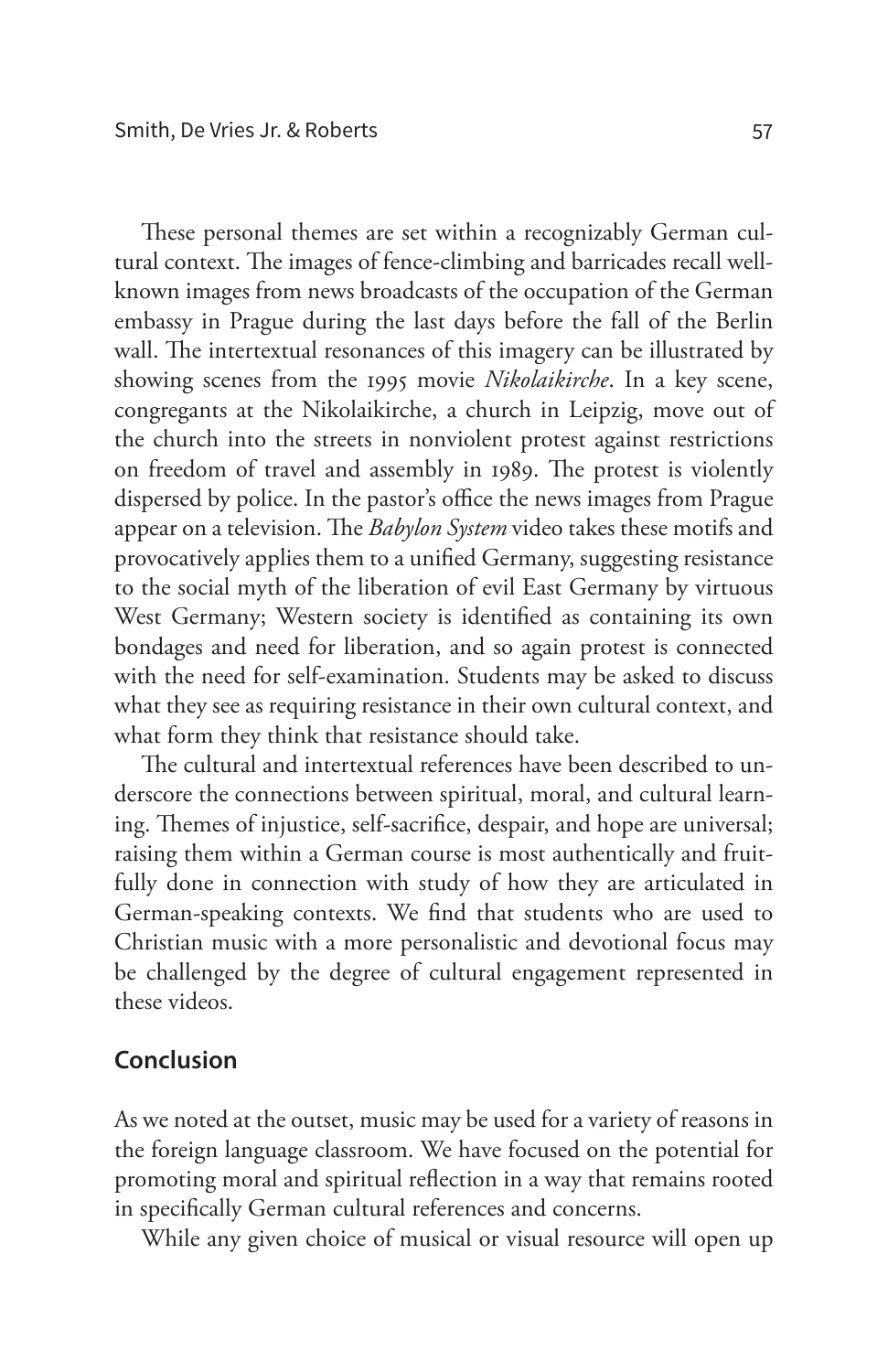its own particular possibilities and directions for exploration arising from its specific context and subject matter, we suggest that some general lessons can be learned from the above account. First, a focus on the moral and spiritual need not mean that such questions are allowed to float existentially free from the particular linguistic and cultural context that is the object of study in the foreign language classroom. Furthermore, the wider educational question of whether religion and theology should remain in a separate curriculum area or be integrated into the whole curriculum recurs within cultural study in foreign language courses: do moral and religious questions only occur as part of a separate subtopic (such as "religion in Germany"), or can they be more authentically tackled as they arise in popular culture and in relation to other cultural themes, reference points, and concerns? We have tried to show some of the potential of the latter approach.

Second, focusing on how artists have used specific images to further interpret their own music and lyrics, drawing on a specific visual tradition through evocations of existing images and tropes, offers the chance to explore how the resources of a particular culture are harnessed for moral and religious questioning. Attending even more specifically to the ways in which the intersection of word, music, and image is used to challenge existing assumptions (about the nature of love or of protest, for instance, in the examples discussed here) offers an alternative to the more passive consumption of music videos to which many students are accustomed, and opens up spaces for self-critical reflection. Finding pedagogical strategies for first evoking and making explicit the standard cultural schemata that reside in our imaginations and guide our expectations before comparing those schemata to the choices made by video artists is likely to sharpen critical reflection on the ways in which those choices seek to challenge us.

Third, encouraging attentiveness to matters such as how people are represented in music videos, what is implied about their humanity, and whether the images presented are capable of evoking responses such as compassion and solidarity further connects viewing of music videos with spiritual and moral growth. Attention-focusing strategies are therefore an important part of dealing with this kind of material.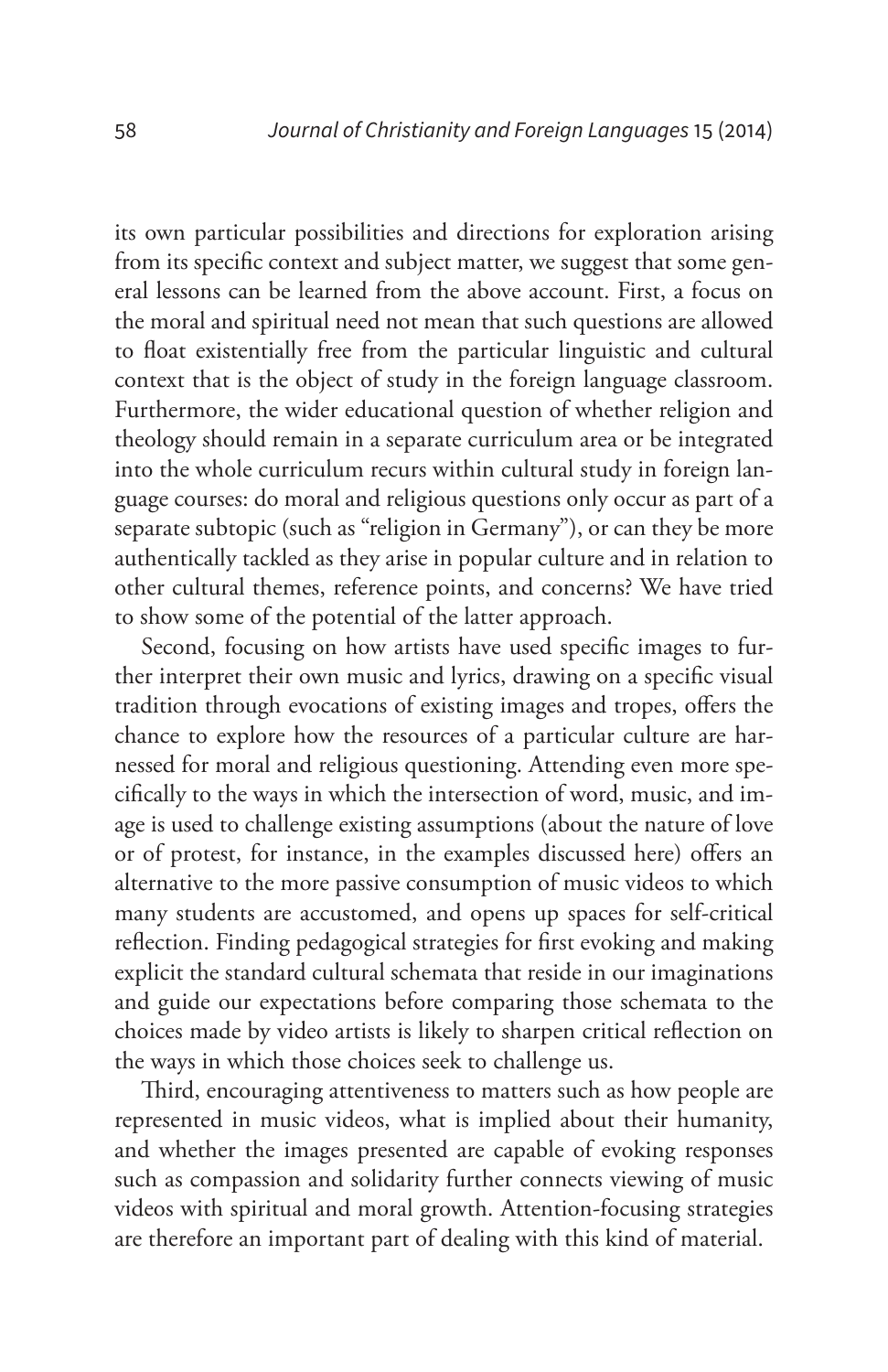In sum, while music and music video can have value simply for their combination of language exposure, cultural information, and multisensory appeal, at least some mainstream music videos offer rich potential for exploring spiritual and moral concerns, especially as the intersections between words, sounds, and images are explored. Exploring how (in this case) specifically German voices address moral and spiritual questions and the relevance of Christian answers with specific reference to their own cultural context may at the same time deepen moral, spiritual, and cultural learning. Doing so through the medium of well-made music videos may make the process both more affectively engaging and, to the extent that the songs are listened to further outside of class, more lasting.

## **Notes**

\*This article originally appeared in the *Journal of Education and Christian Belief* 15, no. 2 (2011): 153–66. It is reprinted here with permission.

1. See http://www.soehne-mannheims.de.

2. At the time of writing, the individual song videos are also accessible on YouTube:

- *Wenn du schläfst*: http://www.youtube.com/watch?v=e8EX2ezwU8g
- *Mein Name ist Mensch*: http://www.youtube.com/watch ?v=xlXv9YsAjQI
- *Vielleicht*: http://www.youtube.com/watch?v=8B8IaNFt8vA
- *Dein Leben*: http://www.youtube.com/watch?v=lyBLk4WNn20
- *Babylon System*: http://www.youtube.com/watch?v=SKOh -HzKCE4

3. The first three studio albums by the Söhne Mannheims were titled *Zion*, *Noiz*, and *Iz On* ("It's On", with German pronunciation), all variants on the root word *zion*.

4. We cite all lyrics in our own English translation for the purposes of this article. The original lyrics to each song are easily located online, such as at http://www.lyricsbox.com.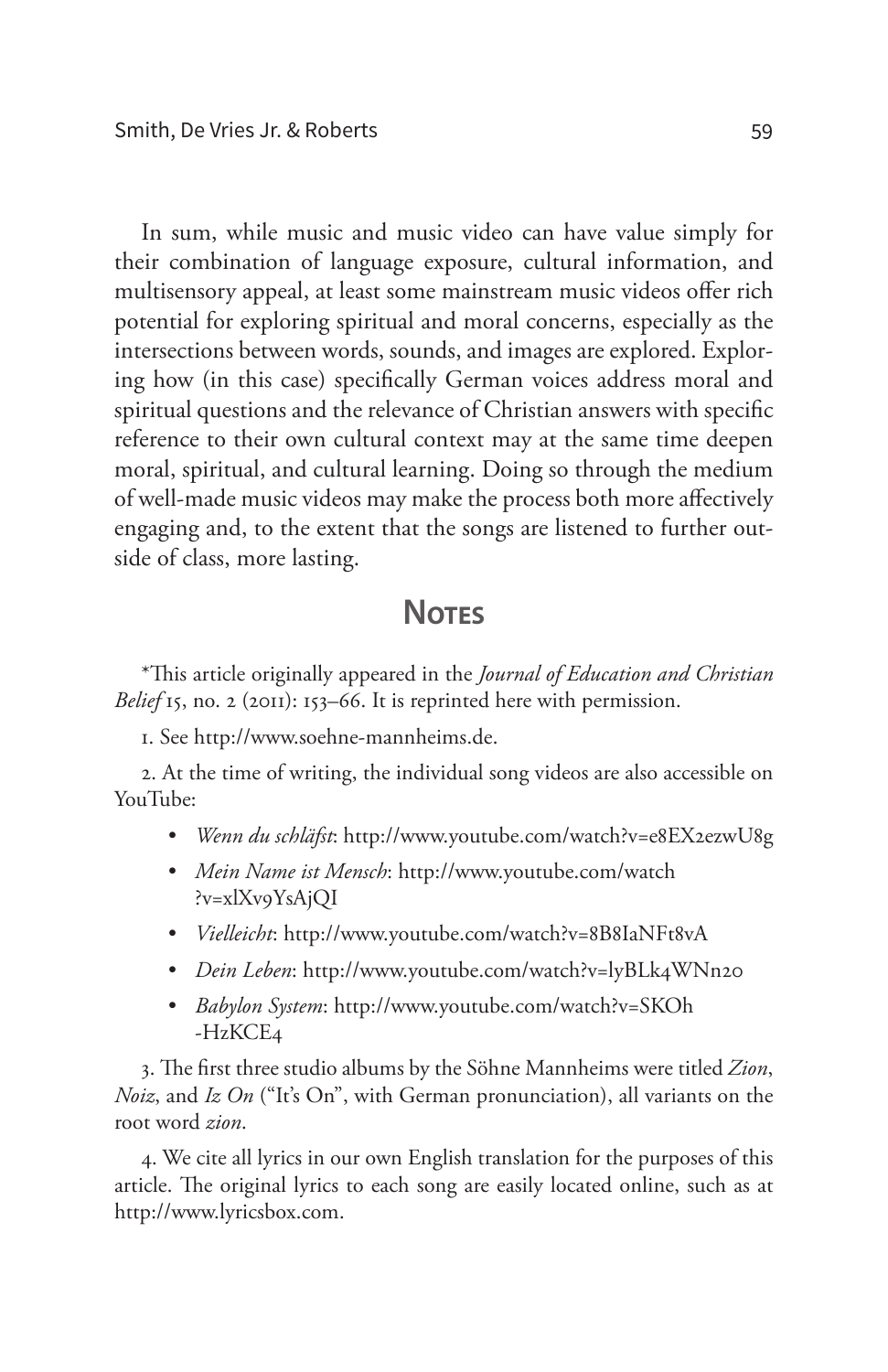5. See, e.g., http://www.youtube.com/watch?v=8ofu6cULjgo; http://www .youtube.com/ watch?v=TlFuleXtjW0. Some of these videos contain nudity, so it is advisable to preview them before selecting which ones to show in class.

6. See, e.g., http://www.youtube.com/watch?v=M\_t13–0Joyc.

## **Works Cited**

- Byram, M. (1997). *Teaching and assessing intercultural communicative competence*. Clevedon: Multilingual Matters.
- Esa, M. (2008). Musik im Deutschunterricht: Der gezielte Einsatz. *Die Unterrichtspraxis / Teaching German, 41*(1), 1–14.
- Failoni, J. W. (1993). Music as means to enhance cultural awareness and literacy in the foreign language classroom. *Mid Atlantic Journal of Foreign Language Pedagogy, 1*, 87–108.
- Fuchs-Gambock, M., & Klotz, J.-P. (2002). *Xavier Naidoo: Seine Wege*. Munchen: Goldmann. Jolly, Y. (1975). The use of songs in teaching foreign languages. *Modern Language Journal, 59*(1), 11–14.
- Kramer, D. J. (2001). A blueprint for teaching foreign languages and cultures through music in the classroom. *ADFL Bulletin, 33*(1), 29–35.
- Kramsch, C. (1993). *Context and culture in language teaching*. Oxford: Oxford University Press.
- Lewis, C. S. (1960). *The four loves*. New York: Harcourt, Brace.
- Middleton, J. R. (2000). Identity and subversion in Babylon: Strategies for "resisting against the system" in the music of Bob Marley and the Wailers. In H. Gossai & N. S. Murrell (Eds.), *Religion, culture and tradition in the Caribbean* (pp. 181–205). New York: St. Martin's Press.
- Neumann, P. T. (2004). Die Zukunft singt deutsch. *Stern Online*. Retrieved from http://www.stern.de/kultur/musik/trend-die-zukunft-singt-deutsch -533809.html
- Putnam, M. T. (2006). Teaching controversial topics in contemporary German culture through hip-hop. *Die Unterrichtspraxis / Teaching German, 39*(1–2), 69–79.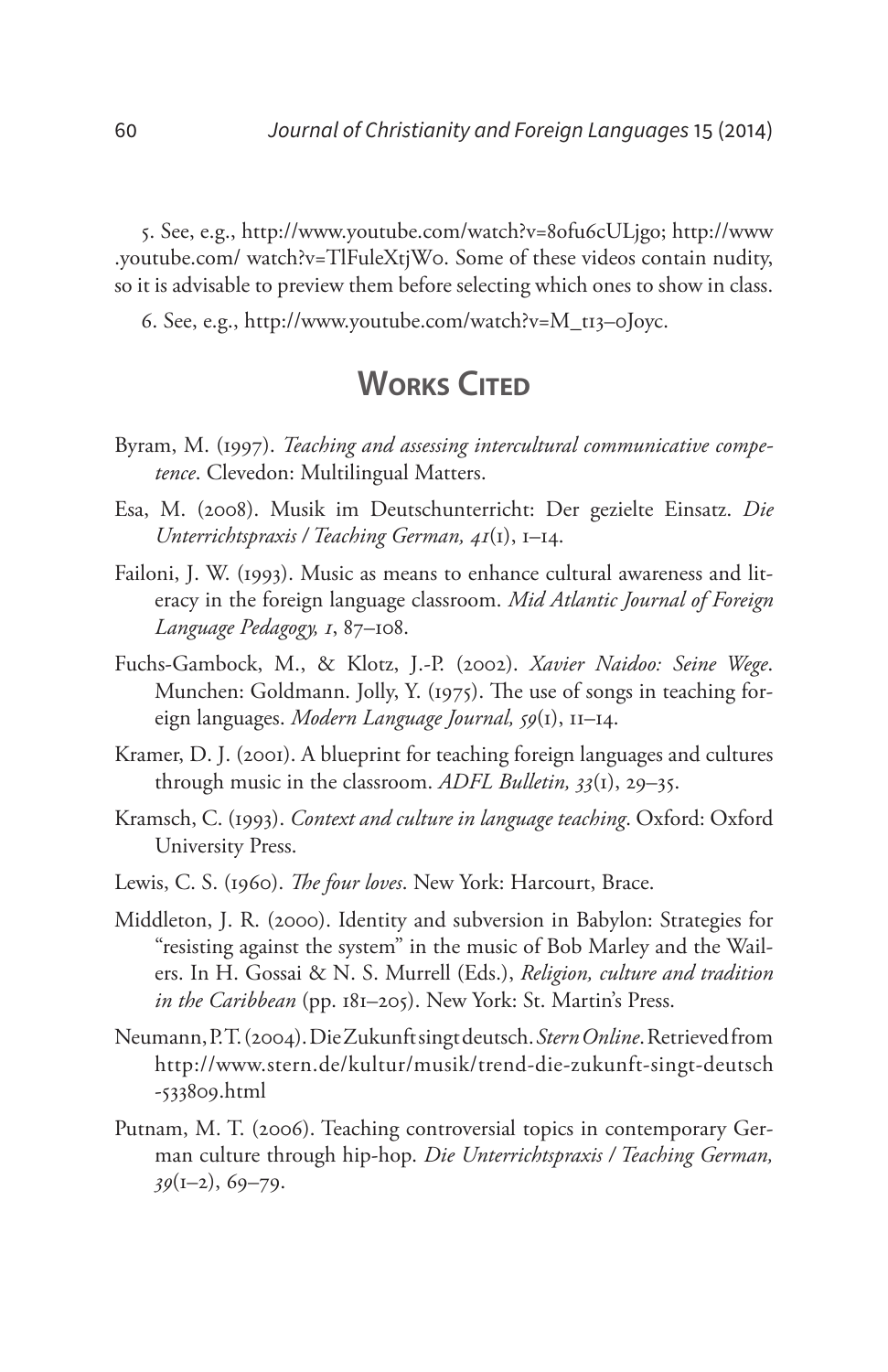- Schmidt, J. (2003). German rap music in the classroom. *Die Unterrichtspraxis / Teaching German, 36*(1), 1–14.
- Schulz, R. A., & Tschirner, E. (Eds.). (2008). *Communicating across borders: Developing intercultural competence in German as a foreign language*. Munich: Iudicium Verlag.
- Smith, D. I. (2008). On viewing learners as spiritual beings: Implications for language educators. *Journal of Christianity and Foreign Languages, 9*, 34–48.
- Smith, D. I. (2010). Teaching (and learning from) the White Rose. In D. M. Moss & T. A. Osborn (Eds.), *Critical essays on resistance in education* (pp. 67–81). New York: Peter Lang.
- Smith, D. I., & Osborn, T. A. (Eds.). (2007). *Spirituality, social justice and language learning*: Information Age Publishing.
- Söhne Mannheims. (2004). *Noiz* [CD]. Germany: Söhne Mannheims (Universal).
- Söhne Mannheims. (2005). *Power of the sound* [DVD]. Germany: Universal.
- Tykwer, T. (Writer). (1998). *Run Lola run* [Film]. Germany: Sony Pictures Classics.
- Urbancic, A., & Vizmuller, J. (1981). Using popular music in the foreign language classroom. *Canadian Modern Language Review, 38*, 81–87.
- Wenders, W. (Writer). (1987). *Wings of desire* [Film]. West Germany. France: Orion Classics.
- Wheeler, J. J. (1994). "Ich möchte wohl Konjunktiv lernen: Using Mozart to teach the subjunctive. *Die Unterrichtspraxis / Teaching German, 27*(1), 115–118.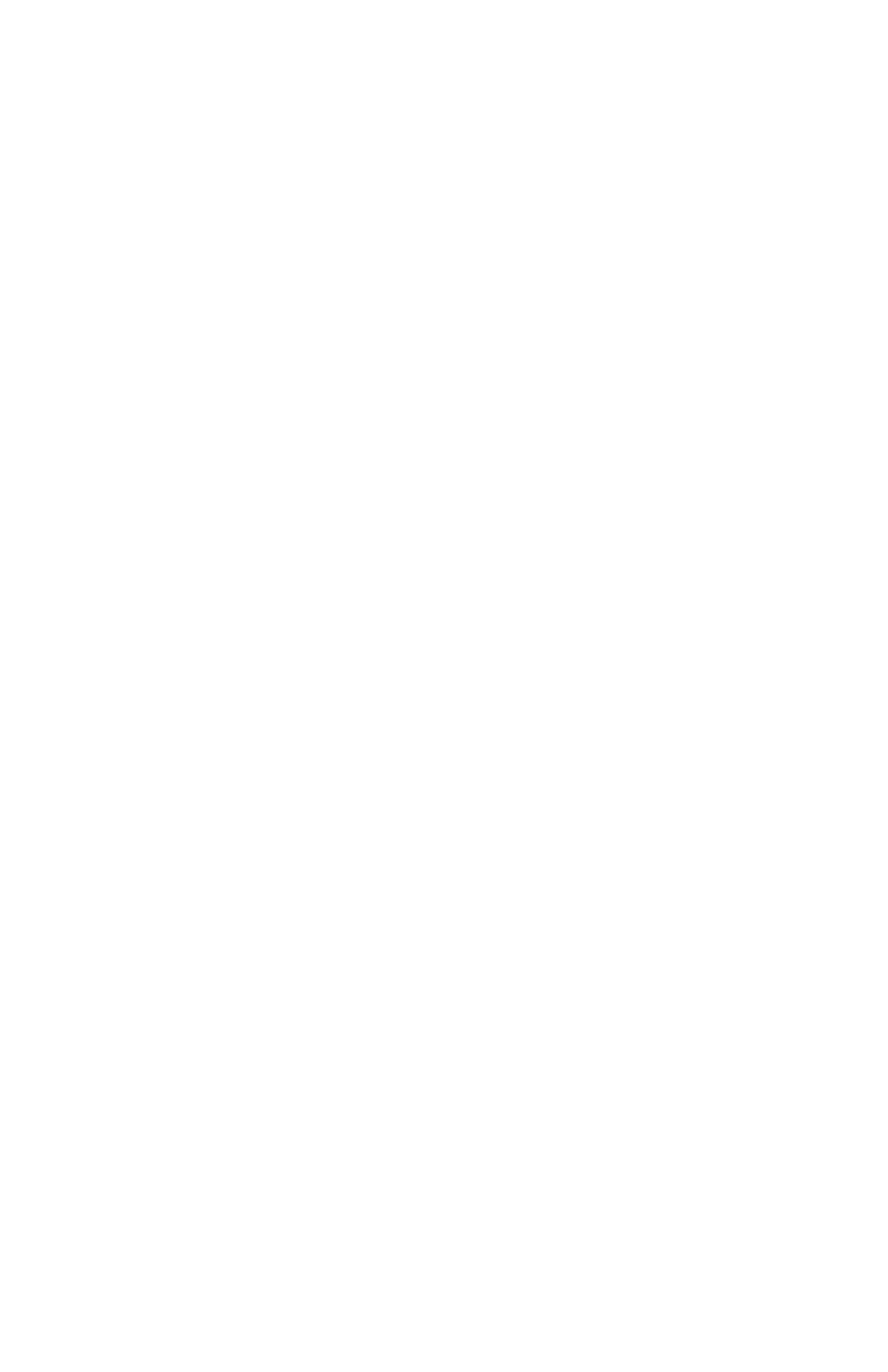## **Forum**

*The Forum is intended to promote dialogue by providing space for shorter pieces of writing, including opinions and suggestions, brief responses to papers, reports of research in progress, meditations, and descriptions of pedagogical strategies*

## **Selections from** *Behind the Iron Curtain*

**Wallace Bratt Calvin College**

*The following selections come from from Wallace Bratt, et al.,* Behind the Iron Curtain: The Calvin College German Interim Abroad in East Germany 1971–1989 *(Calvin College: 2013) and are reprinted here with permission of the author.*

## **Key to a Kingdom**

It began in an unlikely way on a damp January Monday in Wittenberg, with soot-stained snow covering everything and a heavy pall of yellowed, polluted air hanging over the city. The Interim group was stomping its collective feet, trying to stay warm while waiting to be admitted to the historic City Church, Martin Luther's preaching church during Reformation times. But there was a problem: the church's custodian was nowhere to be found, and our guide could locate no one with a key to the locked door. Finally, in mild desperation, she decided to go to the parsonage and ask the pastor himself to open the church for us.

*JCFL* 15 (2014): 63–74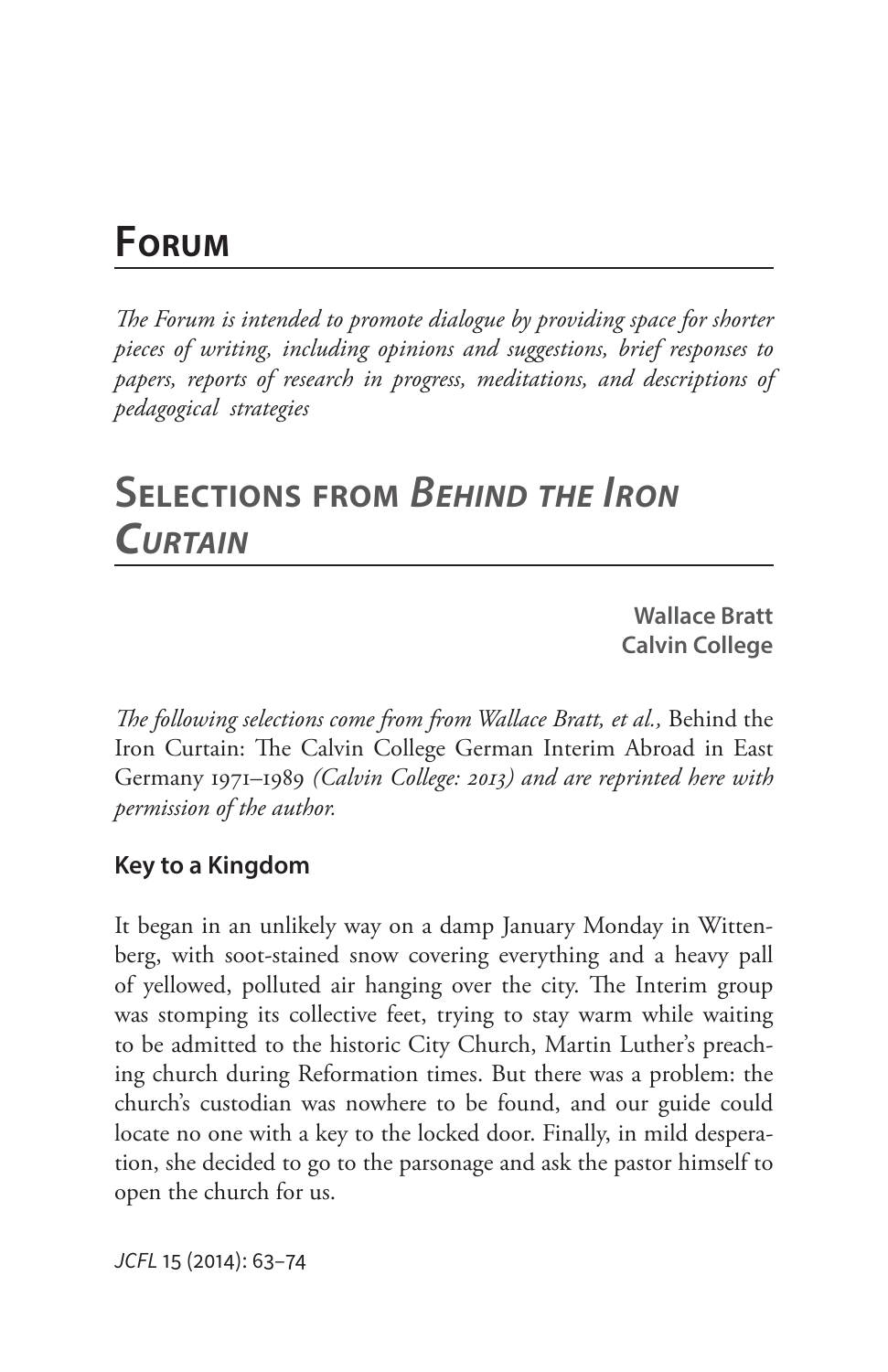Very soon our guide reappeared, with the key-bearing parson in tow. Our group, tired of waiting, gladly traipsed through the doorway the pastor had opened for our tour of the church, but I decided to stay outside with him and ask a few questions about his congregation and the Christian church in East Germany. Standing in the snow, the two of us held a brief but intense conversation that came to an abrupt close when our Interim group once again emerged, ready to resume its chilly walk through the city.

Two years later another Interim group visited Wittenberg to view the same traditional tourist sites, including the City Church. Piqued by my conversation of two years before, I asked Marianne, my wife, to stay with the group and keep the East German tour guide mollified while I dropped out and tried to re-establish contact with the pastor.

Pastor Hellmut Hasse answered the door himself and invited me into his modestly appointed study. We talked for nearly 90 minutes over coffee and cookies and soon found that we were kindred spirits. We discussed a variety of topics, most of them related to the East German church and his own family, and we exchanged addresses, but not before I had expressed the wish that he visit Calvin College in Grand Rapids, a daunting project unlikely of fulfillment, given the Socialist government's highly restrictive travel policies. Exhilarated by our conversation, I rejoined Marianne and our students and made light of my temporary disappearance to the tour guide.

That providential visit gradually opened up East Germany not only to Marianne and me, but to great numbers of Calvin students as well. Through Pastor Hasse we were able to structure as part of our Interim schedule an extended coffee hour in which our students sat at tables with church congregants and talked openly about the situation in East Germany, while our guide—not happy about the event, but resigned to it—took refuge in one of the city's meager cafes. Because of Pastor Hasse and his wife, Christel, East Germany was no longer merely a tourist destination for our students; it now had a human face. And it was a face that welcomed our presence each year over again, helped us better understand our experiences in that country, and led us ever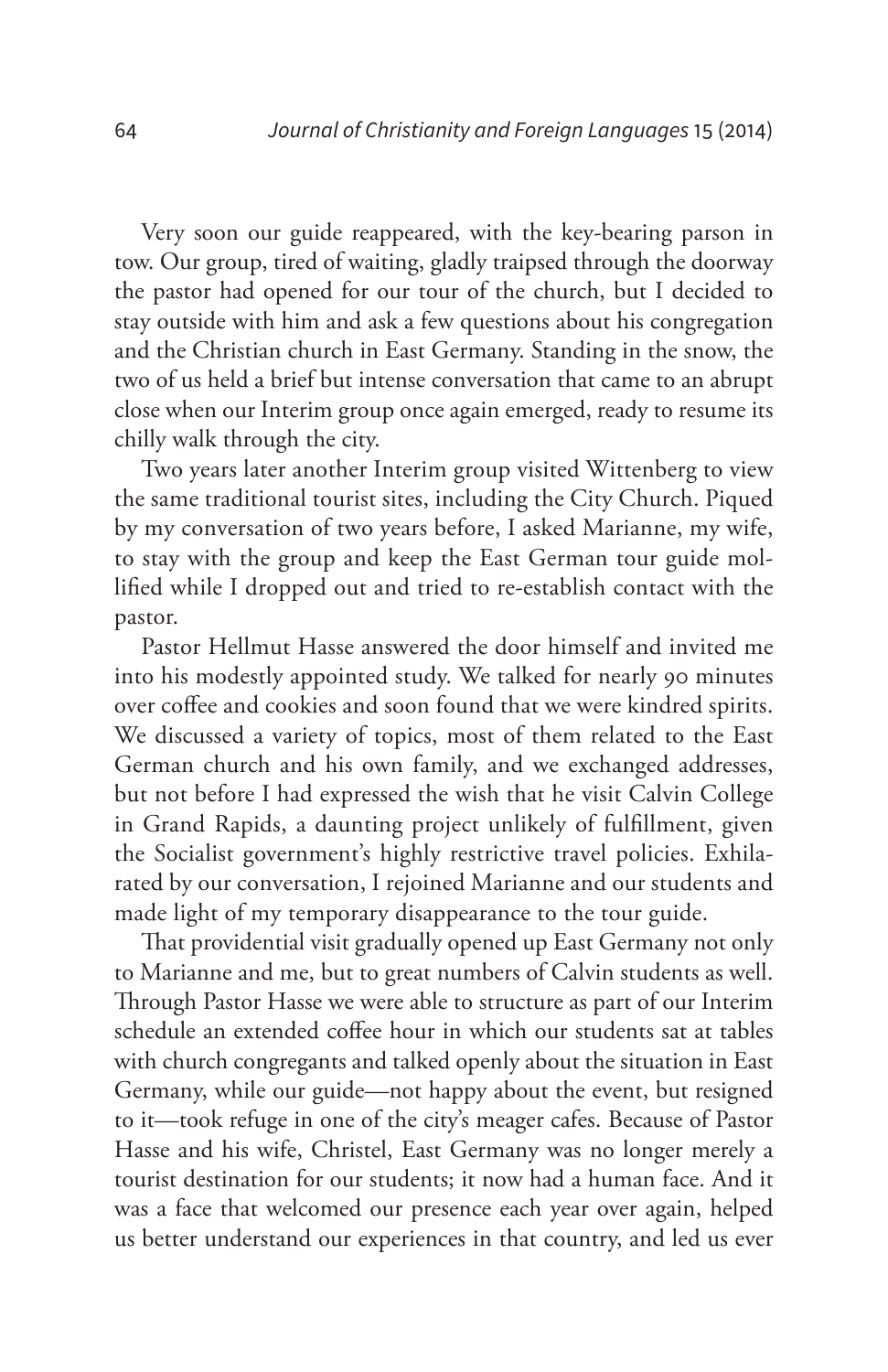more deeply to an appreciation of what it meant to be a Christian living in an aggressively atheistic country.

And in the Lord's providential mercy, it all began when the church's custodian was nowhere to be found on that bleak Monday, and Pastor Hasse trudged through the snow to the church, key in hand, to let us in.

### **Lost and Found**

The one thing none of our students wanted to lose in East Germany was his or her American passport. When it did happen, despite all warnings and precautions, it caused problems for both the faculty mentor of the Interim group and the East German guide—to say nothing of the student whose loss it was. The passport could not be replaced in the DDR, and it was the only final source of identification in case of illness or other problems. In addition, Western passports were valuable on the black market and thus, if found by an intrepid East German, probably could have been turned into cash, if one were savvy enough to find a buyer.

But one of our students, a charming, happy, but also very responsible young woman whom everyone liked, did manage to leave her purse with all of its belongings, including her money and passport, on the seat of an East Berlin streetcar one Saturday morning. Only after the streetcar was long gone did she discover what had happened. Our guide's reaction was one of decisive upset, as she paced back and forth, muttering over and over again, "*Ach, du meine Scheisse*," a vulgarism somewhat less coarse in German than in English. But we all knew what she meant. Finally the guide stuffed some East German money into my hand and sent me, together with the student, to the nearest police station in search of the wayward handbag, noting that I had been in East Berlin several times and surely could make my own way.

Our group having left for the city of Weimar without us, we walked to the precinct station and appealed for help to the officer in charge. Stern and non-committal, and probably not overjoyed at having weekend duty, he placed us in a small, windowless room and told us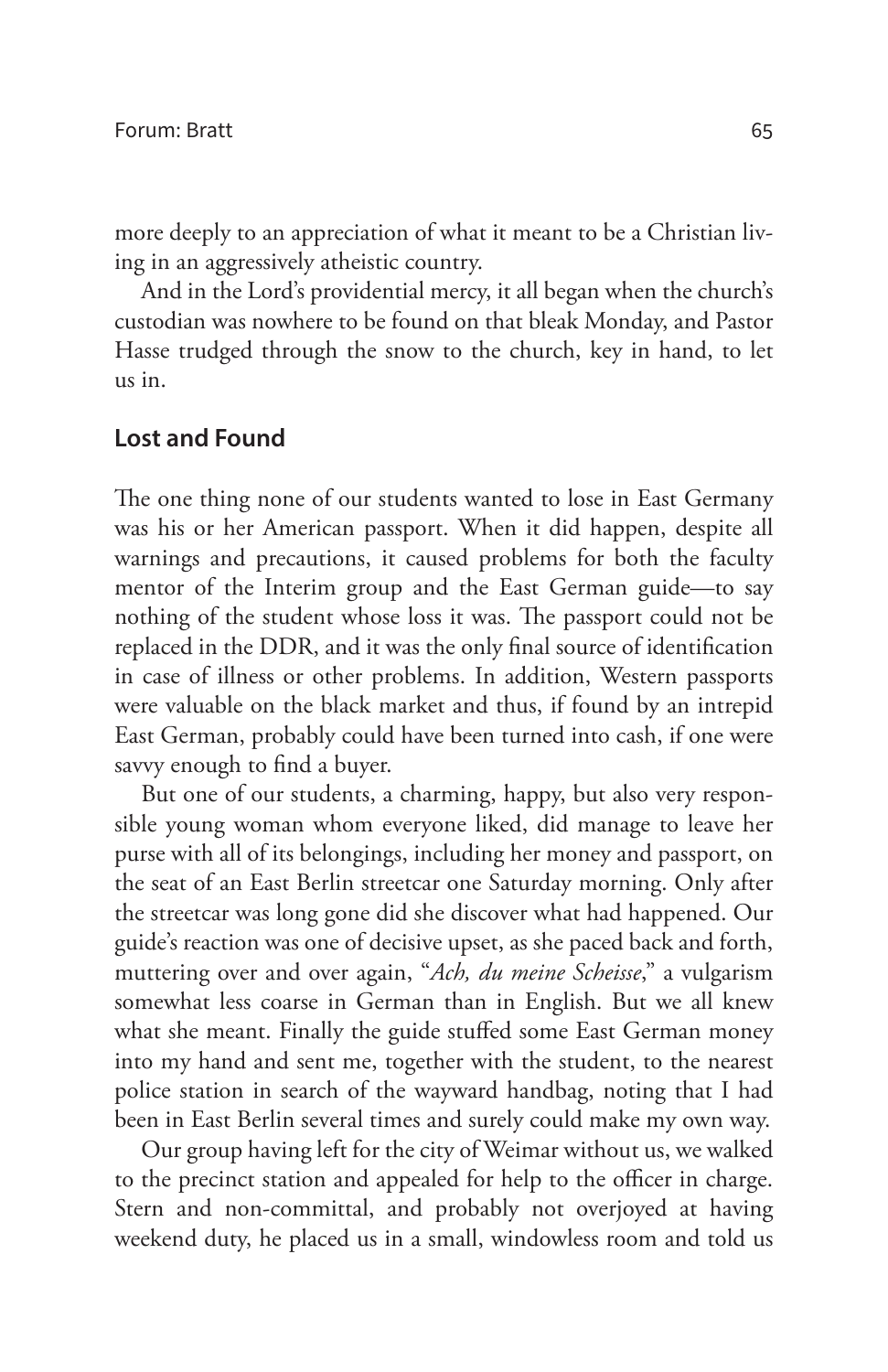to wait. Dog-tired, I dozed off repeatedly, with my head resting on the wooden table at which we were sitting, asking the student to wake me each time the sharp click of the officer's boot heels announced his coming. After a long wait and several requests for more information, he finally told us the purse had been found at the end of the streetcar line, which was a long way beyond the city limits. After giving us general directions for getting there, he dismissed us into the damp January air outside.

Not having the heart or energy by that time to go to that distant location by public transit, I decided to take a taxi, since fares were minimal anyway. However, cabs were few and far between in all of East Germany, even in its capital city, Berlin. Finally I spotted one and appealed to its driver, who had just removed the "Taxi" sign from his vehicle, to take us to our destination. To my weary chagrin, he was adamant in his refusal to do so, saying it was past noon on Saturday, he was officially off duty, and his wife was expecting him home.

There was only one way to get him to change his mind, and I resorted to it. Feigning innocence and telling a downright lie, I lamented that we had another big problem: we had only West money with which to pay him. All of a sudden it was no longer Saturday noon and his wife was no longer waiting for him. He told us to get into the cab at once; he would be glad to help us out. Western currency was highly valued in the East, for with it one could shop at exclusive stores offering imported, high quality goods accessible only to people with that form of cash. The lure of such monies was too much for our cabbie to resist.

After a long, bumpy ride we arrived at the railway police station to which our student's purse had found its way. The office in charge, a gentleman in his late 50s, proudly showed us the purse and asked us to examine its contents in his presence. They had not been touched; both the passport and Melanie's funds were just as she had left them earlier in the day. Greatly relieved, we thanked him and eventually found a train that took us to Weimar, where the Interim group had already settled in for the night.

All's well that ends well. But since that day I've occasionally mused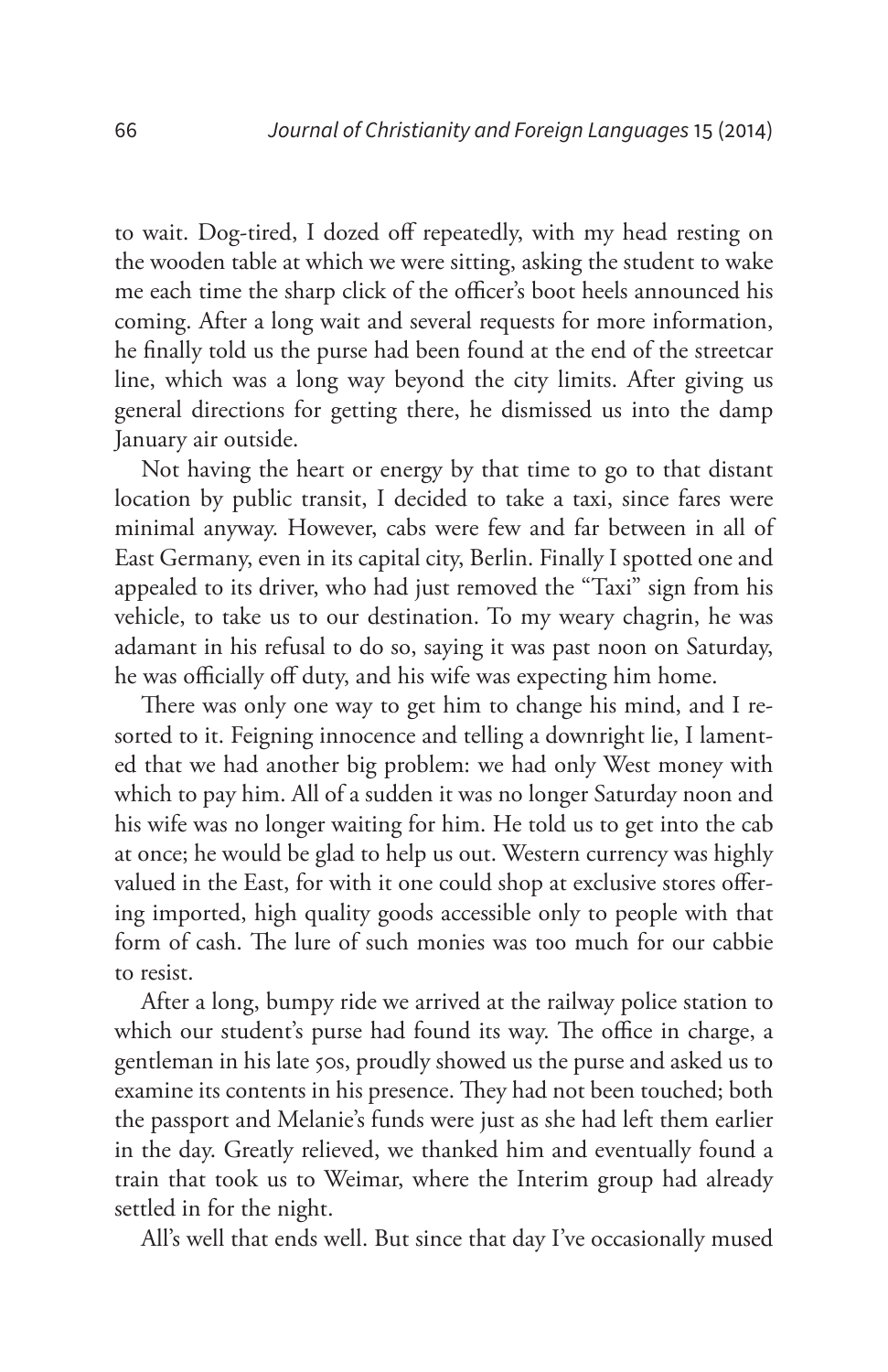on what happened back then. The DDR was a member of that East Bloc so long labeled by us in the U.S. as atheistic and godlessly Communistic, whose morality was dubious, since it was without Christian underpinnings. Our judgments back home were harsh and often indiscriminate, unless we were dealing with high profile dissidents. Yet the fact that the wayward purse survived intact had to be the result of a chain of honest action (or inaction) on the part of many East Germans who must have seen it. It had had a long ride in a highly visible place before it was finally secured by the authorities and returned to us. Any one of a number of people could have taken it or emptied it of its contents. But no one did.

In my dealings with the cabbie, on the other hand, I resorted to a kind of marginal bribery to achieve my ends. True, I did him a favor of sorts by my tactics, but not because I wanted to help him on his way. I chose to manipulate him for my benefit. I took advantage of the situation.

The thought, I must admit, has never kept me from a sound night's sleep, but I suspect that on that Saturday in January those unknown East Germans were my moral superiors.

## **Music in the Socialist Air**

Travel in East Germany in January back then took grit. Most of the time the sun remained stubbornly elusive while we made our way from one city to another and from one cultural monument to another memorials that often were of little interest to most of our students. What did poets like Goethe and Schiller, for example, mean to them? Or those poets' gravesites? Add to that the short days, which meant that we began our mornings in dusky light and concluded our days barely short of sunset. And then there was the rain. Or still worse, the snow, which never got plowed. And the long walks with feet damp from slogging through slush. And the waiting for our guide to decide we had had enough for that day.

One abysmally gray, messy day in Weimar capped them all. It had all of the elements necessary to provoke impatience and invite weari-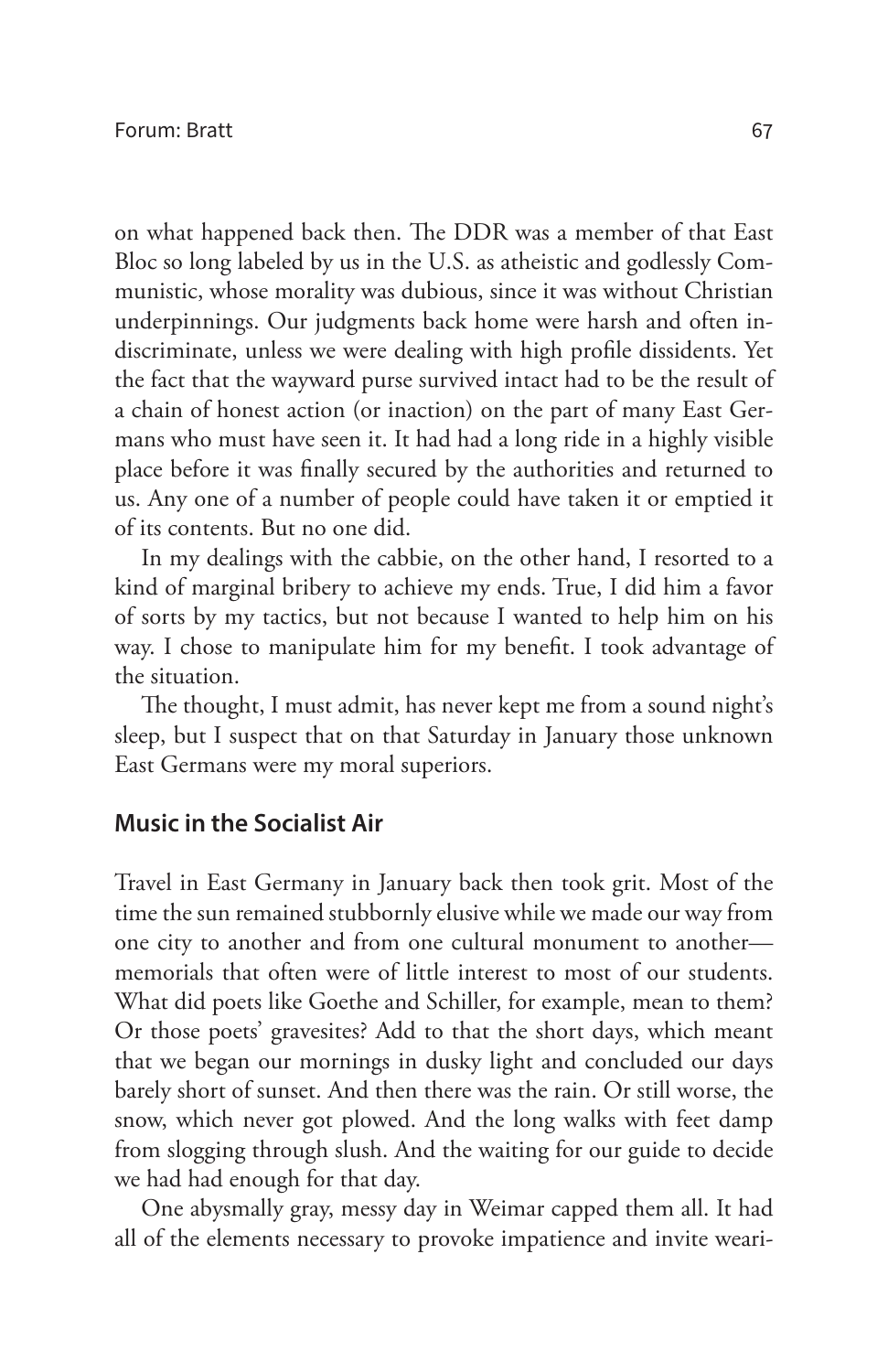ness. Late in the afternoon, as the time for our departure from that city neared, I was meandering in a milling crowd toward our designated point of meeting when I heard beautiful singing. The kind of song in that, in that dismal setting, could have made stones weep. I rounded a final corner, wondering where it was coming from, and saw about 20 members of our group on wet benches they had pushed together, sitting with arms locked, as they sang into the dusk some simple Sunday School songs they had learned as little children in a happier, warmer, and drier place. Songs that would not leave them, songs that pierced the gloom, as the old hymn puts it, even the gloom of that dark, dank late afternoon in Weimar. Maybe not world class, but for me it surely was Kingdom class.

One of the student members of that impromptu choir later admitted to worrying whether what they were doing "was illegal, or if we were disturbing the peace." Yet for him it was worth whatever risk, real or potential, it might have involved. "I felt the security of a group of great friends I had made on the Interim," he wrote in his short essay, "plus that warmth of feeling and knowing that God was looking down at us and smiling."

I suspect He was.

## **Tough Questions, Unpredictable Answers**

The East German speaker, a certain Herr Giessler, had just completed his presentation on life in the DDR to an Interim group and asked for questions. Calvin students were not notably voluble when given opportunities to respond to lectures, partly because of weariness, partly because of their feelings of linguistic inadequacy, and partly, perhaps, because asking intelligent questions about East Germany required a more ample background than they felt they had.

One member of the group did have a question, however. She had seen and heard enough to raise the question that trumped all others, but which polite guests customarily did not ask in that setting. She knew of the DDR's restrictive social policies, its obvious maltreatment of the environment, its inhospitable stance toward Christianity, its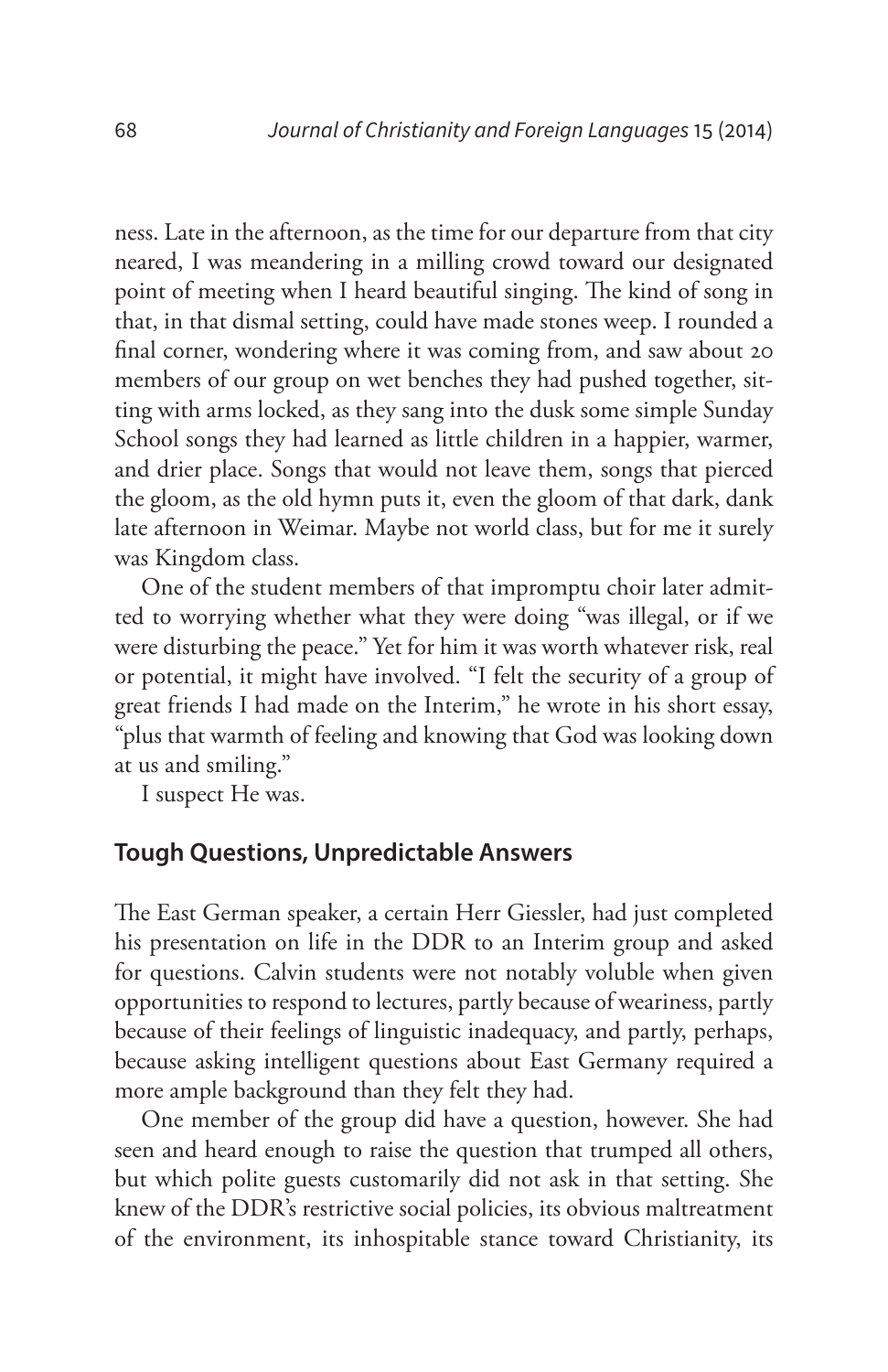brutally enforced laws against leaving the country, its curtailment of freedom of speech and assembly, and its shortages in so many material areas.

And she knew in a general way of the generous claims the Socialist government made for its attempts to establish a just and equitable society in which all people could flourish and find fulfillment, claims that fell significantly short of being met in the DDR.

Against that background the disquieting question our student felt compelled to ask that afternoon in Leipzig was simply, "*Sind die Menschen hier glücklich?*" (Are the people here happy?)

Herr Giessler was quiet for a few moments, wondering how to respond.

He could have given the party line in response to that question; he could have blunted its force with a hail of words blurring the issue; he could have painted an unrealistic picture of how things were in his country; he could have figuratively fled and taken refuge in the vague promises of a coming Communist utopia.

Instead he suggested that the group come on the day following to his apartment, where he would try to answer the question. He was taking a risk in doing so, but he did it anyway.

As a result of that invitation and the discussion that took place the next day, the question that perhaps should not have been asked namely "Are the people here happy?"—eventually opened a world of new experiences, a second set of new personal connections that after the *Wende* eventually led to the daughter of the Giesslers serving as Foreign Language Assistant at Calvin, and new insights from which our entire department and its students gained richly in the years following.

Asking politically incorrect questions sometimes brought significant rewards.

### **People Like Us, or Exorcising Political Demons**

The students who participated in the 1986 Interim reacted to their experience in the DDR in a number of ways, just as the members of all the other groups doubtless did. After spending up to a week in East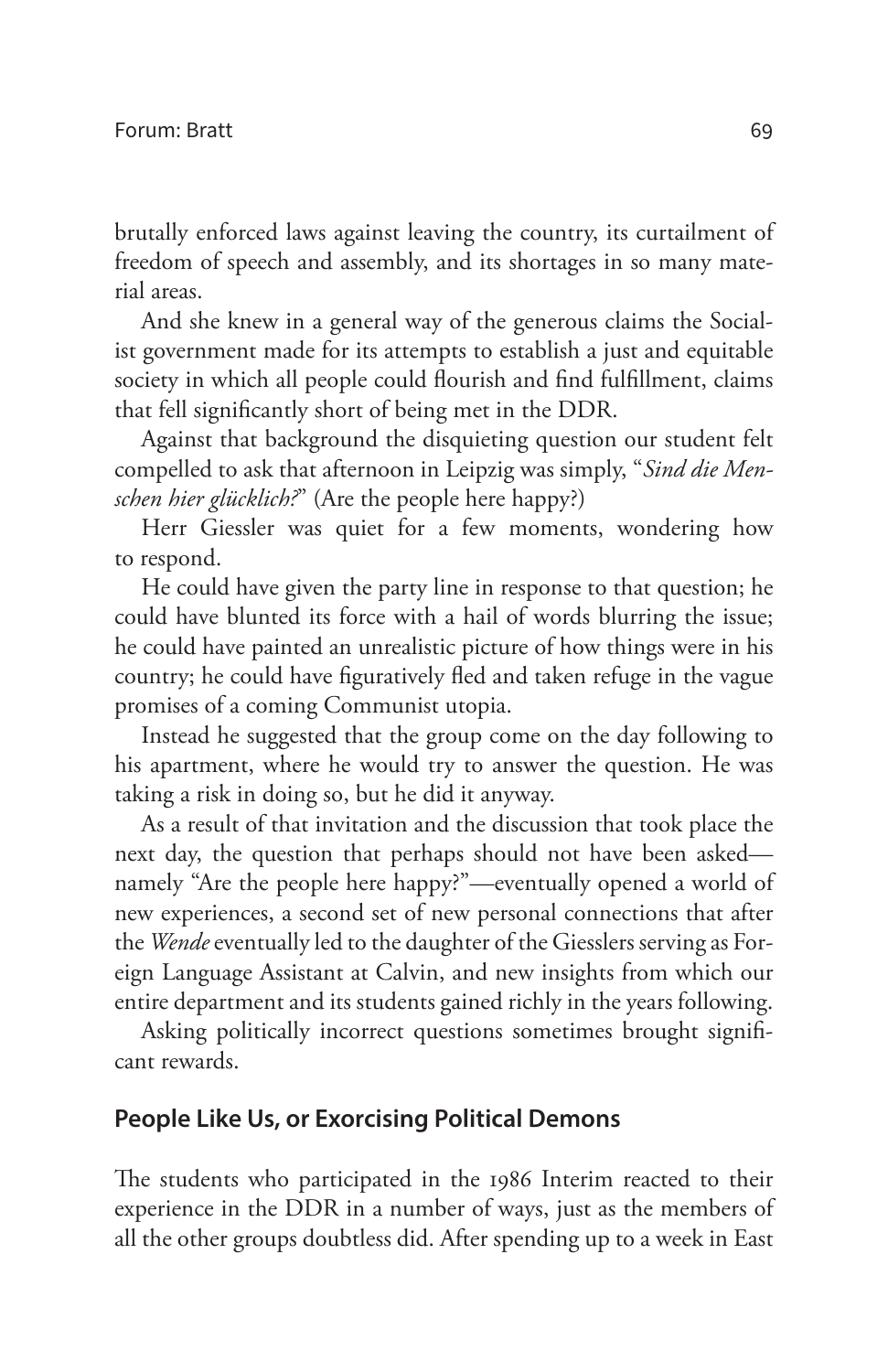Germany, most of the '86 contingent felt a deeper appreciation for their lives in the United States.

And it was for many, perhaps for most of them, not first of all a matter of the material prosperity they enjoyed back home. It was primarily the freedoms that were theirs as U.S. citizens, freedoms not enjoyed by inhabitants of the DDR, such as the right to free speech, the privilege of untrammeled travel, the right to peaceful assembly, and the right to practice one's faith without being disadvantaged because of it. One student summed it up succinctly: "Most importantly, my experience in the DDR made me a more thankful person."

For some of them the week in East Germany increased their awareness of the inequalities in our own system. Though "not convinced that the DDR's system is the solution," one member of the group noted that "being in the DDR caused me to stop and think of the injustices of our own brand of capitalism. I am not proud at all of the way many use our system and am envious of [Socialism's] goal of equality."

For others the experience in East Germany brought them to reflect on the purpose of their own lives. One student wrote these poignant lines: "After talking with the atheistic Socialist student in East Germany, I just thought: Here I am, free American, white, Christian, a college student. What does God expect of me in my life? The DDR made me think a lot."

For at least one of the Interim participants those thoughts were on the possibility of armed conflict with the very people we were meeting, presumably our enemies. "In a future war," he wrote, "we or our children could be fighting the same students we talked with in the DDR. Meeting these students made war a more personal thing for me. Wars are not fought by governments, but by living, breathing people with goals, ambitions, and fears."

From the perspective of our Calvin German department and the perspective of the Kingdom, there was one common additional response that was particularly satisfying. It had to do with exorcising political demons, shattering preconceptions, and coming to see the citizens of the DDR not as political enemies, but as ordinary people "just like us," as several students put it.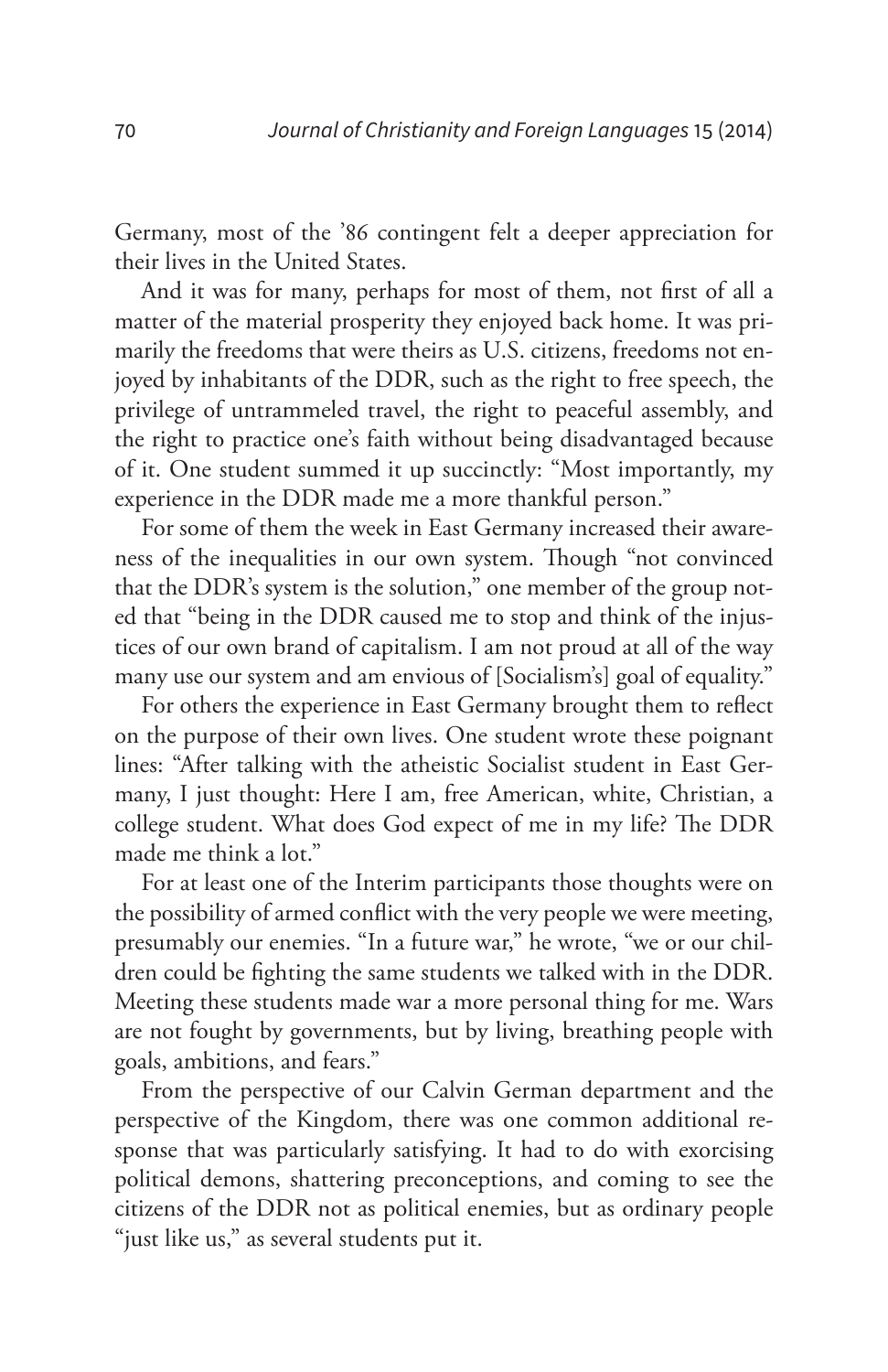Though our Interim participants were not cold warriors in any sense of the term, the fabric of their education and life experience, including the news reports they had heard, had created strong stereotypes of what East Bloc people were like and the conditions in which they lived. One student was particularly open in exposing his prejudices, writing that "they [the citizens of the DDR] don't even have government TV monitors in their homes." Although most Interim members were not captive to such drastic preconceptions, at least some of them expected to find in the DDR a humanly alien people dominated by Marxist thought.

Those stereotypes disappeared not because of any theoretical counter-arguments advanced by learned political scientists. Their disappearance was the result of countless informal conversations our students held with East Germans of varying ages, occupations, and political convictions. The fact that such conversations could even take place is a tribute both to the language preparation given by Professor Lamse and to the interest and openness of our students. These conversations took place in a variety of settings. Several particularly meaningful interchanges took place in cafes or pastry shops (Konditoreien). Many were the result of acquaintances struck up on the train. Some took place in church settings. One took place in a disco; still another in a grocery store. Some even were the result of conversations with members of East German youth groups. Another happened when two middle school-aged girls, using the hood of a car as their desk, were hurrying to finish a distasteful homework assignment due the next hour. And the list of such settings could go on indefinitely.

Some of these DDR conversation partners were generally satisfied with their lives and pointed to some of the advantages of living in that country, like full employment and universal medical care. Others were mostly curious about the United States and the lives of our students. Still others were harshly critical of their government, one going so far as to term his country "ein grosses Gefängnis" (a big prison). Others wanted mostly to talk about family and their hopes for their children. But whatever the topic, their conversations reflected a common hu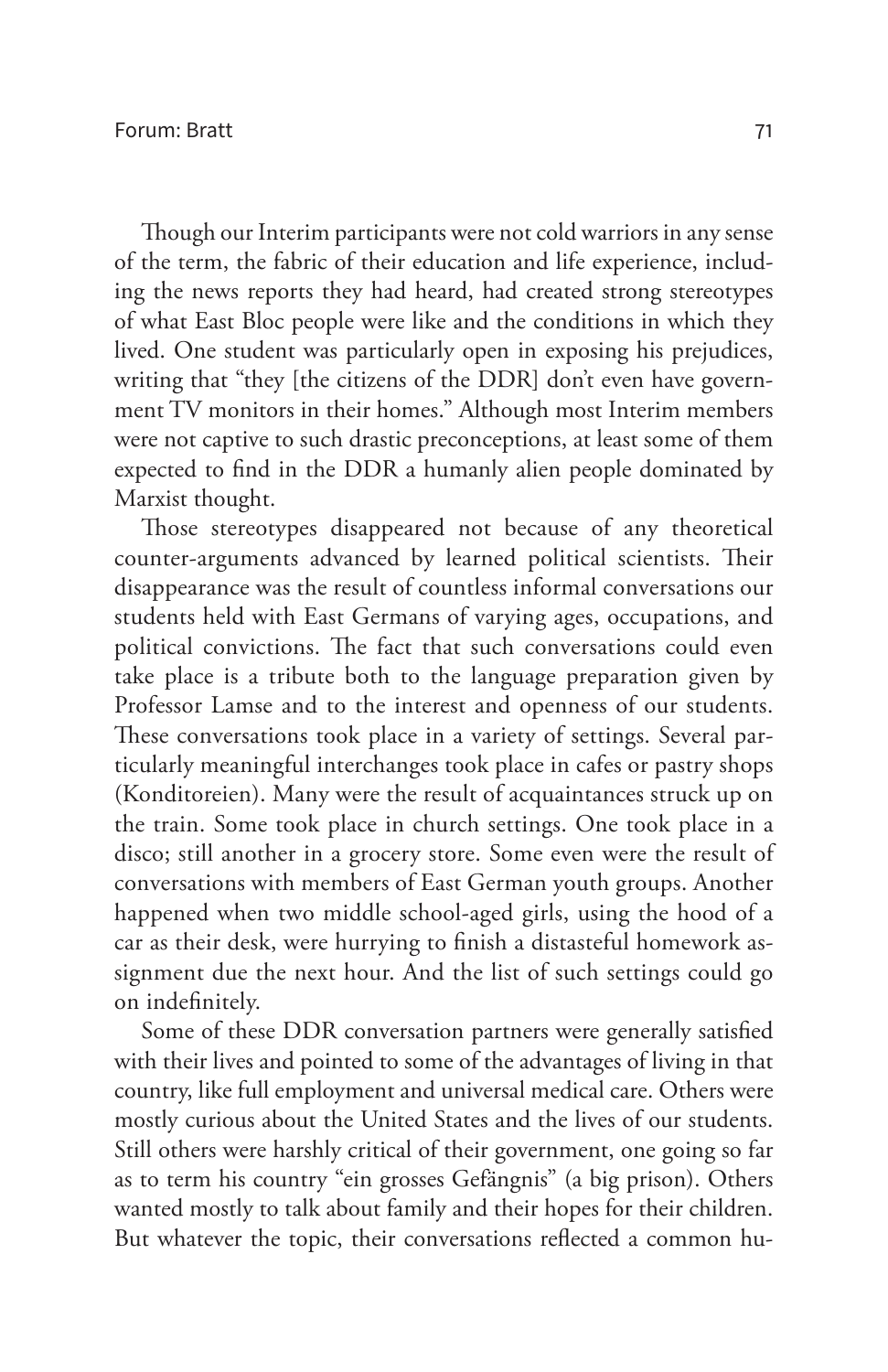manity, common hopes and dreams, common worries, common joys that were at heart no different from those of our students.

One Interim participant described what he had undergone as follows: "My impression of the DDR changed after I looked past the limitations and the physical aspects of the country and focused on the people. Once I got past my preconceptions, shaped largely by the media, I realized that these people are just like me." Still another put it this way: "People are people, even in the DDR. Children, when they fall down, cry; parents have children and love them; people put one pants leg on after the other."

Our experience was not complete, in a sense. In one student, at least, it left a sense of undefined longing, as he wrote: "Although I was happy after a week to leave, I left something behind, and I know that I will return someday to discover what it is."

Whatever it is, it surely had something to do with people "just like us."

## **Worship, Church, and Meeting Other Christians**

Worship in the DDR was something quite special for most of our Interim members. Some entered the country anticipating the persecution of Christians, but they soon learned that there were no imprisoned East German martyrs for the faith in the radical sense in which we commonly use the term. […] At the same time, our students knew that the church in the DDR existed in an aggressively atheistic milieu. Freedom of religion was guaranteed in the country's constitution, but the state had at best a very limited view of what religion entailed. The exercise of personal piety was one thing, but worship that included addressing any of the plethora of social or political ills in the DDR was another and met with early repercussions. Our students also came to understand that practicing, churchgoing Christians were disadvantaged in regard to the professions they wished to enter, teaching prominent among them, to say nothing of even minor leadership positions in their society. For most younger DDR citizens, at least, it could cost something to be publicly Christian.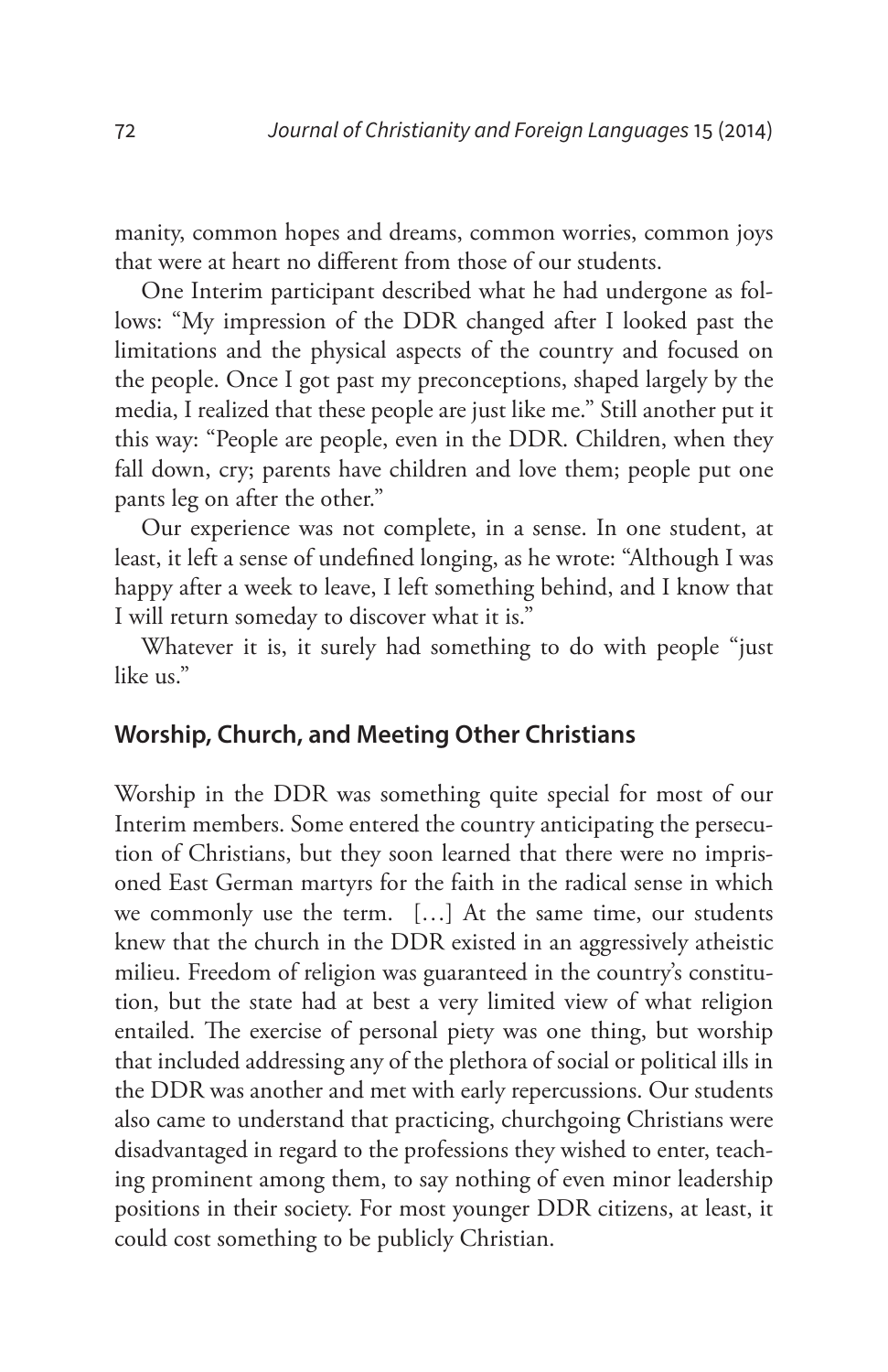One of the meaningful informal conversations a small group of Interim students held on a train was with a young family whose wife and mother was active in the Lutheran Church's youth programs. After conversing with this family, discussing church life in Germany and what some of the costs of being openly Christian were, as well as talking about Christian education at Calvin, this family had to leave the train. The young mother's farewell was simple, but it stayed with our students. It consisted simply of "Auf Wiedersehen im Himmel" (Good bye 'til we meet again in heaven).

As we began to realize that we could request attendance at public worship as part of our program in the DDR, Jugendtourist at least allowed us free time on Sunday mornings for attending church services, sometimes even designating the church to which we were to go. During one Interim it became clear that the planners felt that church was church, Catholic or Protestant, and sent us to a Roman Catholic service in Erfurt. It was a memorable experience.

The large church we attended, St. Severius by name, was packed, something we had not been accustomed to seeing in West German services. Sprinkled among the congregants were young soldiers wearing the uniform of the National People's Army—not spies, but worshippers. It was cold, beastly cold, and the church was not heated. You could see your breath, and our Interim students were glad they had dressed warmly. The homily was simple, yet relevant both to the situation in the DDR and in every other context. Its theme was Christ's "Folge mir nach" (follow me). Whatever the time and place, follow me.

After we established contact with Pastor Hasse in Wittenberg, new opportunities opened for us. Simply attending a worship service of his congregation deeply impressed many of our students.

Beginning with the mid-80s, Hellmut and Christel Hasse arranged for a couple hours of planned conversation with those members of the church able to come. Seated with them at small tables, we shared coffee and baked goods, and everyone could talk freely. It was those afternoon conversations that affected many students most deeply of all. One of them wrote as follows: "The final example that completely shattered my view of DDR people being as cold and gray as the build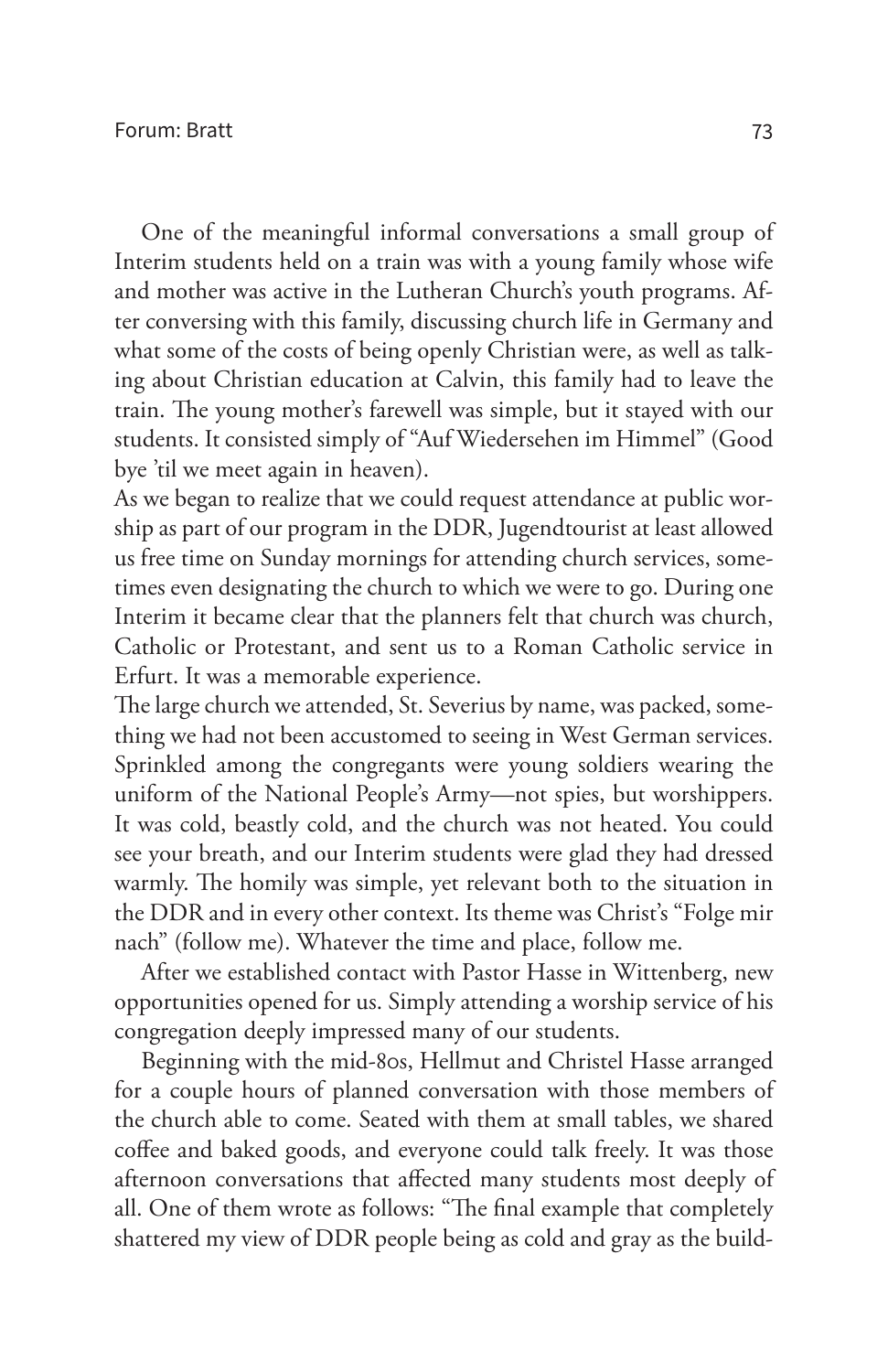ings was the afternoon in Wittenberg. These people didn't have the freedoms I enjoy, but they still found peace and happiness from God in a situation where I might resist God because he had placed me in that difficult environment."

We in the West sometimes tend to reserve our praise and prayers for Christians or churches that stand up heroically in an alien environment and are models of radical discipleship. But at least one student understood that sometimes churches live in a situation in which such heroism is scarcely possible. The DDR, he sensed, was one such place. And he lamented that "Christians like me have these martyr ideas that Christians under pressure in hostile environments should stand up and confront the government, not really understanding what they [the Christians] are going through. Christians like me," he continued, "who can stand afar and point a finger and try to tell them what to do."

Worth remembering.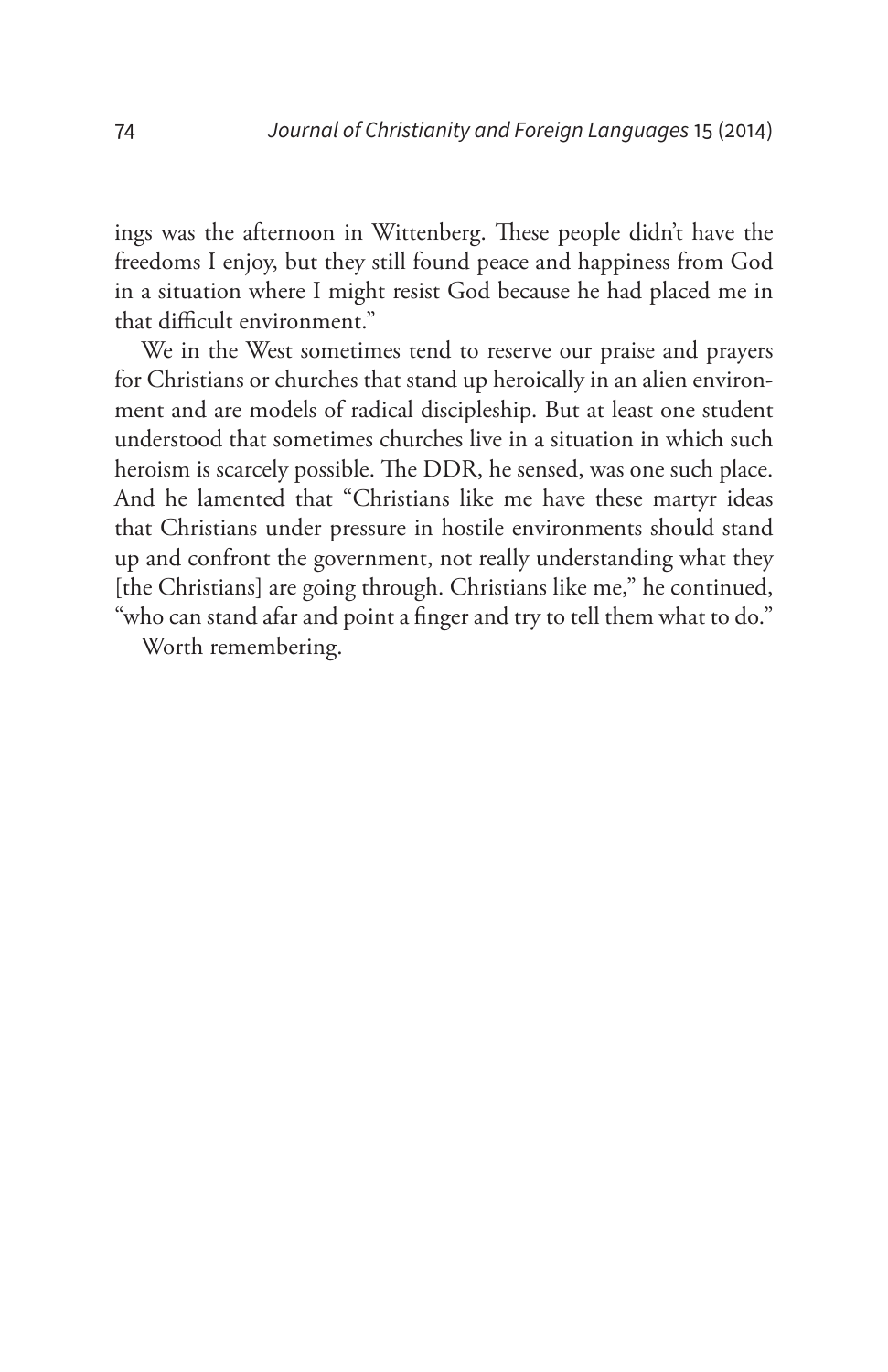# **Reflections of a Study Trip Leader**

**Herman De Vries Calvin College**

*Author's note: I presented an initial version of this essay at the International Association for the Promotion of Christian Higher Education (in 2013) under the title of "Study-Travel Abroad to a Heritage Culture." The present essay is a significant revision and expansion of one portion of that original essay.*

Recently, I had the privilege, during our January Term, to lead a group of undergraduate students on a study trip to the European Low Countries—the Netherlands and Belgium. My institution calls this month between the semesters the "Interim," so I've been labeling my course "Dutch Interim Abroad." This past January was the seventh iteration of this particular course and, having reached this Biblical number of completion, it seems a good time to pause and reflect on why and how I'm leading these study trips. I humbly offer these comments in hopes that others might take pause to reflect on the purpose of their own travel and study-abroad trips with students.

At first blush, the answer to why, as a foreign-language instructor, I would take students abroad seems so obvious as to make the question absurd. Of course we want to get our students into the places, languages, and cultures that they study. But I've found it useful to force myself to articulate a more specific goal. I'm settling on the following wish for my students: *that they may engage with an other and sojourn in that other's place*.

Let me unpack aspects of this aspiration. My dictionary defines "engage with" as "establishing meaningful contact or connection with." I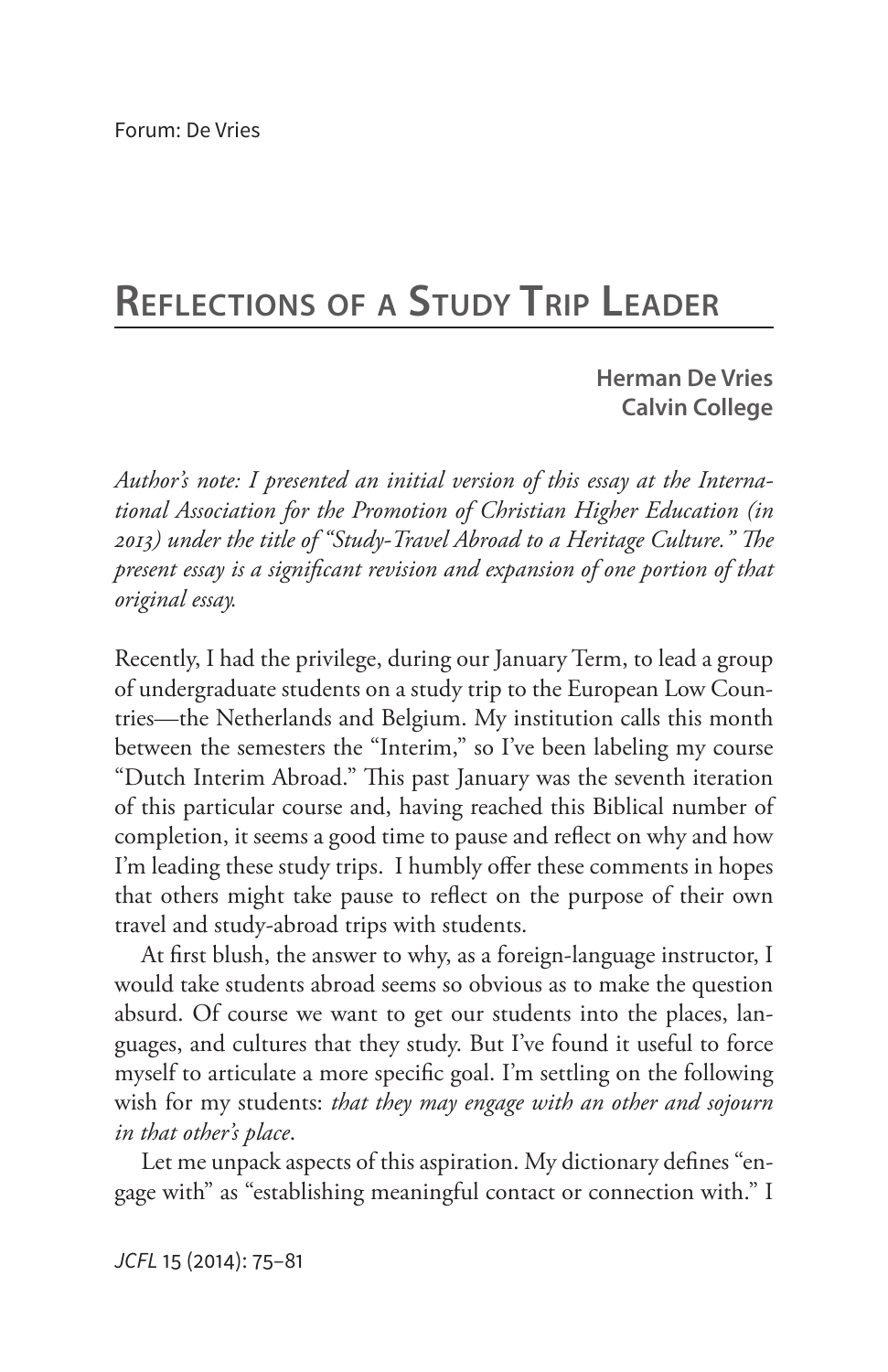want students' contact and connection with the other to be more than superficial. It must be concrete, not abstract. Meaningful engagement requires time and interaction, which might entail slowing down and pursuing dialogue. The urge on study-abroad trips is often the opposite: to hurry on to the next thing; to snap the picture and move along. But drive-by glimpsing is not engagement.

 There must also be an "other" whom one encounters. Again, this might seems so self-evident that it's not worth saying. But anyone who's observed a group of, say, well-to do westerners traveling through a foreign country while isolated in a massive coach bus—stopping at the token rest-area McDonalds as they buzz past villages from city to city—knows the proclivity to have as much of "home" with you as possible when you're in the place of the "other." And with the electronic gadgets today, the sounds we hear can easily be the same old music—earbud provided—that we'd be listening to at home. Furthermore, with satellite-connected devices, one can be half a world away and still be "back home" for hours of the day via social media sites. It's all too easy to still be at home, mentally at least, while being abroad. It takes effort and intentionality to dispense with the trappings of home that can be easily taken along or recreated while abroad.

Ideally, our engagement with the other ought to happen during a sojourn in the other's place. Sojourn is a word (both as noun and verb) with both semantic flexibility and precision that suits this subject matter well. As a verb, sojourn means "to stay somewhere temporarily." Of course, when we travel with students abroad, we're not moving there. We're not relocating; we're coming back at some point. It's temporary. But sojourning still implies, on some level, the notion of "staying." There's a different dynamic at play than one of constant motion. Sojourners accept their impulse to "stay" in a place, even within the broader context of the temporariness of the experience. There's a healthy tension here worth striving for: we'd want our students to want to "stay put" even in the context of a "brief stay" in our target culture.

So how do we do this? How do we ensure that our students sojourn during a travel abroad experience—even one that may last only a few weeks? Here are a couple of thoughts.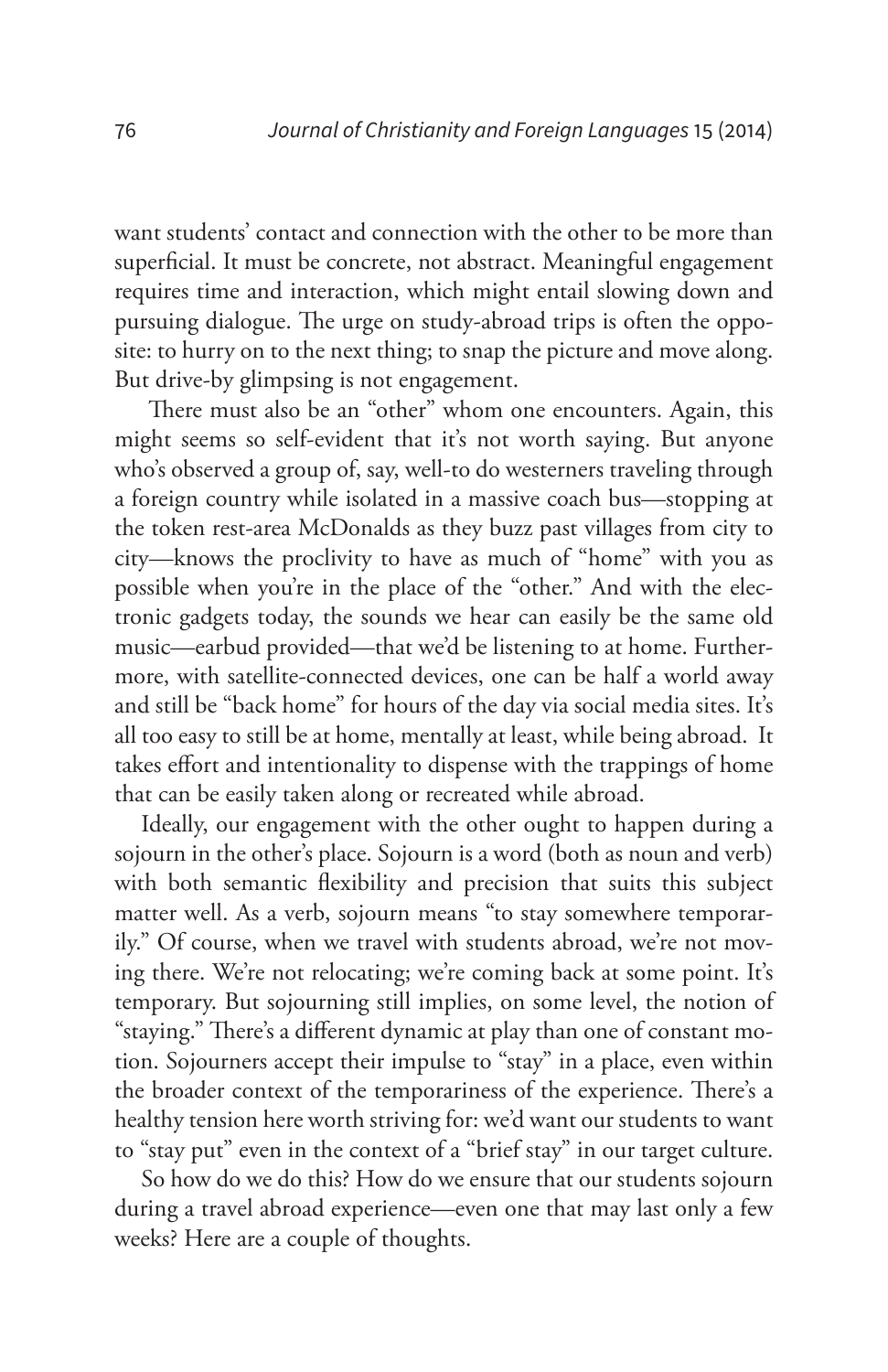There must be interaction with the other: doing, undertaking something between the visitor and the visited. This works very well when the "other" is another person. Interaction with another person can happen, of course, on many levels. You can bump into someone on the street and say "excuse me." That's a kind of interaction. You can also sit down across from someone, look her in the eye, and have a meaningful conversation. That's another kind of interaction. Obviously, the more of the latter kind, the better. In the context of Christian education, students need to be reminded that all those in the target culture are also made in the image of God. The more we can get students conversing with people in the host country, the more that shared humanity will become self-evident. You can travel in the Netherlands to see tulips and windmills, or you can sojourn in the country and seek meaningful conversation with fellow human beings. It's not a purely either/or proposition, of course. But in a sojourn the greatest effort must go into meaningful interaction.

I've learned from colleagues in the natural sciences (whose own Interim in the Netherlands for science students I joined for a week some years ago) that there can also be meaningful interaction with a non-personal other. As a teacher focused on linguistic interaction, it took me a while to recognize this. My colleagues' course focuses on geography, landscapes, urban design, and the like. Indeed, one can learn to see space and landscape as a legitimate "other." There is a "geographic other"; there is a "technological other"; a "cultural other" too. Here as well, one must do more than glance at such "others" and call it good. For example, when encountering in the Netherlands a "topographical other" in the form of a polder below sea level, one must truly encounter it. Have the students walk the surrounding dikes around a polder, descend into it, stand still in it, listen to the sounds, observe the colors, and conscientiously make notes about the experience. Likewise, when my students engage with the "cultural other" of a 17th century painting collection, I can have the students, for example, choose a Rembrandt, stand still in front of it for at least 15 minutes in solitude, take notes, and report later back to the group on the experience. It's our job as instructors to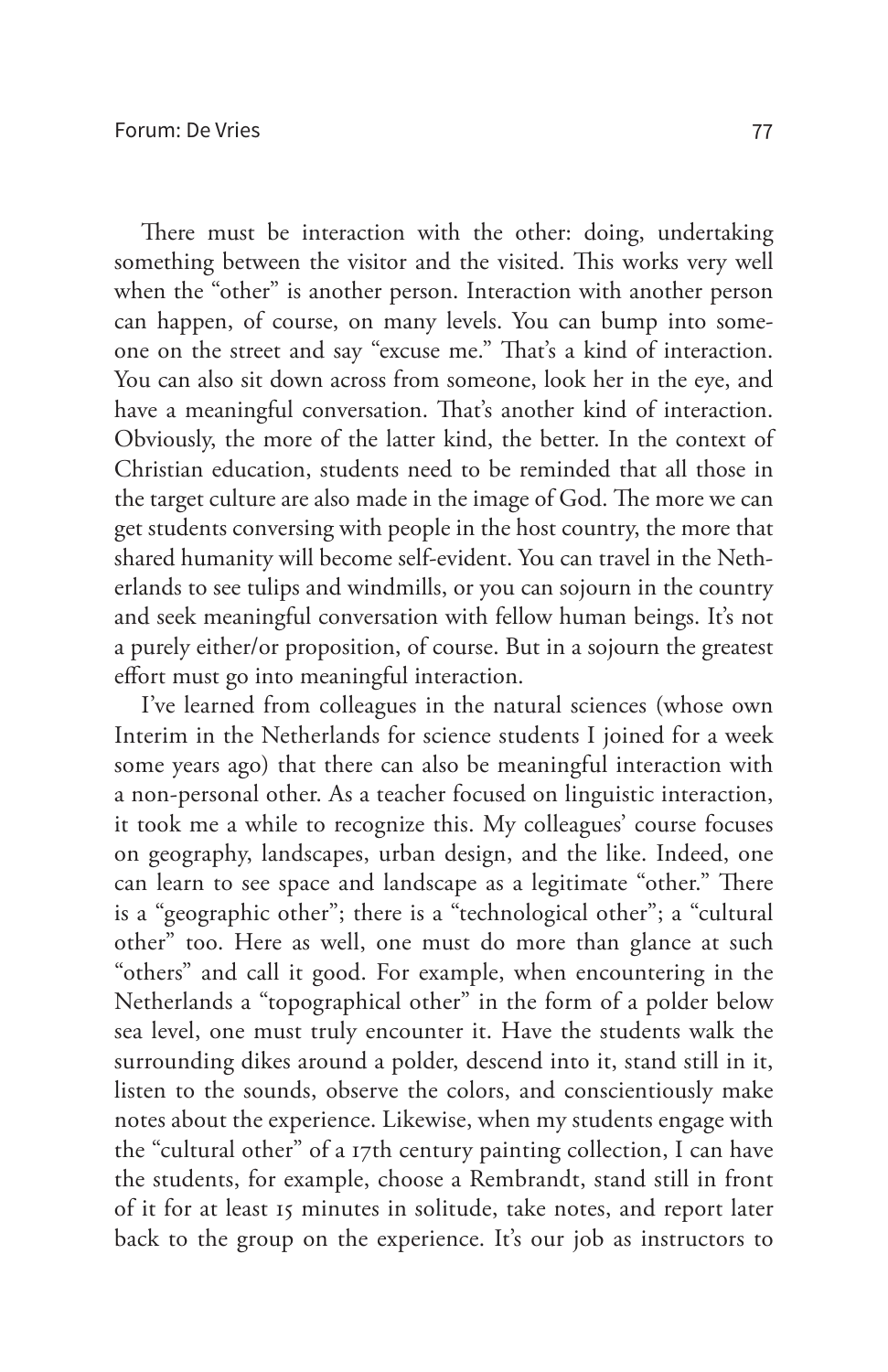enable the "depth" of an encounter or interaction—be it personal or impersonal—to take place.

An experience abroad must also be a de-centering experience—another key objective. By definition, of course, all experiences abroad are de-centering. But the tendency for many a traveler is to minimize that phenomenon and either bring as much of home along with them or find as much of home while they are there. It's the de-centering that makes reflection on one's own life and situation possible. De-centering takes many forms, but ultimately the act of stepping out of the familiar into the foreign puts students in a position to observe that which they have unconsciously taken for granted, and either affirm or reject it.

How can we bring students off their center enough for them to meaningfully reflect on and assess their core values? Here are few more thoughts.

Preparation is important, and it's multifaceted. There's the instructor's preparation with respect to the site. The place visited should, as much as possible, be known by the instructor and the encounter should be personal and relational. This means working with known local contacts. It means making the preparations as much as possible by yourself. Resist paying a travel agent for everything.

This all means that traveling abroad becomes a year-round enterprise. It means cultivating relationships—if not friendships—with local organizers. It means keeping in touch with them—by sending holiday greetings, by sending thank-you notes, by inviting them to visit you, say, during summer months. It means that one year's trip is connected to another, and that your study-travel course or trip becomes a larger organic entity that stretches over years and various iterations of that trip. Ultimately, it means a new way of imagining the economics of your travel. The investments are far more than financial. You receive favors from local contacts and hosts that are monetarily nonquantifiable. You invest in small gifts for your local hosts. You don't do this as a clever strategy or bribe, but because you yourself become invested in the persons in your target culture. In the alchemic magic of the Kingdom of God, this means that you often receive more than you give, or you give more than you receive. And these exchanges defy the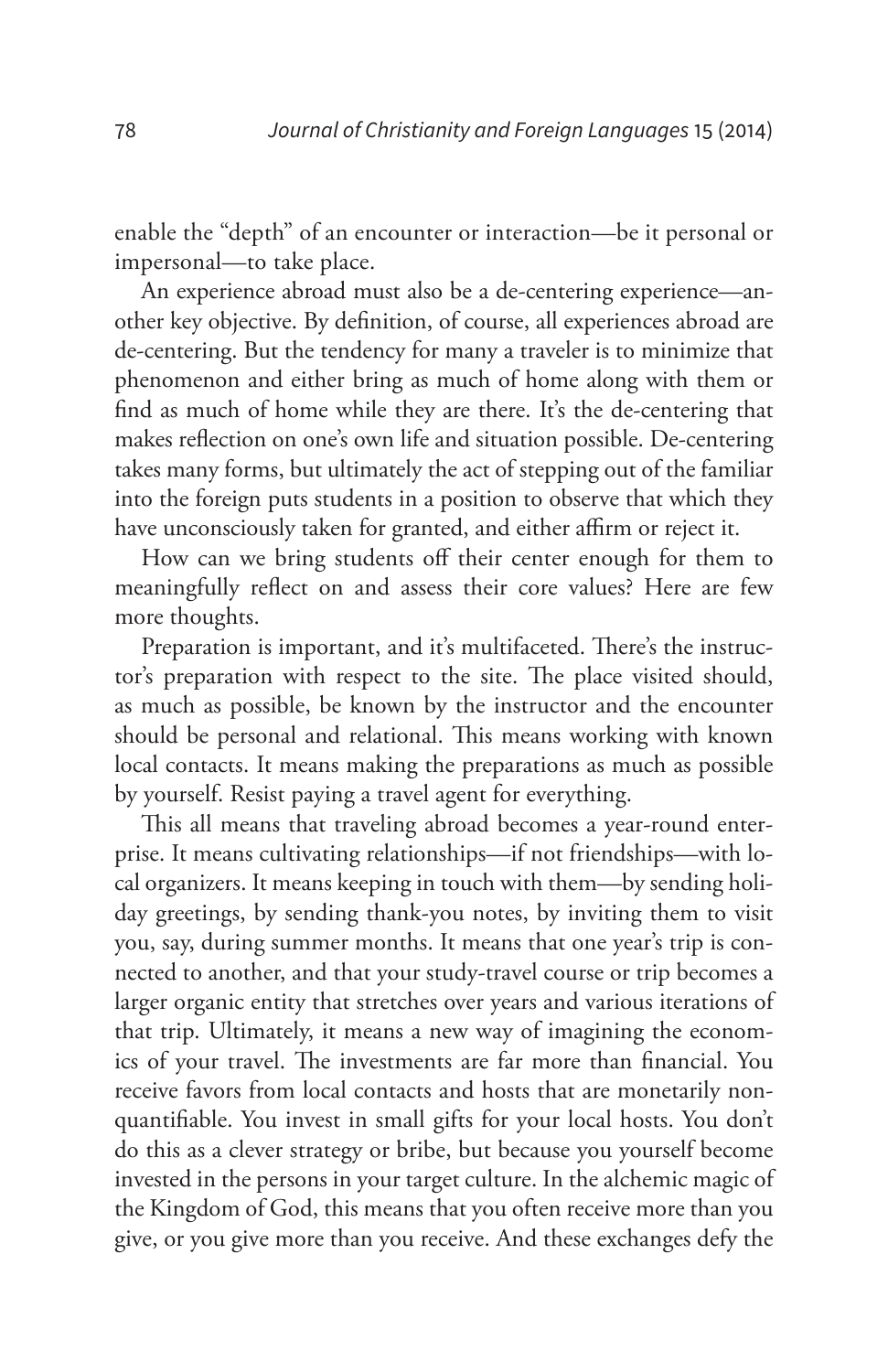constraints of precise accounting. This gets messy for your bookkeeping and your financial services department. The more human your travel becomes, for example, the harder it is to produce a receipt or an accounting for everything you do or receive. Unexpected expenses come up because opportunities to do good things for your local contacts come up. You grab these opportunities. And unexpected savings come up too. People do you favors; treat your students to this or that; tell you to just keep the money you set aside to "pay" them. You need to be conscientious and responsible with the money your institution and your students have entrusted to you—obviously. But it's also our job as professional travel-study abroad leaders to educate our institutions that there must be some flexibility in the budget for such trips.

Preparation also means, at the least, cultural training and, better yet, language training. If your institution teaches the language of the culture you visit, why not make a minimum level of proficiency a prerequisite for the course? That's risky, I know, because you exclude potential students. The way I deal with that is by giving priority admission to students who've invested in at least one semester of Dutch language learning. If your students can't learn any of the language of the target culture, how about a couple meetings for mandatory cultural orientation? This allows also for all important attitudinal preparation. Students can be primed on the concepts and implementations of hospitality, gratitude, curiosity, respect, honor, and the like.

Preparation also involves getting yourself and the students involved in spiritual preparation. This might mean intentional prayer, in advance, not only for things like safe travel and a good time, but also prayer that the group might be a blessing to those they encounter and prayer that the group might find ways to show kindness to those they'll meet.

What about when the group is on site? How can we best be intentional about the encounters and the experience? I'm convinced that the answer is in finding the right mixture of structure and spontaneity with engagement and reflection.

Part of helpful structure means regular briefings on what's coming. Structure includes specific assignments, where students, say, look for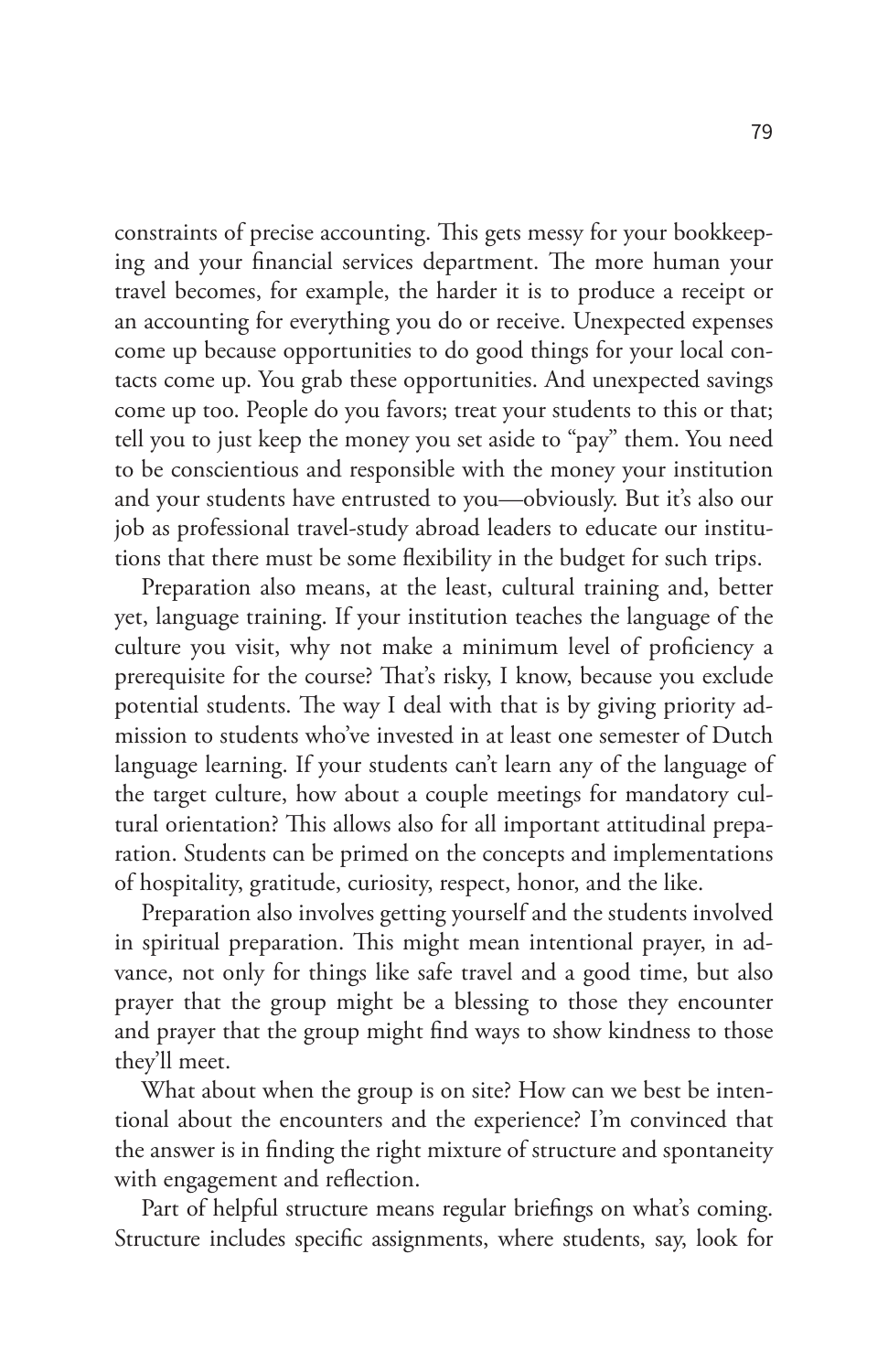or gather information from a place or from a conversation. Structure also means that students understand that questions must be asked after someone gives you a presentation. Structure means that someone from the group must thank a local guide after a walking tour. But as instructor, I find that I must also show restraint in the briefings. You don't want to tell them everything they might encounter—just enough to orient them, but not too much to spoil the experience of discovery. As I said, students need to participate in discussions organized with locals, but students need the freedom to express themselves in their own way (even if I know that how they say it might be somewhat culturally inappropriate). Another place where it's good to embrace spontaneity is when the unplanned happens. Once when checking out of a hotel to catch an international train, the promised taxis (which I had arranged) the evening before, never arrived. Looking at our watches, we realized that we were going to be in serious trouble. I knew it. The students knew it. Inside, I was nearing a panic, knowing how much it would mess up then entire day if we didn't catch our train to Belgium. By the grace of God, I decided that, no matter what, I was going to remain calm and collected. The students, though at first also very anxious, began to calm down too. It was a moment for me as instructor to model a kind of traveling skill that I hoped my students would also learn. Finally, taxis began arriving, but not the minivans we had requested, but rather economy sized cars that would force us to split up into four or more groups. Ultimately, I had to simply tell the students where to go at the train station and what to do. They were unintentionally on their own. In the end, it all worked out—though with only minutes to spare.

That's the sort of situation that all instructors on study-travels abroad have experienced at one time or another. There are nervewracking, headache-inducing moments, but I want to suggest that we prayerfully prepare ourselves to embrace such moments for what they are and for what they can teach us. Sojourning abroad means relinquishing much control. This relinquishment squares fully with the reality in the Christian life that our lives are not in our own hands, that we are dependent on God (often via others) for getting through every day. To break the illusion (and the favorite American narrative) that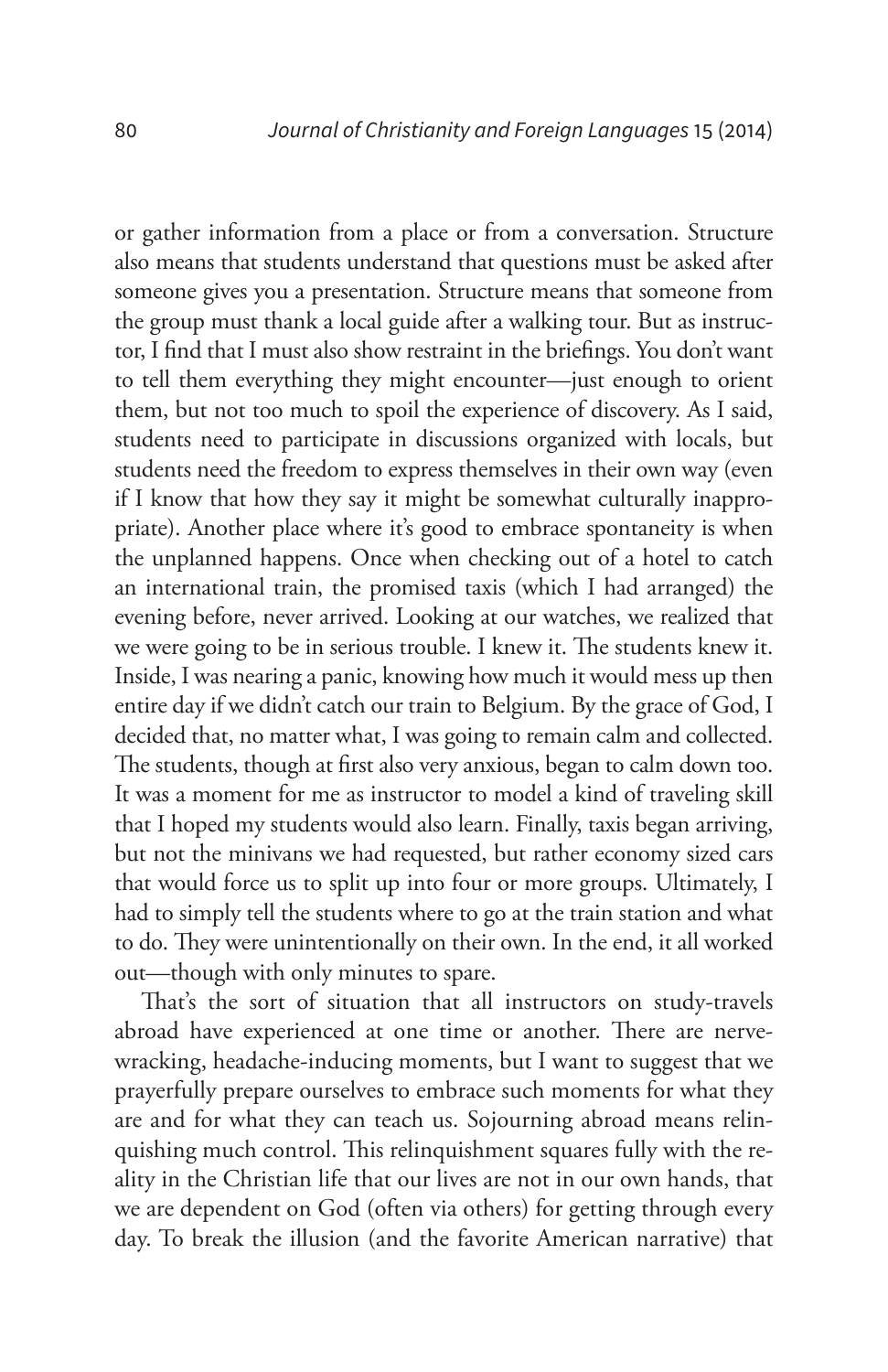we are masters of our own destiny can be often easily done when one sojourns as a stranger in a strange land. We need to see and to train our students to see this disillusionment for the gift that it is.

Perhaps the single most effective and rewarding element to structure into a study-travel experience is a home stay. On course evaluations, students overwhelmingly claim home stays to be the highlight of their experience. Home stays happen through many programs that readers of this journal are a part of, so I realize that I'm preaching to the choir. But it's good to pause and take stock of the unique treasure that a functioning home-stay arrangement for students can provide.

A home stay impresses on students, perhaps in a unique way, the notion of place. A home is where people and place find full and authentic expression. In the home, students encounter the differences of the foreign place up close and personal. They also come to see connections between people and place in an embodied way, for ultimately it is people that make a house a home. At the same time, through the grace of hospitality, students develop empathy and understanding for the people in their differences. In a paradoxical way, this understanding (and even embrace) of differences is made possible when one recognizes the commonality of our shared humanity. Such are not, of course, the first thoughts that occur to students while in the home stay, but they can be coaxed into reflective articulation after the fact if we put careful questions to our students in debriefing.

Every study- or travel-abroad experience has its own opportunities and its own challenges. Specific goals for students will always be determined by level of prerequisite language skill, place visited, length of stay, available financial and human resources, etc. But it seems to me that the template presented here could fit, no matter the context: let's aim to have our students "engage with an other and sojourn in that other's place." Engage with—make real contact, establish connections. Go deep with the "other"—no fly-by snap shooting. And seek to "stay put" long enough for depth of learning and meaningful encounter to happen. Let's teach our students how to sojourn in a place as fellow image bearers of God, grateful for hospitality and eager to understand the others whom they encounter.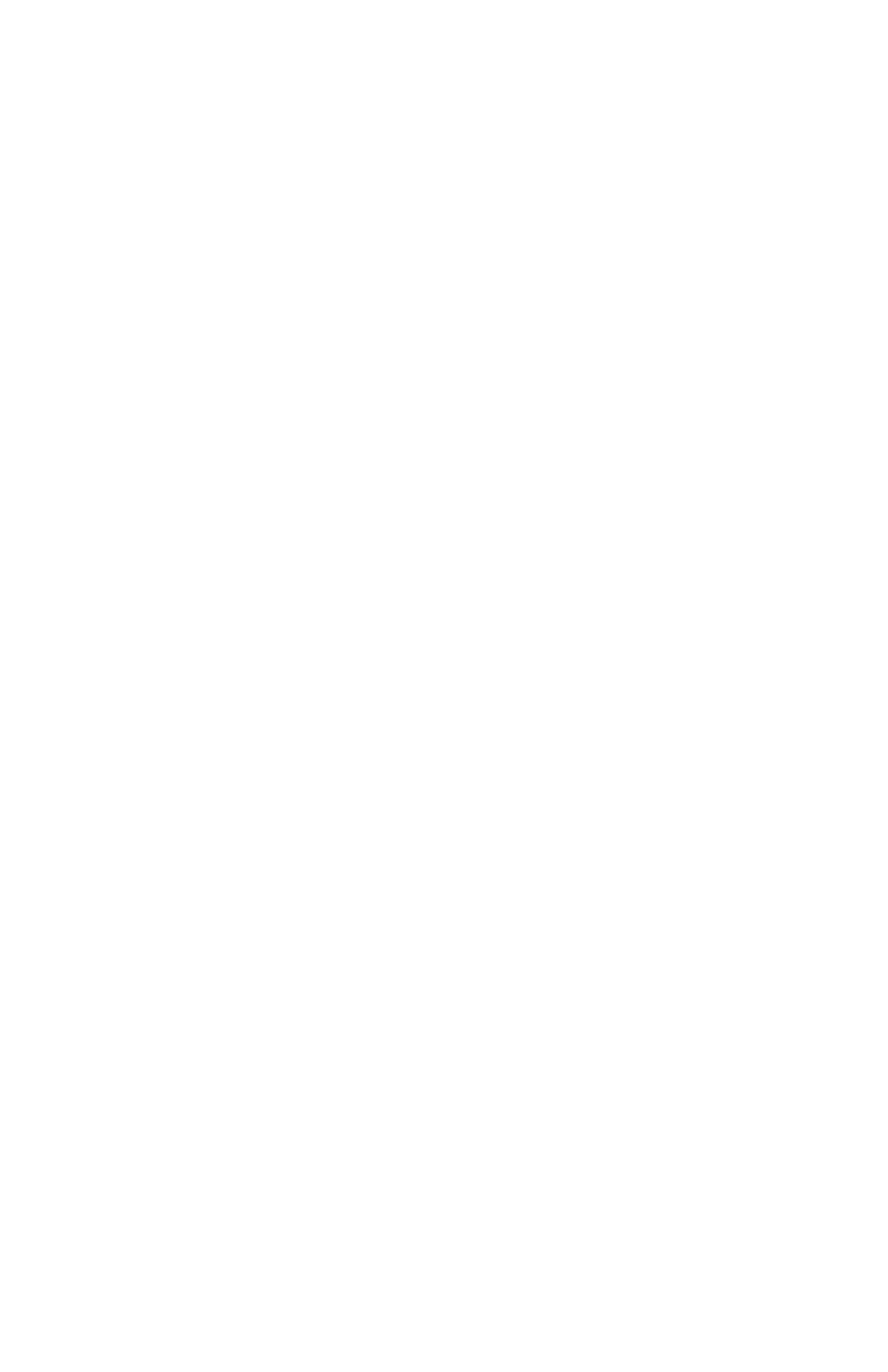### **Reviews**

Kelsey Haskett, *Dans le Miroir des Mots: Identité féminine et relations familiales dans l'œuvre romanesque de Marguerite Duras*. Birmingham, AL: Summa Publications, 2011. 498 pp. ISBN 978-1-883479-63-6.

> **Sinda K. Vanderpool Baylor University Waco, TX**

In this analysis of Marguerite Duras's literary work, Kelsey Haskett insightfully and meticulously studies feminine identity—and ultimately Duras's identity—as teased out through family relationships in many of the female characters of her novels. Haskett demonstrates a thorough understanding of the entirety of Duras's life and literary fiction, but focuses her analysis on the following nine novels: *La Vie Tranquille*, *Un Barrage Contre le Pacifique*, *L'Amant*, *L'Amant de la Chine du Nord*, *Les Petits Chevaux de Tarquinia*, *Moderato Cantabile*, *Dix Heures et Demie du Soir en Eté*, *Le Ravissement de Lol V. Stein*, *Le Vice-Consul*, and *Détruire Dit-Elle*.

Haskett focuses a substantial chapter analyzing the primordial blood relationship between sister and brother. Being raised in Indochina far from their cultural heritage, Duras's older and younger brothers profoundly impact her identity, formed fundamentally in childhood. Sometimes controlling and cruel, sometimes passive, often absent (through death or choice), the brother becomes for the female character in the durasien novel her very reason for being and an ideal of the self. Whether the brother dies, leaves physically, or seeks a female lover, the sister experiences a profound loss and spends her energies seeking to replace his lost affection and love with other men. However, the sister can never attain the closeness with her brother that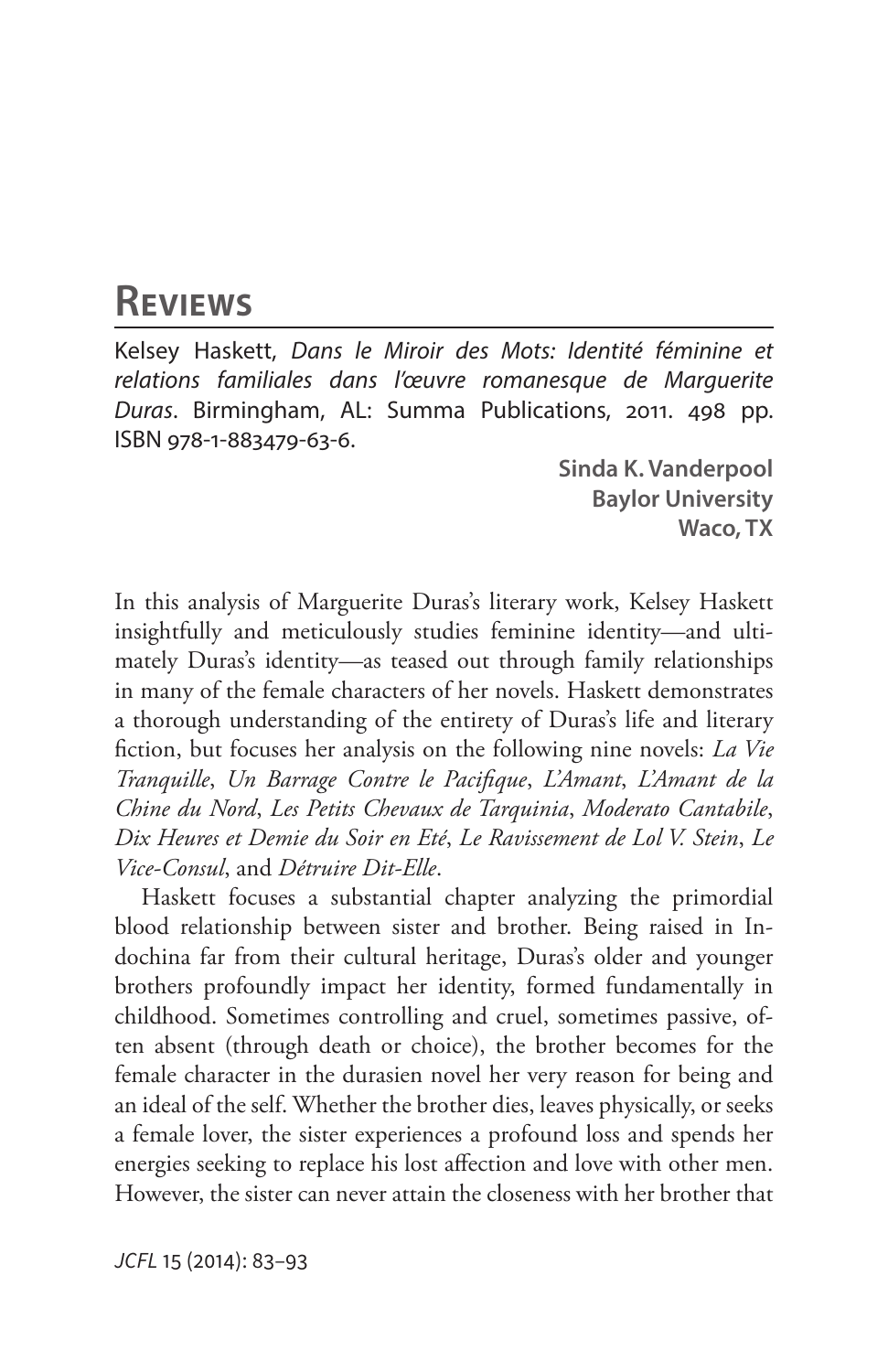she seeks because the lover she can attain only serves as a substitute for the absent brother. This recalls Narcissus's affection for his twin sister, ultimately leading to his own destruction. Without the primordial love of the brother, the sister unsatisfactorily projects her desires on others.

The second and third chapters of Haskett's book probe female identity as mother and daughter. Essentially raised with an absent father, Duras centers her young characters' early development in relation to the brother and mother. Many of the maternal characters in these novels dote affectionately on a son while excluding the daughter from affection even as the daughter seeks desperately to gain the mother's love. Negative, tragic, and desperate longing characterize the desire of the daughter to gain the mother's affection. Without ever knowing a mother's love, the daughter is negated as a part of her family, foreshadowing her experience of feeling erased as a member of society later in life (109). On the other hand, once the main character becomes a mother herself, she subsumes herself completely in her maternal role. Sometimes excessively clinging to her child or children and hiding behind them to avoid society, the mother's emotions jump from exuberance to depression, from hate to tenderness, from violence to sudden indulgence (179). The mother depends on her children as the main source of her identity, and if that relationship is broken, the mother may seek solace in death. Yet her obsessive focus on her children only reveals a selfish need to fulfill her own desires at the expense of her children's. In the end, the children experience a mother who is emotionally detached, cold, and depersonalized (183).

The fourth and fifth chapters consider female characters as wives and lovers. Marriage, in Duras's work, is characterized as an unavoidable state that could never fulfill the needs or desires of a woman. Haskett reveals an evolution in the wifely roles over the course of Duras's oeuvre. In her early novels, Duras's female characters are inferior, erased, sometimes imprisoned, and overshadowed by their husbands. Beginning with *Le Ravissement de Lol V. Stein*, however, the wife begins to self-actualize but her self-actualization involves intentionally seeking to exclude herself from any reciprocal relationship. Finally,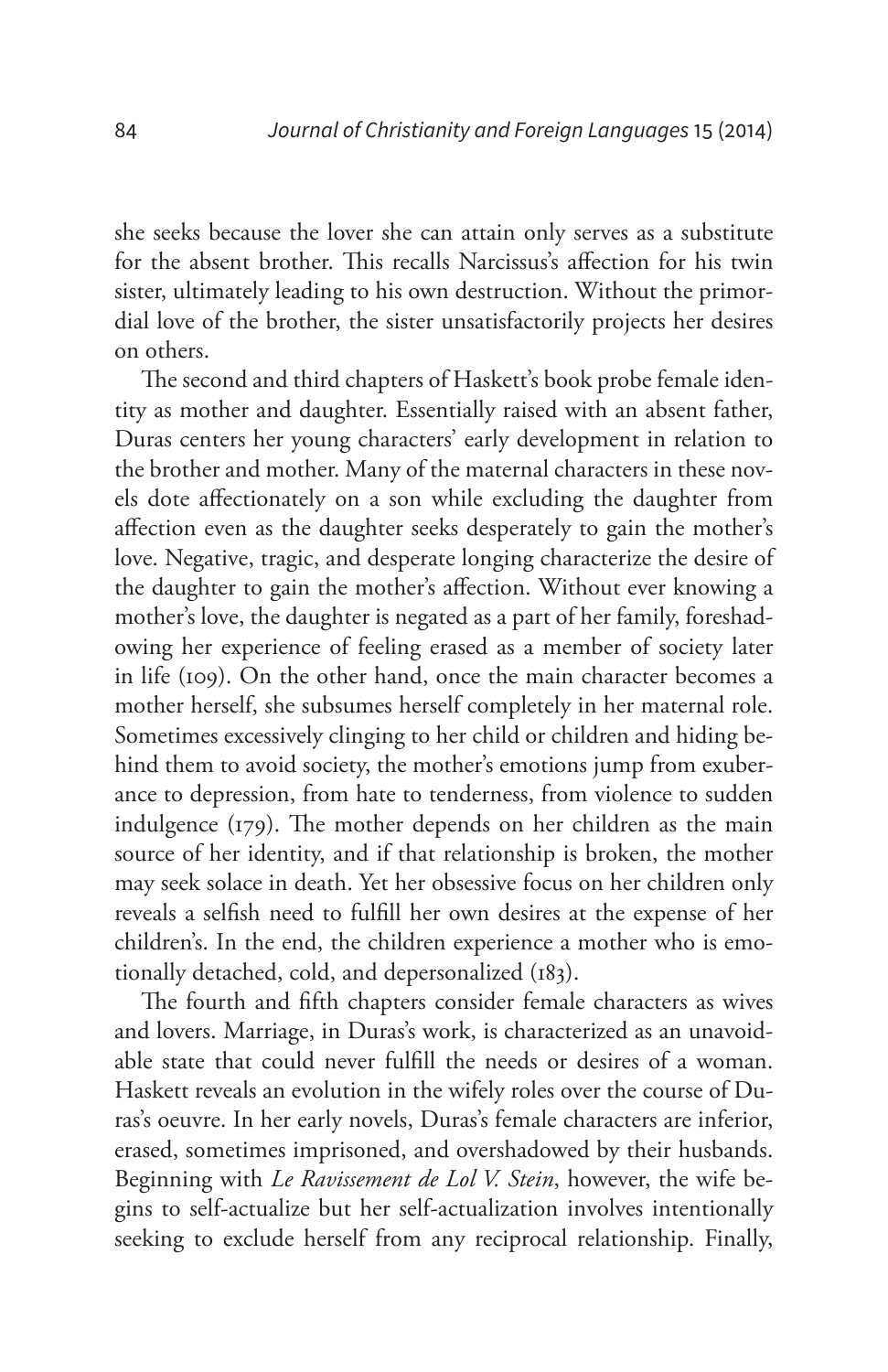#### Reviews

in *Le Vice-Consul*, the wife has an esteemed place in society, taking action, making her own decisions, and eventually overshadowing her husband—even in his esteemed role as ambassador. From experimental and passive beginnings, the female characters as lovers gradually assert themselves in relation to their male counterpart. However, as in *Le Ravissement de Lol V. Stein*, she seeks to see herself replaced and erased by another woman (her ideal self) as her lover and this other woman have an affair, from which she is, by design, excluded. Selfdestruction (as evidenced even in the title *Détruire Dit-Elle*), insanity, and ultimately, death, ensue.

The final and extensive chapter pulls together the threads of varying female characters, revealing an astute understanding of Duras in relation to herself. While not all of Duras's novels are autobiographical *per se*, her female characters as a whole reflect the author's own interpersonal relationships, struggles, and identity. Overall, Haskett presents a nuanced picture of the interior world of Duras who sought to know, understand, accept, and love others—but more profoundly herself while never succeeding. Haskett's analysis provides deep insight into a complex, beautiful, and often anguished literary figure even as writing, for Duras, was a means towards deeper self-knowledge. At their core, Duras's novels express a deep need for love to find meaning and identity. Christian readers will certainly recognize that only the transcendent love of God could possibly fill such a void. Without the presence of a transcendent reality in Duras's work, love is always sought after but never attained, even in death.

Any scholar interested in twentieth-century psychoanalysis, Duras's important contributions to feminist literature, and the question of female identity should read Haskett's important study. The choice of novels coupled with nuanced and close textual readings of the characters make a substantial case for the central thesis of the book: that we come to know Duras by grappling with the plight of her female characters.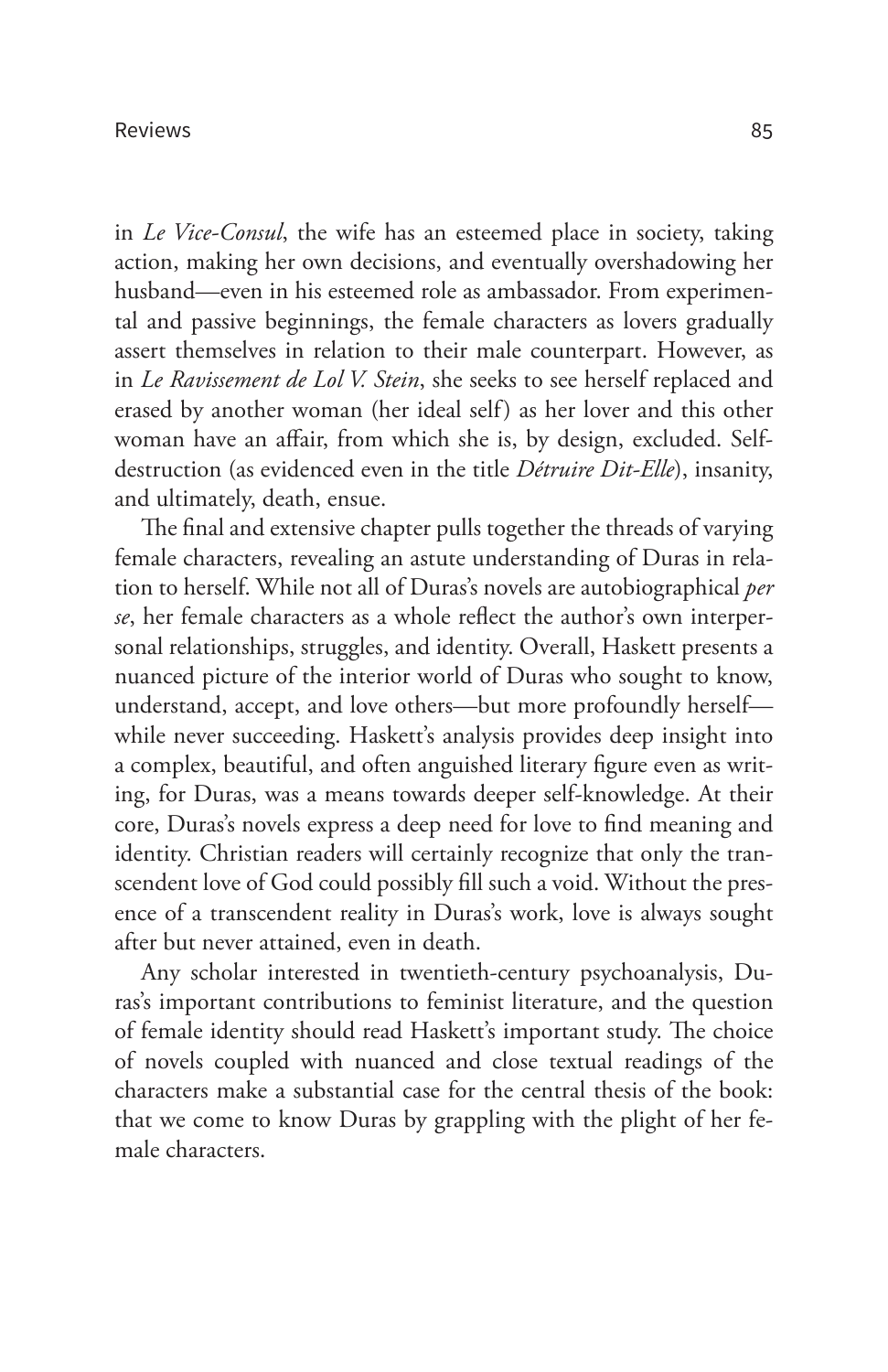Jan E. Evans, *Miguel de Unamuno's Quest for Faith: A Kierkegaardian Understanding of Unamuno's Struggle to Believe*. Eugene, OR: Pickwick Publications, 2013.

> **Leslie J. Harkema Yale University**

Jan Evans' new study of the role of faith in the thought and life of Miguel de Unamuno provides a helpful and enlightening take on a topic that critics of Unamuno have struggled to address adequately for decades. I distinguish between "thought" and "life" in Unamuno's approach to belief in order to highlight one of the greatest contributions of Evans' study: she takes pains to point out that for Unamuno religious belief was not merely an intellectual matter, but rather his reflections on faith shaped his actions throughout his life. As Evans writes in her introduction, Unamuno's conviction, shared with Kierkegaard, that "[t]ruth only becomes truth as it is acted on in passion and becomes embodied in a person's life" had "practical, ethical and political consequences" (Evans 5, 7). Therefore a rigorous account of Unamuno as an agent in Spanish history and a man concerned with faith must recognize the link between the two: the fact that his actions "sprang from his faith" (7).

In the chapter following the introduction, Evans situates her topic of study firmly within this framework with an overview of Unamuno's biography that pays particular attention to his spiritual life and which, unlike other analyses, does not limit itself only to the much-commented-upon religious crisis of 1897. She then proceeds in the next several chapters to define the intellectual parameters of Unamuno's faith by way of a philosophical affinity that many scholars (including Evans herself) have investigated in the past: that between Unamuno and Søren Kierkegaard, whose writings the Spaniard read extensively—and in Danish—during the first years of the twentieth century. Here Evans productively incorporates the findings of her earlier book, *Unamuno and Kierkegaard: Paths to Selfhood in Fiction* (Lexington Books, 2005), as she points out that while Unamuno espoused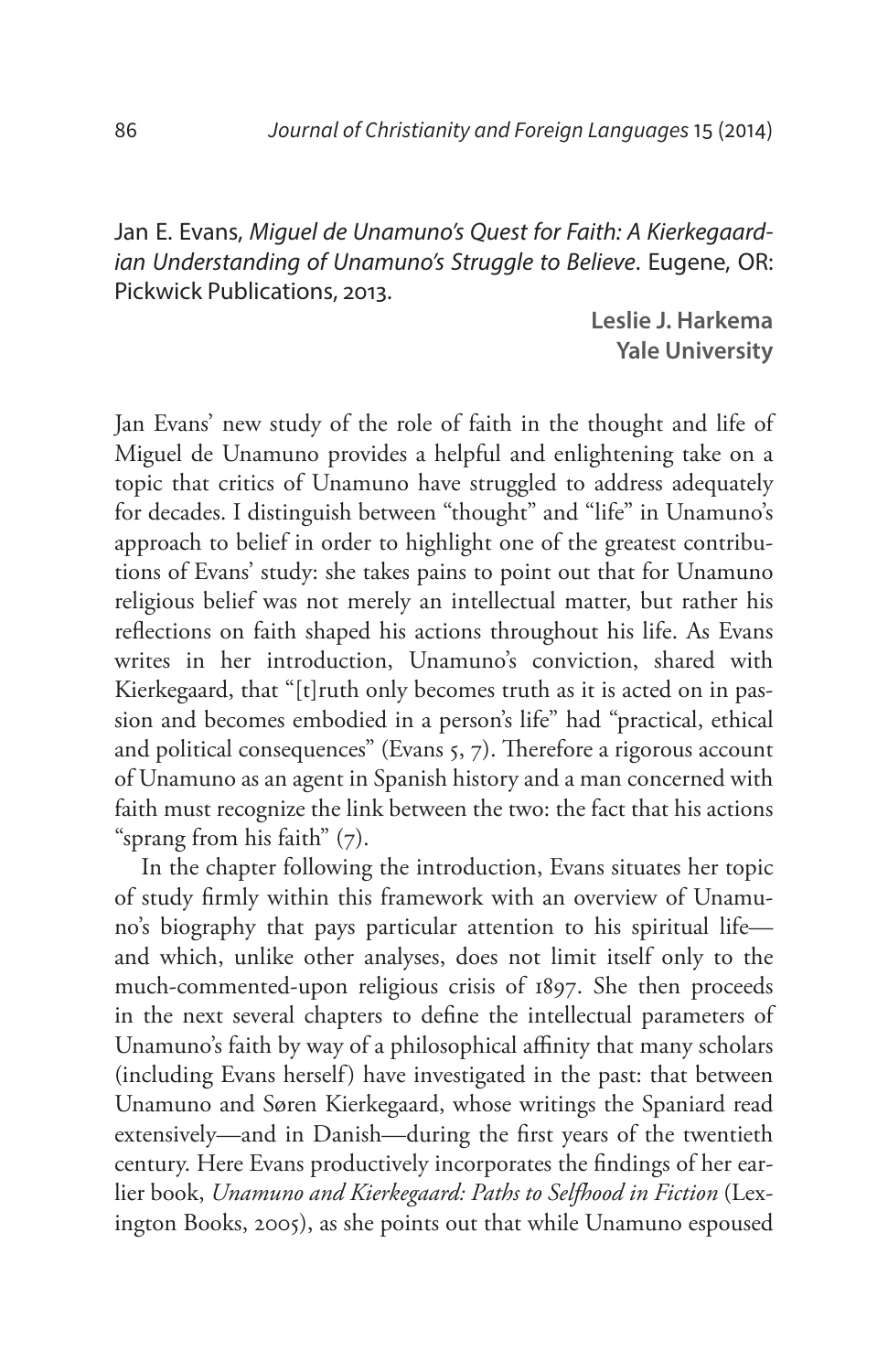many aspects of Kierkegaard's thought—the emphasis on the need for truth to be lived out, the roles of doubt and suffering in faith—he also diverged from the Dane in significant ways. Turning to two other important influences on Unamuno's view of faith—Blaise Pascal and William James—Evans argues (as others have done before) that Unamuno's faith is distinct from that of Kierkegaard in that it falls short of an orthodox Christian belief and remains in a Jamesian will-tobelieve, or, in the Basque writer's own idiom, *querer creer*.

Where Evans' analysis differs from that of many other critics is in that she neither defends the orthodoxy of Unamuno's faith, nor assumes that the Spaniard's doubts are tantamount to atheism. By using Kierkegaard's stages of existence as a framework for studying Unamuno's writings about religious belief, she is able to propose a more nuanced understanding of the problem. In chapter 7, she argues that the Kierkegaardian category of "Religiousness A"—"a natural religion of immanence," distinct from orthodox Christianity, or "Religiousness B" (98)—comes quite close to characterizing the wrestling with belief found in Unamuno's work and in his life. While Evans gives a detailed description of "Religiousness A" and indicates clearly the extent to which Unamuno's beliefs correspond to it, it would serve the reader also to have a summary of Kierkegaard's concept of "Religiousness B," which she does not provide. When she concludes that "Unamuno's faith functions outside the paradigm of orthodox Christianity" (106), she relies on a commonly held critical view, but does not explain how that view receives support from the Kierkegaardian framework.

Nevertheless, the connection that Evans makes between Unamuno's beliefs and "Religiousness A" is a productive one, and her general approach in the book comes with several advantages. Firstly, it offers a cogent, clear, and tidy account of Unamuno's faith: what it is, and what it is not (at least as far as we can tell from his major writings and from an overview of his effort to live out his beliefs). Secondly, it makes a useful and appropriate comparison with Kierkegaard, a thinker that Unamuno admired and cited often, yet without assuming complete identity in their ideas. Like Evans' earlier book, *Miguel de Unamuno's Quest for Faith* illuminates the relationship by pointing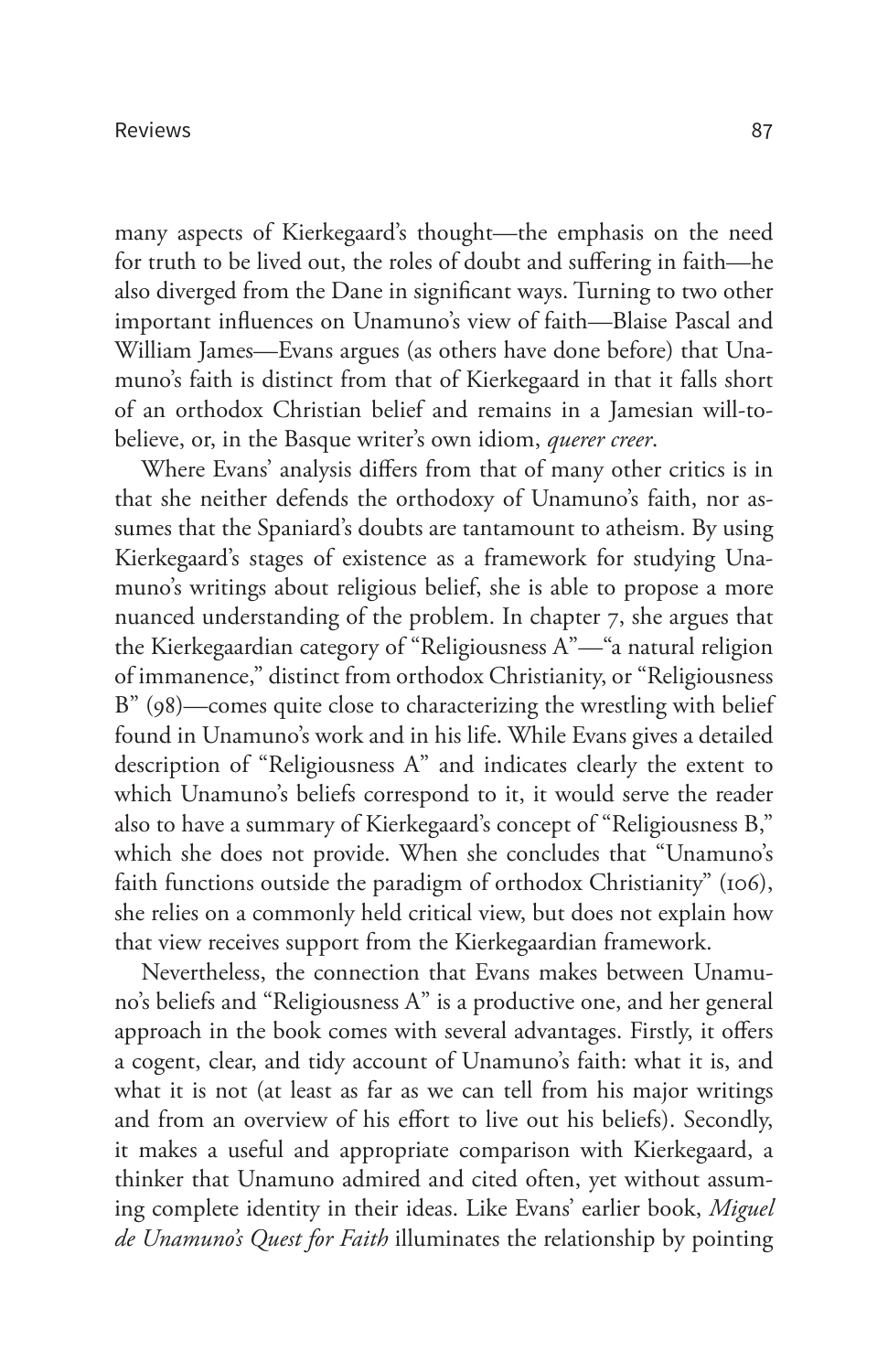out those aspects of the Dane's thought that may have proved most appealing to Unamuno, as well as those that he overlooked or could not accept. Finally, this comparative approach makes the study a useful introduction to Unamuno for those English speakers less familiar with him, particularly those interested in situating the philosophical aspects of his work within a broader Western context.

The disadvantages of Evans' study are simply the flipsides of its advantages. This is the risk one takes in analyzing the work of a lover of paradox like Unamuno: each observation comes with its dialectical opposite. While the Kierkegaardian framework is convenient and in many ways elucidatory, at some point the reader is bound to wonder why Evans gives Kierkegaard the authority to define Unamuno's thought—especially since the chronology of the relationship between the two must posit Unamuno as responding to Kierkegaard. To be sure, the knowledge of Kierkegaard's writings and philosophy that Evans brings to her analysis is a valuable corrective to earlier studies that have approached the question from the standpoint of Unamuno's work and taken his statements about Kierkegaard at face value. Yet the effort to define the later writer's faith in terms of a system developed by the former must inevitably limit it. As Evans herself notes in the introduction to her study, none of the "labels" other critics have given Unamuno—seeing him variously as "a Catholic, a modern Erasmus, a Lutheran, a Protestant Liberal, a Krausist and a panentheist"—fits him well (2). She asserts, "I believe that he would have rejected all of them" (3). But is not the term "Religiousness A" simply another label that Unamuno would have likely rejected, not because of its inapplicability, but out of his dislike of "rótulos" and "etiquetas," the resistance to categorization that is perhaps the most characteristic aspect of this thought?

One difference between Kierkegaard and Unamuno may be that while Kierkegaard's thought is systematic enough to delineate stages of existence and kinds of religiosity, Unamuno's is not. From early in his career, he rejected the academic rigor of philosophy and professed a greater attraction to poetry; this led one of his greatest admirers, Spanish philosopher María Zambrano, to insist, "Unamuno no es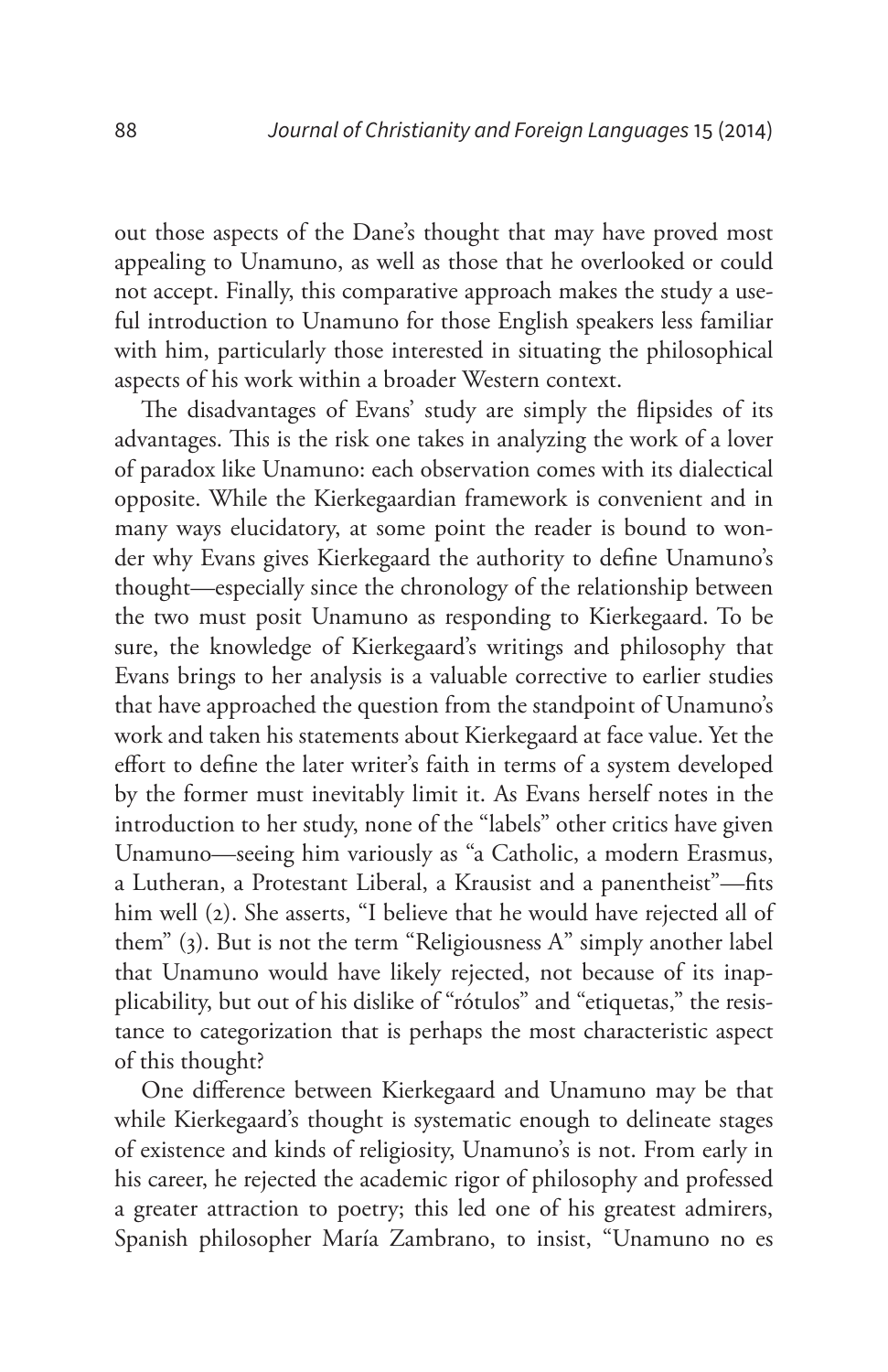Reviews

un filósofo."1 But if Unamuno was not a philosopher, at least not a systematic one, he most certainly was a man of integrity. Indeed, to return to the observation with which I opened this review, as Evans demonstrates, Unamuno shared with Kierkegaard a deeply held belief that faith must impact how one lives—this is, in my view, the most important insight offered in *Miguel de Unamuno's Quest for Faith*. Evans' last chapter, which discusses how Unamuno lived out his faith, together with her careful analysis of his thought and writing on the topic, establishes an excellent starting point for further investigation into the continuity between belief, writing, and action in the work of this Spaniard, a man of both doubt and conviction.

### **Notes**

1. María Zambrano, *Unamuno*, ed. Mercedes Gómez Blesa (Barcelona: Random House Mondadori, 2003), 81.

Matthew Soerens and Jenny Hwang. *Welcoming the Stranger. Justice, Compassion & Truth in the Immigration Debate*. Foreword by Leith Anderson. Downers Grove, IL: IVP, 2009. 240pp. ISBN 978- 0830833597, \$15.00.

> **Sandi Weightman Bethel University**

As a result of their personal life experiences and extensive work with immigrants and refugees through World Relief, Matthew Soerens and Jenny Hwang Yang penned this Christian response to the often contentious immigration debate in the United States. The title of this volume makes transparent its agenda: to challenge Christians to rethink immigration and bring about comprehensive reform built upon biblical principles. The authors skillfully incorporate compelling stories of immigrants they know personally with a succinct overview of history,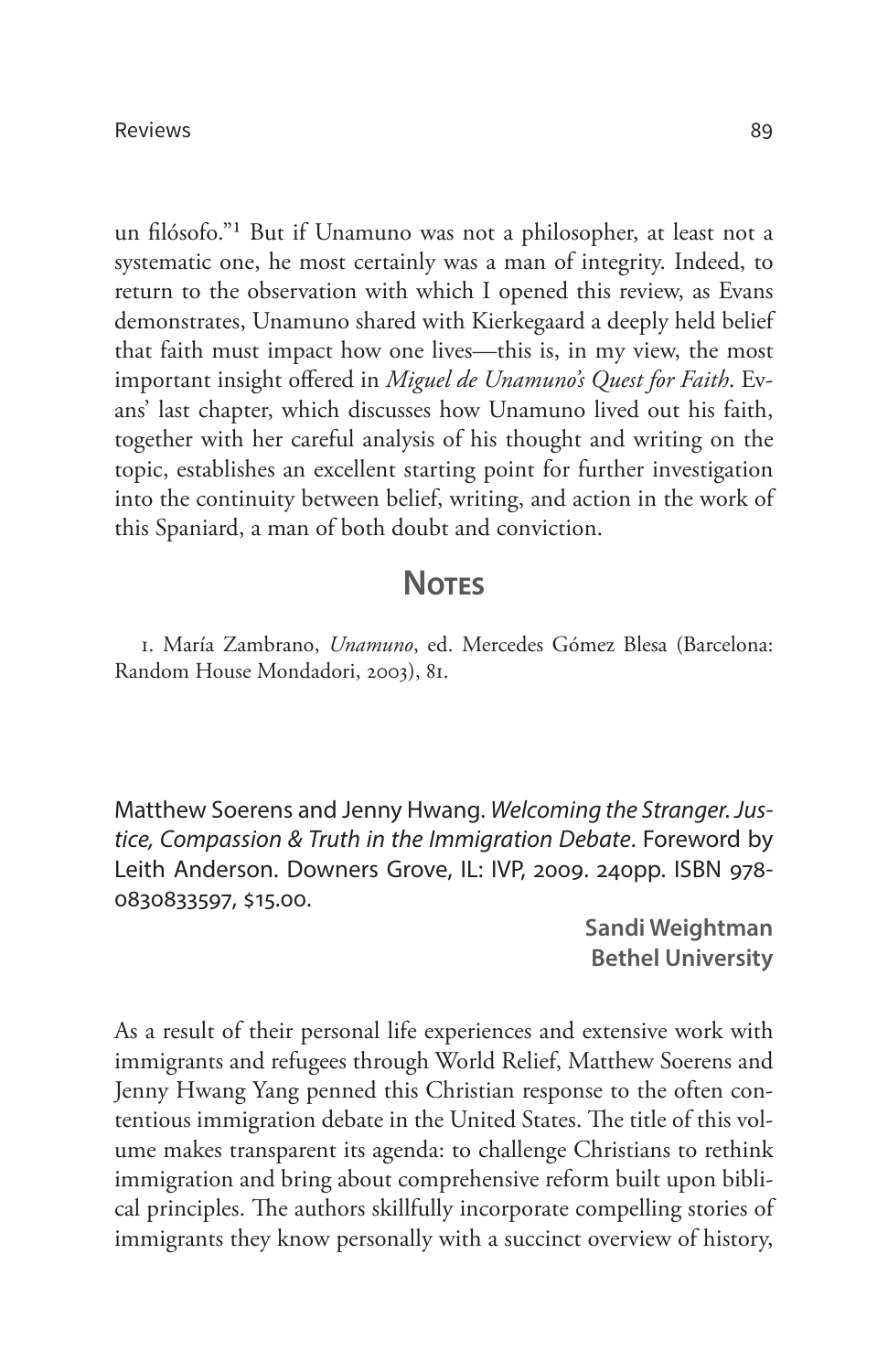political processes, biblical passages and practical paths to engagement. This much-needed volume quickly established itself as a seminal text on the topic within Christian activist circles and thrust Soerens and Hwang into the spotlight as sought-after speakers at conferences, in churches and on Christian college campuses across the nation.

Appropriate for book clubs and the undergraduate classroom alike, *Welcoming the Stranger* provides an accessible introduction to the complexities of the immigration debate in ten clearly written chapters followed by thoughtful discussion questions that encourage personal reflection and action rooted in Christian faith. For those seeking further engagement, various appendices provide lists of specific ministries and organizations serving immigrants, as well as tools for political advocacy that include instructions on how to contact your elected officials.

Chapter 1, "The Immigration Dilemma," presents two common views on the immigration "problem": 1) frustration toward "an unprecedented invasion of illegal aliens" (11) and 2) frustration with broken immigration laws that force people "into a shadowy existence" (12). The authors call for a more nuanced, Christ-centered perspective that seeks justice, love and compassion through comprehensive immigration reform. Hwang's story of her family's migration from Korea to the United States paired with Soerens' account of coming to consciousness regarding the plight of immigrants in the United States beginning in his college years, alert the reader to the fact that the authors are personally invested in this issue. For them, the personal is political, and their personal faith in Jesus Christ is what propels them to urge Christians to rise up and unite in a call for immigration reform.

Chapter 2, "Aliens Among You: Who Are Undocumented Immigrants" educates the reader on issues of legal status and what it means to be a documented or undocumented immigrant in our nation. Personal stories recounting the struggles, hopes and dreams of a variety of undocumented immigrants from diverse countries of origin serve to humanize these misunderstood and often villainized members of local communities throughout the United States.

Chapters 3 and 4 are dedicated respectively to providing a historical perspective on immigration and an overview of our system today. In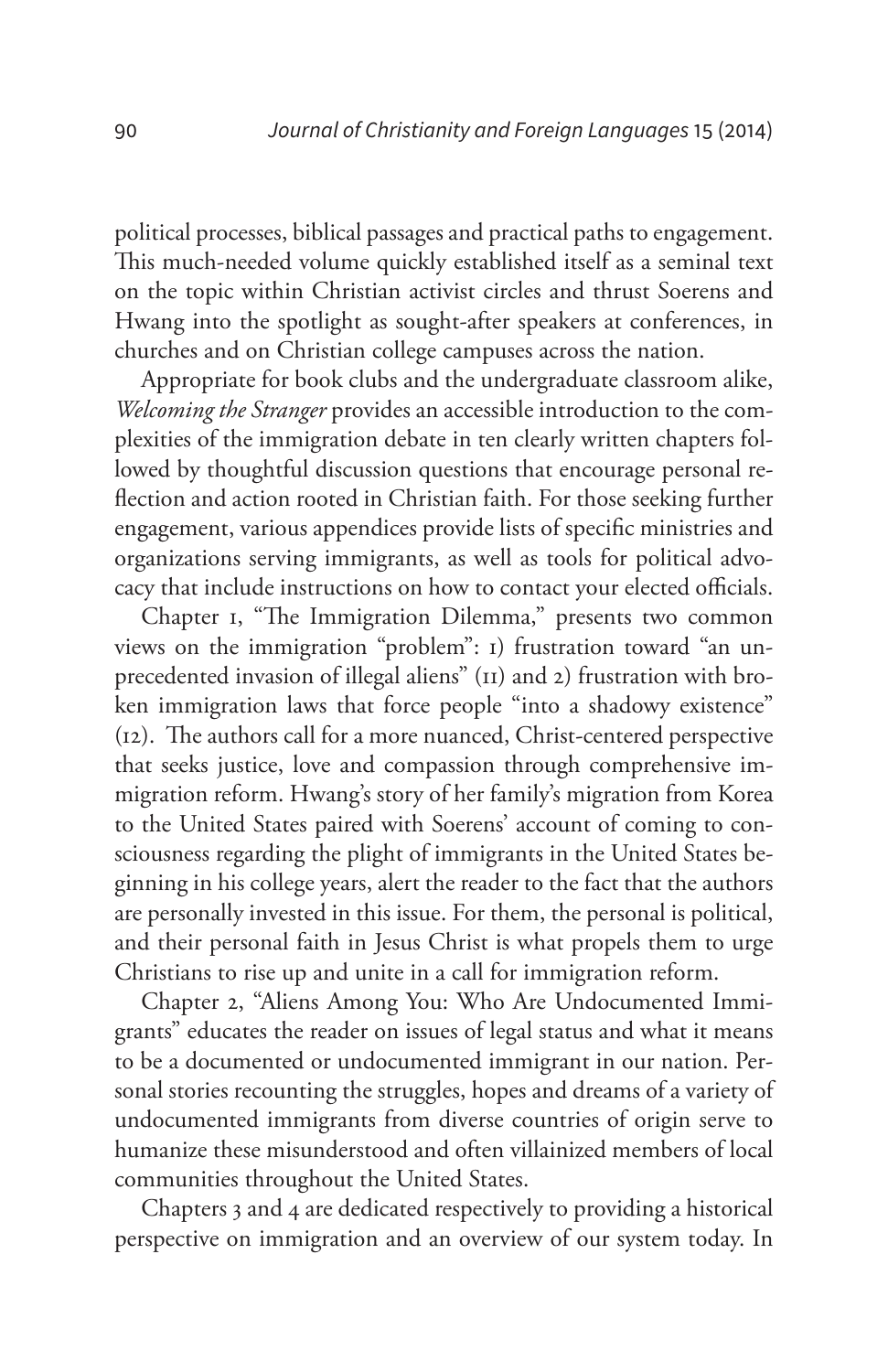so doing, they take the reader on a journey that exposes a troubling national narrative that exalts our immigrant past while simultaneously embracing xenophobic legislation. The Chinese Exclusion Act of 1882 and the Quota System (1924–1965) are just two examples of the barriers put in place to control the racial makeup of this nation by favoring whites and deliberately excluding certain racial and ethnic groups depending upon economic and labor needs of the time. The authors make clear that "immigrating the legal way" is fraught with obstacles and "waiting your turn in line" may mean waiting decades to reunite family members torn apart by broken immigration laws.

Chapter 5, "Thinking Biblically about Immigration," provides a brief overview of Old and New Testament passages that should inform Christian perspectives on the issues. Abraham, Joseph, Moses, Ruth, David and even Jesus, the authors remind us, were themselves immigrants and refugees. The authors ask the reader to recognize a palpable connection between the biblical text and immigration today, "God used migration throughout Scripture to accomplish his purposes and bring his people to a greater understanding of his will for creation. God, who used migration so vividly throughout the Bible, works today to move his people from one place to another" (86). It is with this in mind that Soerens and Hwang challenge us to thoughtfully examine the question: Who is my neighbor? The parable of the Good Samaritan, they suggest, reminds us that "our neighbor might be a person of an entirely different (and maybe even disliked) culture, far away from his homeland, with serious needs" (91).

Chapter 6, "Concerns about Immigration," is of particular importance for it addresses some of the main arguments Christians (and others) use against establishing a more generous immigration policy. Caring for the poor already in this country, protecting national security, protecting American culture, fears of chain migration, and concerns about immigrants who have broken the law to get here are indeed important concerns. Nevertheless, Soerens and Hwang urge readers to overcome fears of a more generous policy and implement restorative measures that would provide a way for undocumented immigrants to attain legal status by just means.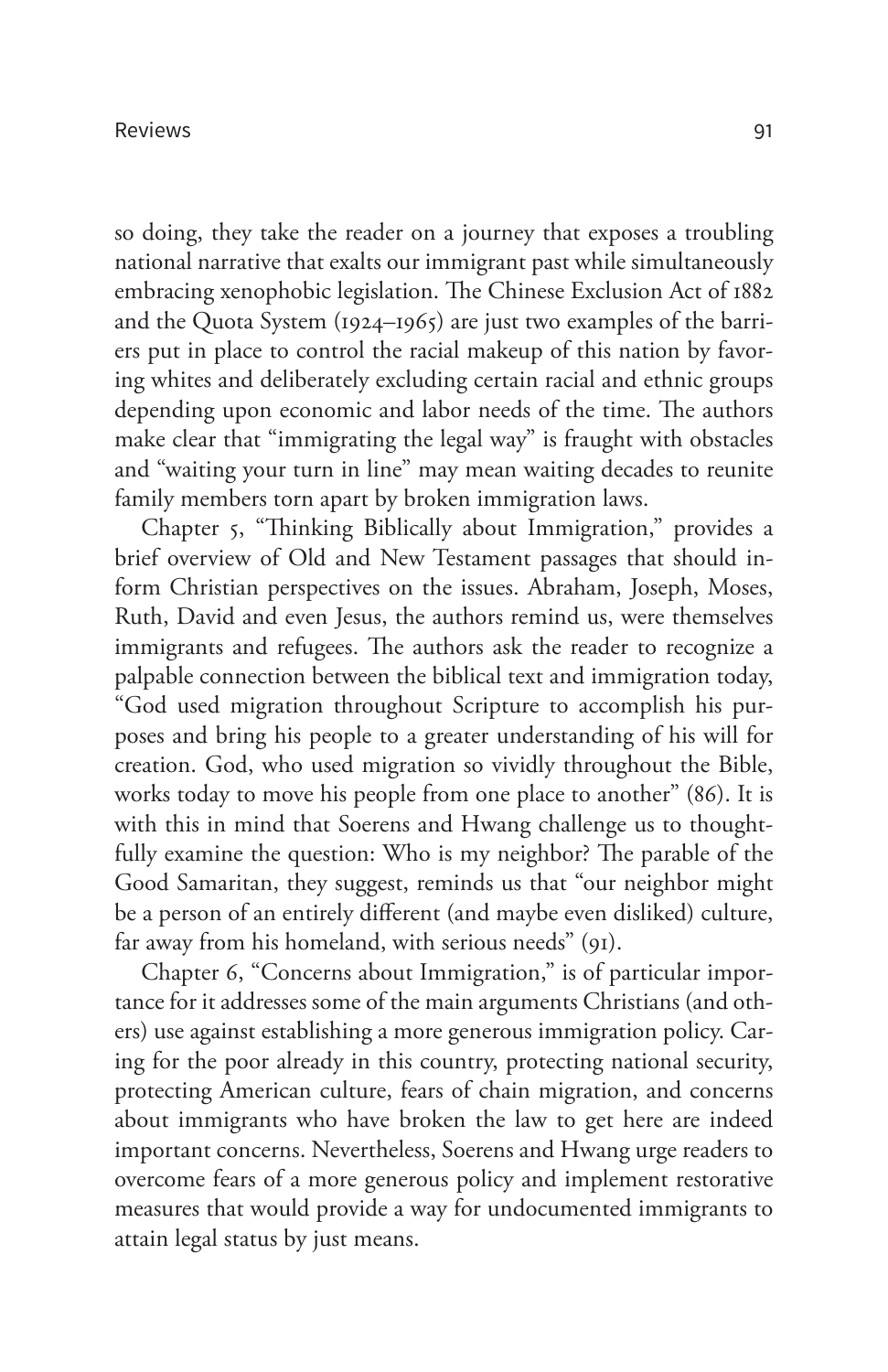Chapter 7, "The Value of Immigration to the United States," focuses on the economic impacts of immigration. The authors dispel common myths such as, "immigrants do not pay taxes" or "immigrants steal jobs from native workers." Although their pro-immigrant agenda remains clear throughout, they do introduce opposing viewpoints from such figures as leading immigration economist George Borjas, and, in an earlier chapter, Carol Swain, political scientist. Borjas and Swain argue that a more generous immigration policy is detrimental to the U.S. economy. While Soerens and Hwang acknowledge that immigration can be a financial drain on local communities, they conclude that "immigration is a net good for the U.S. economy" (136) and that we must be careful not to value immigrants only for the economic benefit to us but also for their humanity for "the human person should not serve the economy, but the economy should serve the human person" (137).

Chapter 8, "The Politics and Policies of Immigration Reform" provides a useful overview of political maneuverings in Washington on both sides of the aisle from 2005-2009. Immigration reform should address such issues as border security, reuniting families in a timely fashion, and a path to legal status for undocumented immigrants, but deeply entrenched partisan politics have resulted in the failure to implement any type of reform. Nearly five years have passed since *Welcoming the Stranger* was first published, but to date, no significant legislation has managed to pass through both the House and the Senate.

Chapters 9 and 10 address the role of the church and practical Christian responses to the immigration dilemma. The authors remind us just how important immigrants are to the growth of the church in the U.S. today. The Southern Baptist Convention serves as a poignant example, for while in the 1990s approximately 4 percent of constituents were immigrants and people of color, that number stands at about 20 percent today. Even so, a startling "63 percent white evangelicals see immigrants as a threat to U.S. customs and values, and 64 percent consider immigrants a burden on society—higher percentages than any other group surveyed, whether religious or secular" (173). More startling, perhaps, are the results of a poll conducted by the Family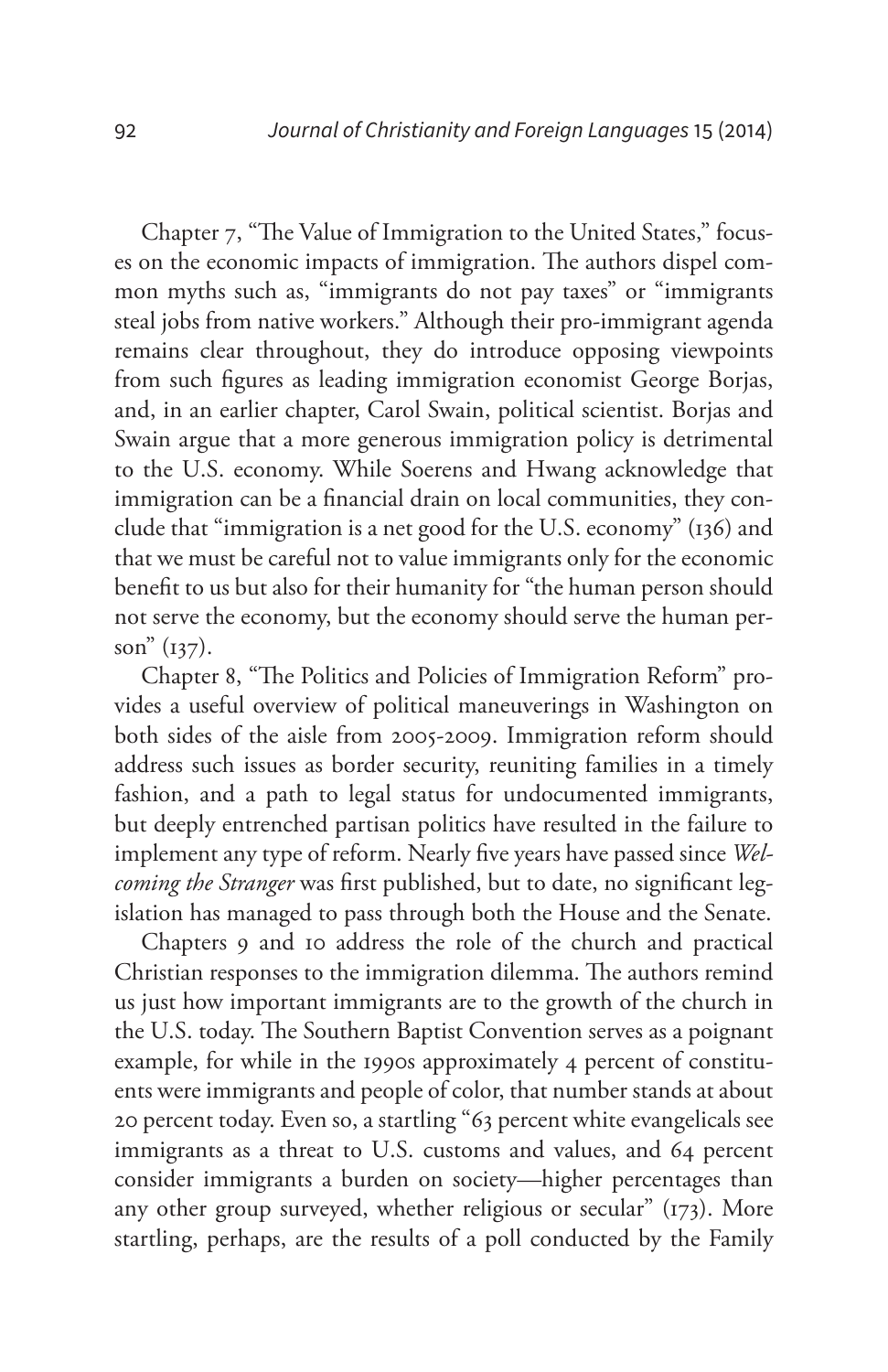Research Council, the political arm of Focus on the Family, which "found that 90 percent of those polled said our country should forcibly deport the 11 to 12 million illegal aliens in the country today" (173).

These statistics and polls demonstrate the great need for dialogue and education on immigration issues amongst Christians in the U.S. There is indeed, as Soerens and Hwang state, "a disconnect between the pulpit and the pews" (173). While many Christian leaders, educators, politicians and pastors alike are committed to working with and for immigrants to bring about comprehensive reform, much work remains to be done. We are called to be reconcilers. It is the hope of Soerens and Hwang that their readers will respond prayerfully and actively to bring about a just and compassionate reform.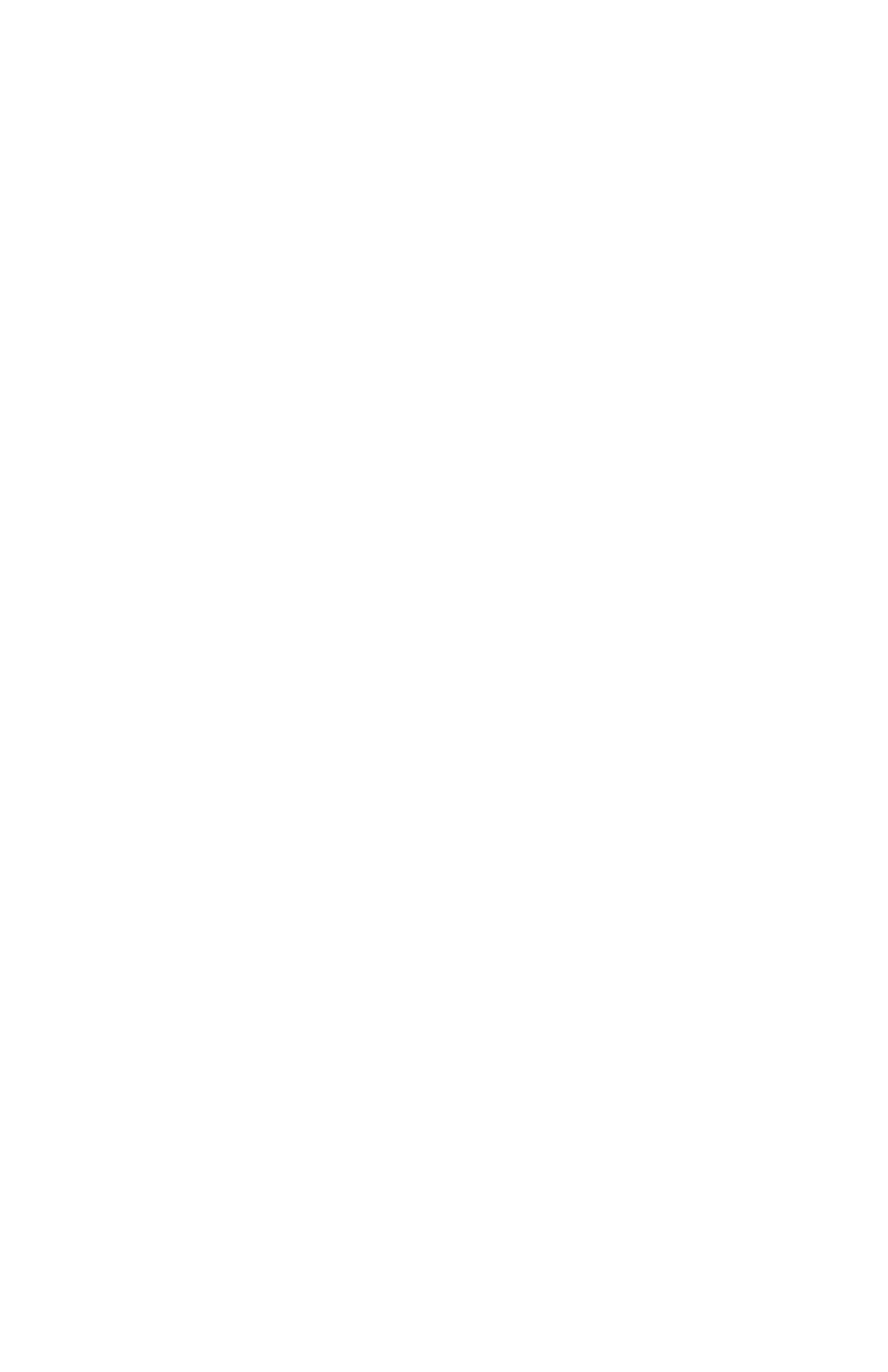## **Guidelines for Contributors**

Published once yearly, the *Journal of Christianity and Foreign Languages* was founded to provide a forum for educators who wish to publish research undertaken from a Christian perspective. It welcomes high-quality articles and reviews dealing with scholarly and pedagogical issues in modern foreign languages, literatures, and cultures. While it is preferable that manuscripts be written in English so as to reach the broadest readership, some manuscripts in other languages may be accepted.

#### **Manuscripts**

Only manuscripts that have not been published elsewhere may be submitted. *JCFL* discourages simultaneous submission of a manuscript to other publications. The manuscript should be submitted to the editor by e-mail at cslagter@calvin.edu in an MS Word–compatible format. An abstract of 50–80 words and a cover letter, including the title of the article as well as the author's name, address, and e-mail address, should accompany the manuscript. The author retains republication rights, but by agreeing to publication gives permission, unless exception is explicitly agreed, for the article to be provided at a later date as part of the journal's online archive of published articles. *JCFL* will include as broad a variety of articles and authors as possible, but quality of presentation will be the overriding criterion. Preference will be given to authors previously unpublished in *JCFL*. Authors will be responsible for accuracy and for proofreading their own material. All submitted articles are double-blind peer reviewed to determine suitability for publication; final decisions regarding publication rest with the editors.

#### **Criteria**

Length: for articles, typically 2,500–4,000 words; for *Forum* contributions, 1,000–1,500 words; for reviews of textbooks or scholarly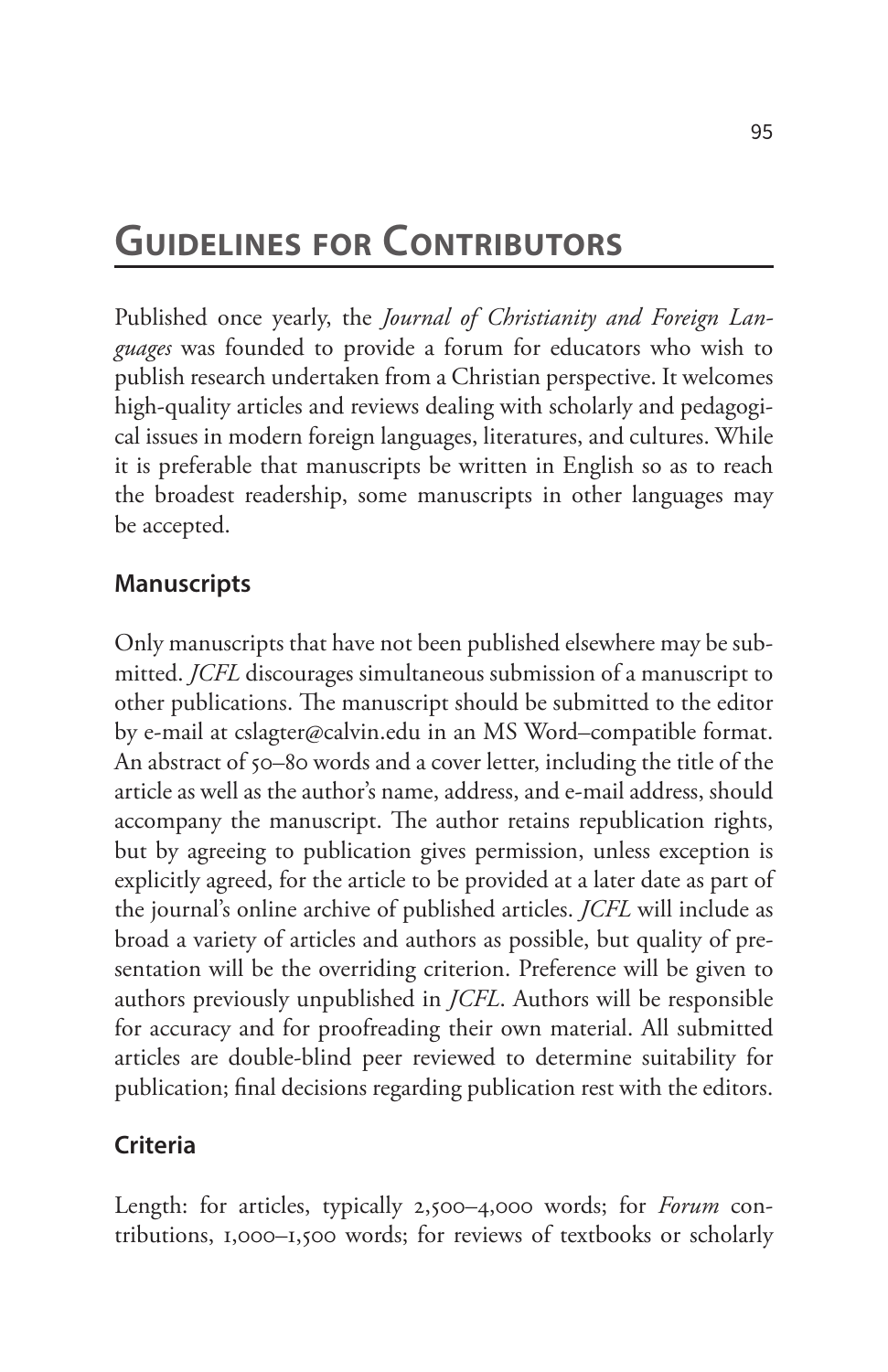works, 750–1,000 words. Articles should be written to fit the purpose statement of *JCFL* (above) and should be fully referenced. Unrevised lectures, chapel talks, or other oral presentations are not acceptable. Graduate, but not undergraduate, papers may be accepted. *Forum* contributions may be less formal but should still retain an academic focus and be clearly relevant to the concerns of the journal. The *Forum* is intended to promote dialogue by providing space for shorter pieces of writing including opinions and suggestions, brief responses to papers, reports of research in progress, meditations, and descriptions of pedagogical strategies. Authors are asked to make a particular effort to communicate across linguistic lines. A study based on original material in another language may include quotations in that language followed by a translation in the text of the paper. Submissions should address challenges and problems in the field from a Christian perspective. However, articles not clearly reflecting a Christian perspective, but of general interest to the Christian community or of such a character as to promote communication between Christians and non-Christians, may be considered as well.

#### **Style**

The *APA Publication Manual*, *Chicago Manual of Style*, or *MLA Style Manual* should be followed in preparing the manuscript. If an otherwise acceptable manuscript needs considerable correction to make it conform to the style manual, the editor may return it to the author for correction. Please use endnotes (not footnotes), and include a bibliography and abstract. Please consult the most current guidelines at http://www.nacfla.net/pJournals.aspx before submitting work. Since *JCFL* is an evolving publication, certain guidelines may be changed without notice.

Quotations from Scripture should indicate the translation used.